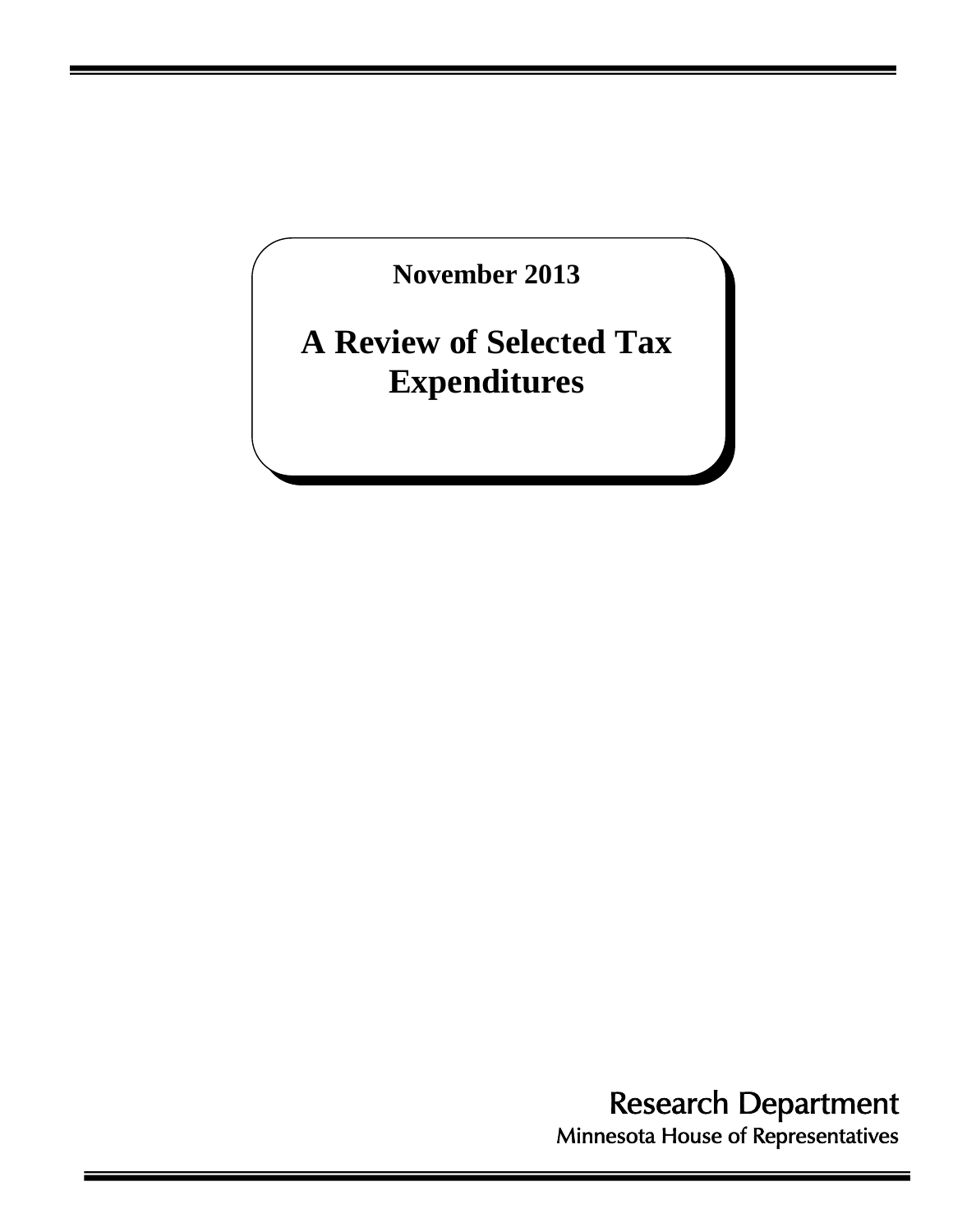The Research Department of the Minnesota House of Representatives is a nonpartisan professional office serving the entire membership of the House and its committees. The department assists all members and committees in developing, analyzing, drafting, and amending legislation.

The department also conducts in-depth research studies and collects, analyzes, and publishes information regarding public policy issues for use by all House members.

## Research Department Minnesota House of Representatives 600 State Office Building, St. Paul, MN 55155 651-296-6753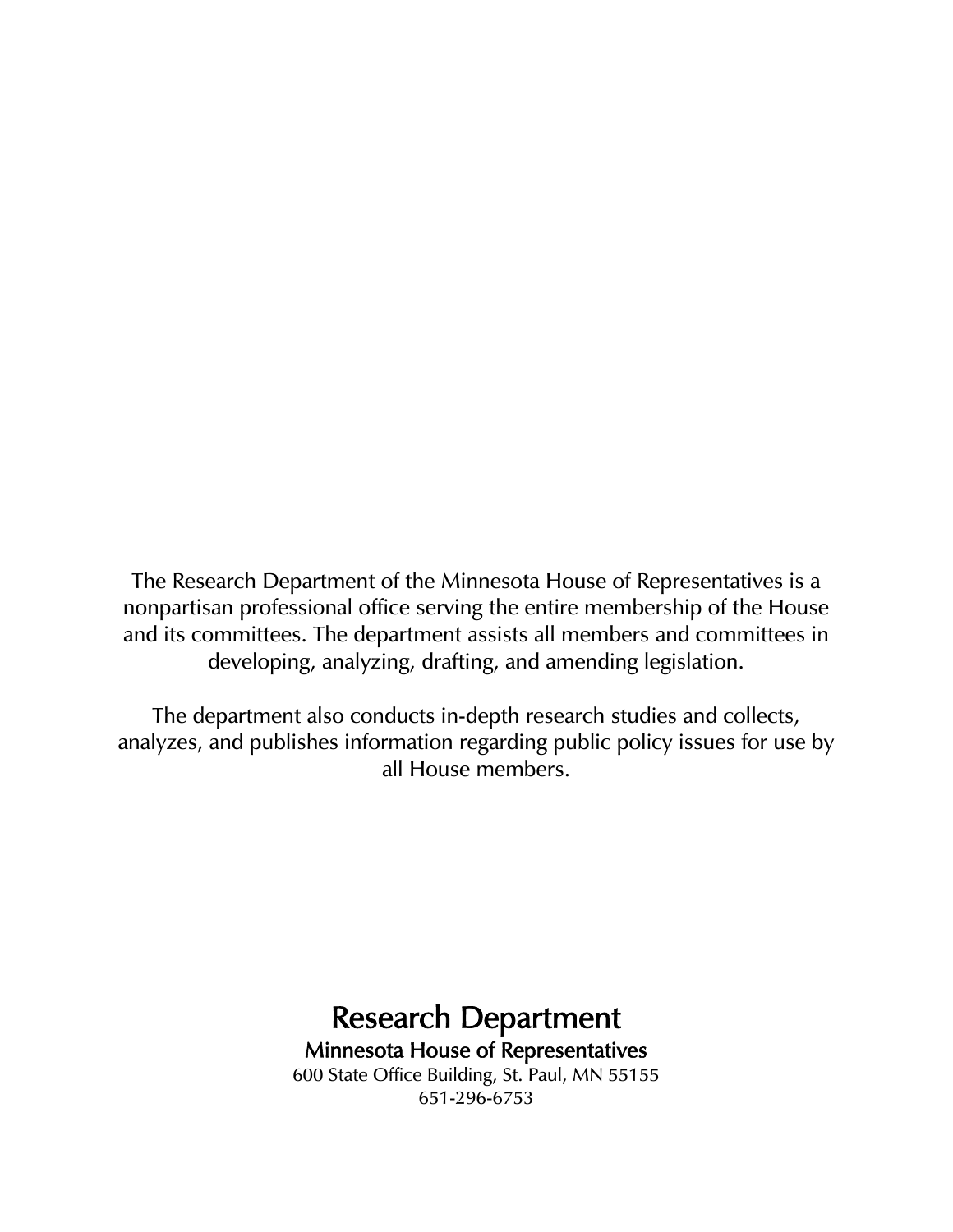## **November 2013**

# **A Review of Selected Tax Expenditures**

This research report updates and expands on a presentation that the tax staffs of the House Research and Fiscal Analysis departments prepared in 2008, at the request of the chair of the Taxes Committee, to provide committee members with background information on tax expenditures. It is intended to serve as a reference guide, compiling information from a variety of sources on selected individual income tax and sales and use tax expenditures.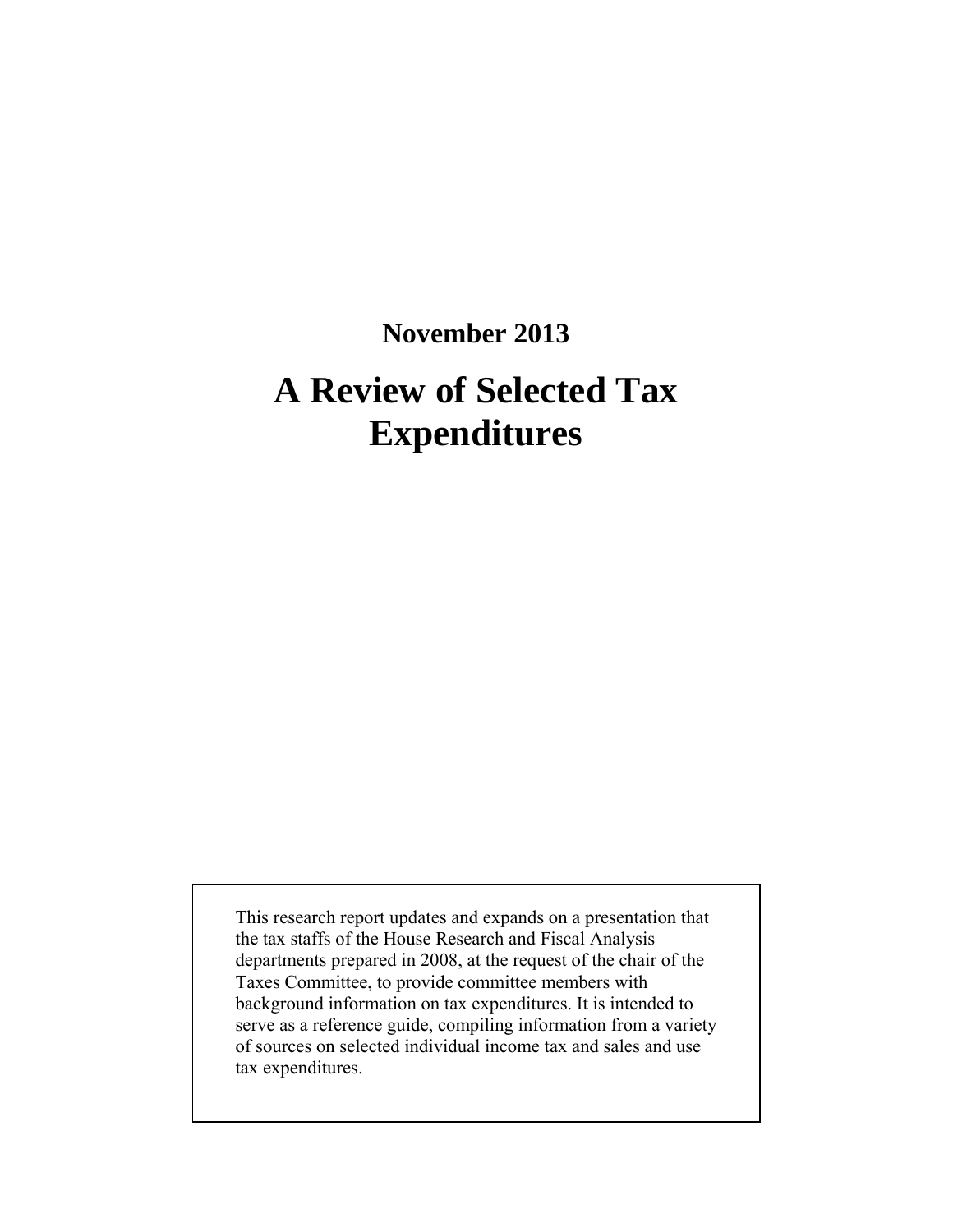This report was prepared by **Pat Dalton, Nina Manzi, and Joel Michael,** legislative analysts in the House Research Department.

Questions may be addressed to **Pat** at 651-296-7434; **Nina** at 651- 296-5204; or **Joel** at 651-296-5057.

**Nathan Hanson and Scott Kulzer** provided secretarial support.

Copies of this publication may be obtained by calling 651-296-6753. This document can be made available in alternative formats for people with disabilities by calling 651-296-6753 or the Minnesota State Relay Service at 711 or 1-800-627-3529 (TTY). Many House Research Department publications are also available on the Internet at: www.house.mn/hrd/.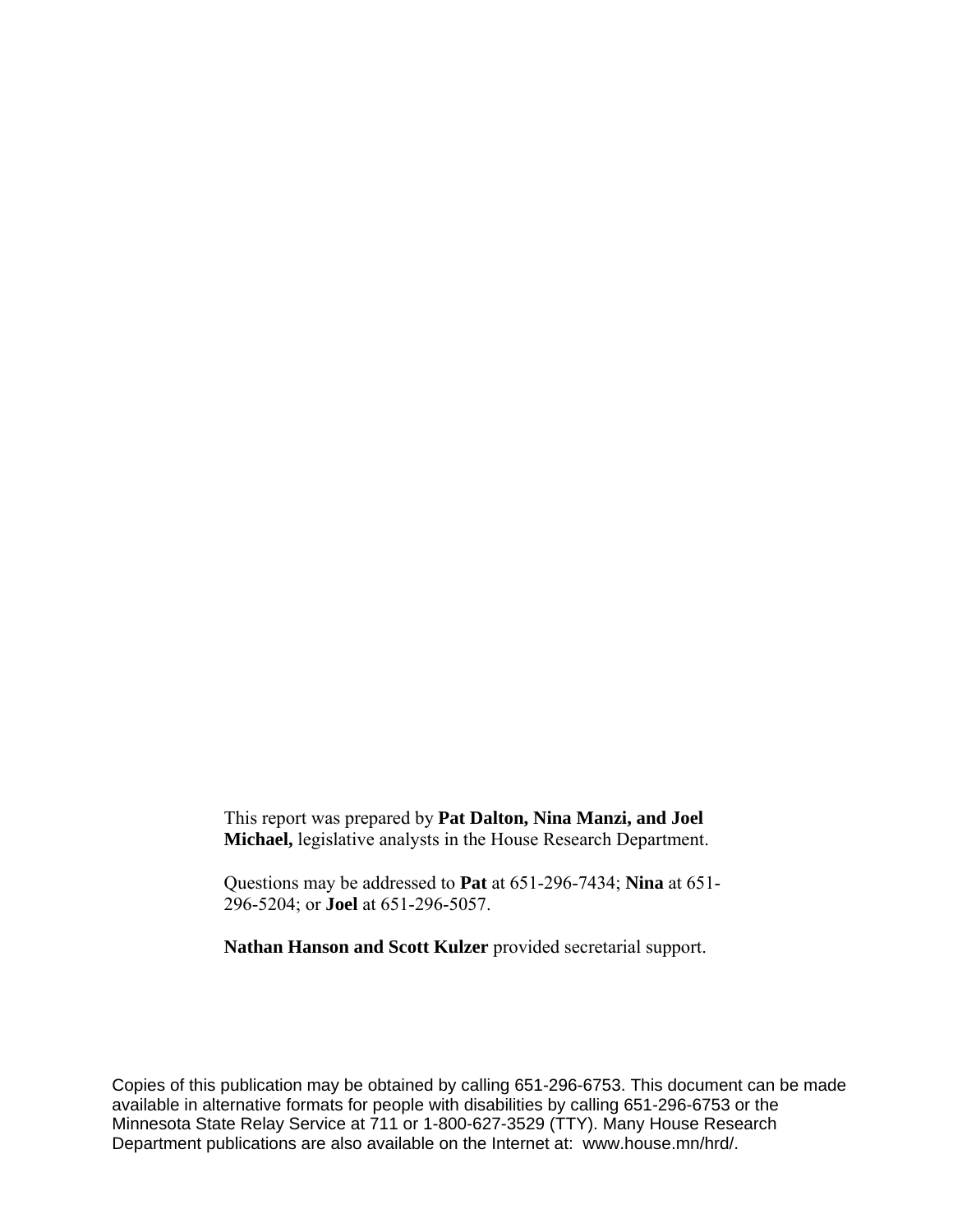# **Contents**

| <b>Factors to Consider in Evaluating</b>                       |  |
|----------------------------------------------------------------|--|
|                                                                |  |
|                                                                |  |
|                                                                |  |
|                                                                |  |
|                                                                |  |
| Appendix A:                                                    |  |
| How Minnesota's Tax Expenditures Compare with Other States 144 |  |
|                                                                |  |
|                                                                |  |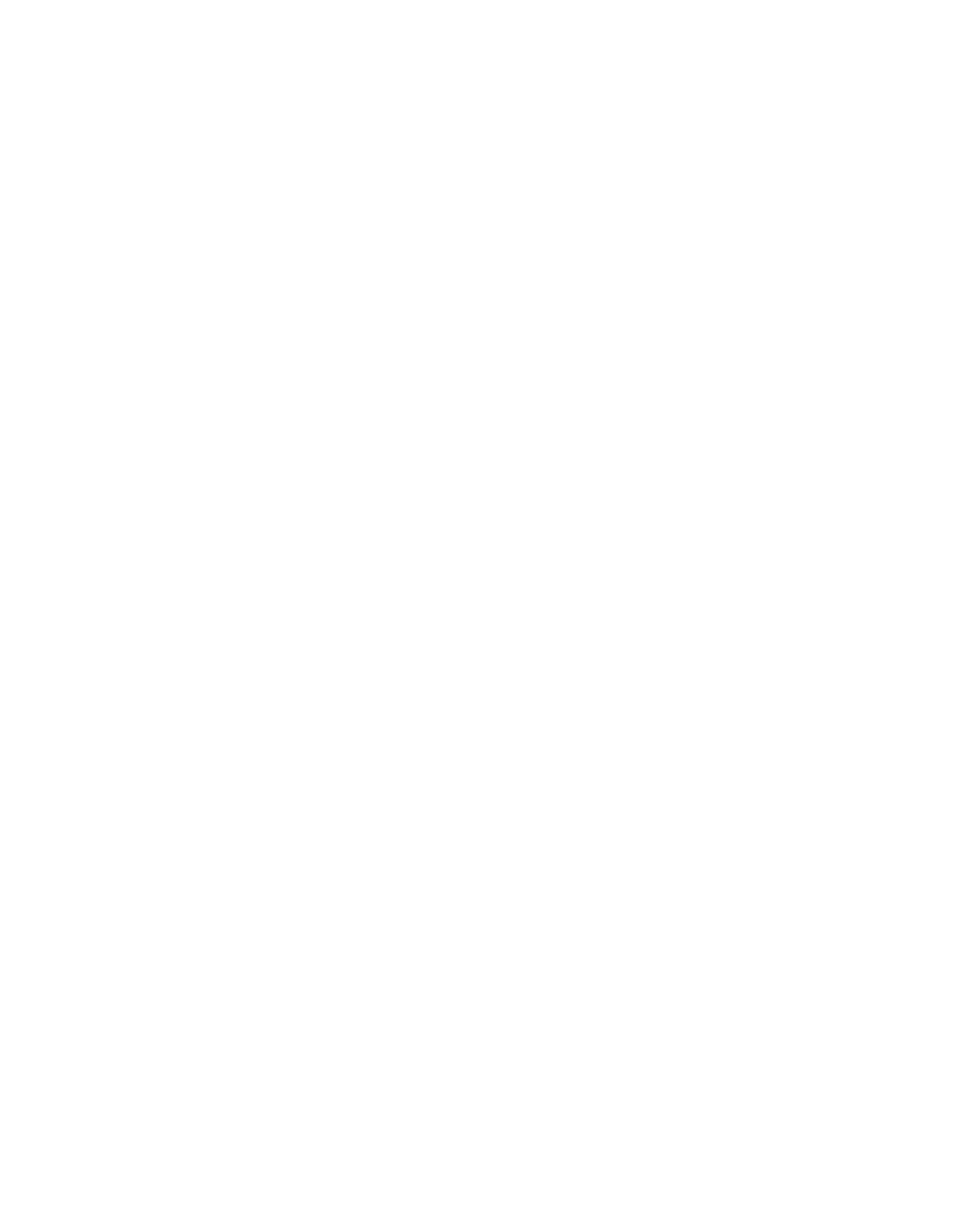## <span id="page-6-0"></span>**Introduction**

This research report provides background information on selected tax expenditures in Minnesota. It focuses on individual income tax expenditures and sales and use tax expenditures.

**Tax expenditures.** The primary purpose of any tax system is to raise revenue to pay for the cost of providing government services. However, governments also commonly use their tax systems for other purposes. One such use is to provide targeted or special tax reductions intended to induce taxpayers to change their behavior or to provide government benefits to certain taxpayers to achieve a public purpose. These tax reductions are often referred to as "tax expenditures," reflecting that they are alternatives to direct expenditure programs to achieving these objectives. The Department of Revenue (DOR) biennially publishes a budget or compendium of Minnesota's tax expenditures under a statutory mandate.<sup>1</sup>

**Information provided and organization of the report**. This report is designed to provide House members and staff some additional information on selected income and sales tax expenditures beyond that provided in the DOR *Tax Expenditure Budget*. It consists of the following:

- A discussion of the tax expenditure concept and factors that legislators may wish to consider in evaluating whether or not to use tax expenditures versus direct spending to achieve a policy objective.
- A description of the criteria that were used to select the tax expenditures covered in the report.
- The remainder of the body of the report provides the following information for each tax expenditures covered:
	- Describes the tax expenditure
	- Lists the amount of the revenue estimated to be forgone as reported in the DOR *Tax Expenditure Budget* (2012)
	- Describes what House Research staff understands to be the objective or purpose of the tax expenditure
	- **Lists commonly known direct spending programs intended to achieve the same or** similar objective or purpose to the tax expenditure. **Note:** For a tax expenditure for which we did not know of a related direct spending program or of a program that is generally available across the state, there will be no entry under this heading for the tax expenditure.

 <sup>1</sup> [Minn. Stat. § 270C.11](https://www.revisor.mn.gov/statutes/?id=270C.11). The DOR *Tax Expenditure Budget* (*TEB*) describes each expenditure, lists its year of enactment and some other history, and provides an estimate of the benefits (reduced taxes) conferred on beneficiaries of each provision.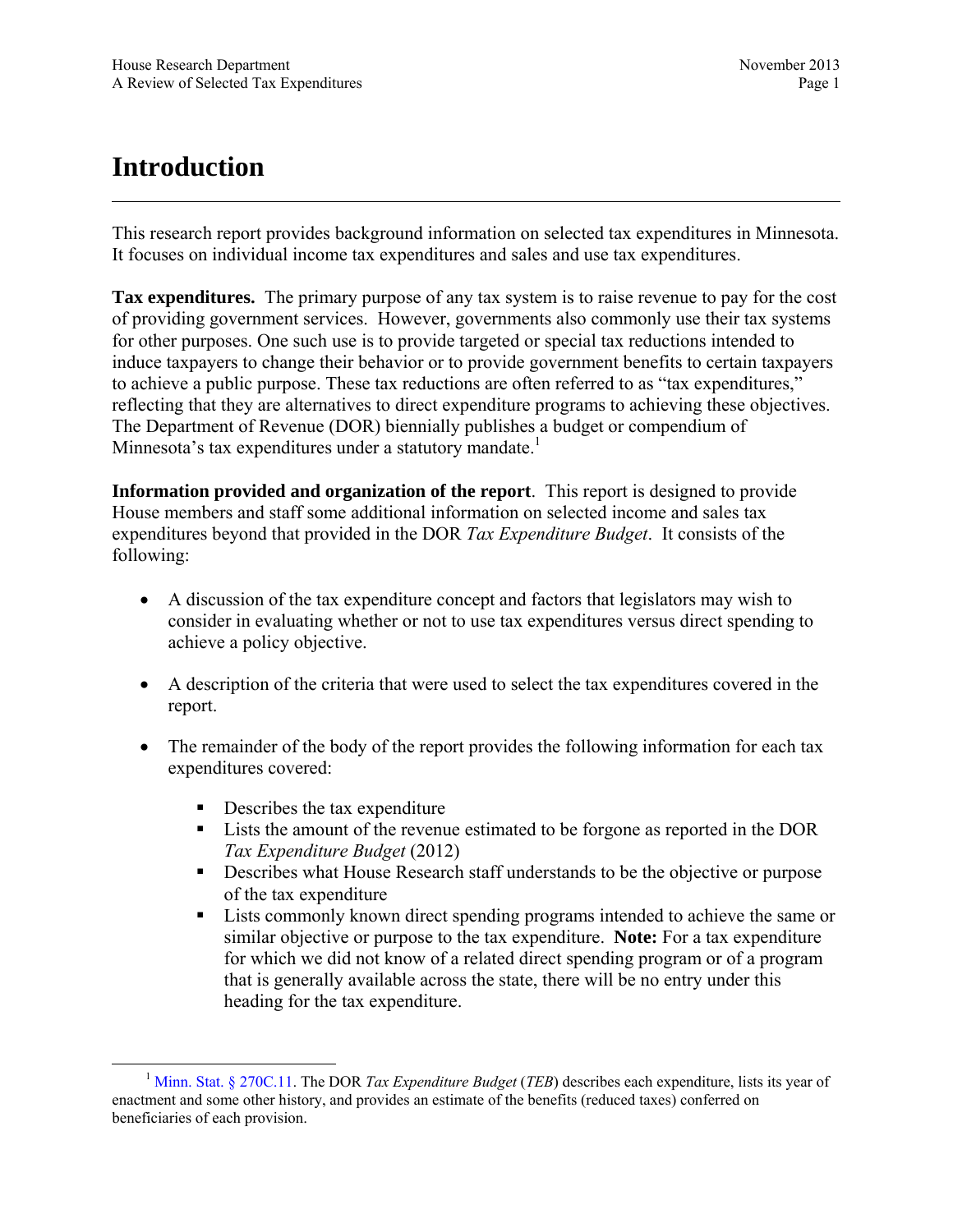- **Provides information on the income distribution (or incidence) of the tax** expenditure benefits, as prepared by the Department of Revenue Research Division staff
- **Provides the Suits index for repeal of the expenditure, in comparison with the** Suits index for the underlying tax
- Discusses evidence from published studies by academics or governmental entities on whether the tax expenditure is effective in achieving its purposes or objectives. **Note:** For a tax expenditure for which we either do not know what the objective or purpose was or do not have a basis (e.g., published research or other reliable bases) for providing information on cost effectiveness, there will be no entry under this heading for the tax expenditure.
- Appendices provide information on which other states provide the selected tax expenditures and on calculation of the Suits index, used by the Department of Revenue to measure the progressivity or regressivity of tax provisions.

**Background on preparation of the report.** This research report updates and expands on a presentation that the tax staffs of the House Research and Fiscal Analysis departments prepared during the 2008 regular legislative session, at the request of the chair of the Taxes Committee, to provide committee members with background information on tax expenditures. Since the presentation was made in 2008, House Research has received and continues to receive requests for copies of the presentation document. This report formalizes and updates that presentation document.

Staff at the Department of Revenue prepared the incidence information included in the report, as well as the information in the 2008 presentation.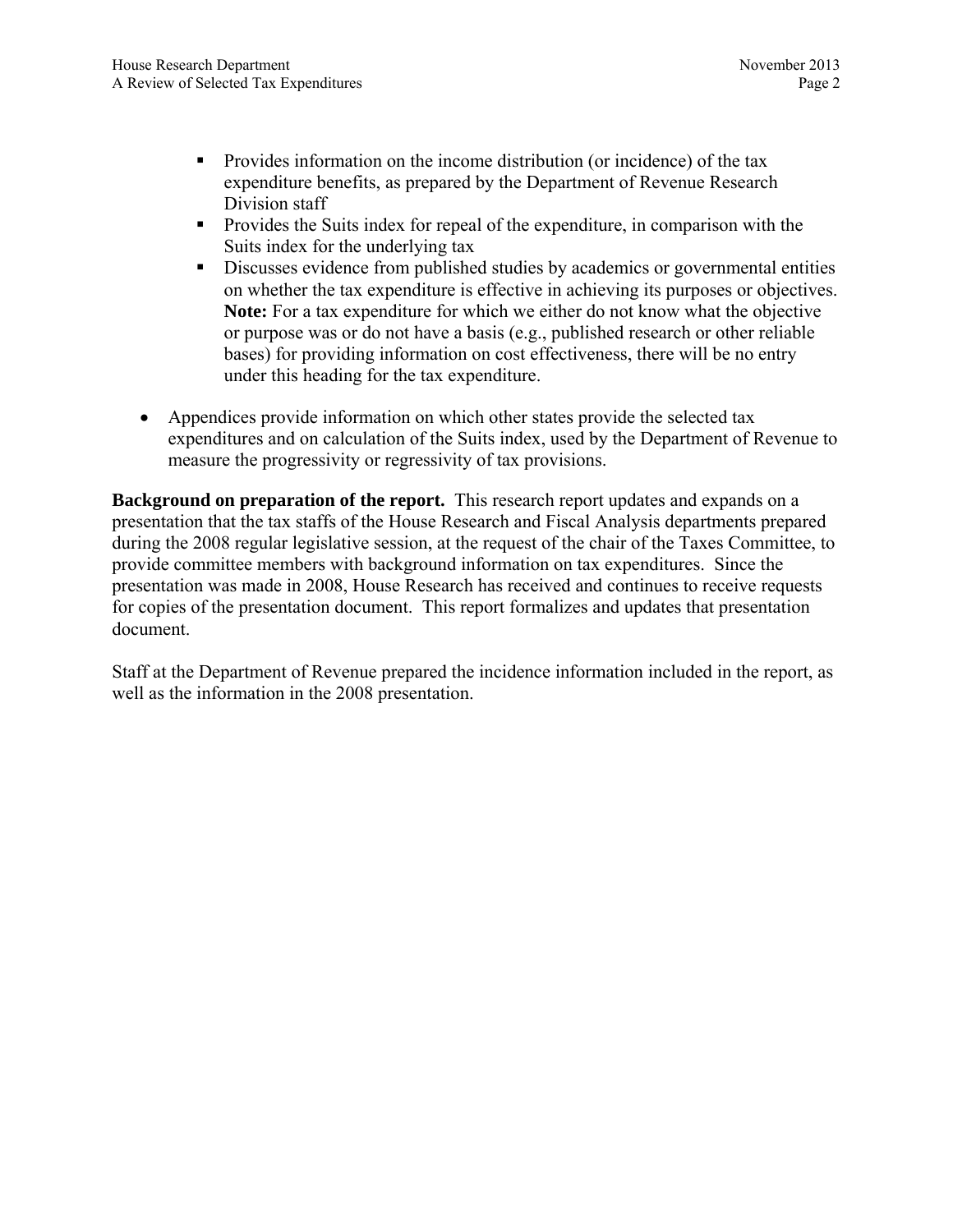## <span id="page-8-0"></span>**The Tax Expenditure Concept**

The primary purpose of any tax system (whether federal, state or local) is to raise revenue to pay for the cost of providing government services. However, governments also commonly use their tax systems for other purposes. One such use is to provide special tax reductions intended to induce taxpayers to change their behavior or to provide government benefits to certain taxpayers to achieve a public purpose. Often, the legislature could attempt to achieve these ends through a direct spending program, rather than through a tax-based provision. In the 1960s and 1970s, tax policy experts developed the concept of "tax expenditures" to describe the phenomenon of substituting tax benefits for direct spending. It generally refers to the reductions in revenue collections that result from deviations from a reference or normal tax of the type involved.

Identifying tax expenditures, thus, requires agreeing upon a "**reference or normal tax**"—that is, the features of the tax (whether income, sales, property, and so forth) that would be imposed under generally accepted theory, if the only purpose were to raise revenue. Reductions in revenue collected from this reference or normal tax—for example, exclusions, exemptions, deductions, preferential tax rates, credits, deferrals, and similar—are considered "tax expenditures." Features such as the regular tax rate structure, family size adjustments (e.g., personal and dependent exemptions for an income tax), and exclusions that are considered necessary for practical reasons (e.g., the failure to tax unrealized income) are not typically considered tax expenditures. Since there is not always agreement on the theoretical basis for a tax or the practical limits of tax administration, there may be controversy or disagreement in determining what is and isn't a tax expenditure.

#### **Allocative versus Distributive Features**

Another way to distinguish between fundamental or basic tax features and tax expenditures is to focus on whether the purpose of the feature is "distributive" or "allocative" in nature.\*

Distributive features are intended to change the distribution of the tax burden primarily for equity or similar reasons—for example, to make the distribution more in line with "ability to pay" or some other concept of fairness. A distributive feature (e.g., progressive rates or standard deduction) is a feature of the reference tax.

By contrast, an allocative feature would divide or allocate resources between private and public goods or among different types of public goods—e.g., encouraging homeownership or reducing pollution. Features that primarily serve allocative functions are more likely tax expenditures than part of the reference tax.

\* This distinction is from Richard Musgrave's classic textbook, *Public Finance in Theory and Practice*; its application to tax expenditures is suggested by Daniel N. Shaviro, "Rethinking Tax Expenditures and Fiscal Language," *Tax Law Review* 57, no. 1 (2004).

A key notion underlying the tax expenditure concept is that the government is using tax-based provisions not to raise revenues, but rather to change behavior or to distribute government benefits to individuals or business firms. These are ends or purposes that could (and more typically are) addressed through direct spending programs. The decision to use the tax system is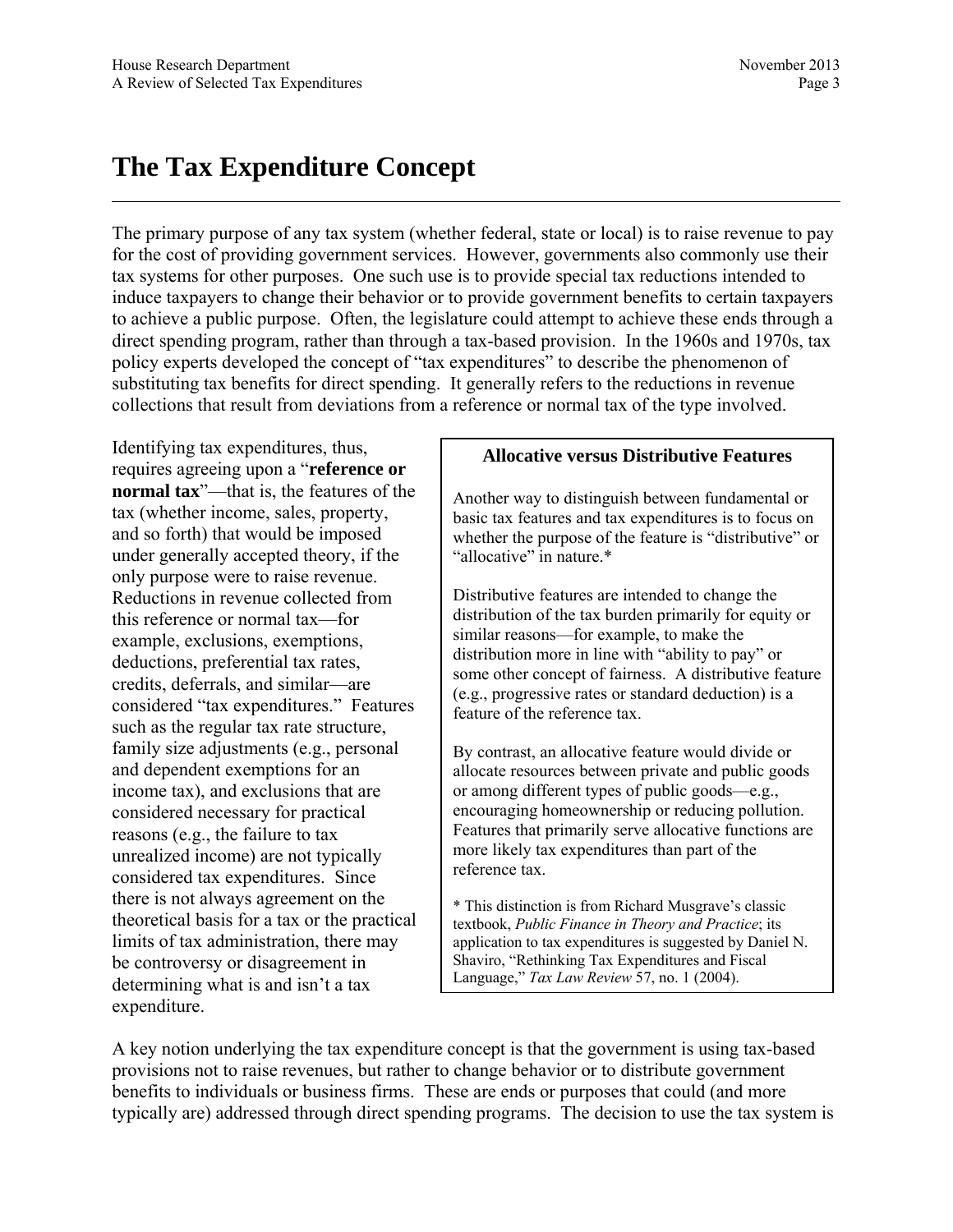simply a policy choice to use a tax-based mechanism rather than a direct spending program. Using a tax expenditure may have implications both for how well the tax system functions in fulfilling its core purpose of raising revenues and how effective the expenditure is in achieving the desired policy goals. The next section suggests some of the factors that may be relevant in evaluating the advantages and disadvantages of using tax expenditures versus direct spending.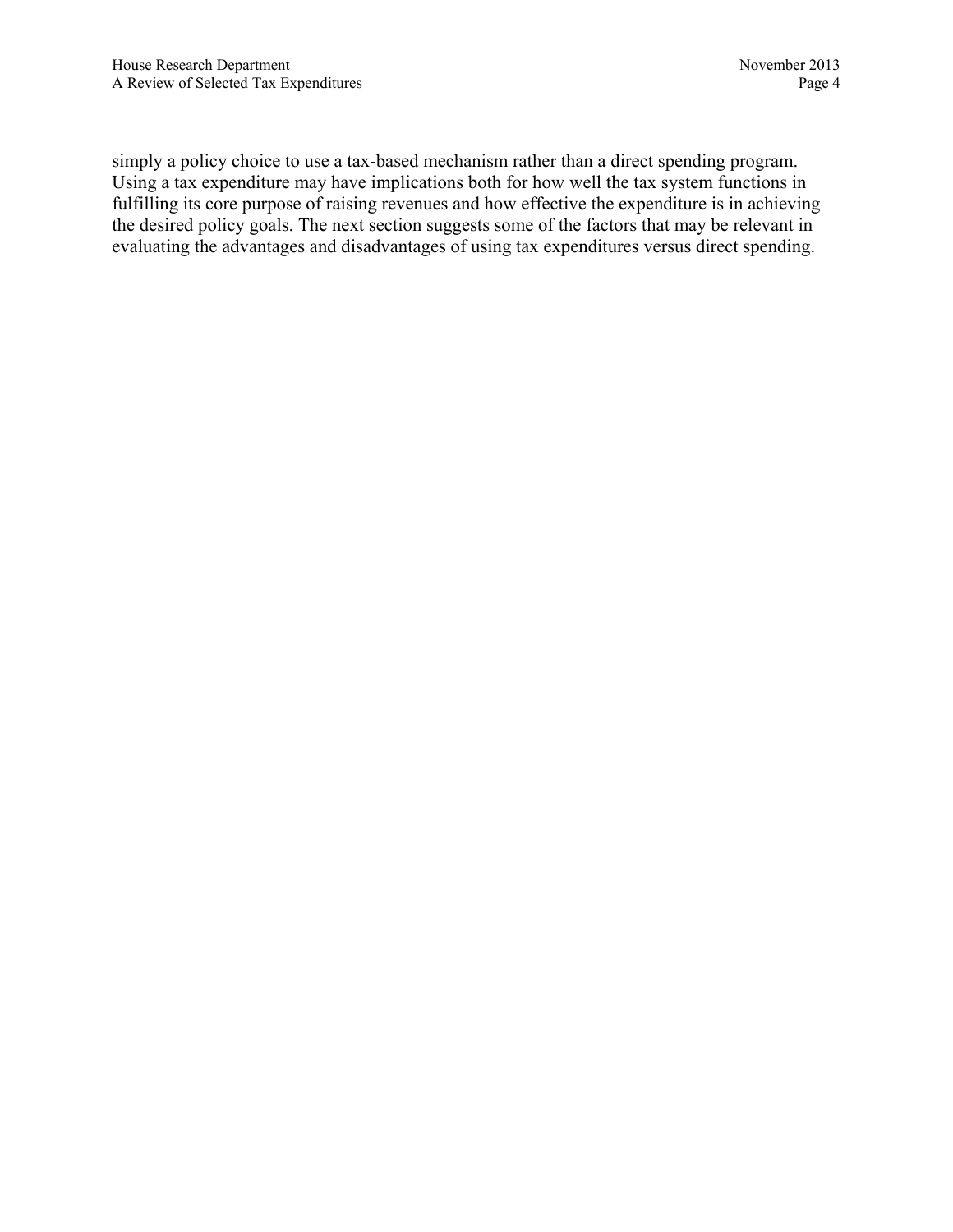## <span id="page-10-0"></span>**Factors to Consider in Evaluating Whether to Use Tax versus Direct Expenditures**

Legislators and other policymakers may wish to consider some of the following factors in deciding whether to use a tax expenditure or a direct spending program to achieve their policy objectives:

- Policy measures
	- $\blacksquare$  Ease of administration
	- Behavioral effects
	- **Tax system effects**
	- **Tax policy principles**
	- **Interaction with federal tax**
	- **Constitutional restrictions**
- Institutional considerations
	- **Durability**
	- **viability**
	- **Legislative process concerns**

The discussion of whether to use a tax expenditure or a direct spending program assumes that there is agreement on pursuing a specific or general policy objective and the issue is whether it is best to do that with a tax expenditure or a direct expenditure. Comparison of tax expenditure and direct spending alternatives is more straightforward when considering a new program. In evaluating existing tax expenditures, it is often unclear what a prior legislature's objective was—if indeed it had one—in enacting or modifying a tax expenditure. In some instances, the tax expenditure provision may be attributable to legislative misperceptions about the appropriate theoretical tax base or may simply have followed historical practices used by the federal government or other states when a tax was enacted. This creates challenges in evaluating the effectiveness of some tax expenditures.

### **Evaluating Tax Expenditures**

Tax policy principles are not the primary benchmarks for evaluating tax expenditures. It is sometimes suggested that tax expenditures should be evaluated in the same manner as basic tax features—that is, the extent to which their effects are consistent with the standard tax policy principles of equity, efficiency, simplicity, and so forth.

Our premise is that while it may be appropriate to consider tax policy principles, it is probably inappropriate to consider them exclusively. That's because tax expenditures graft government programs onto the tax system with purposes unrelated to raising revenues. If the policy goal of the program or its means of achieving that goal are inconsistent with or unrelated to one or more tax policy principles, they will be an inappropriate guide for evaluating whether to use a tax or a direct expenditure. The issue is instrumental—what is the best method of delivering or achieving the desired goal—not whether it is a good tax (revenue raising) feature.

As an example, tax expenditures to encourage charitable contributions clearly flunk a test based on pure tax policy criteria. They reduce vertical and horizontal equity, decrease efficiency by requiring higher tax rates, complicate the tax, and so forth. But no one would suggest, given a goal of encouraging charitable contributions, that those are the primary criteria for evaluating whether it is better to use a tax deduction or credit or a direct spending program, such as providing matching contributions.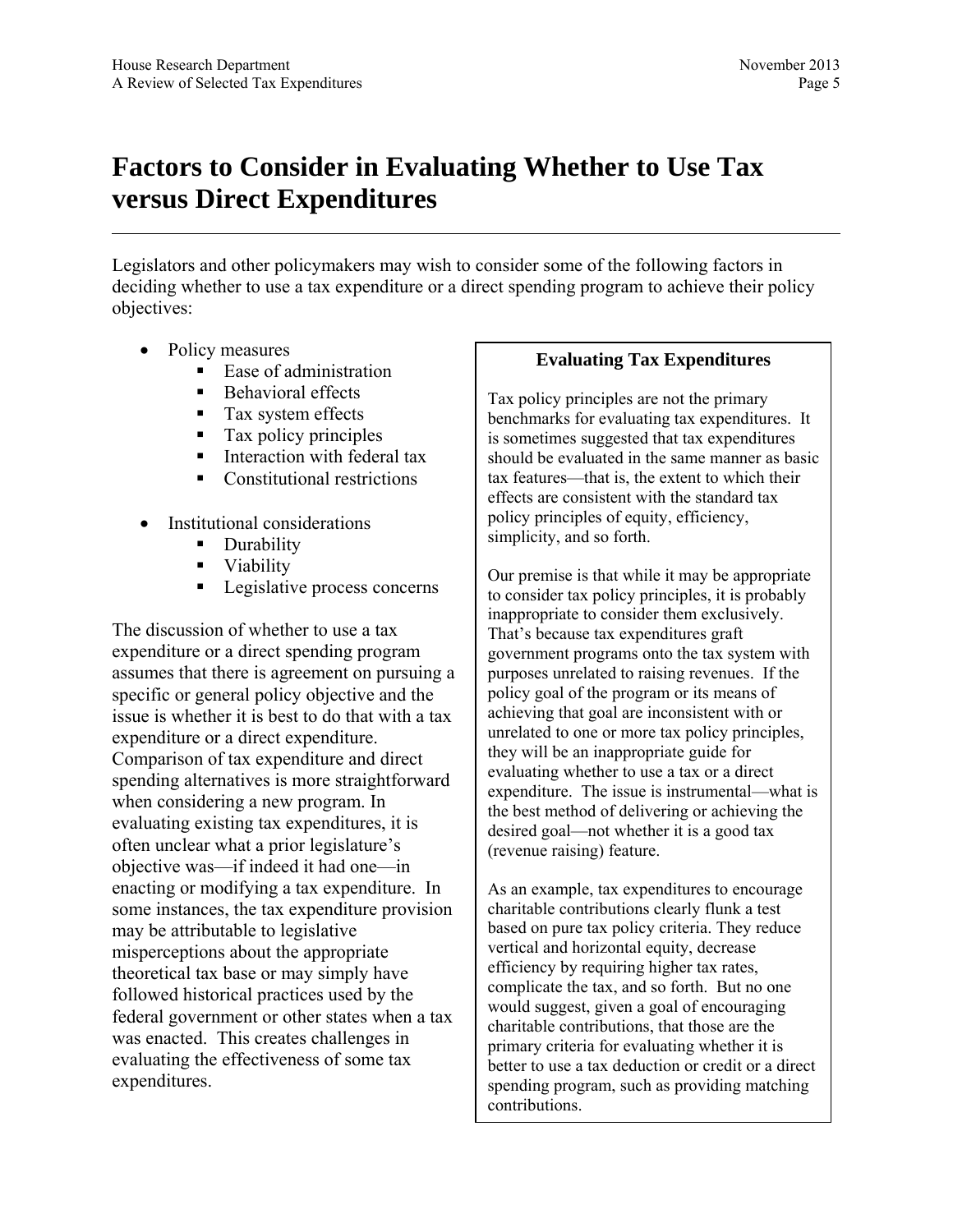## **Policy-based Measures**

## **Ease of administration: Is it easier to administer the program as part of the tax system or as a direct spending program?**

Administrative advantages are a frequent justification for using a tax expenditure rather than a direct spending program. For example, it might be cost prohibitive to operate a direct spending program that provides small benefits to a large number of recipients, while if many or all of the recipients are already filing income tax returns, it might be relatively easy to do so as a tax expenditure. In that case there's also a minimal burden on the taxpayers claiming the benefit, since they are already filing an income tax return; with a direct spending program they may instead be required to complete a separate application for the benefit. There is also evidence that the "take-up" of benefits provided administratively through the income tax may be higher than for direct spending programs that require a separate application.<sup>2</sup> But if many of the recipients are not taxpayers or even tax filers, that diminishes the advantage of using a tax expenditure since the administrative cost advantages will be lower. Programs that require or function best with an element of administrative judgment or discretion typically are not good candidates for using tax expenditures to deliver their benefits. To function effectively as a tax expenditure, program parameters must be relatively simple and clear, so that typical taxpayers (or their tax preparers) can correctly apply them to their circumstances.

Some factors to consider:

- Are most recipients or targets of the program already taxpayers or tax filers?
- How complicated are the program parameters—can they be easily self-applied by a taxpayer or preparer or do they require the expertise of a specialist to administer?
- Does it work to deliver the benefit as a lump sum (e.g., a tax refund) once a year or is it important to more regularly provide benefits (e.g., because otherwise the recipient will be financially unable to engage in the desired behavior)?<sup>3</sup>

## **Behavioral effects: If the goal is to induce changes in behavior, will a tax provision be more effective than a direct spending program in doing so?**

A frequent goal of tax expenditures is to change behavior by providing a tax incentive or benefit. As an alternative, a similar incentive or benefit could be delivered through a direct spending program. For example, families paying for college costs can be given a tax credit or provided a grant or scholarship of equal value. If the purpose is primarily to change behavior (to encourage more individuals to attend college), a key issue may be whether a tax credit or grant is more

 <sup>2</sup> <sup>2</sup> For example, there is some evidence that somewhat higher percentages of comparable households claim the federal earned income tax credit than food stamps. See Marsha Blumenthal, Brian Erard, and Chih-Chin Ho, "Participation and Compliance with the Earned Income Tax Credit," *National Tax Journal* 53, no. 2 (2005): 207-08

<sup>&</sup>lt;sup>3</sup> This may not be relevant if the benefits can be delivered to taxpayers through adjustments in withholding or for sales tax exemptions that provide their benefits when purchases are made. It is a bigger factor for benefits to be delivered to individuals that exceed tax liability, such as refundable credits, or for extraordinary deductions or credits that cannot be automatically reflected in income tax withholding.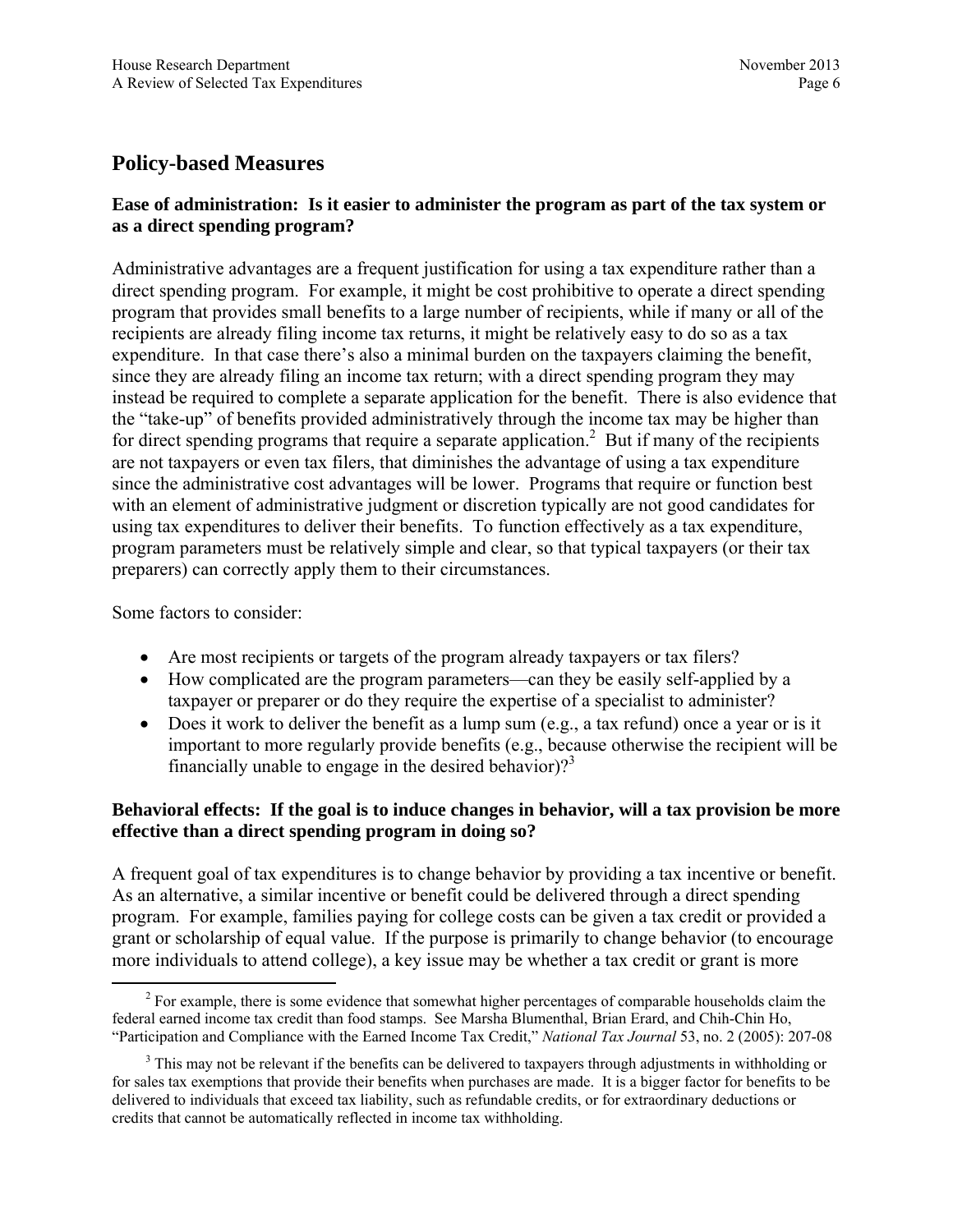effective in achieving that end.

Typically, economic theory has assumed that the form or manner in which a financial incentive (money) is provided does not matter. However, recent research in "behavioral" economics has found that conclusion is not necessarily true; individuals are subject to various cognitive biases that cause them to over or undervalue (on a purely mathematical basis) certain financial mechanisms. For example, individuals assign higher values to potential financial losses than to equivalent gains.

This behavioral insight into the power of "loss aversion" may be relevant to the choice between tax and direct expenditures. Tax concessions allow individuals to "retain" money they already have (i.e., to avoid a loss). In contrast, individuals may perceive receipt of a direct spending benefit as a gain with a lower relative value, even if the dollar amounts are the same. Along these lines, some initial research suggests that loss aversion translates to tax aversion. If these results can be replicated, it may be that individuals, on average, value avoiding paying taxes more highly than receiving an equal financial benefit under a direct spending program. This would suggest (at least under some circumstances) that the state could get more bang-for-thebuck by using a tax expenditure rather than a direct spending program, *all else being equal*. These possibilities need to be validated by additional research in behavioral economics, but could be important to the choice between the two mechanisms.

## **Effects on the tax system: Does the proposed tax expenditure adversely affect the basic functioning of the revenue/tax system?**

Adding tax expenditures inevitably complicates the tax system, reducing understandability and increasing the difficulty of complying with and administering the tax. As more tax expenditures are added, the focus of tax administrators is diverted from collecting revenue to "administering" provisions that have purposes unrelated to raising revenues. For institutional reasons, staff at DOR may be less sympathetic to the objectives of the tax expenditure than staff at an agency that administers similar direct spending programs would be and this may affect how the programs are administered.<sup>4</sup> Increases in the number and complexity of tax expenditures compel taxpayers to spend more time completing their returns and familiarizing themselves with new programs often only to find out that they're ineligible. Sometimes competing tax expenditures for the same purpose (e.g., the multiple federal tax expenditures for higher education costs and retirement saving), require taxpayers to carefully determine which is the best choice for them, which further increases the time spent preparing the return. In addition, the perception that subtractions or credits allow others to avoid paying taxes can erode public confidence in the tax. These negative effects should be balanced against the advantages of using the tax system to deliver the program benefits.

 $\overline{4}$ <sup>4</sup> This assumes that the DOR and its staff view their primary mission as administration of the tax system and collection of revenue for the state. If that is true, it seems they will be less invested in ensuring that tax expenditure programs directed at housing, long-term care, higher education, or similar are effective than the staff of state agencies for whom that is their core mission.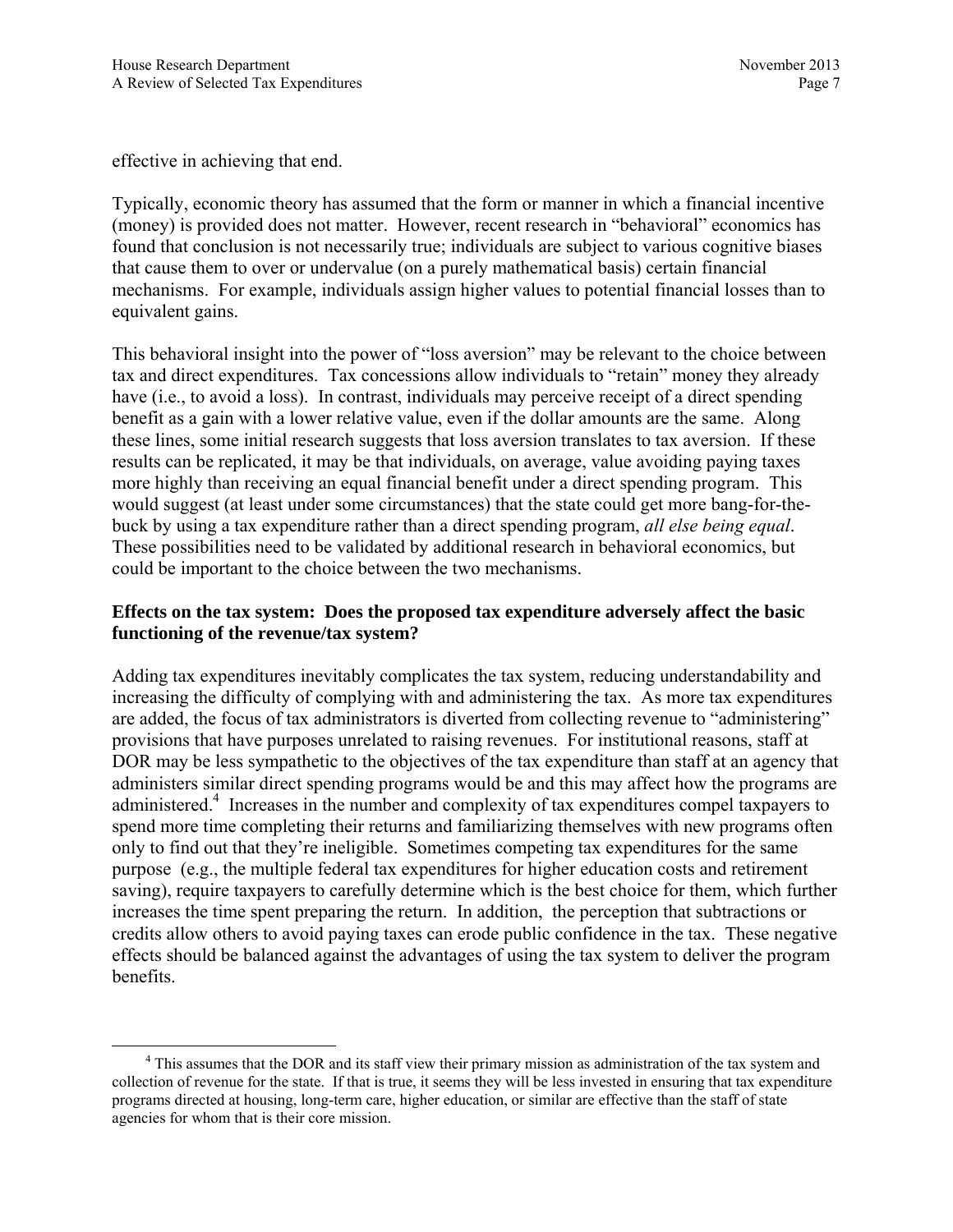## **Application of tax policy principles: How do tax expenditures intended to further basic tax policy goals fare when evaluated using traditional tax policy principles?**

Some tax expenditures are, in fact, intended to promote basic tax policy goals. For example, the sales tax exemption of food for home consumption was likely adopted to reduce the regressivity of the tax. Given such a purpose, it is appropriate to assess to what extent the tax expenditure is successful in furthering the relevant tax policy goal. For example, does the food exemption make the sales tax more equitable or would alternative measures (e.g., a refundable credit) be better targeted or more effective? However, as suggested in the text box on page 5, most tax expenditures are really alternatives to direct spending and likely should not be exclusively evaluated using basic tax policy principles, since they will nearly always violate the principles.

## **Interaction with federal tax: Does federal tax treatment of the program benefits favor a tax-based or direct spending approach?**

Federal income and corporate tax rules can be a factor in choosing between tax expenditures and direct spending programs. Government benefits provided to individuals under direct state and local spending programs, although they constitute economic income to the recipients, are typically exempt from federal income tax under what is often called the general welfare exclusion.<sup>5</sup> By contrast, if state income or property tax reductions are instead provided to individuals who itemize deductions, the federal income tax will implicitly impose a tax on those benefits at the recipient's marginal rate. This occurs because a state income or property tax reduction lowers the individual's itemized deduction for state income or property taxes and increases federal income tax as a result. This effect can siphon off to the federal Treasury between 10 percent and 39.6 percent of the intended benefit, depending upon the recipient's marginal tax rate. A similar effect can also occur (but is less common) with regard to tax expenditures provided to businesses. More commonly, the direct spending benefit will be treated as income to the business, but may not if it qualifies for treatment as a contribution to capital.<sup>6</sup>

### **Constitutional restrictions: Do commerce clause or other constitutional limits on state tax powers favor using a direct spending program?**

Tax and regulatory restrictions on businesses cannot discriminate against or otherwise place an "undue burden" on interstate commerce without risking violating the commerce clause of the United States Constitution. The Supreme Court has been fairly vigilant in ensuring that states do not use their tax codes to favor local business interests over out-of-state businesses. By contrast,

 $rac{1}{5}$ <sup>5</sup> The general welfare exclusion is not based on a statutory provision, but grew out of Internal Revenue Service practices (starting with the exemption for Social Security benefits) that have been ratified by the courts. *See* Robert W. Wood and Richard C. Morris, "The General Welfare Exclusion," *Tax Notes* (Oct. 10, 2005), 203-09, for a description of the exclusion. Specific statutory exclusions may also apply, such as those for scholarship income. I.R.C. § 117.

 $6$  I.R.C. § 118.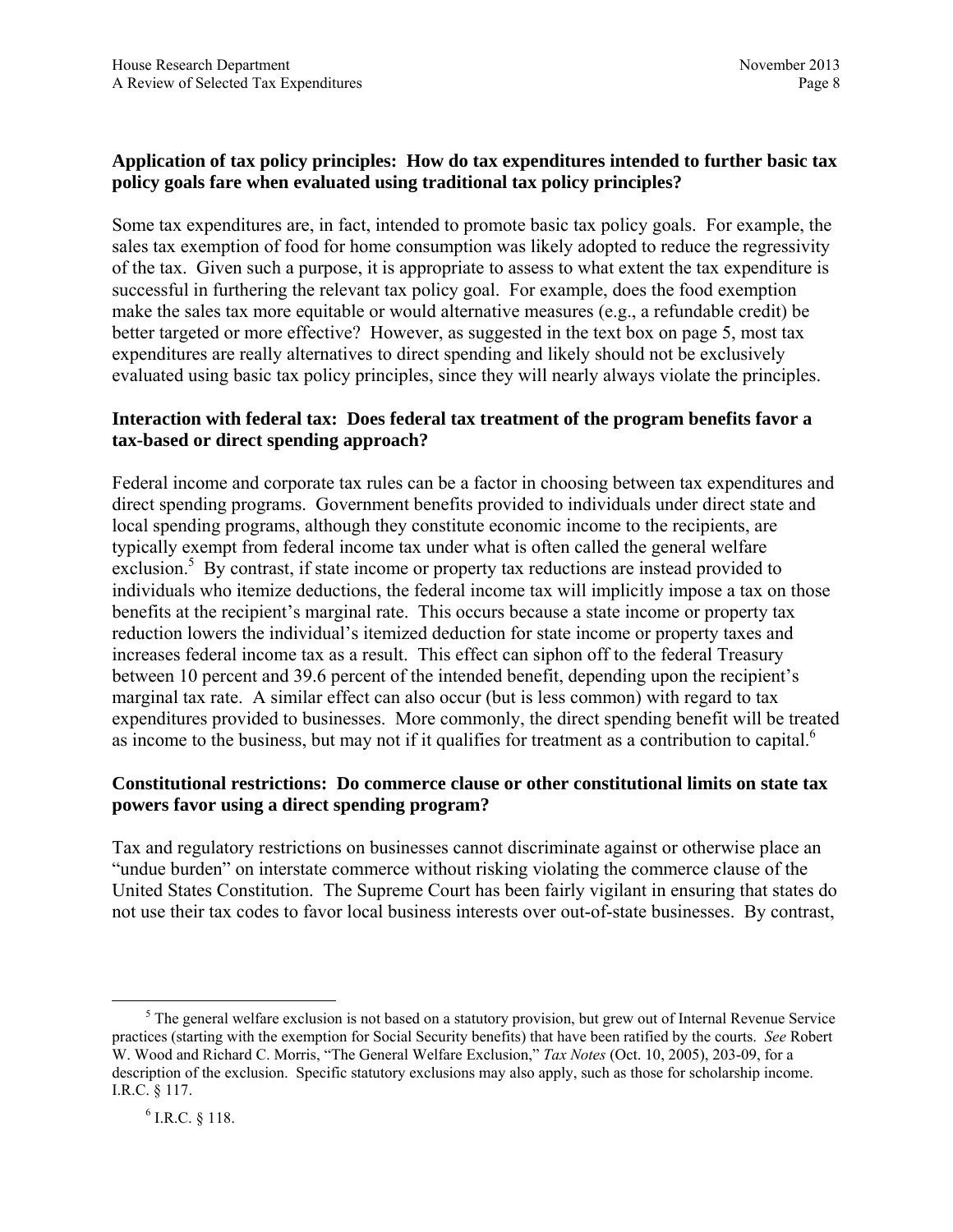the Court has been willing to grant states more leeway in their use of direct spending programs.<sup>7</sup> If a proposed tax provision—particularly one favoring in-state business interests—runs the risk of violating the commerce clause, it is possible that a grant or other form of direct spending program will not. This circumstance occurs less frequently for tax expenditures provided to individuals, but can come up in that context as well. For example, it may not be possible to limit a higher education tax credit to in-state schools, but it clearly is constitutional to do so for a direct scholarship or grant-in-aid program.

### **Constitutional restrictions: Is the policy measure subject to challenge under the First Amendment prohibition of the establishment of religion?**

Contrary to the previous section, in one context, constitutional limits may favor using tax, rather than direct, expenditures—when the legislature seeks to provide government benefits to religious organizations, such as religious schools or other organizations. As a general rule, a taxpayer (based only on his or her status as a taxpayer) cannot file a legal challenge to a government program or tax provision in federal court; they don't have legal "standing" to bring a case. However, the U.S. Supreme Court has created a special rule that allows "taxpayer standing" in cases challenging government programs as violating the establishment clause of the First Amendment.<sup>8</sup> In a 2011 case, *Arizona Christian School Tuition Organization v. Winn*, the U.S. Supreme Court held that this special standing rule does not apply to tax expenditures, such as tax credits that assist religious schools.<sup>9</sup> As a result, using tax expenditures for these types of programs may reduce the likelihood that a successful legal challenge can be brought in federal court. However, it is unclear if the Minnesota Supreme Court will follow *Arizona Christian School* in applying its standing rules in enforcing state or federal constitutional restrictions.<sup>10</sup> Thus, a tax expenditure arguably violating the establishment clause of either the federal or Minnesota Constitution may be subject to a taxpayer challenge in Minnesota state courts.

 $\frac{1}{7}$  $\frac{7}{1}$  See generally Walter Hellerstein and Dan T. Coenen, "Commerce Clause Restraints on State Business Development Subsidies," *Cornell Law Review* 81 (May 1996), 789-878, for a discussion of the constitutional restrictions that the court has applied to the two types of subsidies in the context of business assistance.

<sup>8</sup> *Flast v. Cohen*, [392 U.S. 83](http://caselaw.lp.findlaw.com/cgi-bin/getcase.pl?court=us&vol=392&invol=83) (1968).

<sup>9</sup> 131 S. Ct. 1436 (2011). It was widely assumed that the *Flast v. Cohen* rule also applied to tax-based assistance (i.e., tax expenditures) and several successful lawsuits were based on this assumption by the parties and the U.S. Supreme Court. This included invalidation of a Minnesota tax credit for private school tuition. *Minnesota Civil Liberties Union v. State*, 224 N.W.2d 344 (1974), *cert. denied* 421 U.S. 988 (1975). This followed from a case in which the U.S. Supreme Court struck down a similar New York state tax credit in which the plaintiff relied on taxpayer standing. *Committee for Public Education and Religious Liberty v. Nyquist*, [413 U.S. 756](http://www.law.cornell.edu/supremecourt/text/413/756) (1973).

 $10$  The Minnesota courts have generally taken a more permissive view of taxpayer standing than the federal courts. See e.g.*, McKee v. Likins,* 261 N.W.2d 566 (1977).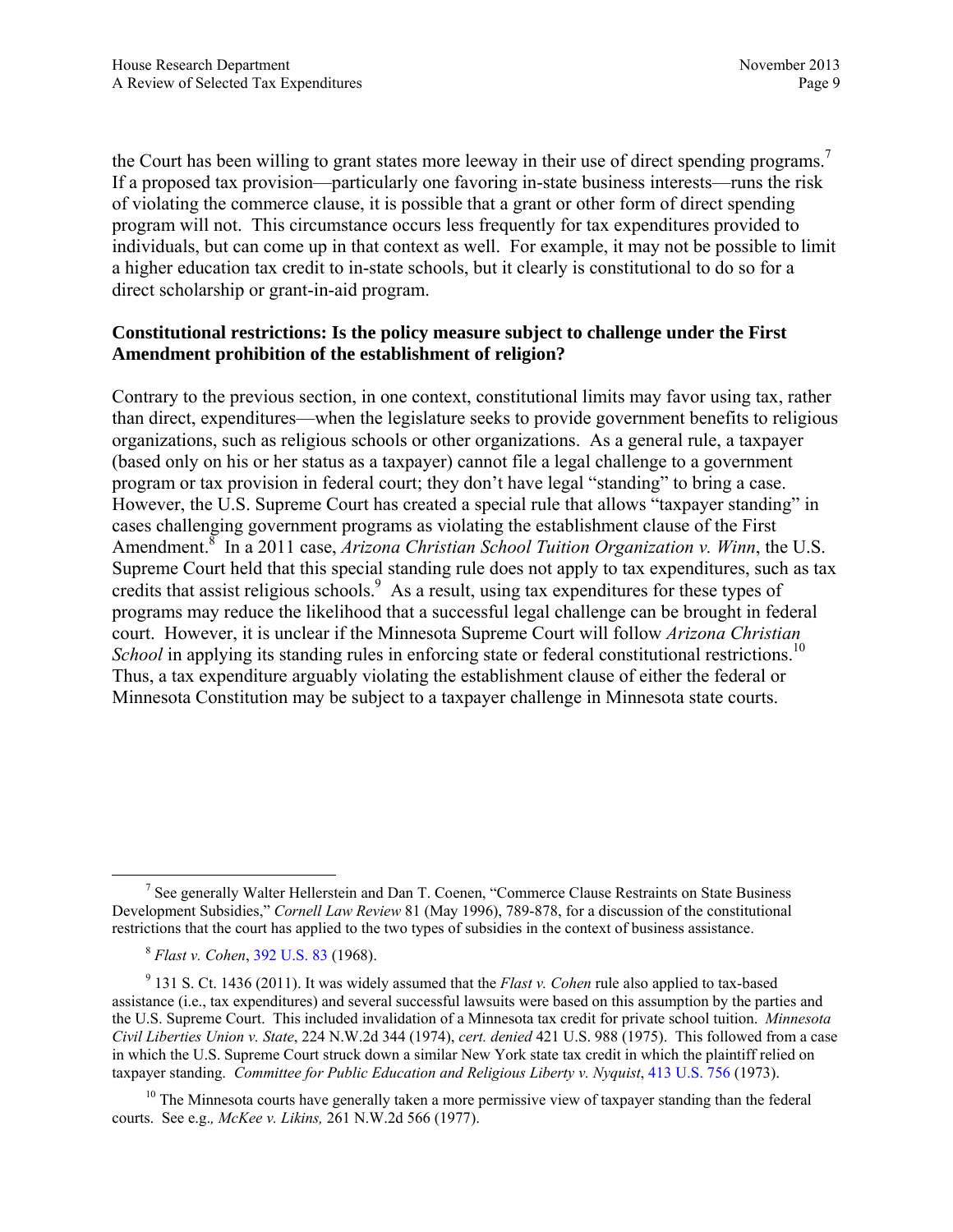## **Institutional and Process Considerations**

The previous section focused on policy-based measures for evaluating the effectiveness of using direct versus tax expenditures. However, legislators and other policymakers are often equally or more concerned with unrelated process or institutional dimensions of choosing between a tax expenditure and a direct spending program—will use of a tax, rather than a direct, expenditure make it easier to pass a program or to garner a larger amount of resources for it over time?

## **Durability: Tax expenditures are generally thought to receive less regular and rigorous legislative review and, as a result, are more likely to become permanent policy features.**

It is widely perceived that tax expenditures are more permanent than direct spending programs. This flows from the common practice of making tax expenditures permanent features of the tax law that remain in place until modified or repealed by a future legislature. By contrast, most direct spending programs have biennial appropriations that the legislature must renew in each budget cycle. This structure generally creates an inertial bias for retaining tax expenditures, as compared with direct spending programs; those familiar with the legislative process recognize that it is easier to "play defense" than offense: that is, to prevent changes in the law from being made, as compared with passing new legislation. However, this state of affairs does not necessarily always follow. A direct spending program could be provided a permanent, open, and standing appropriation that does not require biennial renewal by the legislature.<sup>11</sup> Similarly, a tax expenditure could be set to expire each biennium or after a certain number of years, unless the legislature takes positive action to reenact it.<sup>12</sup>

In any case, proponents of a policy who seek tax expenditure funding often do so because they believe such funding is more likely to continue and be permanent than are direct appropriations for a similarly structured program. Regardless of the features of the tax expenditure (e.g., whether they have sunsets or expiration clauses), this may in part flow from differences in the institutional approaches of the tax-writing legislative committees, which may implicitly assume tax features are permanent, compared with those of finance or appropriation committees, which typically expect to regularly review the funding of all programs within their jurisdictions.

#### **Visibility: Tax expenditures are not counted as explicit governmental spending.**

Tax expenditures are not typically counted in the state budget (other than the tax expenditure

 $11$  The funding for the property tax refund program, which is not generally considered to be a tax expenditure, is provided through an open and standing appropriation. [Minn. Stat. § 290A.23](https://www.revisor.mn.gov/statutes/?id=290A.23) (permanent open appropriation). The funding level of the property tax refund program has rarely been carefully reviewed or modified by the legislature in recent years. Similarly, the grant alternative to the credit for historic structure rehabilitation has an open and standing appropriation. [Minn. Stat. § 290.0681,](https://www.revisor.mn.gov/statutes/?id=290.0681) subd. 7(b). This appropriation is permanent, although the entire program (tax credit and grant) is subject to a sunset clause. Id., subd. 10.

<sup>&</sup>lt;sup>12</sup> For example, the small business investment (angel) credit sunsets after tax year 2014. Minn. Stat.  $\S$ [116J.8737,](https://www.revisor.mn.gov/statutes/?id=116J.8737) subd. 12.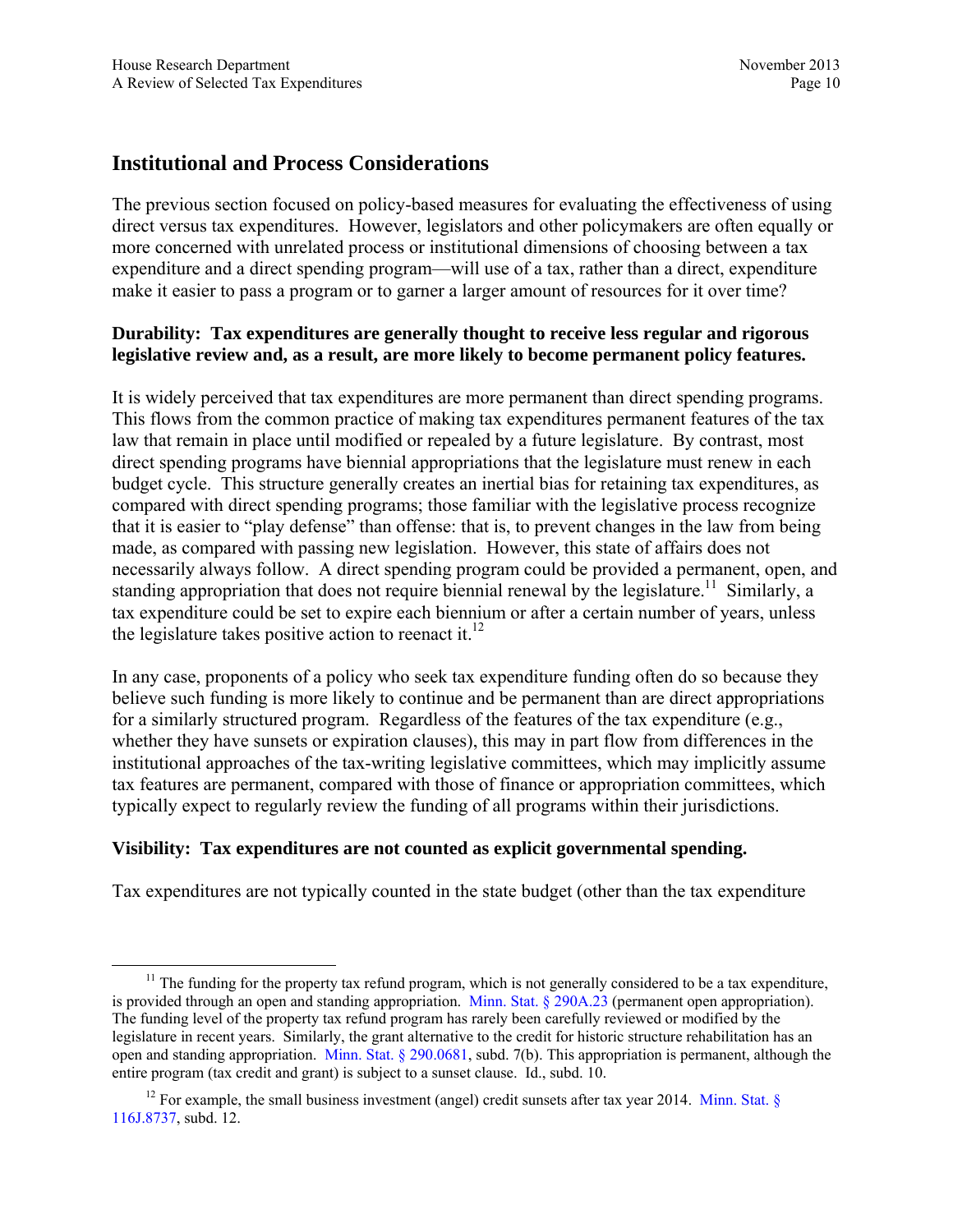budget) and are not included in typical national measures of state spending and taxes.<sup>13</sup> These national rankings of state tax and spending amounts are often used to measure the size and business friendliness of states. Legislators who are sensitive to those measures and concerns or who are ideologically opposed to increases in direct or more visible state spending (and the concomitant increases in taxes that result) may favor pursuing their policy goals through tax expenditures, rather than through direct spending programs. This approach is inconsistent with conventional economic theory that equates the two mechanisms, but it seems to be the practical political reality.14

### **Legislative process: Use of tax expenditures can tap other portions of the state budget to provide expanded resources to support a policy.**

Proponents of a policy or program may also promote tax expenditures as a source of additional budget resources or a way to tap other legislative supporters for the policy or program. Legislatures typically allocate state budget resources to finance or appropriation committees with jurisdiction over different subject areas. These allocations may be based on incremental increases in previous levels of funding or may be limited by other constraints. Seeking indirect funding through the tax-writing legislative committees may provide a new or supplemental source of funding, since tax-writing committees may have access to more state budget resources than the relevant finance committee. In practice, this allows policy proponents to diversify their funding options and to appeal to a different set of legislative actors.

<sup>&</sup>lt;sup>13</sup> We are aware of no national comparisons of the level of state and local tax expenditures across states. By contrast, national comparisons of state and local tax and direct spending levels are regularly published (based on data collected by the federal government) by many organizations and are widely cited.

<sup>&</sup>lt;sup>14</sup> High tax rates that result from tax expenditures, under economic theory, are equally distortive of private market behavior as high tax rates that are attributable to direct spending.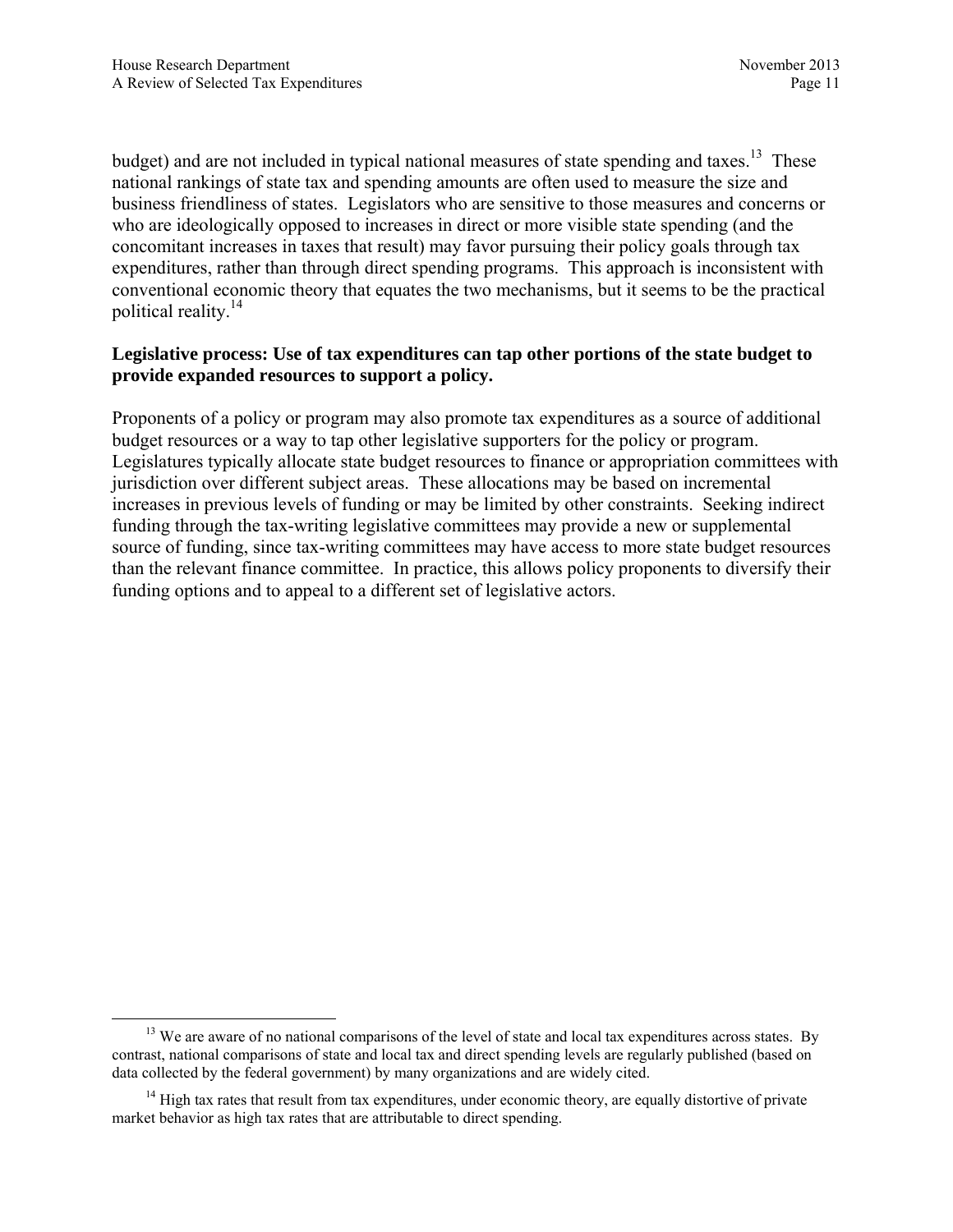## <span id="page-17-0"></span>**Selection of Tax Expenditures to Review**

The report covers only tax expenditures under the two largest state taxes—the individual income and general sales tax. The largest amount of the state's tax expenditures are under those two taxes. The report does not cover all of the tax expenditures under the two taxes; it excludes tax expenditures from the report based on the following criteria:

- Individual income tax expenditures that would be impractical to modify or reduce for administrative or compliance reasons were excluded. This category largely consists of items that carry over from federal law. Most of these items involve issues of timing, valuation, reporting, and record keeping. For example, tax expenditures for depreciation rules, pension and retirement plan rules, taxation of fringe benefits (which involve significant valuation issues in many cases), and similar provisions are not covered. As a practical matter, changes to these provisions would need to be addressed by Congress. This report also excludes tax expenditures that are mandated by federal law, which the state could not modify or reduce: the subtractions for U.S. bond interest, railroad retirement benefits, on-reservation earnings of American Indians, and active service military pay earned in Minnesota by nonresidents. In addition, a variety of small or more minor tax expenditures that derive from the use of federal taxable income as the starting point for Minnesota's income tax are not discussed.
- Under the sales tax, tax expenditures that predominantly consist of business purchases are excluded based on the premise that the sales tax is intended to be a consumption tax. Standard tax policy principles argue that intermediate business purchases should not be subject to consumption taxation. This follows from the purpose of the tax, to tax consumption, and the principle of horizontal equity—i.e., to tax taxable consumption on an equal basis and only once. Taxing business inputs causes the sales tax to pyramid. (See the box at the right for a description of pyramiding.) Thus, the report does not discuss tax expenditures that primarily apply to intermediate business inputs. Rather, the discussion (and incidence information) focuses on the portion of each tax expenditure that consists of consumer purchases. The approach adopted by the report follows roughly the

#### **Pyramiding**

Pyramiding occurs when a tax applies at multiple levels of business production and distribution. The result of this typically would be to pass the tax along in higher prices at the next level of production (e.g., a manufacturer who sells to a wholesaler). The tax burden "pyramids" or cascades at each level, so that the total burden on the consumer is higher than the statutory or nominal rate. Pyramiding favors vertically integrated or larger businesses. These businesses can minimize the multiple levels of tax by performing functions—that would be taxable if purchased from a third party—with employees. Pyramiding also undercuts statutory exemptions (e.g., the sales tax paid by grocers gets passed along in higher grocery prices, despite the exemption for food products) that are intended to reduce regressivity or exempt necessities.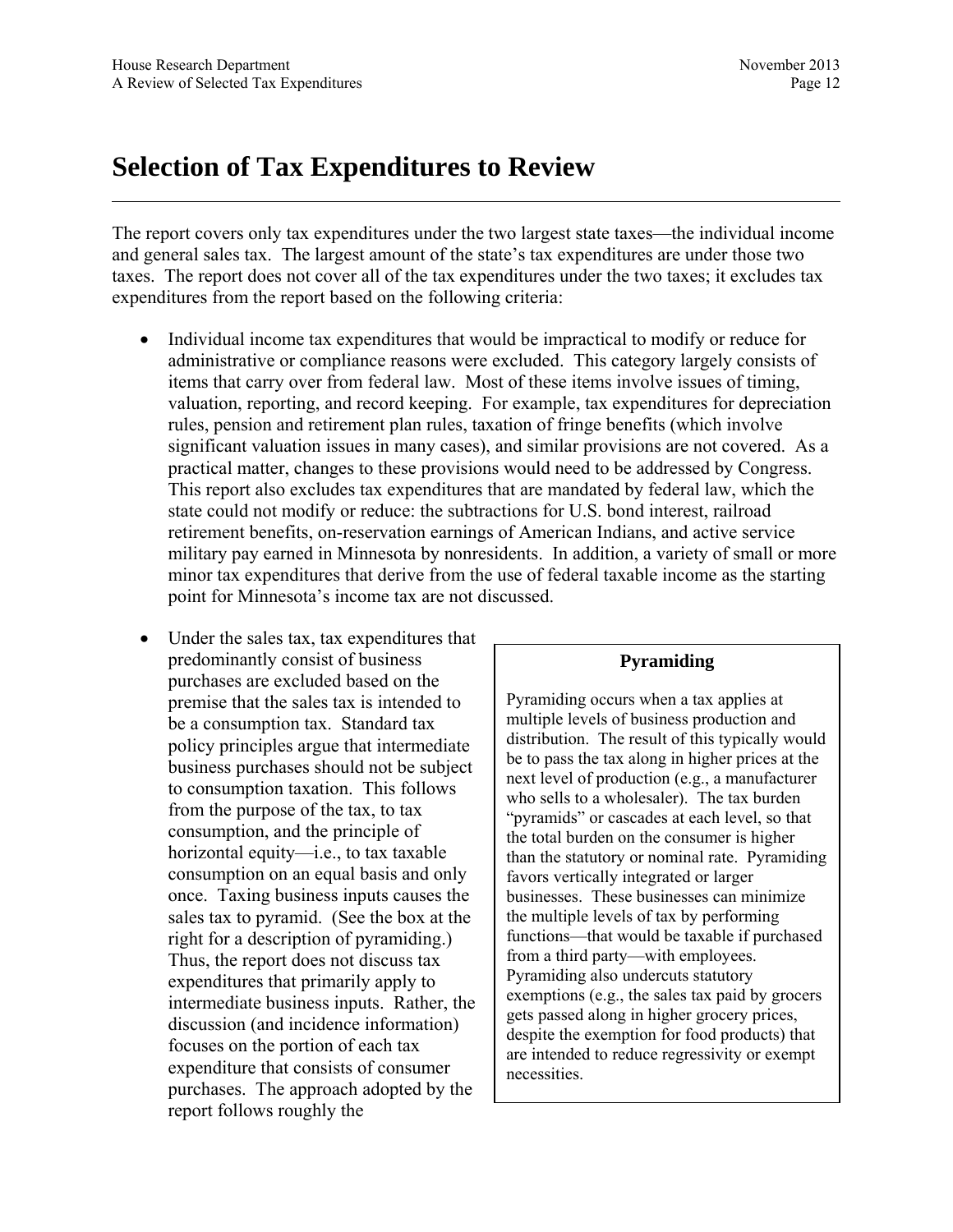recommendations of 2011 *Tax Expenditure Review Report*, rather than the method used in the biennial *Tax Expenditure Budget*. 15 Put another way, this research report follows the view that these "exemptions" from tax are not really tax expenditures, but are consistent with a reference tax base (see discussion on page 91) that treats the sales tax as a consumption tax that should not apply to intermediate business purchases.

 The report also does not cover the sales tax exemptions for purchases by entities, such as governmental units or charities. The effect of repealing these exemptions on incidence is unclear. If the exemptions were repealed, conventional wisdom suggests the sales tax paid by the entities would be shifted to the entities' employees as lower wages or to the users of the entities' services/products in higher prices. Moreover, these exemptions may serve unclear or multiple objectives that are difficult to evaluate. While they likely benefit mainly consumption by individuals of government and nonprofit services, some of them comprise significant elements of business or capital inputs, the outputs of which are taxable. One view is that these purchases should be exempt as intermediate inputs and what should be taxable, in principle, are the services or goods produced or provided by these entities. Following that theory, the report covers tax expenditures for sales made by these entities to purchasers, such as the exemption for admissions to nonprofit arts events and similar.

 <sup>15</sup> Contrast Minn. Dept. of Revenue, *Tax Expenditure Review Report: Bringing Tax Expenditures Into the Budget Process* (February 2011), 11-13 (advocating treating the reference tax base for the sales tax as a consumption tax) with Minn. Dept. of Revenue, *State of Minnesota Tax Expenditure Budget Fiscal Years 2012-2015* (February 2012), 103 (treating the reference tax base as sales to the "final user" even if it is for production, not consumption). The *Tax Expenditure Budget* is prepared under a statutory mandate, which contains a definition of tax expenditure. [Minn. Stat. § 270C.11](https://www.revisor.mn.gov/statutes/?id=270C.11), subd. 6. This definition is general and does not resolve questions such as how to treat business inputs under the sales tax. Since enactment of the mandate in the 1980s, DOR has followed the approach of treating sales to final users as the reference sales tax base.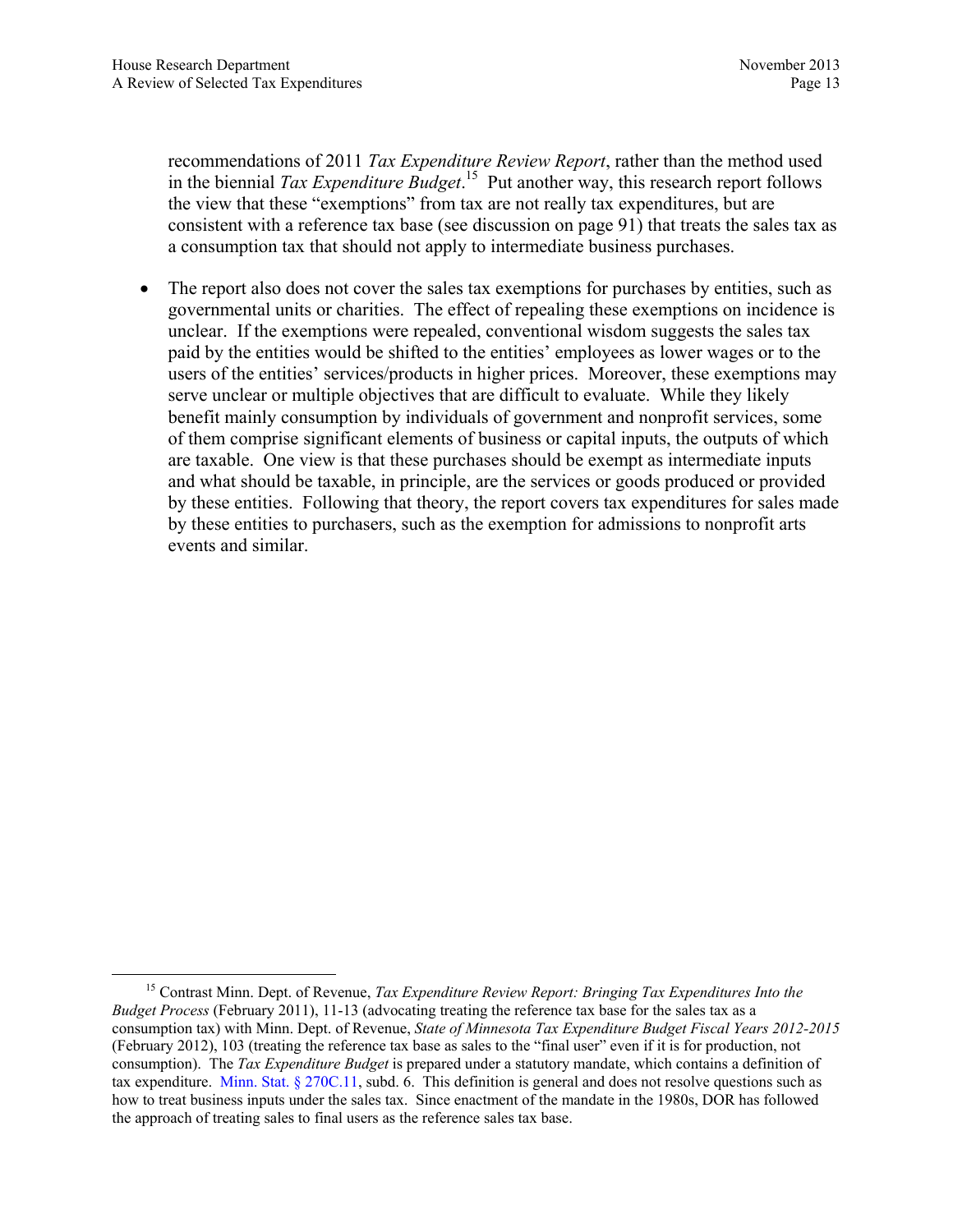## <span id="page-19-0"></span>**Information Provided**

The report provides the following information for each tax expenditure:

- **A brief description of the provision.** In many cases these descriptions borrow liberally from the DOR *Tax Expenditure Budget* (2012) (TEB) or from other House Research Department publications. For federal income tax deductions that flow through to the definition of state taxable income and state income tax subtractions, the description notes if the deduction or subtraction is allowed under both the regular tax and the alternative minimum tax  $(AMT)$ .<sup>16</sup>
- **The dollar amount of projected revenue lost.** These amounts, unless noted otherwise, are taken from the DOR TEB. Note that TEB estimates for the sales tax include business purchases. By contrast, the data used to prepare the incidence graphs in this publication are limited to information on consumer purchases only (i.e., they do not include estimates of the shifting of business purchases that would be subject to the sales tax if the tax expenditure were repealed). $17$

It is important to note that the revenue raising potential from repealing multiple tax expenditures is not necessarily additive under the income tax. Combining repeal of two or more tax expenditures may raise either more or less than the sum of their TEB amounts, depending upon the type and situation. Also, in some cases, numbers from the TEB may differ from revenue estimates prepared by DOR for a legislative proposal. For example, TEB numbers do not take into account behavioral responses to repeal, which revenue estimates may. Finally, the TEB numbers were prepared in 2011-12 (in most cases using the November 2011 Minnesota Management and Budget forecast baseline). Thus, they do not reflect the effects of changes in underlying economic conditions or the law since then.

- **An objective or rationale for the tax expenditure.** These are based on our knowledge of points made by the proponents when the provisions were passed or modified or based on conventional wisdom (e.g., from the literature); they may also include some information on the history of the provision. In many cases, it is simply not clear what the purpose, objective, or rationale was for some tax expenditures, and it is necessary to speculate about possible purposes or to simply say we don't know.
- **Related direct spending programs.** Where we were aware of direct spending programs that address some of the same purposes or rationales as the tax expenditures, we

<sup>&</sup>lt;sup>16</sup> The alternative minimum tax or AMT is an alternative tax structure with a broader tax base than the regular income tax. Taxpayers subject to the AMT must pay the additional tax, if the AMT is higher than the regular tax.

<sup>&</sup>lt;sup>17</sup> The Department of Revenue's *Tax Incidence Study* allocates the tax paid by businesses to households by estimating the amount shifted to consumers, in the form of higher prices, to labor, in the form of lower wages, and to owners of capital, in the form of lower rates of return (page 11 and also Appendix B of *2013 Tax Incidence Study*)*.*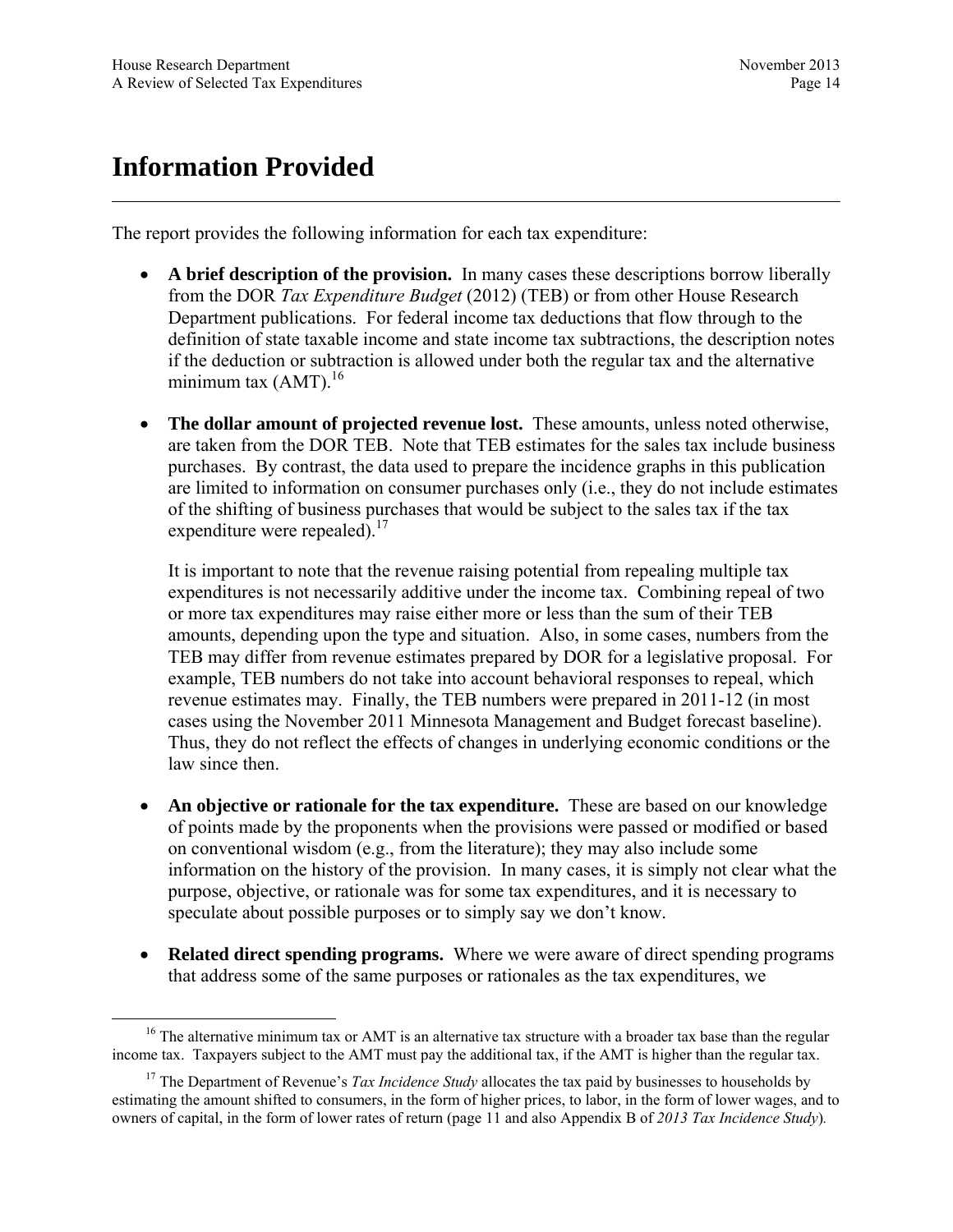attempted to list these.<sup>18</sup> The legislature may wish to consider tax expenditures and direct expenditures focused on similar purposes together to determine the more cost-effective way to achieve the objectives or to determine the best way to reduce or increase the combined expenditures.

 **Incidence information.** Most sections present a bar graph showing the distribution of the tax expenditure by population decile and the Suits index for the expenditure. The data underlying the graphs and the Suits index measures<sup>19</sup> were prepared by DOR staff in the Research Division, using information they used in preparing the 2011 *Tax Incidence Study*. The Suits index for a tax expenditure shows the impact of repealing that tax expenditure alone, thus raising revenue. A negative Suits means that the distribution of the tax expenditure is regressive—that is, the increased tax from its repeal, as a percentage of income, declines as income increases. Conversely, a positive Suits means that the increased tax from repeal of the expenditure would increase as a percentage of income as income rises. For more information about the Suits index, see Appendix B. For an income tax expenditure if the Suits is positive but less than the Suits for the income tax, a simple repeal would make the income tax less progressive but the overall system less regressive (by increasing a progressive tax). For the sales tax, a similar comparison needs to be made to determine if repeal would make the tax more or less regressive. Since the sales tax is more regressive than the overall Minnesota tax system, increasing revenues from the sales tax (by repealing a sales tax expenditure) would typically make the overall system more regressive by increasing a regressive tax.

As noted above, the incidence information is limited to consumer purchases for sales tax items and does not include the effect of the shifting of taxes on business inputs, if such a tax expenditure were repealed wholesale. Thus, this incidence information is most useful in considering repeal of a tax expenditure while preserving an exemption for business purchases.

 **Evidence on effectiveness in meeting objective.** Where we were aware of published or other studies by neutral observers or analysts (typically academics or government agencies) of the effectiveness of a tax expenditure, this information is reported. In some other instances, we added what we considered to be common-sense observations regarding the likely effectiveness of tax expenditures. The discussion of sales tax expenditures covers this point generically at the beginning the sales tax section and selectively for a few tax expenditures.

 $18$  Given our lack of knowledge about direct spending programs, these listings are incomplete. They do not attempt to describe the direct spending programs in any detail.

<sup>&</sup>lt;sup>19</sup> The Department of Revenue calculated the Suits indexes for this report based on the entire population. The resulting indexes are more accurate than the "population-decile" Suits indexes used in older versions of the *Tax Incidence Study* and in the 2008 version of this presentation.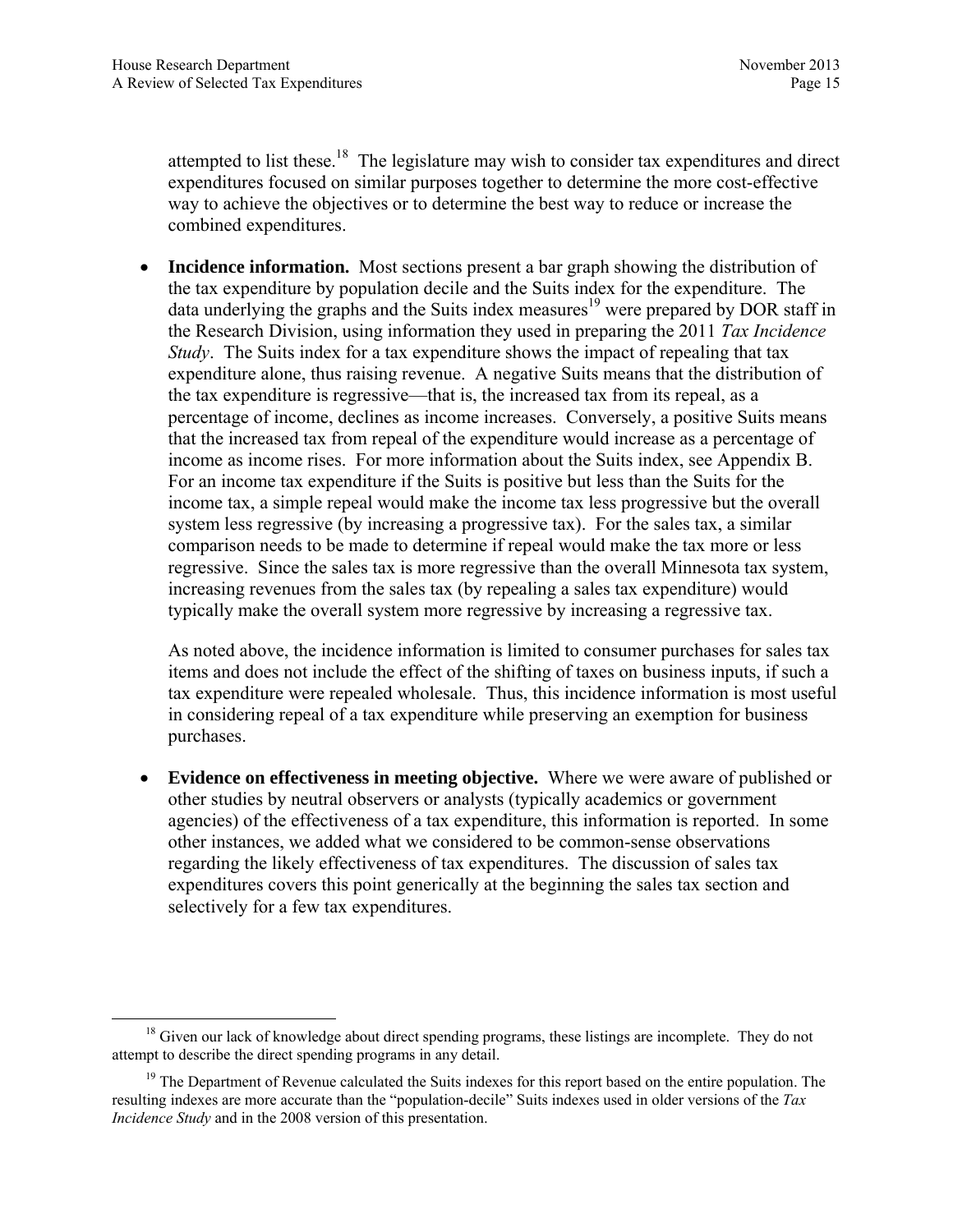## **How to Read the Incidence Graphs**

The Department of Revenue (DOR) research staff prepared the incidence information used in the report. The incidence information for each tax expenditure is presented in a bar graph; a sample graph with annotation appears below.



The graphs were prepared using data from DOR's *2011 Minnesota Tax Incidence Study* (2008 tax data). The 2.5 million households in the dataset were ranked from the household with the least income to household with the most income, and, then aggregated into ten population deciles, each containing an equal number of households (about 250,000). Each bar shows the percentage of the tax expenditure received by the households in that decile. The percentages listed above each bar in the graphs sum to 100 percent. Each graph also includes a text box that identifies the decile receiving the largest share of the benefit of the tax expenditure. For example, the sample graph shows that the tenth decile (the 10 percent of households with the highest incomes) received 5 percent of the tax expenditure (the exemption from income tax for Social Security benefits).

DOR ranks households using a broad income measure that includes taxable and nontaxable income reported on individual income tax and property tax refund returns, and also workers' compensation and welfare income obtained from other state agencies. The first decile consists of households with income under about \$10,000; the top decile was made up of households with income over about \$130,000. Appendix C lists the components of household income and the income breakpoints for all ten population deciles.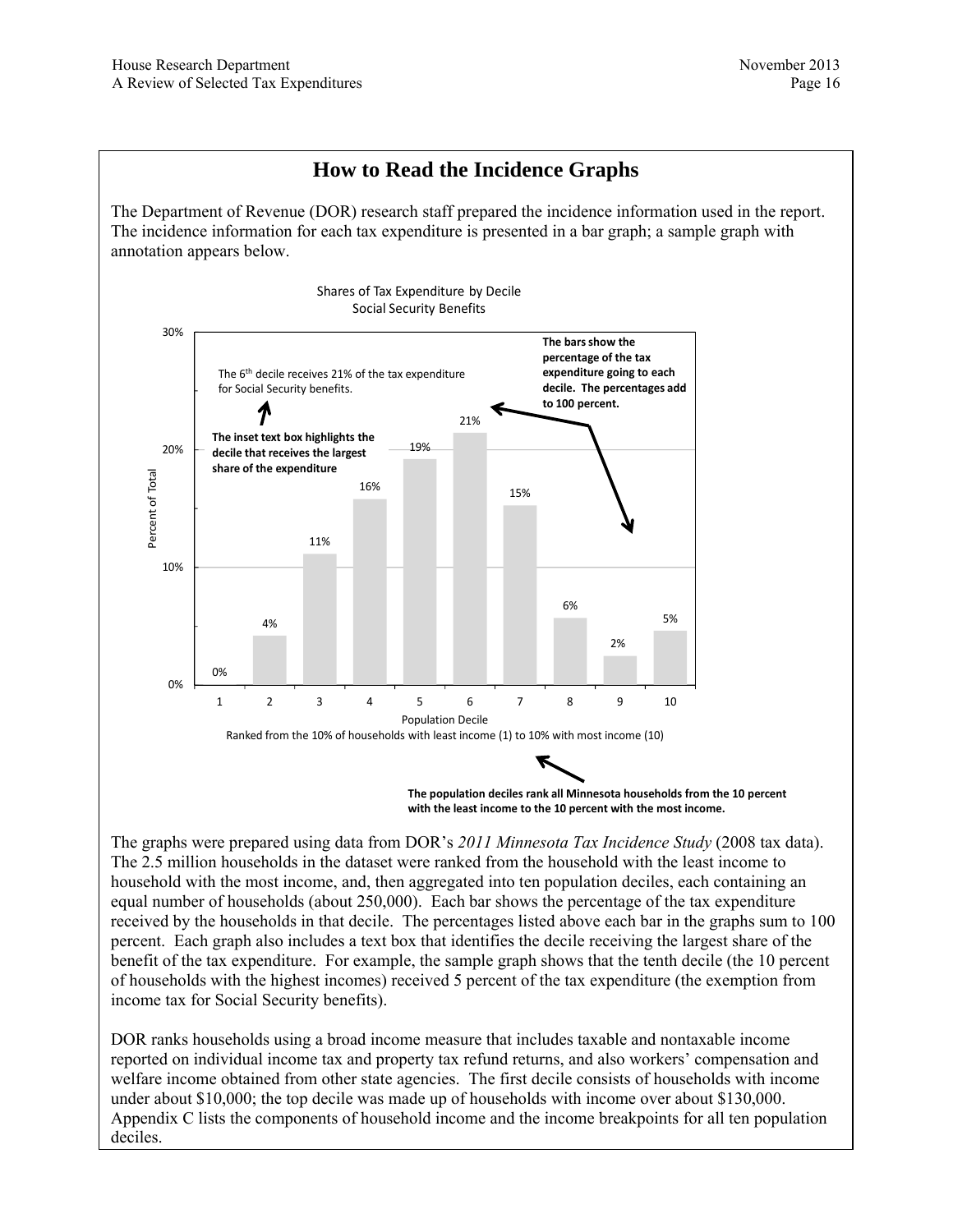## <span id="page-22-0"></span>**Individual Income Tax Expenditures**

## **Overview**

**Reference tax base: a tax on net income.** The *Tax Expenditure Budget* follows the approach that the reference tax base is "income from all sources less expenses that are reasonable and necessary to generate that income.<sup>220</sup> It is occasionally suggested that the federal income tax is really a hybrid of an income and consumption tax. Given the selection rules set out above for choosing tax expenditures to analyze (i.e., excluding any of the base differences that are appropriate to a consumption style tax, such as the preferences for retirement plans), this is not an issue. As a result, the report follows the same approach as the *Tax Expenditure Budget* and treats the tax as a true income tax.

**General description.** The Minnesota individual income tax closely follows the federal individual income tax, using federal taxable income as the starting point in computing its tax base. The tax applies a progressive tax rate structure to taxable income, a measure of net income that is adjusted for family size (by allowing deduction of personal and dependent exemption amounts) and is reduced by a variety of deductions. Reliance on the federal income tax has advantages and disadvantages for state policymakers. Using the federal tax base means that taxpayers do much of the calculation necessary to complete their state return when they fill out the federal form, making it relatively easier for taxpayers to comply with and for the state to administer the tax. However, in order to gain those advantages, the state must regularly (usually annually) adopt changes made by Congress to keep in close step with the federal tax.<sup>21</sup> With regard to tax expenditures, the state is in a sense captive to congressional decisions, since many preferences flow through from the federal to the state level. The state can, and often does, disallow tax expenditures provided at the federal level, but doing so makes the state's tax more complicated for both taxpayers and DOR.

## **Historical Highlights**

Minnesota's income tax has been directly linked to federal income definitions since 1961, when Minnesota adopted federal adjusted gross income (that is, income before "below-the-line" or personal deductions and exemptions) as the starting point for the state tax calculation. Following federal tax reform in 1986, Minnesota in 1987 restructured its tax to use federal taxable income as the starting tax base, thereby also adopting federal itemized and standard deduction rules, as well as the federal personal and dependent exemptions. Since 1987 the legislature has enacted numerous tax expenditures, both state deductions from taxable income and state credits against tax. The 1990s saw development of a trend in which the income tax has been co-opted as a

 <sup>20</sup> Dept. of Revenue, *Tax Expenditure Budget Fiscal Years 2012-2015* (February 2012): 24.

 $21$  The Minnesota Supreme Court has held that the state constitution does not allow the state to automatically adopt future changes adopted by Congress. *Wallace v. Commissioner of Taxation*, 184 N.W. 2d 588 (Minn. 1971).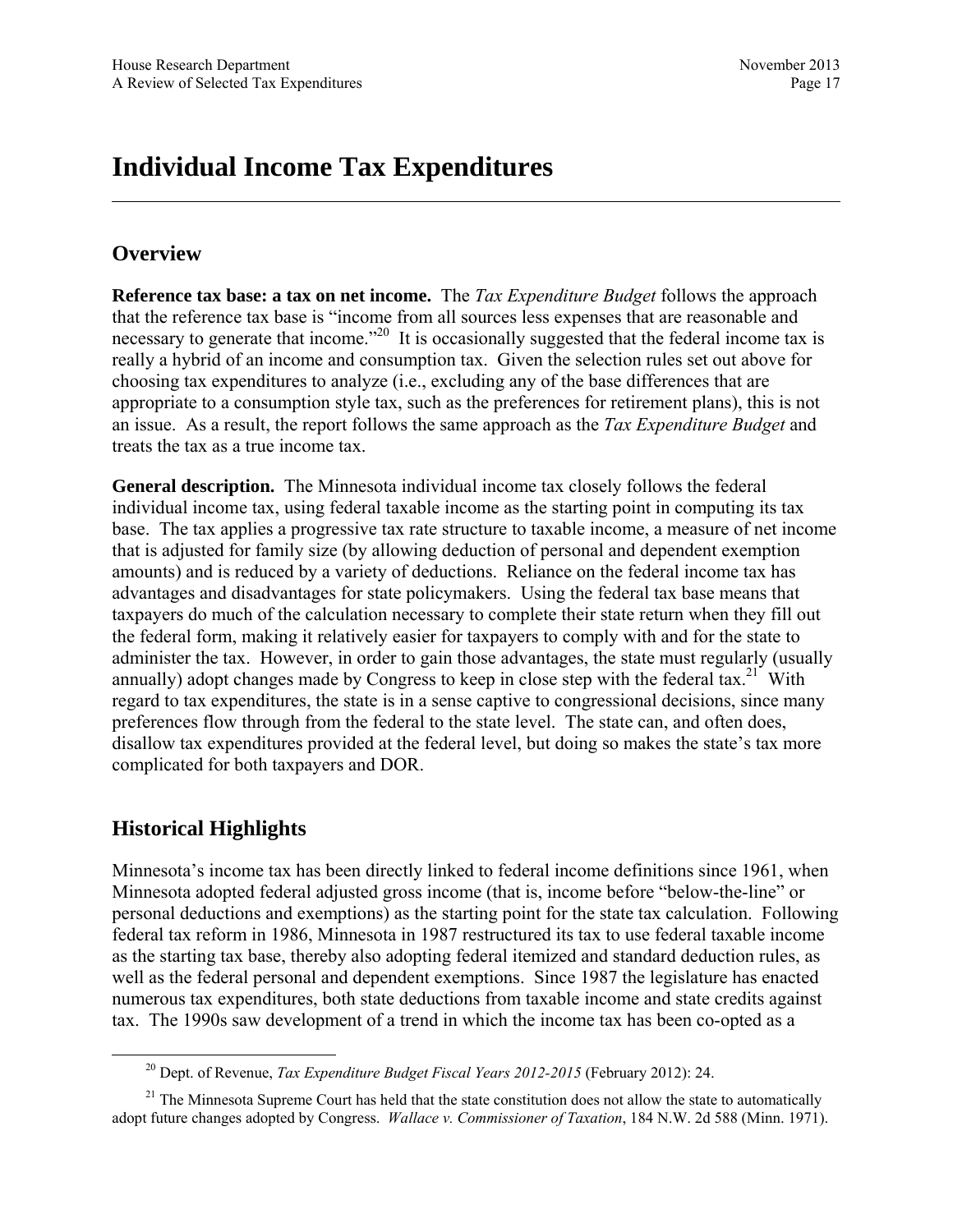mechanism for delivering transfer payments to individuals and payments to individuals and businesses to encourage or reward specified behaviors. In 1990, for example, the legislature enacted a state version of the federal earned income credit, called the working family credit, which acts as a wage supplement to individuals. The working family credit mimics a direct transfer program in that credit amounts in excess of income tax liability are paid as refunds. Another example is the refundable credit for K-12 education expenses, enacted in 1997. The most recent examples of tax expenditures intended to modify behavior with refundable credits are the 2010 enactment of the small business investment credit and historic structure rehabilitation credit $^{22}$ .

## **Individual Income Tax Expenditures Covered**

The Minnesota individual income tax includes several categories of tax expenditures listed below that are described in greater detail in the pages that follow:

- Federal full or partial exemptions from adjusted gross income that flow through to Minnesota
	- Social Security benefits
	- **imerest on Minnesota state and local government bonds**
- Federal deductions that reduce taxable income and flow through to Minnesota
	- mortgage interest
	- $\blacksquare$  real estate and other taxes (motor vehicle registration tax)
	- charitable contributions
- State deductions that reduce state taxable income
	- charitable contributions of nonitemizers
	- expenses of living organ donors
	- **quare-** gain on farm property by insolvent taxpayers
	- $\blacksquare$  K-12 education expenses
	- AmeriCorps education awards
	- elderly or disabled exclusion
	- $\blacksquare$  military pay
	- Job Opportunity Building Zone (JOBZ) income
- Nonrefundable state credits (only available to offset liability)
	- **marriage credit**
	- long-term care insurance premiums
	- **past military service**
	- **research and development expenses**
- Refundable state credits (amounts in excess of liability paid as refunds)
	- **JOBZ** job creation
	- working family credit
	- child and dependent care
	- $\blacksquare$  K-12 education expenses

 $22$  To date, there have not been any individual claims for the historic structure rehabilitation credit.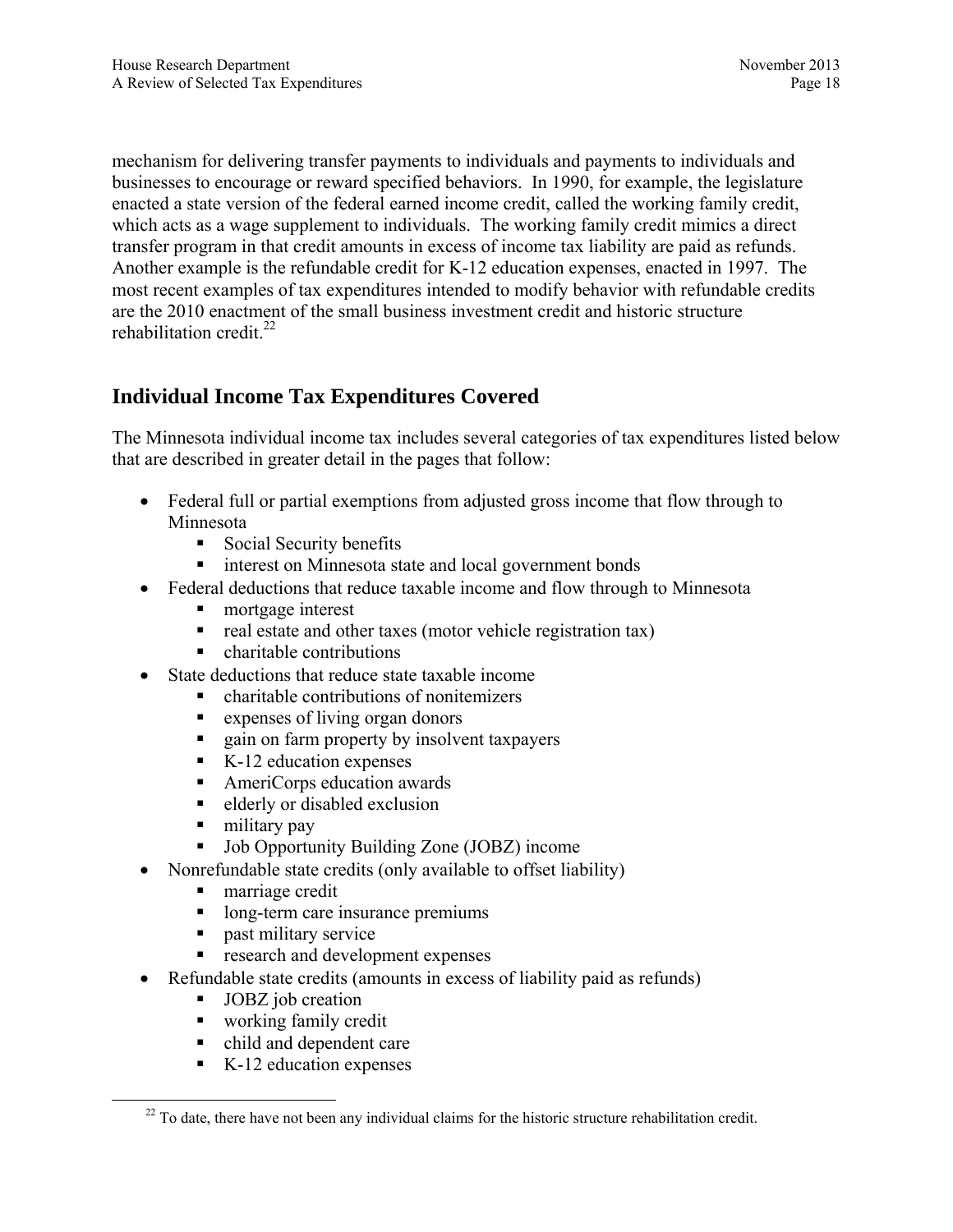- military service in a combat zone
- bovine tuberculosis testing
- small business (angel) investment
- historic structure rehabilitation

## **Growth in the Selected Income Tax Expenditures**

The following graph shows the growth of the selected individual income tax expenditures covered in the report relative to the growth of Minnesota personal income from fiscal year 1996 to fiscal year 2012. As the graph shows, personal income and tax expenditures have grown at roughly similar rates over this period.



**Dollars of Selected Income Tax Expenditures Compared to Personal Income 1996 to 2012 (millions) Dollars of Selected Income Tax Expenditures Compared to Personal Income 1996 to 2012 (millions)**

Source: Tax Expenditure Budget data; Minnesota Price of Government

Tax Research Division MN Department of Revenue House Fiscal and House Research Departments February 14, 2013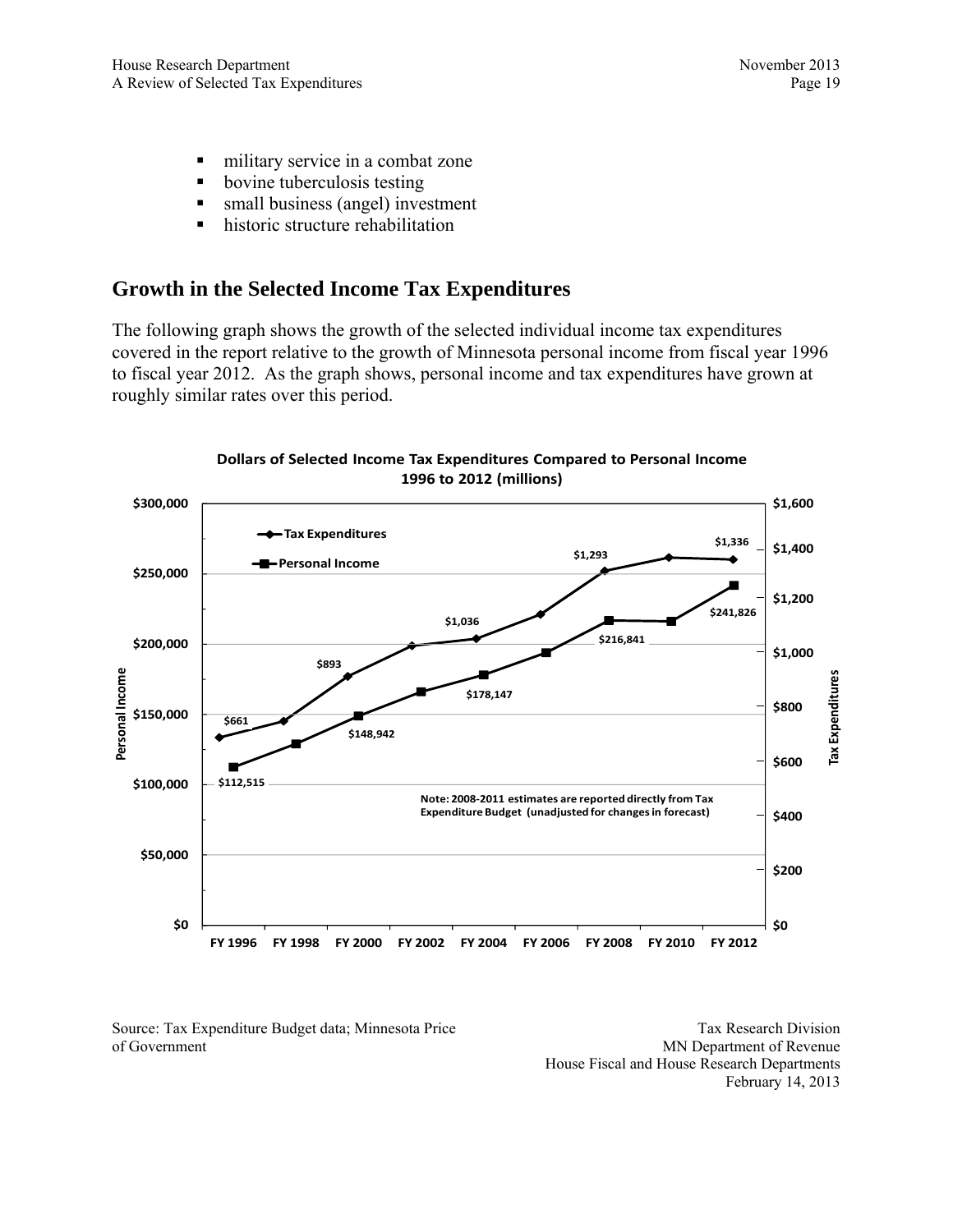## **The Selected Income Tax Expenditures Relative to the Distribution of the Tax**

The following graph shows that expenditures are concentrated in the top deciles. For example, the top two deciles (i.e., 20 percent of filers) have 46 percent of tax expenditures. However, the income tax itself is more concentrated at the top of the income distribution than are income tax expenditures. For example, the top decile pays 56 percent of the income tax, but receives 33 percent of income tax expenditures. Put another way, tax expenditures as a percentage of income decline as income rises. In addition, tax expenditures are more concentrated at the bottom of the income distribution than is tax liability. This reflects the allowance of refundable credits, such as the working family and education credits, to households in the bottom deciles.



**Shares ofIncome Tax and Income Tax Expenditures by Decile**

**Ranked from the 10% of households with least income (1) to 10% with most income (10)**

Source: HITS Model for 2008, and Tax Incidence Study database

Tax Research Division MN Department of Revenue November 28, 2012

The remainder of this section of the report provides information on the selected individual income tax expenditures.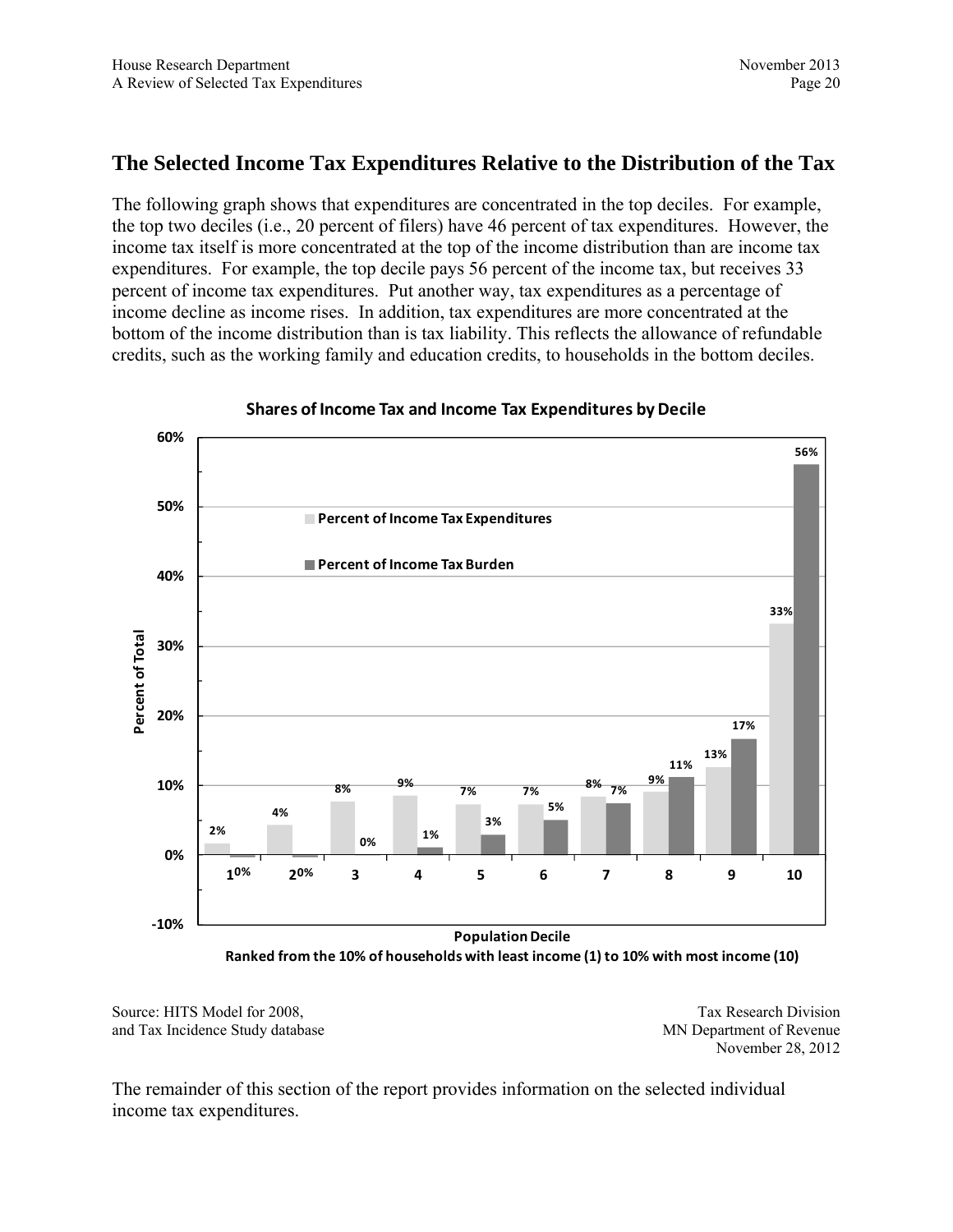## **Social Security Benefits**

#### **Description of Provision**

Minnesota follows federal law in taxing Social Security benefits. Under these rules, up to 85 percent of Social Security benefits are subject to federal and state income tax, depending on the taxpayer's income. All Social Security benefits are exempt from taxable income for taxpayers with incomes under \$25,000 (\$32,000 for married joint taxpayers). For incomes between \$25,000 and \$34,000 (\$32,000 and \$44,000 for married joint taxpayers), up to 50 percent of Social Security benefits may be subject to tax. For incomes over \$34,000 (\$44,000 for married joint taxpayers), up to 85 percent of Social Security benefits may be included in taxable income. Income for purposes of these rules is income from taxable sources, plus tax-exempt bond interest, and one-half of Social Security benefits. The 15 percent of benefits that remain exempt from taxation regardless of taxpayer income represents an approximate value for recovery of the individual's aftertax contributions to Social Security, while the up to 85 percent that may be included in taxable income represents the employer's contributions and transfers, neither of which were taxable to the beneficiary.

In 2009 approximately 858,000 Minnesota residents received Social Security benefits and excluded part or all of those benefits from taxable income.

| I reflected Tax Expenditure. Social Security Defierts (5 thousands) |           |           |           |  |  |
|---------------------------------------------------------------------|-----------|-----------|-----------|--|--|
| FY 2012                                                             | FY 2013   | FY 2014   | FY 2015   |  |  |
| \$211,800                                                           | \$220,300 | \$234,000 | \$255,100 |  |  |

**Projected Tax Expenditure: Social Security Benefits (\$ thousands)** 

The tax expenditure for Social Security benefits has increased in nominal terms (unadjusted for inflation) by 33.4 percent from FY 2002 to FY 2012, compared with a 44.9 percent nominal increase in personal income over the same time period.

#### **Objective or Rationale**

Social Security benefits became explicitly exempt from taxation under Treasury Department rulings issued in 1938 and 1941. Larry DeWitt of the Social Security Administration's Historian's Office described the rationale for the rulings as follows:

Treasury's underlying rationale for not taxing Social Security benefits was that the benefits under the Act could be considered as "gratuities," and since gifts or gratuities were not generally taxable, Social Security benefits were not taxable. It is likely that Treasury took this view owing to the structure of the 1935 Act in which the taxing provisions and the benefit provisions were in separate Titles of the law. Because of this structure, one could argue that the taxes were just a form of revenue-raising, unrelated to the benefits. The benefits themselves could then be seen as a "gratuity" that the federal government paid to certain classes of citizens. Although this was clearly not true in a political and moral sense, it could be construed this way in a legal sense. In the context of public policy, most people would hold the view that the tax contributions created an "earned right" to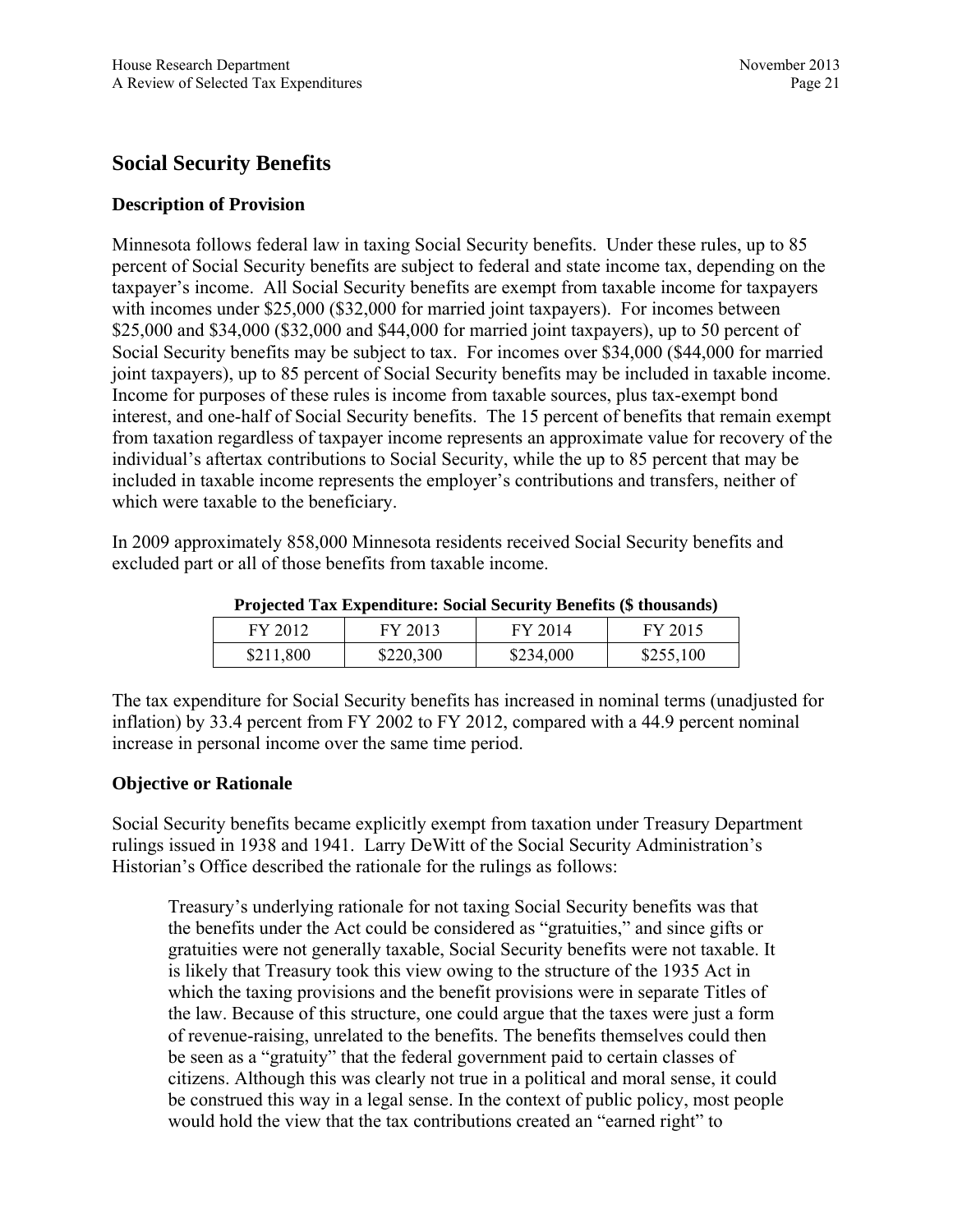subsequent benefits. Notwithstanding this common view, the Treasury Department ruled that there was no such necessary connection and hence that Social Security benefits were not taxable.<sup>23</sup>

Social Security was enacted in 1935.<sup>24</sup> Taxes were first collected in 1937, and payment of monthly benefits began in  $1940$ .<sup>25</sup> The initial Treasury rulings on taxation of benefits were made before any benefits had been paid. Further, individuals who would begin receiving benefits in 1940 would have paid little if anything in payroll taxes, strengthening the perspective that the benefits were in fact a gratuity. As time went on the exemption may have come to be seen as a way to enhance the value of the benefits, which were initially very modest. Or it may have been viewed as a way to provide a preference to senior citizens, who at the time were, on average, poorer than the rest of the population. The exemption treated Social Security benefits differently from private pension income, in which the amount that exceeds the taxpayer's contributions to the pension is subject to taxation.

In 1983 Congress partially withdrew the total exemption from taxation, providing for up to 50 percent of benefits to be included in taxable income. The rationale for this change was two-fold: to shore up the financing for the Social Security system since revenue raised through taxing benefits goes into the Social Security Trust Funds, and to reverse the early Treasury rulings and treat Social Security benefits more like private pension income.

When considering the 1983 Amendments, the Report by the House Ways  $\&$ Means Committee argued as follows: "*Your Committee believes that social security benefits are in the nature of benefits received under other retirement systems, which are subject to taxation to the extent they exceed a worker's aftertax contributions and that taxing a portion of social security benefits will improve tax equity by treating more nearly equally all forms of retirement and other income that are designed to replace lost wages...*<sup>26</sup>

The 50 percent inclusion rate represented the employer share of the payroll tax, which is not taxable to the employee at the time the tax is paid. However, as DeWitt observes, "Even so, this rough-approximation did not really give Social Security benefits the same tax treatment as private pensions—because the real "noncontributed" portion is about 85 percent of the average benefit, not 50 percent."<sup>27</sup>

Further, the 1983 amendments to the Social Security Act maintained the full exemption of benefits for taxpayers with income below \$25,000 (\$32,000 for married joint taxpayers), which had the effect of retaining preferential treatment of Social Security

 <sup>23</sup> DeWitt, *Research Note #12: Taxation of Social Security Benefits* (February 2001).

<sup>24</sup> H.R. 7260, Pub. L. No. 271, 74th Congress.

<sup>&</sup>lt;sup>25</sup> Social Security Administration, Historian's Office, Historical Background and Development of Social Security.

<sup>26</sup> DeWitt, *Research Note.*

 $27$  Ibid.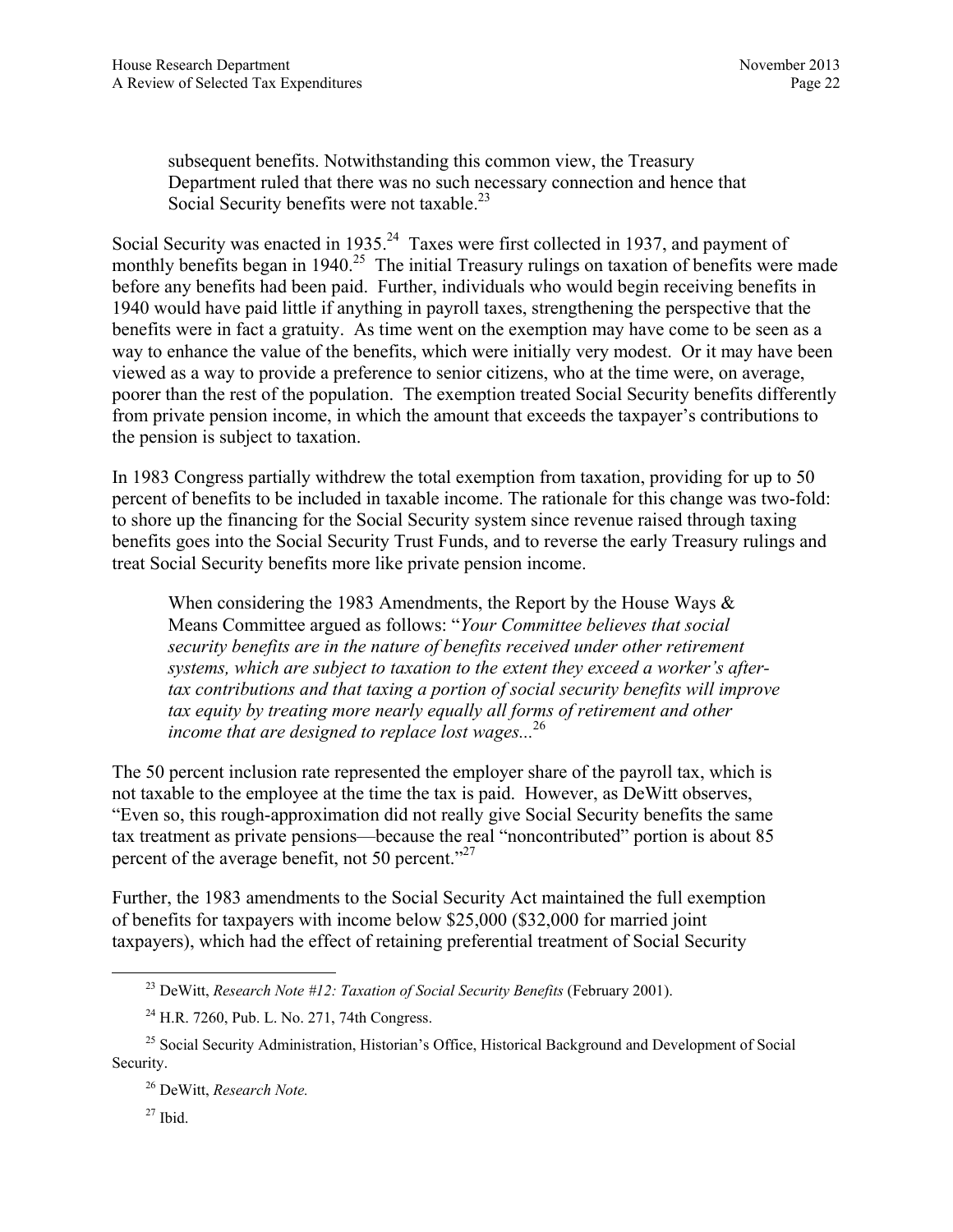relative to private pension income.

In 1993 Congress increased the share of benefits subject to tax to 85 percent, phased in for taxpayers with incomes over \$34,000 (\$44,000 for married joint taxpayers). The federal revenues from the 1993 changes were credited to the Medicare trust fund. The House Budget Committee described the rationale for these changes as follows:

*The committee desires to more closely conform the income tax treatment of Social Security benefits and private pension benefits by increasing the maximum amount of Social Security benefits included in gross income for certain higher-income beneficiaries. Reducing the exclusion for Social Security benefits for these beneficiaries will enhance both the horizontal and vertical equity of the individual income tax system by treating all income in a more similar manner.*<sup>28</sup>

Retaining income thresholds for including first up to 50 percent and, as income increases, up to 85 percent, of benefits in taxable income means that Social Security benefits still receive favorable tax treatment relative to private pensions, except for higher income taxpayers. The 15 percent exclusion was likely intended, as suggested by DeWitt above, to reflect a rough approximation of the employee's after-tax contribution (through payroll or self-employment taxes) to his or her benefits, similar to the tax treatment of private pensions but without going through the actual accounting for each beneficiary. In reality, the effective contribution by beneficiaries varies widely, depending upon earnings history of the beneficiary and spouse, number of dependents, life expectancy, and other factors.<sup>29</sup>

Minnesota conformed to the 1983 and 1993 federal changes both as a way to maintain the simplicity of the Minnesota tax system and to provide revenue and added progressivity.

<sup>&</sup>lt;sup>28</sup> As quoted by DeWitt, ibid.

<sup>29</sup> See e.g*.*, Martin Feldstein and Andrew Samwick, "Social Security Rules and Marginal Tax Rates," *National Tax Journal* 45, no. 1 (March 1992), 1–22, for a discussion of how the return on Social Security taxes varies based on demographic and other characteristics of the participants.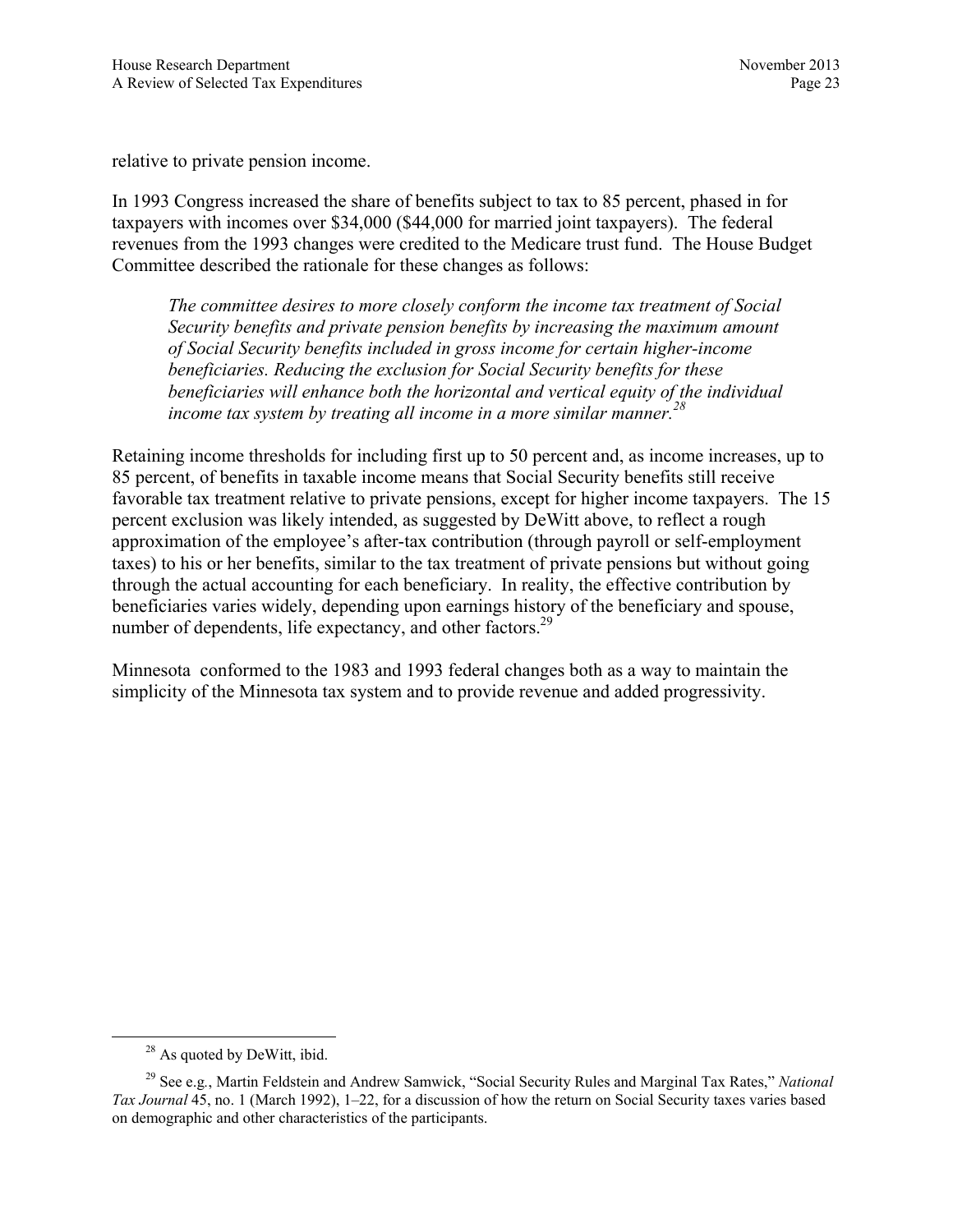#### **Incidence Information**



## **Shares of Tax Expenditure by Decile Social Security Benefits**

Source: HITS Model for 2008 and Tax Incidence Study database

See the box on page 16 for help in reading this graph.

Tax Research Division MN Department of Revenue December 4, 2012

The Department of Revenue calculated the incidence of the tax expenditure of Social Security benefits using the assumption that 90 percent of all benefits would be taxable, with the remaining 10 percent representing recovery of amounts paid through Social Security taxes. This is generally consistent with the estimates provided in the Department of Revenue's *Tax Expenditure Budget*, and with the method the Joint Committee on Taxation employs in preparing estimates at the federal level.

| Suits index for the tax expenditure (if repealed):      | $-0.606$ |
|---------------------------------------------------------|----------|
| Suits index for the existing income tax:                | 0.218    |
| Suits index for the overall state and local tax system: | $-0.060$ |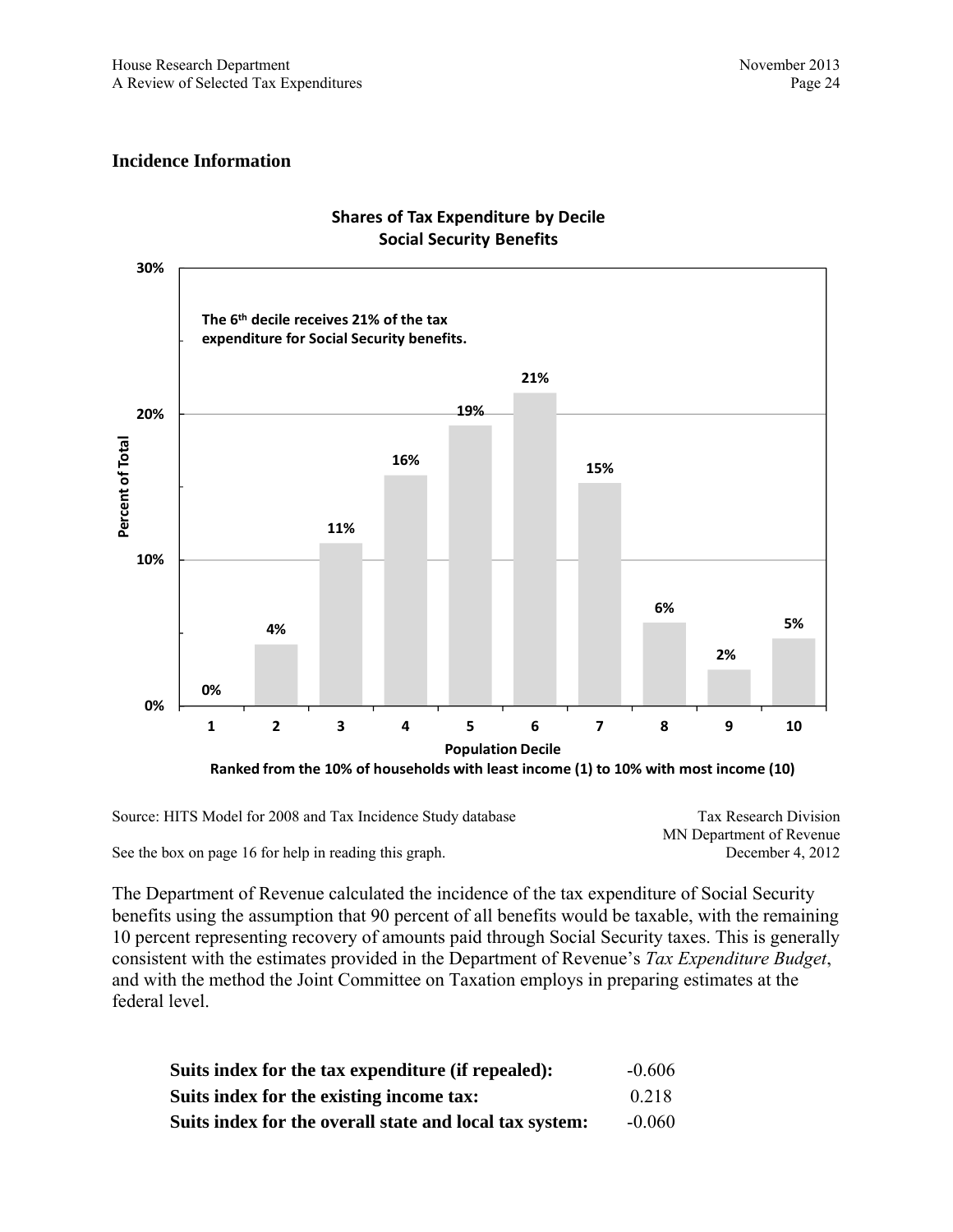Note: Suits index values can range from -1 to +1. Negative values indicate a regressive distribution; 0, a proportional distribution; and positive values a progressive distribution. For more information see Appendix B.

Because the Suits index for repeal of the tax expenditure for Social Security benefits is less than the Suits index for the individual income tax (and for the overall state and local tax system), repealing the tax expenditure would make the income tax (and the overall tax system) less progressive.

#### **Evidence on Effectiveness in Meeting Objective**

Given the lack of clarity of the rationale for the exemption, it is difficult to assess whether the exemption is effective in achieving those goals. The exemption does provide a substantial economic benefit to low- and middle-income recipients of Social Security benefits, compared with retirees who have other sources of retirement income or other individuals with incomes from other sources.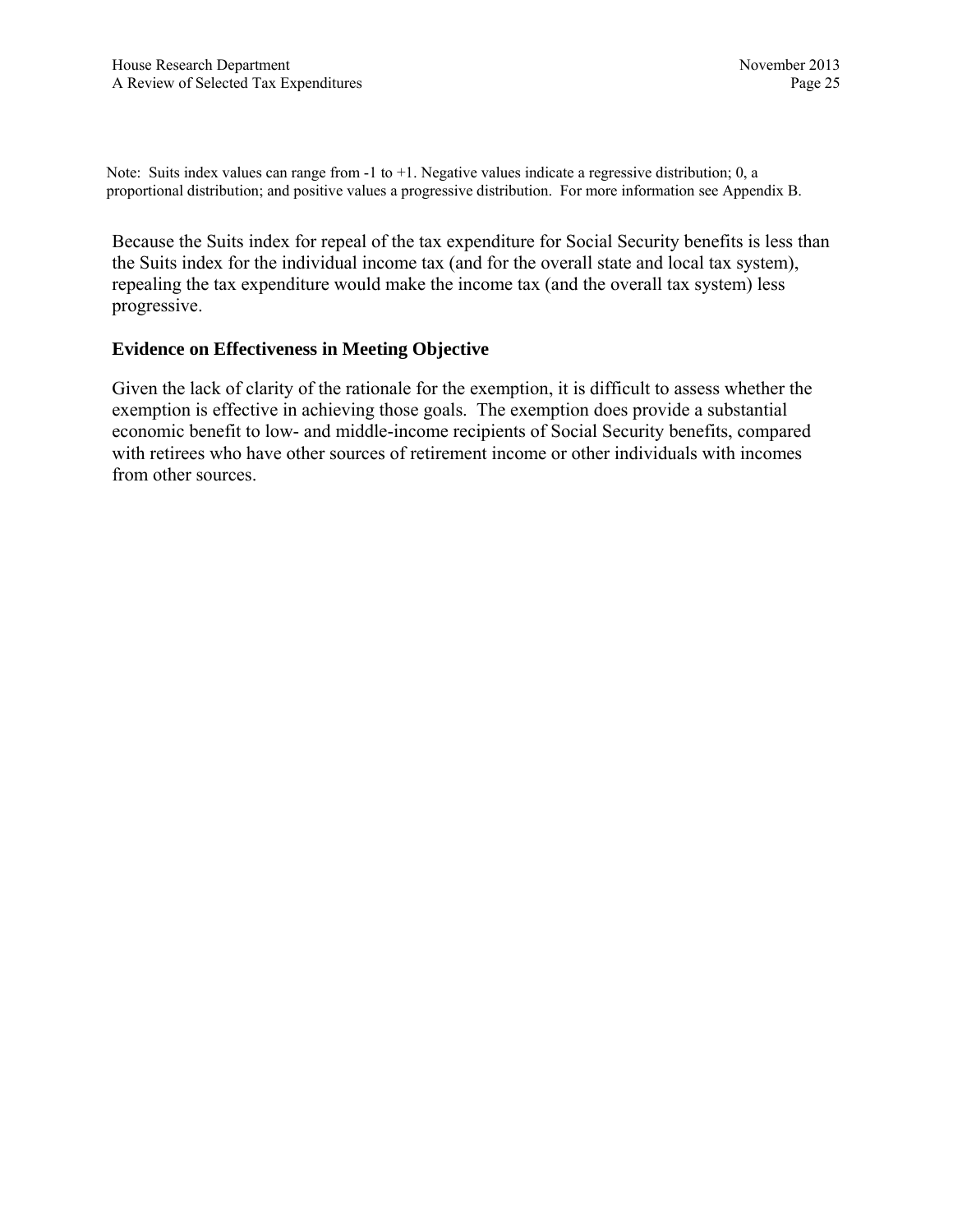## **Interest on Minnesota State and Local Government Bonds**

### **Description of Provision**

Interest paid on bonds issued by Minnesota governmental units is exempt from taxation under the federal income tax and flows through to the Minnesota tax. (Interest on bonds issued by non-Minnesota governmental units must be added to federal taxable income and is subject to tax.) The exemption applies to bonds to finance governmental facilities, as well as to qualifying private activity bonds (PABs). PABs include revenue bonds issued for privately owned and used facilities, such as housing and various other facilities permitted under federal law. Interest on state and local bonds is generally exempt under the AMT as well as the regular tax, but interest on some PABs may be subject to taxation under the AMT.

An estimated 80,000 returns benefited from the exemption in tax year 2011.

#### **Projected Tax Expenditure: Interest on Minnesota Bonds (\$ thousands)**

| FY 2012  | FY 2013  | FY 2014  | FY 2015  |
|----------|----------|----------|----------|
| \$62,500 | \$62,000 | \$62,800 | \$66,000 |

The tax expenditure for interest on Minnesota state and local government bonds has increased in nominal terms (unadjusted for inflation) by 5.2 percent from FY 2002 to FY 2012, compared with a 44.9 percent nominal increase in personal income over the same time period.

## **Objective or Rationale**

This provision was enacted as part of the original Minnesota income tax in 1933. Since the 1960s, Minnesota has followed federal law in determining which bonds qualify for the exemption and/or are taxable under the AMT.

The original objective or rationale for the Minnesota provision is unclear; the exemption may have been adopted to follow the practice under the federal income tax or to treat Minnesota bonds as favorably as U.S. Treasury bonds (which federal law prohibits states from taxing). Most economists assume, and proponents of continuing the exemption argue, that it now has three purposes:

- To lower the borrowing costs for state government
- To provide implicit state aid to local governments through lower interest costs for their debt
- To subsidize specific "private activity" projects (e.g., housing revenue bonds issued by MHFA and local governments and bonds issued for nonprofit organizations' capital projects, such as nonprofit hospitals, colleges, museums, and similar)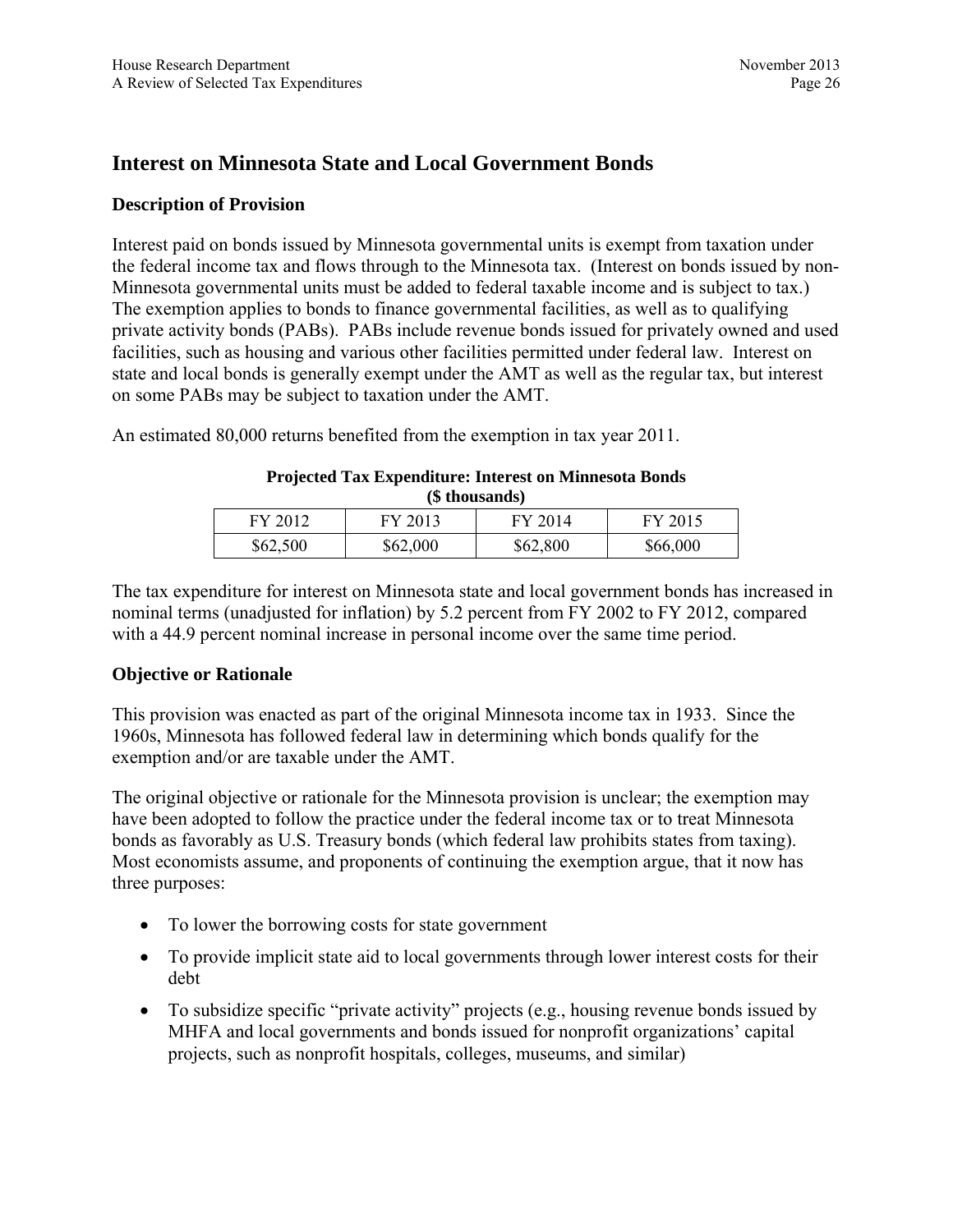#### **Related Direct Spending Programs**

For state general obligation bonds, the state directly pays the interest on these bonds through appropriations. A tax exemption is another way for the state to pay, in effect, more interest (i.e., the foregone state income taxes on the interest) on its bonds. With regard to interest on local government bonds, the state pays substantial general purpose aid to cities, counties, and schools. The state also pays debt service equalization aid to schools to offset part of the borrowing costs of school districts.

The state appropriates money to MHFA and some other borrowers for purposes similar to the subsidy provided through the tax exemption for some types of revenue bond interest. In addition, some nonprofit entities (e.g., hospitals and private colleges), which are also frequent users of tax-exempt bonds, receive some direct or indirect assistance from the state.

#### **Incidence Information**



### **Shares of Tax Expenditure byDecile Intereston Minnesota State and Local Bonds**

Source: HITS Model for 2008, and Tax Incidence Study database

Tax Research Division MN Department of Revenue November 28, 2012

See the box on page 16 for help in reading this graph.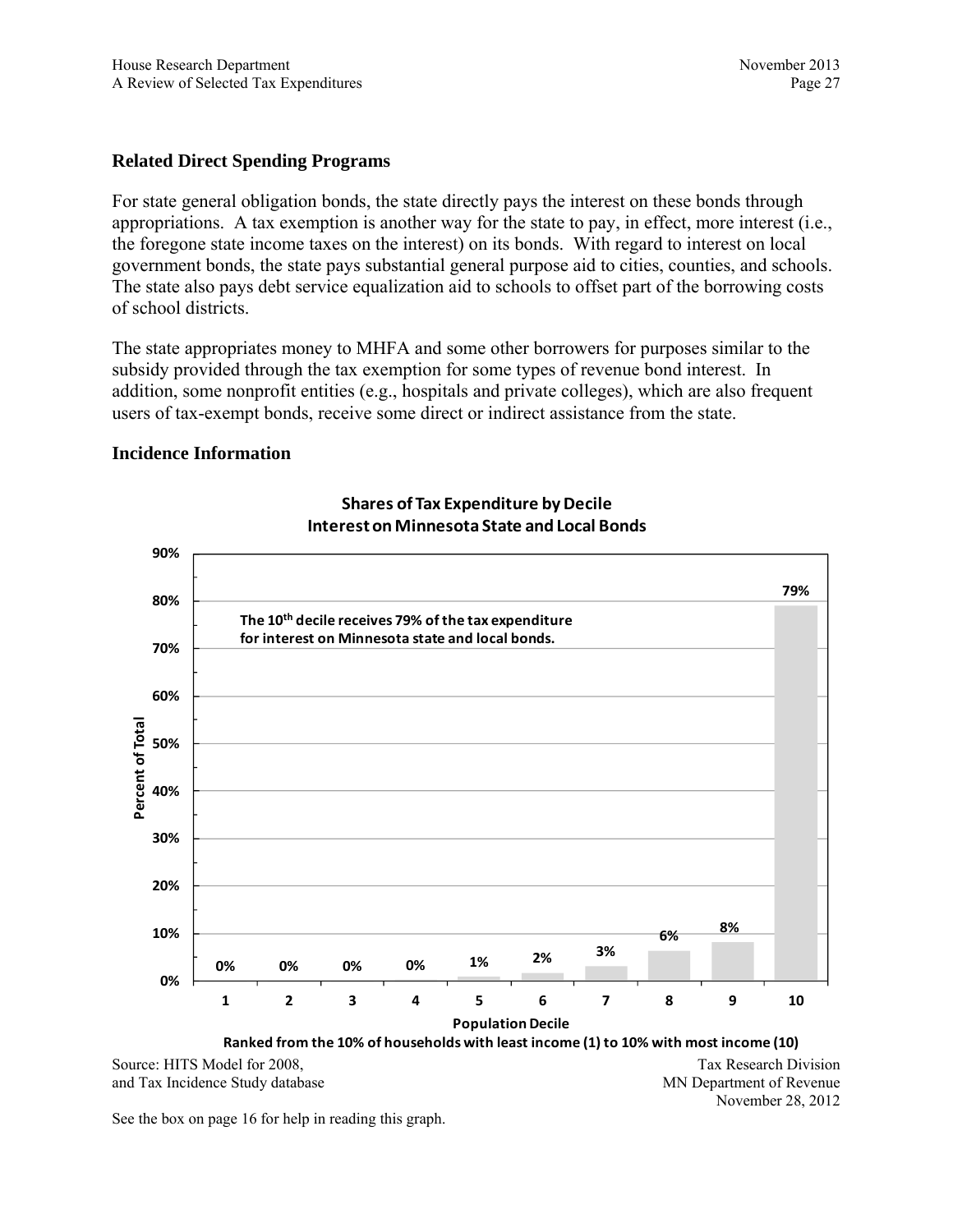| Suits index for the tax expenditure (if repealed): | 0.456 |
|----------------------------------------------------|-------|
| Suits index for the existing income tax:           | 0.218 |
| $\sim$ $\sim$ $\sim$                               |       |

## **Suits index for the overall state and local tax system:** -0.060

Note: Suits index values can range from  $-1$  to  $+1$ . Negative values indicate a regressive distribution; 0, a proportional distribution; and positive values a progressive distribution. For more information see Appendix B.

Because the Suits index for repeal of the tax expenditure for exclusion of interest on Minnesota state and local bonds is higher than the Suits index for the individual income tax (and for the overall state and local tax system), repealing the tax expenditure would make the income tax (and the overall tax system) more progressive.

Calculation of the incidence assumes that holders of tax-exempt bonds would simply pay tax on the reported interest. This overstates the amount of the tax benefit to the affected taxpayers. Purchasers of tax-exempt bonds bear an "implicit tax" that reduces the benefit of the exemption to them—that is, they accept lower interest payments, along with the tax exemption. Thus, it is likely that the full tax expenditure does not accrue to holders of tax-exempt bonds; instead, the benefit equals the tax expenditure minus the interest foregone by purchasing Minnesota taxexempt bonds rather than making a taxable investment. However, for some of the reasons noted below under the discussion of effectiveness, it is widely accepted that despite the implicit tax, most bondholders still benefit from the tax exemption. The net benefit to the bondholders is a function of the tax they would pay on their preferred alternative taxable investment (e.g., taxexempt interest subject to state tax, fully taxable interest, dividends, capital gains, and so forth).

It is unclear how much investors would shift their portfolios if the Minnesota tax exemption were unavailable. It likely would depend upon how large the implicit tax is. Since the reduction in interest rates that results from the state tax exemption (a measure of the implicit tax) is very small by all accounts, it seems reasonable to conclude that the income distribution of these benefits do not differ much from the reported interest, which is what the graph shows. Put another way, if Minnesota were to repeal the exemption for Minnesota government bonds, many investors would simply diversify their portfolios by purchasing some more non-Minnesota taxexempt bonds whose interest rates probably do not differ much from those paid on Minnesota bonds. If the federal government were to repeal its exemption for state and local government bonds, the effects likely would differ, because the exemption has a much larger effect on interest rates and because other tax preferred alternative investments are available under the federal tax (e.g., dividends and capital gains). $30$ 

## **Evidence on Effectiveness in Meeting Objective**

One way to assess the effectiveness of the tax exemption is to compare revenue reductions from the exemption with corresponding reductions in borrowing costs. Studies of the similar federal

<sup>&</sup>lt;sup>30</sup> See James M. Poterba and Arturo Ramirez Verdugo, "Portfolio Substitution and the Revenue Cost of the Federal Income Tax Exemption for State and Local Government Bonds," *National Tax Journal* 64, no. 2, pt. 2 (June 2011), 591–614, for a discussion and analysis the federal revenue and incidence effects of repeal of the federal exemption.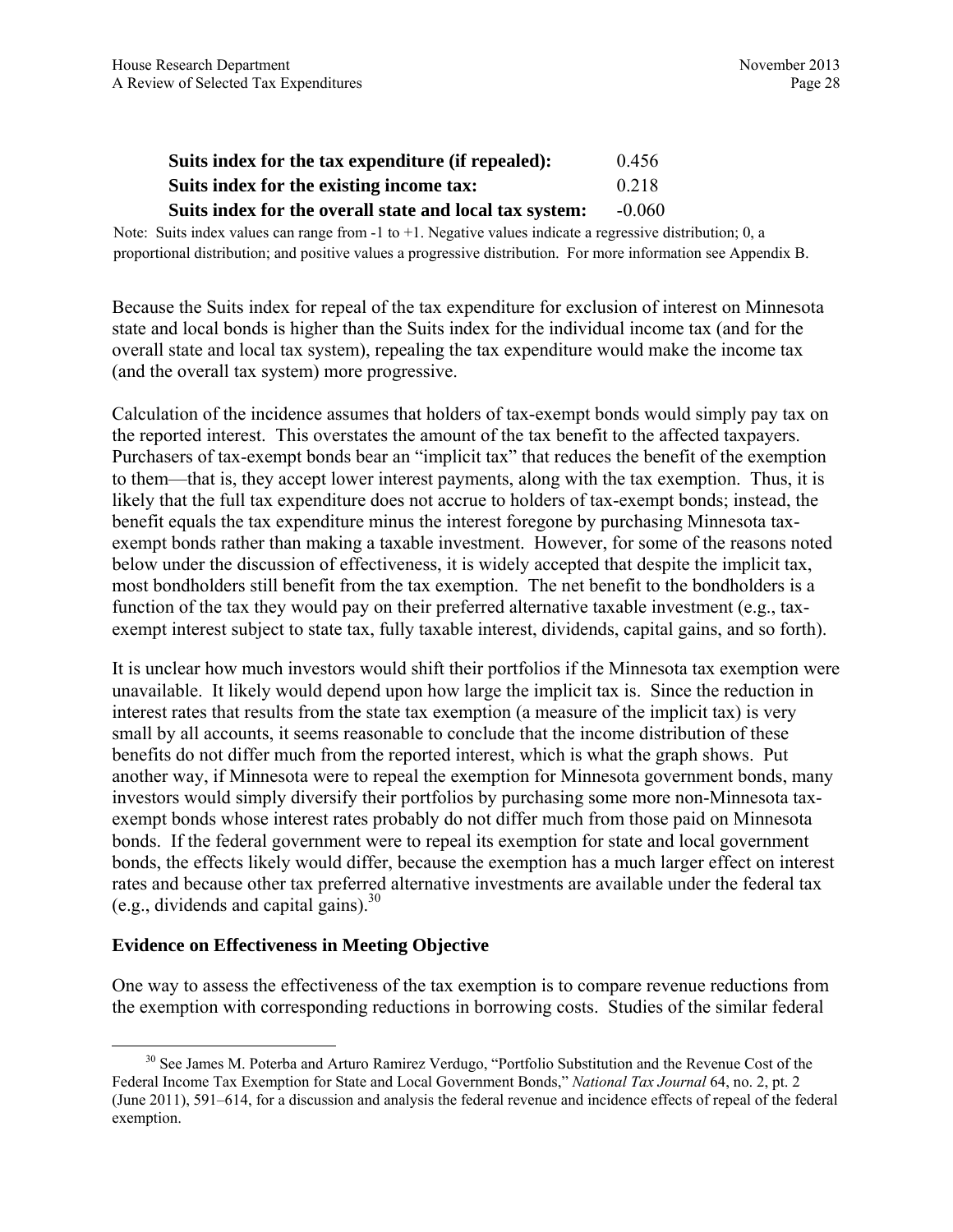income tax exemption for state and local bond interest have found the revenues foregone through the tax exemption exceed interest savings to state and local governments by 10 percent to 40 percent.<sup>31</sup> A few similar studies have been done of state tax exemptions. In general, they find that the revenue foregone by the states exceeds the interest savings by larger percentages than under the federal exemption.<sup>32</sup>

If these analyses are accurate, the state likely could realize budget savings (as high as half of the tax expenditure) by taxing bond interest and paying higher interest on its bonds. With regard to local government bonds, providing state aid payments to local governments to offset their higher borrowing costs would cost the state less, if interest on local bonds were taxed.

The reason for this mismatch between the revenue reduction from the tax exemption and the interest rate savings on governmental borrowing likely stems from three factors:

- 1. Some bonds must be priced to sell to out-of-state investors who derive little benefit from the Minnesota tax exemption because they don't pay Minnesota taxes. As a result, the interest rates on these bonds probably are not much, if any, lower because of the state tax exemption. But Minnesota investors also buy these bonds and when they do, they get both the higher interest rate needed to attract the out-of-state investors and the tax exemption.
- 2. The value of the exemption depends upon the taxpayer's marginal rate. The tax exemption is more valuable to an investor in the top bracket than to someone in the middle or bottom bracket. If the bonds need to be priced to attract investors in the lower brackets, top bracket investors get the higher interest rate and the more valuable tax exemption.
- 3. Because of the federal itemized deduction for state income taxes, the tax exemption is less valuable to many investors than its cost to the state. An investor in the 35 percent federal income tax bracket who itemizes deductions only effectively pays 65 percent of the cost of the state tax after the federal deduction is taken into account. Such an investor will accept a lower interest rate that compensates for only 65 percent of the costs of the exemption, but the state foregoes the full amount of the revenue. Most investors in municipal bonds are higher income individuals who typically itemize deductions.

Some proponents of the exemption dispute these findings and assert that the exemption is a cost-

<sup>&</sup>lt;sup>31</sup> See, e.g., Joint Committee on Taxation, Present Law and Background Information Relating to State and Local Government Finance (April 25, 2012), 26–34, for a description of the effect of the federal exemption.

<sup>&</sup>lt;sup>32</sup> See, e.g., Mary E. Loverly and Michael J. Wasylenko, "State Taxation of Interest Income and Municipal Borrowing Costs," *National Tax Journal* 45, no. 1 (1992), 37ff, (finding that the interest reduction equals about onehalf of the revenue reduction if all of the bonds were held by residents—the authors specify this as the percentage of the bonds that would need to be held by nonresidents for the state to break even. Id*.* at 48-59. This results because the state foregoes no tax revenue by exempting the interest from taxation of bonds held by nonresidents); and C. Steven Cole, Pu Liu, and Stanley D. Smith, "The Capitalization of the State Tax Exemption Benefit in Municipal Bond Yields, *Journal of Financial and Strategic Decisions* 7, no. 2 (Summer 1994), 67ff (which shows similar results—comparable percentages are 40 to 65).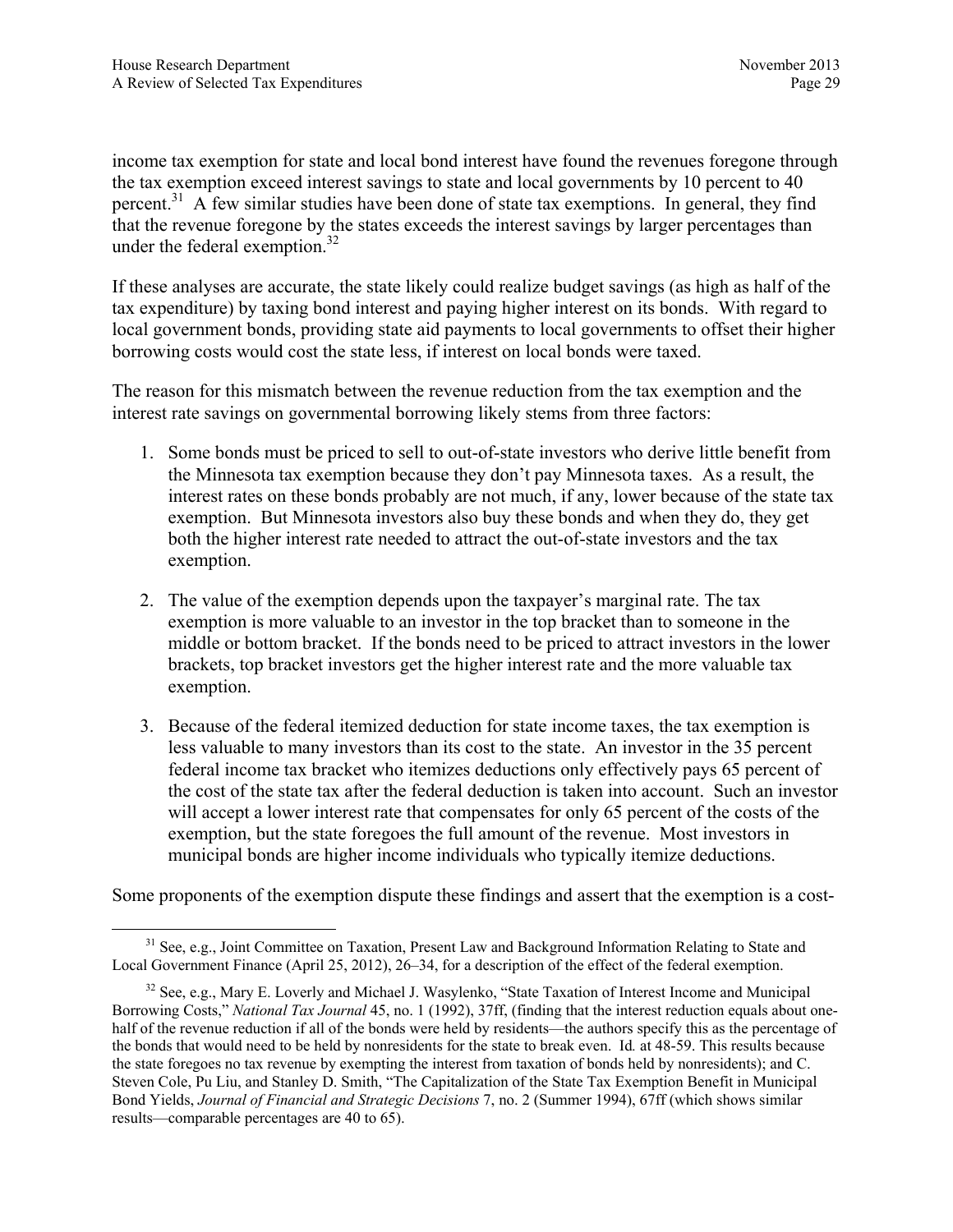effective way to reduce state and local borrowing costs. Others assert that a sufficiently large share of Minnesota bonds are held by out-of-state investors to offset its costs.<sup>33</sup> So far no studies have been done to determine if this may be true or if it varies by type of issue. For example, it might be possible that the exemption is cost effective for small issuers, but not for large issuers. This would suggest a strategy for making the exemption more cost effective by excluding bonds of larger issuers—e.g., the state and large cities, counties, and other local units—from qualifying for the exemption.

Recent research in behavioral economics provides another possible justification for state and local bond interest as a cost-effective method for reducing state and local borrowing costs. Contrary to conventional economic theory, some investors may be so averse to paying taxes that they choose tax-exempt investments even when a comparable taxable investment would result in a greater aftertax return. Economists have observed that taxpayers in lower tax brackets purchase more tax-exempt bonds than economic theory suggests that they should. These individuals would realize a higher financial return by buying taxable bonds and paying the tax, but nevertheless purchase (or continue to hold) tax-exempt bonds. Some experimental research has tended to validate this seeming irrational tax aversion.<sup>34</sup> If this is so, the state could harness this tax aversion through the continued use of tax-exempt bonds, although some may question whether this is an inequitable exploitation of the consumer/taxpayers' foibles in doing so.

Proponents also make two arguments in favor of continuing the exemption, notwithstanding its low cost effectiveness:

- 1. The interest exemption is an entitlement that applies to all local tax-exempt borrowings. State aid appropriations are unreliable and local governments could not count on them in making decisions to issue long-term bonds.
- 2. If states begin to repeal their exemptions for bond interest, this might undercut political support for the federal tax exemption in Congress, creating the potential for its repeal or reduction and costing states valuable federal assistance for their borrowing costs.

Another factor to consider is that the state likely would not want to repeal the exemption for outstanding bonds, since investors probably perceive that the state made a commitment to not tax their interest as long as the bonds are outstanding. If this practice is honored, it would take a long time to phase in taxation of Minnesota bonds. Bond lawyers have also suggested that repealing the exemption for outstanding bonds could raise issues of violation of securities law by the state or local governments that issued the bonds and made representations as to their state tax-exempt status.

<sup>&</sup>lt;sup>33</sup> This follows the logic of the Loverly and Wasylenko article, cited in note 32.

<sup>&</sup>lt;sup>34</sup> See, e.g., Abigail B. Sussman and Christopher Y. Olivola, "Axe the Tax: Taxes are Disliked More than Equivalent Costs," *Journal of Marketing Research* 48 (2011): 91-101 ("[W]e found that participants strongly preferred investing in tax-exempt bonds over taxable bonds that were equally profitable—a result that may help explain the puzzling (and suboptimal) tendency for households with low marginal tax brackets to purchase taxexempt bonds").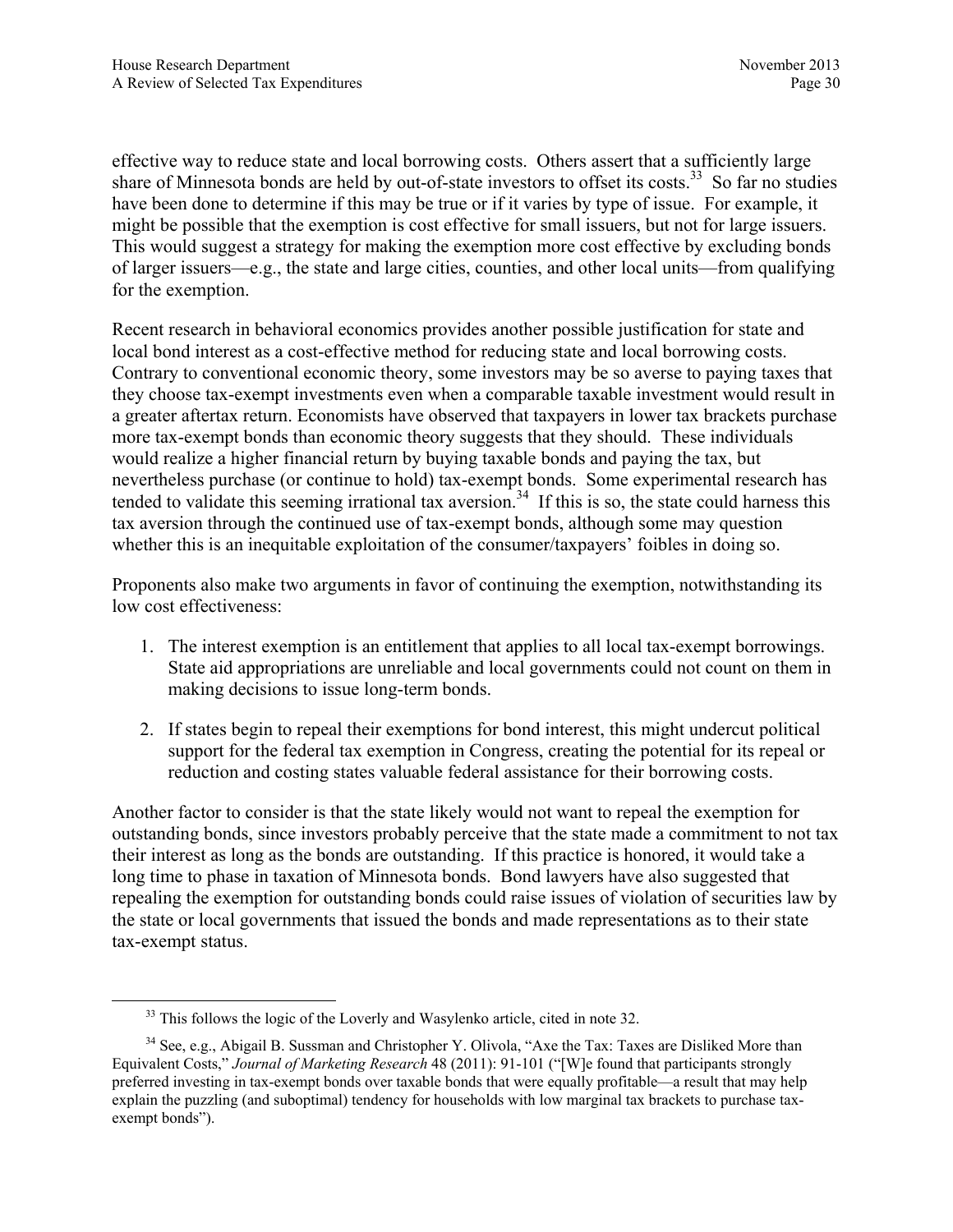# **Mortgage Interest Deduction**

# **Description of Provision**

Minnesota follows federal law in allowing an itemized deduction for home mortgage interest. Interest on loans of up to \$1 million to purchase or improve a principal or second residence (and secured by a mortgage on the residence) may be deducted. Interest on mortgage debt used for other purposes (home equity loans) is deductible up to a principal amount of \$100,000. Mortgage interest is not deductible in calculating the Minnesota AMT.

The deduction reduced taxes on an estimated 734,000 Minnesota returns in tax year 2011.

| (S) thousands) |           |           |           |  |
|----------------|-----------|-----------|-----------|--|
| FY 2012        | FY 2013   | FY 2014   | FY 2015   |  |
| \$341,600      | \$335,400 | \$329,700 | \$349,700 |  |

## **Projected Tax Expenditure: Mortgage Interest Deduction (\$ thousands)**

The tax expenditure for mortgage interest has increased in nominal terms (unadjusted for inflation) by 14.9 percent from FY 2002 to FY 2012, compared with a 44.9 percent nominal increase in personal income over the same time period.

## **Objective or Rationale**

Minnesota's income tax has allowed a deduction for mortgage interest since the tax's inception. The original law allowed all interest to be deducted; the restrictions to mortgage interest, along with the dollar limits, were enacted by Minnesota to follow the 1986 federal tax reform. The original purpose or rationale for the interest deduction is unclear. In enacting its tax, Minnesota may simply have been mirroring the federal tax base, which provided a deduction for interest paid. Most proponents of the deduction contend now that it is serves the function of either increasing the rate of homeownership or encouraging improvement or better maintenance of homes, but the original purpose of the deduction under the federal tax was more likely to allow recognition of expenses related to generating income. A Congressional Research Service report states:

When laying the framework for the modern federal income tax code in 1913, Congress recognized the importance of allowing for the deduction of expenses incurred in the generation of income, which is consistent with traditional economic theories of income taxation. As a result, all interest payments were made deductible . . . [C]ompared to today, households generally had very little debt on which interest payments were required—credit cards had not yet come into existence, and the mortgage finance industry was in its infancy.<sup>35</sup>

 <sup>35</sup> Mark P. Keightley, *The Mortgage Interest and Property Tax Deductions: Analysis and Options*, Congressional Research Service (January 18, 2011).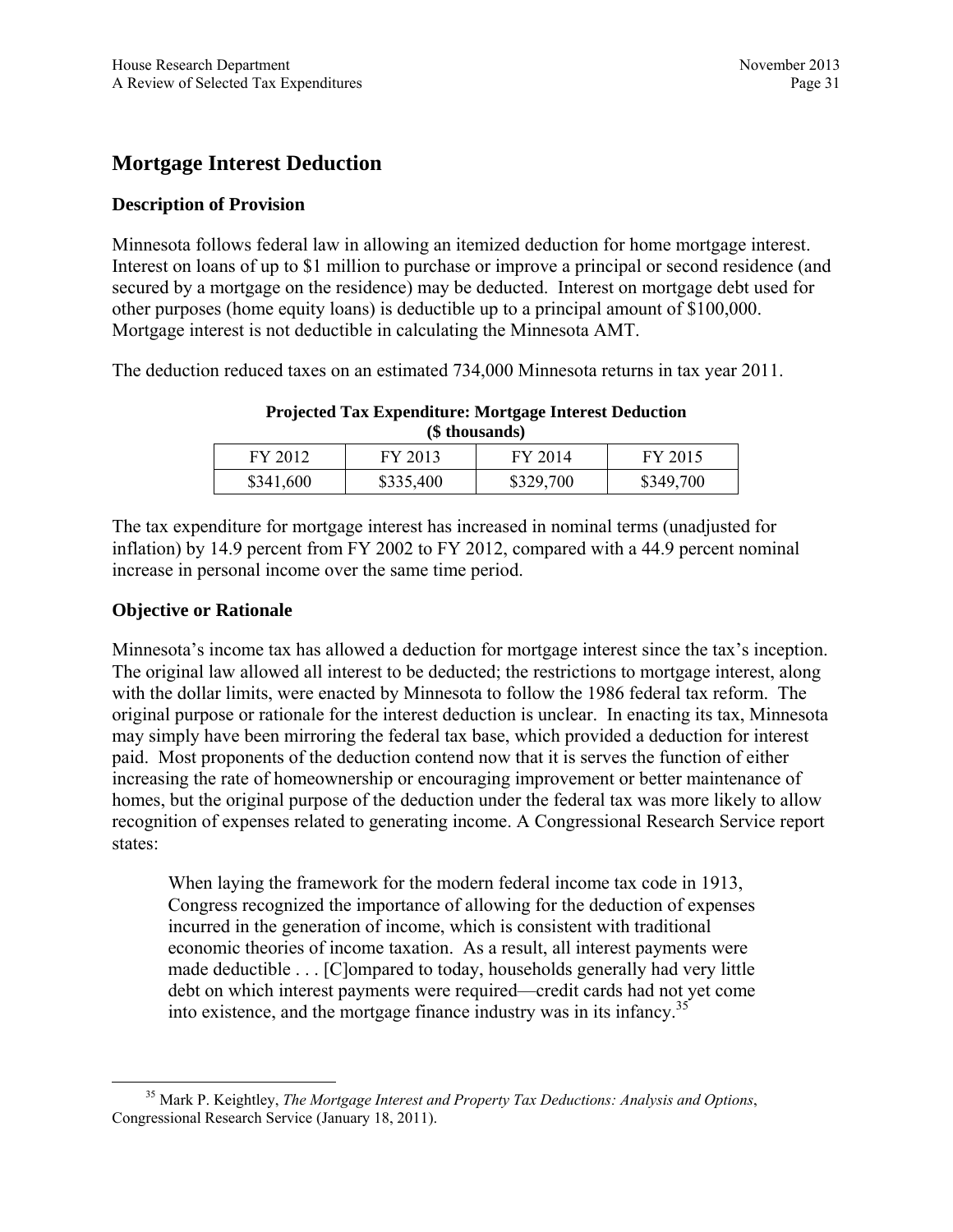# **Related Direct Spending Programs**

Minnesota provides a variety of direct spending and other tax expenditure programs to assist or encourage homeownership through the Minnesota Housing Finance Agency (MHFA) and through tax-exempt bonds and mortgage credit certificates issued by MHFA and local government units.

## **Incidence Information**



**Shares of Tax Expenditure by Decile ItemizedDeduction for MortgageInterest**

Source: HITS Model for 2008, and Tax Incidence Study database

Tax Research Division MN Department of Revenue November 28, 2012

See the box on page 16 for help in reading this graph.

| Suits index for the tax expenditure (if repealed): | 0.078 |
|----------------------------------------------------|-------|
| Suits index for the existing income tax:           | 0.218 |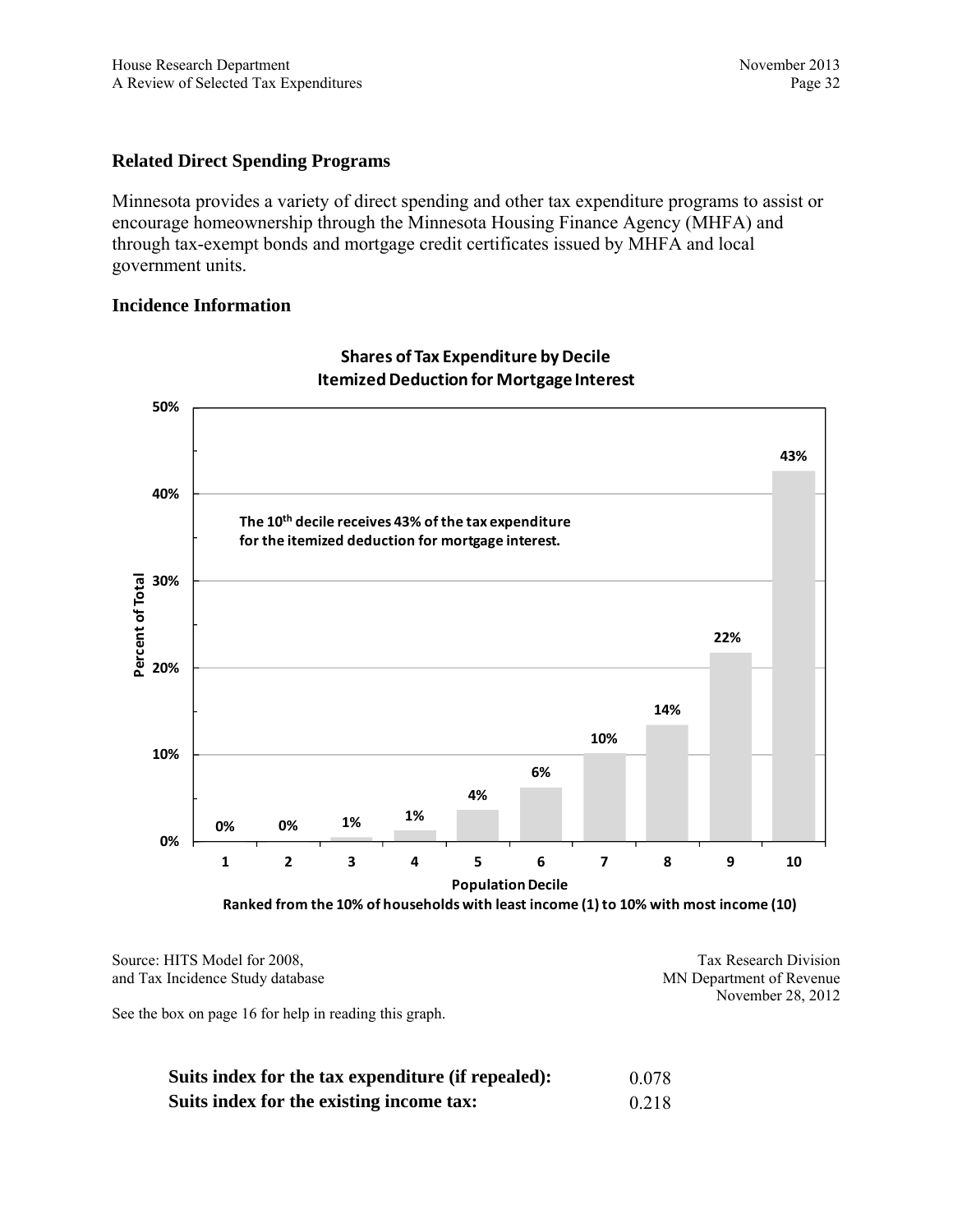#### **Suits index for the overall state and local tax system:** -0.060

Note: Suits index values can range from  $-1$  to  $+1$ . Negative values indicate a regressive distribution; 0, a proportional distribution; and positive values a progressive distribution. For more information see Appendix B.

Because the Suits index for repeal of the tax expenditure for itemized deduction for mortgage interest is less than the Suits index for the individual income tax, repealing the tax expenditure would make the income tax less progressive. However, repeal of the deduction would make the overall tax system more progressive, since the index for repeal is higher than the index for the overall tax system.

#### **Evidence on Effectiveness in Meeting Objective**

The federal mortgage interest deduction has been the subject of extensive empirical studies. Minnesota's allowance of the deduction is likely to have similar effects to the results found for the federal deduction. Economic studies have generally found that the deduction has weak or little effect on the level of homeownership, but that it does increase the amount of housing consumption. At least one study found that the size of state subsidies for homeownership (i.e., mortgage interest deductions and higher state tax rates) did not have a measurable effect on homeownership.<sup>36</sup>

Down payment requirements and closing costs combine to prevent renters from becoming homeowners. Further, the barrier to entering the housing market is greater for lower-income households. The deduction does little or nothing to help with those costs. As the Congressional Research Service observes regarding the mortgage interest and property tax deductions in combination: "While the deductions lower the annual cost of homeownership, they do not provide any upfront benefit that can assist in completing a home purchase."<sup>37</sup>

 <sup>36</sup> Edward L. Glaser and Jesse M. Shapiro, *The Benefits of the Home Mortgage Interest Deduction*, Harvard Institute of Economic Research, Discussion Paper 1979 (October 2002).

<sup>37</sup> Mark P. Keightley, *The Mortgage Interest and Property Tax Deductions: Analysis and Options*, Congressional Research Service (January 18, 2011).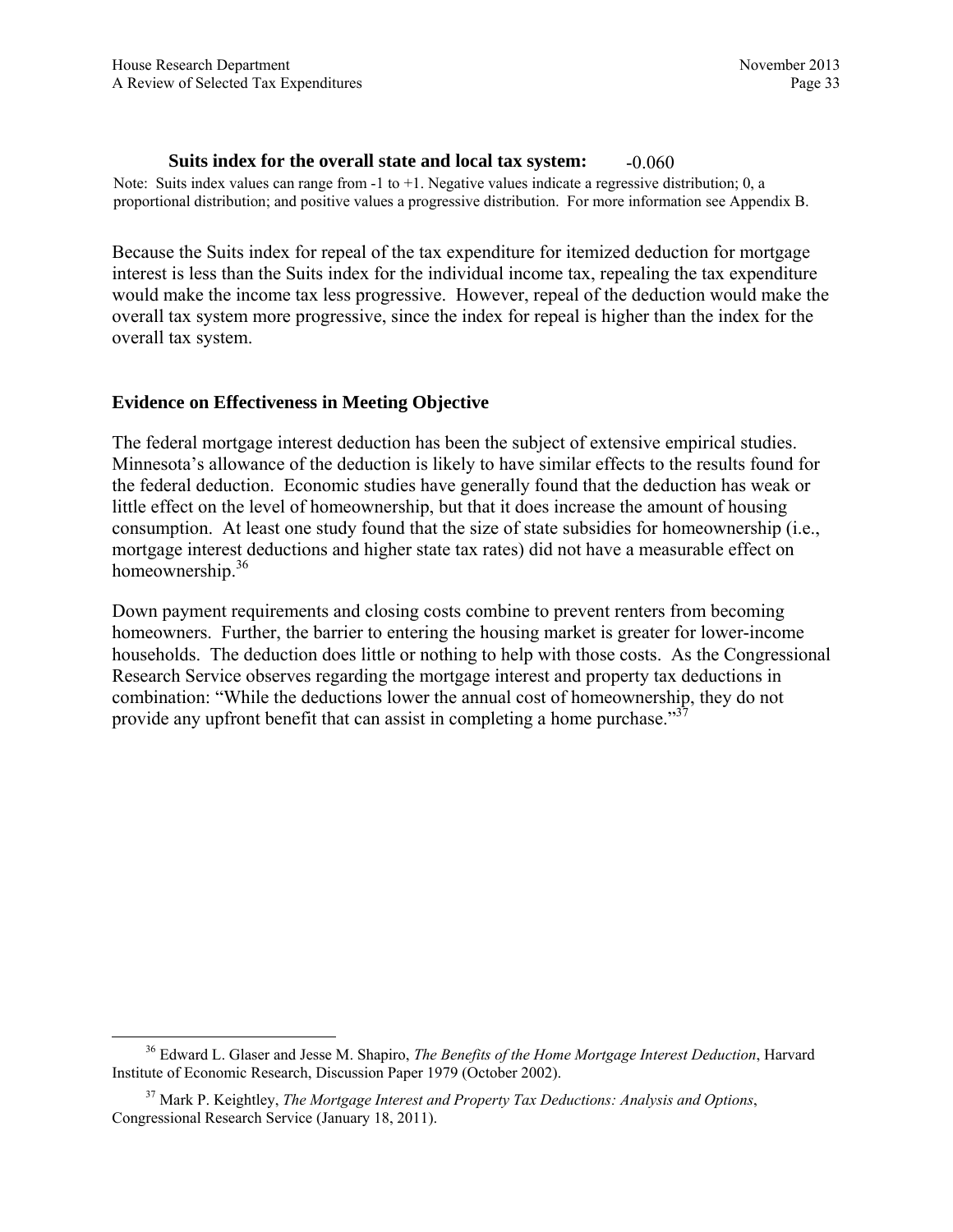# **Itemized Deductions for Real Estate and Other Taxes**

## **Description of Provisions**

Minnesota allows individuals who itemize their deductions under the federal income tax to deduct real estate taxes (e.g., paid on their principal residence or vacation properties), as well as the ad valorem portion of the tax on personal property—e.g., the part of the motor vehicle registration tax that is based on value (above the flat amount and the service fee) or the tax on a mobile home on a rented lot. This treatment follows the rule under federal law. Real estate taxes are not deductible in calculating the Minnesota AMT.

The deduction for real estate taxes benefited an estimated 785,000 returns in tax year 2011. The deduction for other taxes benefited an estimated 609,000 returns in tax year 2011.

#### **Projected Tax Expenditure: Deduction for Real Estate Taxes (\$ thousands)**

| $(\psi$ unvusanus) |           |           |           |  |
|--------------------|-----------|-----------|-----------|--|
| FY 2012            | FY 2013   | FY 2014   | FY 2015   |  |
| \$160,000          | \$167,000 | \$169,700 | \$179,700 |  |

The tax expenditure for real estate taxes has increased in nominal terms (unadjusted for inflation) by 64.4 percent from FY 2002 to FY 2012, compared with a 44.9 percent nominal increase in personal income over the same time period.

#### **Projected Tax Expenditure: Deduction for Other Taxes (\$ thousands)**

| FY 2012  | FY 2013  | FY 2014  | FY 2015  |
|----------|----------|----------|----------|
| \$16,100 | \$16,500 | \$16,900 | \$17,900 |

The tax expenditure for other taxes has increased in nominal terms (unadjusted for inflation) by 91.7 percent from FY 2002 to FY 2012, compared with a 44.9 percent nominal increase in personal income over the same time period. 38

# **Objective or Rationale**

This deduction has been a feature of the Minnesota tax since its enactment in 1933. Since 1987, Minnesota has tied its deduction to the federal rules. Prior to that for some periods of time, Minnesota allowed the deduction of some minor taxes when they were not allowed under federal law.

The rationale for the Minnesota deduction is unclear. It may simply be a case of Minnesota

<sup>&</sup>lt;sup>38</sup> The sharp increase from FY 2002 to FY 2012 in the tax expenditure for other taxes paid stems in part from law changes resulting in an increase in motor vehicle registration taxes. In 2000, Governor Ventura proposed and the legislature enacted a maximum vehicle registration tax of \$189 for the first renewal, and \$99 for each subsequent renewal ([Laws 2000, chapter 490,](https://www.revisor.mn.gov/laws/?id=490&doctype=Chapter&year=2000&type=0) article 7, section 1). In 2008, the maximum renewal amounts were repealed ([Laws 2008, chapter 152,](https://www.revisor.mn.gov/laws/?id=152&doctype=Chapter&year=2008&type=0) article 3, section 1).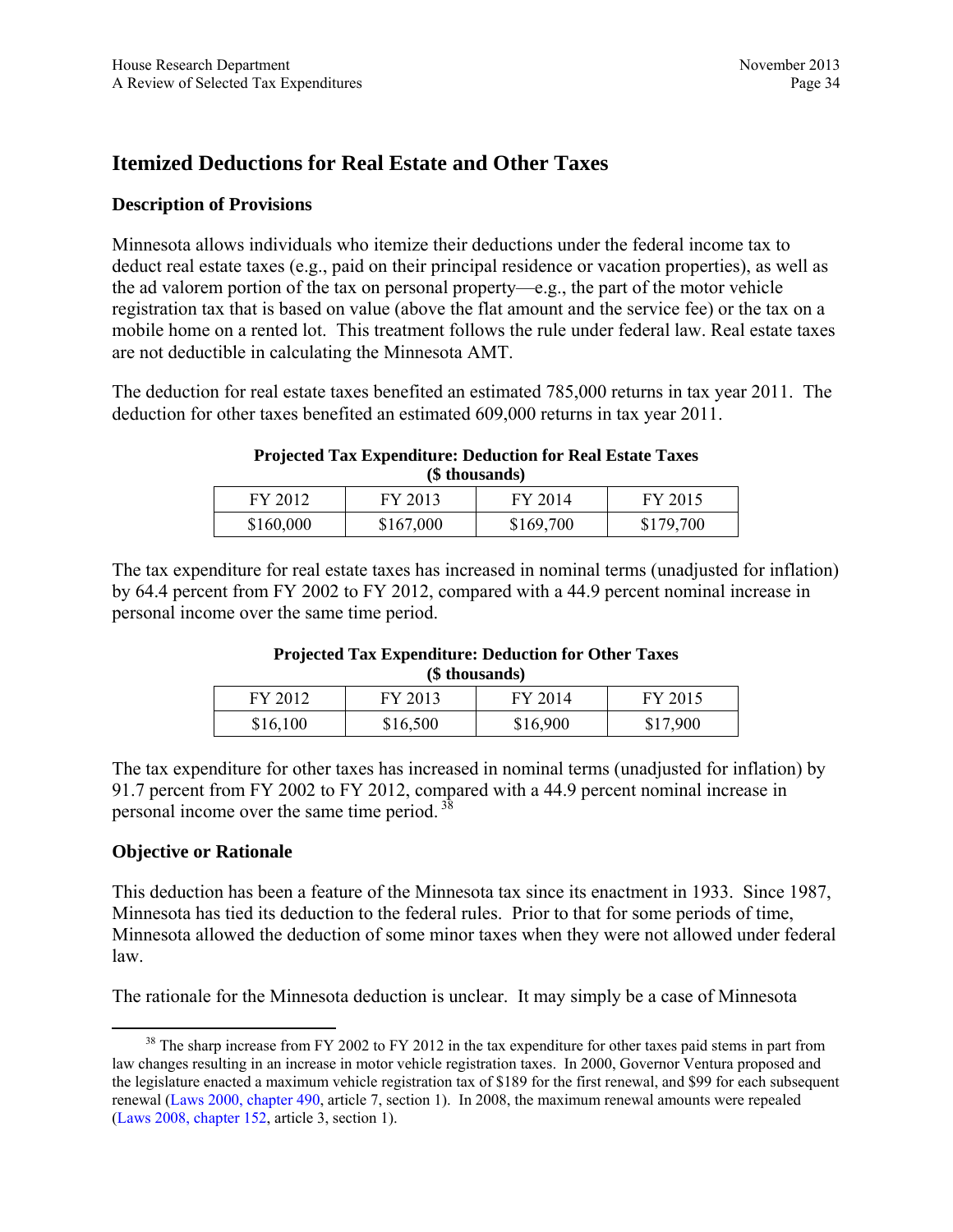opting to follow the federal practice in allowing taxes (other than the state income itself) to be deducted. When the federal income tax was enacted, almost all state and local taxes were deductible. A 2010 Congressional Research Service report suggests "A major rationale [for the federal deduction] was that tax payments reduce disposable income in a mandatory way and thus should be deducted when determining a taxpayer's ability to pay the federal income tax."<sup>39</sup> Since the 1913 enactment of the federal tax and the 1933 enactment of the Minnesota tax, the deductibility of state and local taxes (other than those that constitute business expenses related to the production of income) has been significantly cut back. For example, Minnesota's deduction is now limited to property taxes that are based on value. Excise and sales taxes are no longer deductible. This clearly suggests that the compulsory nature of state and local taxes is no longer the basis for allowing a deduction.

Economists and tax analysts now generally view the federal deduction as a way of providing implicit aid to state and local governments. The notion is that some of these services may provide spillover benefits (benefits that go to individuals who are not residents of the local government or to those who do not bear the local taxes) and that federal or state policies should offset some of this effect. The deduction could also be viewed as a mechanism for providing property tax relief. Critics of the deduction argue that local property taxes also fund many services with private benefits. If these services were provided through other mechanisms (e.g., by the private market or through user fees), the costs would not be deductible. The deduction, thus, encourages consumption of these services via property tax funding—e.g., provision of municipally funded garbage, recreational, or other similar services. None of these rationales support the deduction of motor vehicle registration taxes, which are generally considered to be user fees since they are dedicated to paying highway and road costs.

# **Related Direct Spending Programs**

Minnesota provides substantial intergovernmental aid to cities, counties, and school districts. In addition, it provides direct aid to homeowners to offset their property taxes through the property tax refund.

 <sup>39</sup> Congressional Research Service, *Tax Expenditures Compendium of Background Materials on Individual Provisions* (December 2010): 342-43.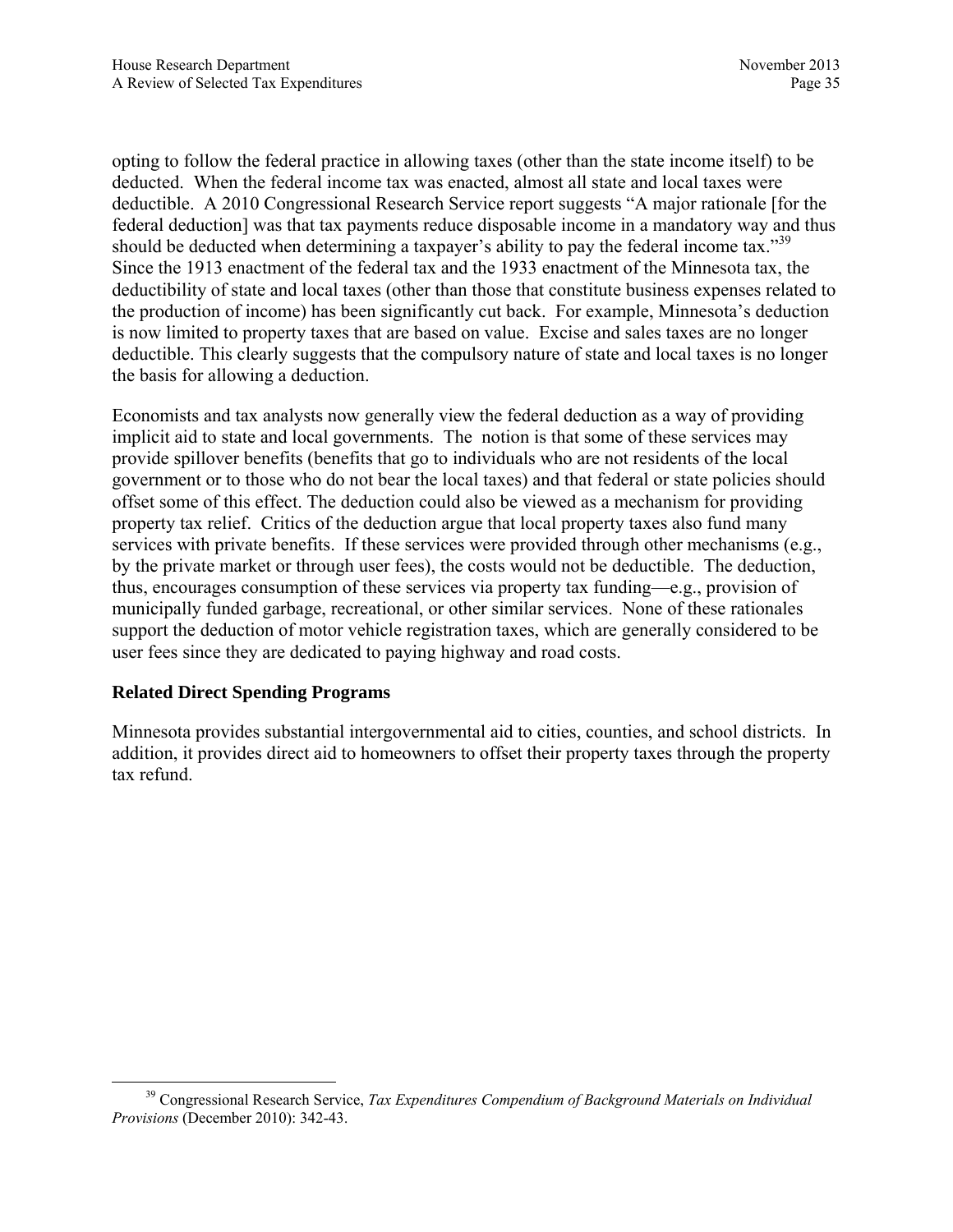#### **Incidence Information**



#### **Shares of Tax Expenditure by Decile ItemizedDeduction for Real Estate Taxes**

Source: HITS Model for 2008, and Tax Incidence Study database Tax Research Division MN Department of Revenue November 28, 2012

See the box on page 16 for help in reading this graph.

| Suits index for the tax expenditure (if repealed):      | 0 0 9 9  |
|---------------------------------------------------------|----------|
| Suits index for the existing income tax:                | 0.218    |
| Suits index for the overall state and local tax system: | $-0.060$ |

Note: Suits index values can range from -1 to +1. Negative values indicate a regressive distribution; 0, a proportional distribution; and positive values a progressive distribution. For more information see Appendix B.

Because the Suits index for repeal of the tax expenditure for itemized deduction for real estate taxes is less than the Suits index for the individual income tax, repealing the tax expenditure would make the income tax less progressive. However, repeal of the deduction would make the overall tax system more progressive, since the index for repeal is higher than index for the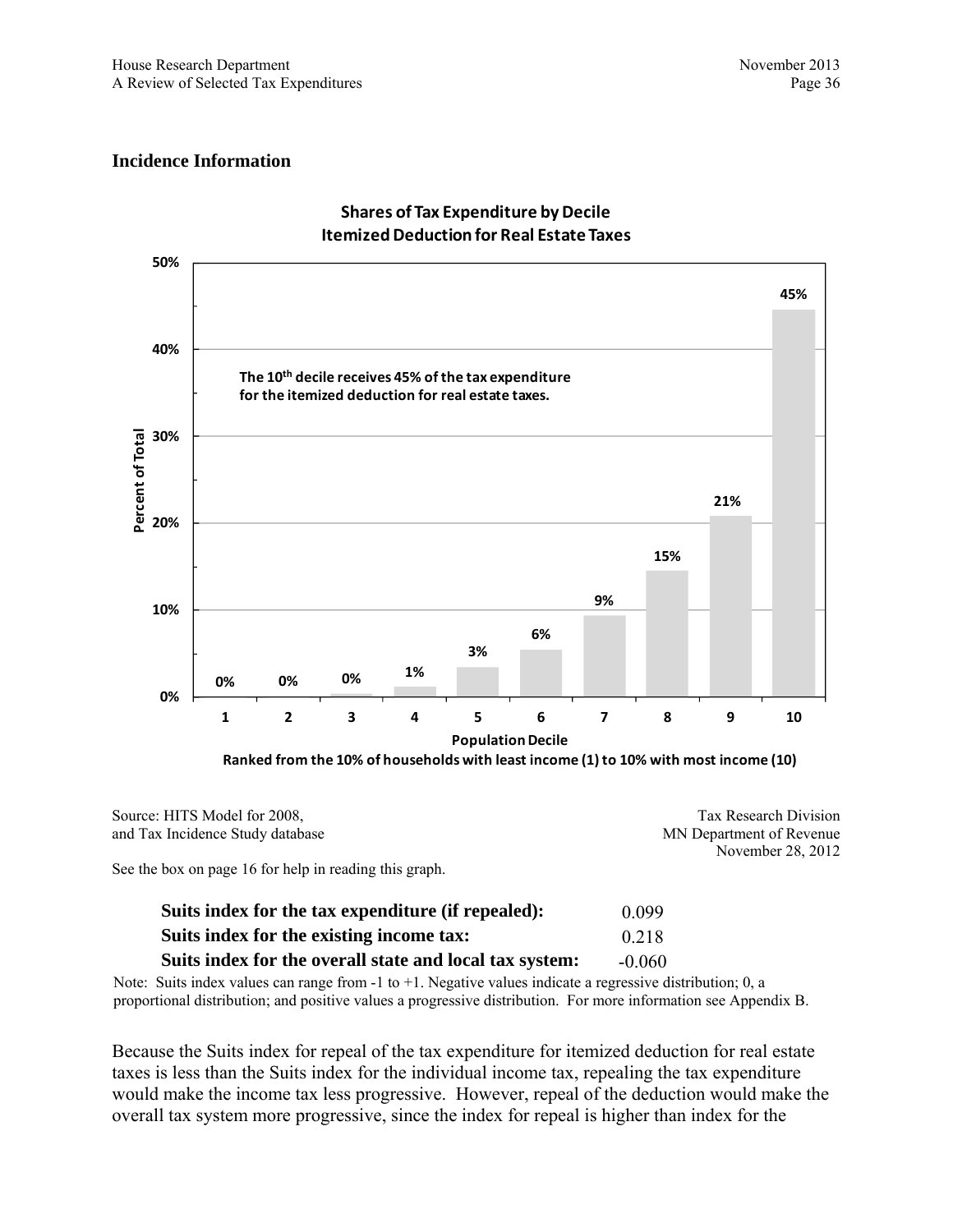overall tax system.



# **Shares of Tax Expenditure by Decile ItemizedDeduction for Other Taxes(Motor Vehicle Registration Tax)**

Source: HITS Model for 2008, and Tax Incidence Study database Tax Research Division MN Department of Revenue November 28, 2012

See the box on page 16 for help in reading this graph.

| Suits index for the tax expenditure (if repealed):      | 0.099    |
|---------------------------------------------------------|----------|
| Suits index for the existing income tax:                | 0.218    |
| Suits index for the overall state and local tax system: | $-0.060$ |

Note: Suits index values can range from -1 to +1. Negative values indicate a regressive distribution; 0, a proportional distribution; and positive values a progressive distribution. For more information see Appendix B.

Because the Suits index for repeal of the tax expenditure for itemized deduction for other taxes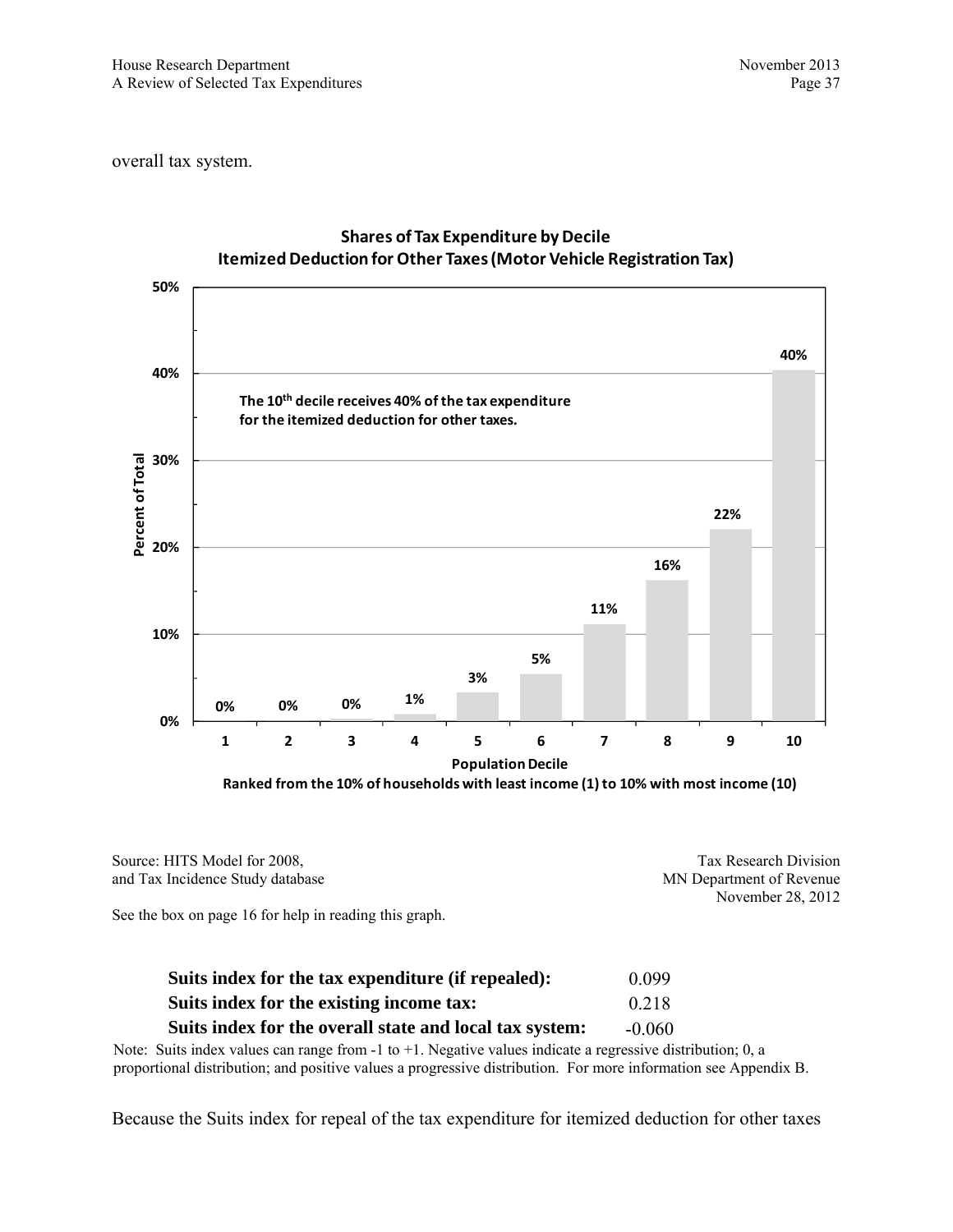(motor vehicle registration tax) is less than the Suits index for the individual income tax, repealing the tax expenditure would make the income tax less progressive. However, repeal of the deduction would make the overall tax system more progressive, since the index for repeal is higher than index for the overall tax system.

# **Evidence on Effectiveness in Meeting Objective**

Viewed as a mechanism for providing state intergovernmental aid to local government units, the deduction for real estate taxes has some limitations. It provides more aid to communities with more homeowners (since renters cannot deduct their taxes), with more itemizers, and with more taxpayers in higher tax brackets. These characteristics probably are not related to whether or not those communities provide more or less services with spillover benefits. Nor are they related to the local unit's "need" or capacity to pay (if anything, they may be negatively correlated with capacity to pay, since communities with greater concentrations of high-income homeowners likely have lower need). Moreover, deductibility distorts local governments' fiscal choices e.g., by encouraging local governments to impose deductible real estate taxes, rather than using nondeductible taxes or user fees.

If the rationale for the deduction is to provide homeowners with property tax relief, the amount of relief is minimal (never more than 9.85 percent of the taxes) and is inversely related to an income-based measure of need—i.e., individuals with higher incomes typically receive more relief and lower income individuals less.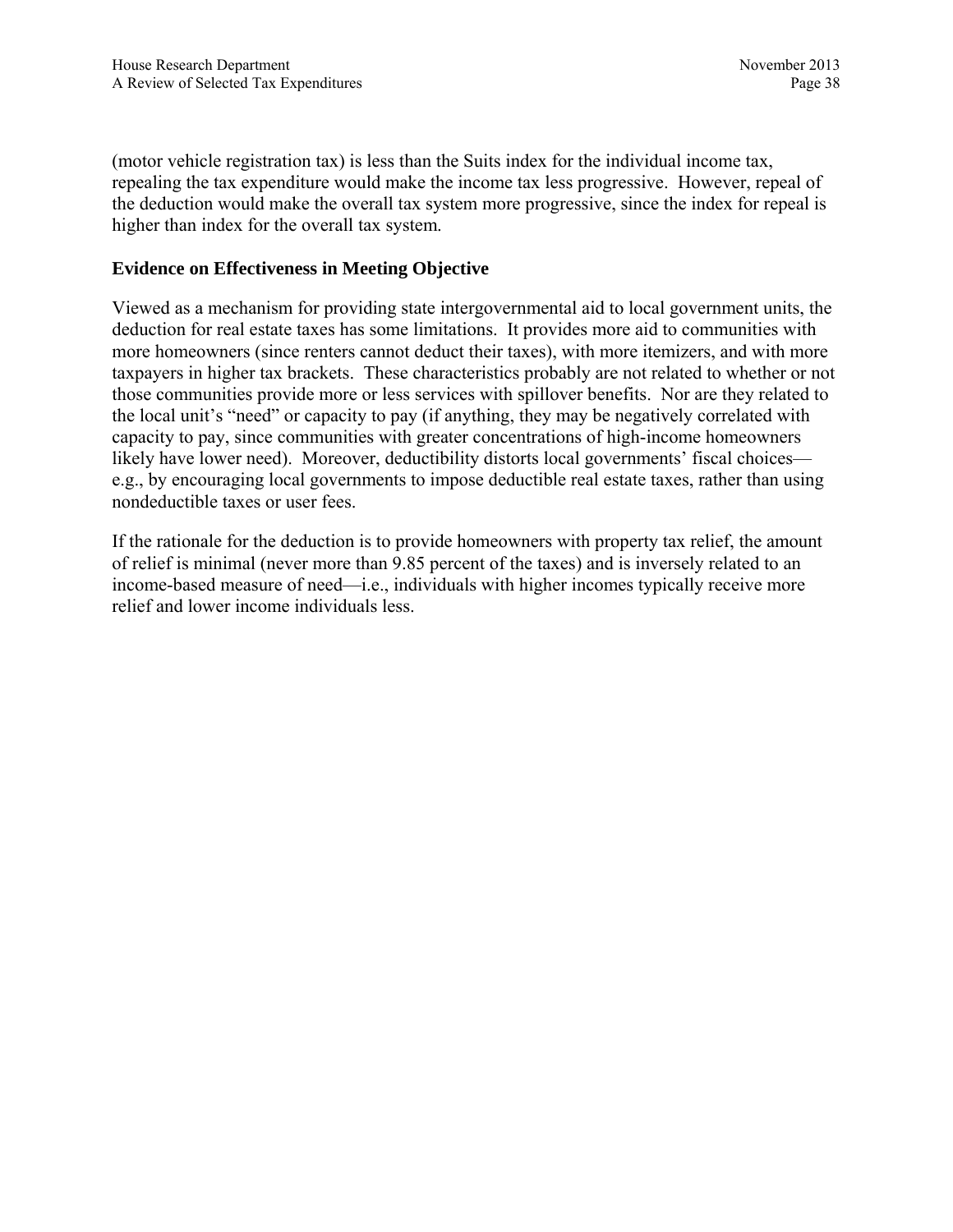# **Charitable Contribution Deduction**

# **Description of Provision**

Minnesota follows federal law in allowing contributions to governments and nonprofit organizations that are religious, charitable, educational, scientific, or literary in purpose to be claimed as an itemized deduction. The deduction is limited to a maximum of 50 percent of federal adjusted gross income, and other limitations apply to specific types of contributions. Contributions that exceed these limits can be carried forward for up to five years. The charitable contribution deduction is allowed under both the regular tax and the AMT.

The deduction reduced taxes on about 709,000 Minnesota returns in tax year 2011.

| (\$ thousands) |           |           |           |  |
|----------------|-----------|-----------|-----------|--|
| FY 2012        | FY 2013   | FY 2014   | FY 2015   |  |
| \$173,500      | \$178,400 | \$183,600 | \$194,000 |  |

#### **Projected Tax Expenditure: Deduction for Charitable Contributions (\$ thousands)**

The tax expenditure for charitable contributions increased in nominal terms (unadjusted for inflation) by 7.6 percent from FY 2002 to FY 2012, compared with a 44.9 percent nominal increase in personal income over the same time period.

## **Objective or Rationale**

The charitable contribution deduction has been a feature of the Minnesota tax since its inception. The generally accepted purpose of the deduction is to encourage taxpayers to make charitable contributions.40 The federal deduction was initially put in place out of congressional concern that the high-income tax rates used to finance World War I would reduce charitable contributions.<sup>41</sup> The concern was that the lower incomes resulting from higher income taxes would cause donors to contribute less to charity. Congress attempted to counter this by lowering the price of making a contribution, since the deduction results in a contribution reducing tax by an amount equal to the marginal rate times the contribution. The assumption was that the reduction in the price or cost of making contributions would induce taxpayers to maintain giving at prior levels. When federal income tax rates were lowered during the 1920s, the deduction remained in place. When Minnesota enacted its income tax in 1933, it followed the federal practice of allowing deduction of charitable contributions. The current perspective on the

 $^{40}$  An alternative theory supporting the deduction is that it is base defining and not a tax expenditure. Under this theory, contributions are not personal consumption, but rather are like the taxpayer not having the income at all. William D. Andrews, "Personal Deductions in an Ideal Income Tax," *Harvard Law Review* 86, no. 2 (1972), 344– 75, is perhaps the classic statement of this view of the deduction. This research report, like the state's tax expenditure budget, assumes that deduction is a tax expenditure with a purpose of increasing the amount of charitable contributions.

<sup>&</sup>lt;sup>41</sup> Evelyn Brody and Joseph J. Cordes, "Tax Treatment of Nonprofit Organizations: A Two-Edged Sword?" in Boris, Elizabeth, and C. Eugene Steuerle (eds.), *Nonprofits and Government* (Washington, D.C.: Urban Institute Press, 2006): 141-181.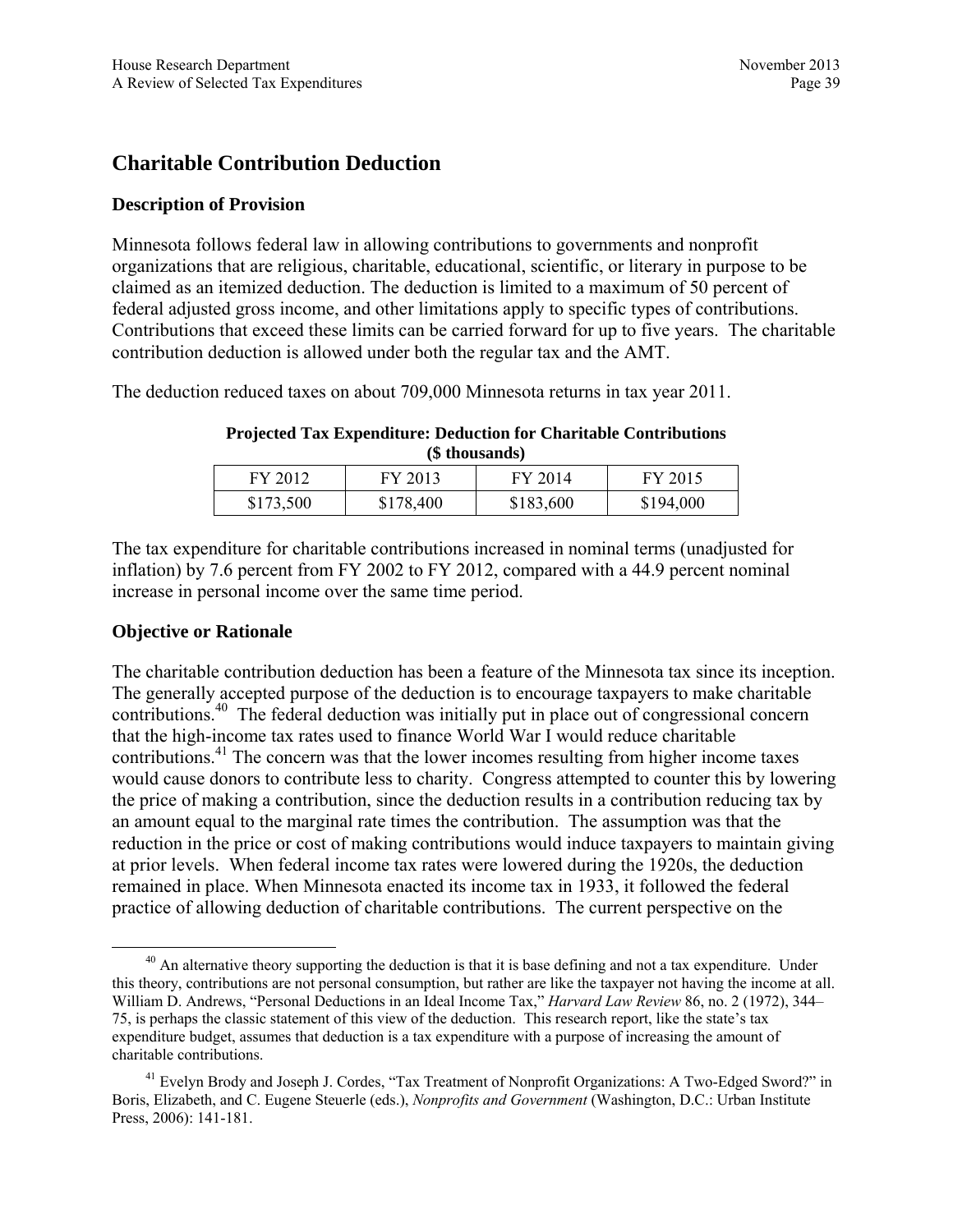purpose of the deduction is that reductions in the price or cost of making charitable contributions will induce or cause taxpayers to contribute more to charities and governmental units, and that contributions generally provide social goods. It is occasionally suggested that a goal is to lessen the burdens of government by stimulating charitable giving.

#### **Incidence Information**



# **Shares of Tax Expenditure by Decile ItemizedDeduction for Charitable Contributions**

**Ranked from the 10% of households with least income (1) to 10% with most income (10)**

Source: HITS Model for 2008, and Tax Incidence Study database

Tax Research Division MN Department of Revenue November 28, 2012

See the box on page 16 for help in reading this graph.

| Suits index for the tax expenditure (if repealed):      | 0.304    |
|---------------------------------------------------------|----------|
| Suits index for the existing income tax:                | 0.218    |
| Suits index for the overall state and local tax system: | $-0.060$ |

Note: Suits index values can range from  $-1$  to  $+1$ . Negative values indicate a regressive distribution; 0, a proportional distribution; and positive values a progressive distribution. For more information see Appendix B.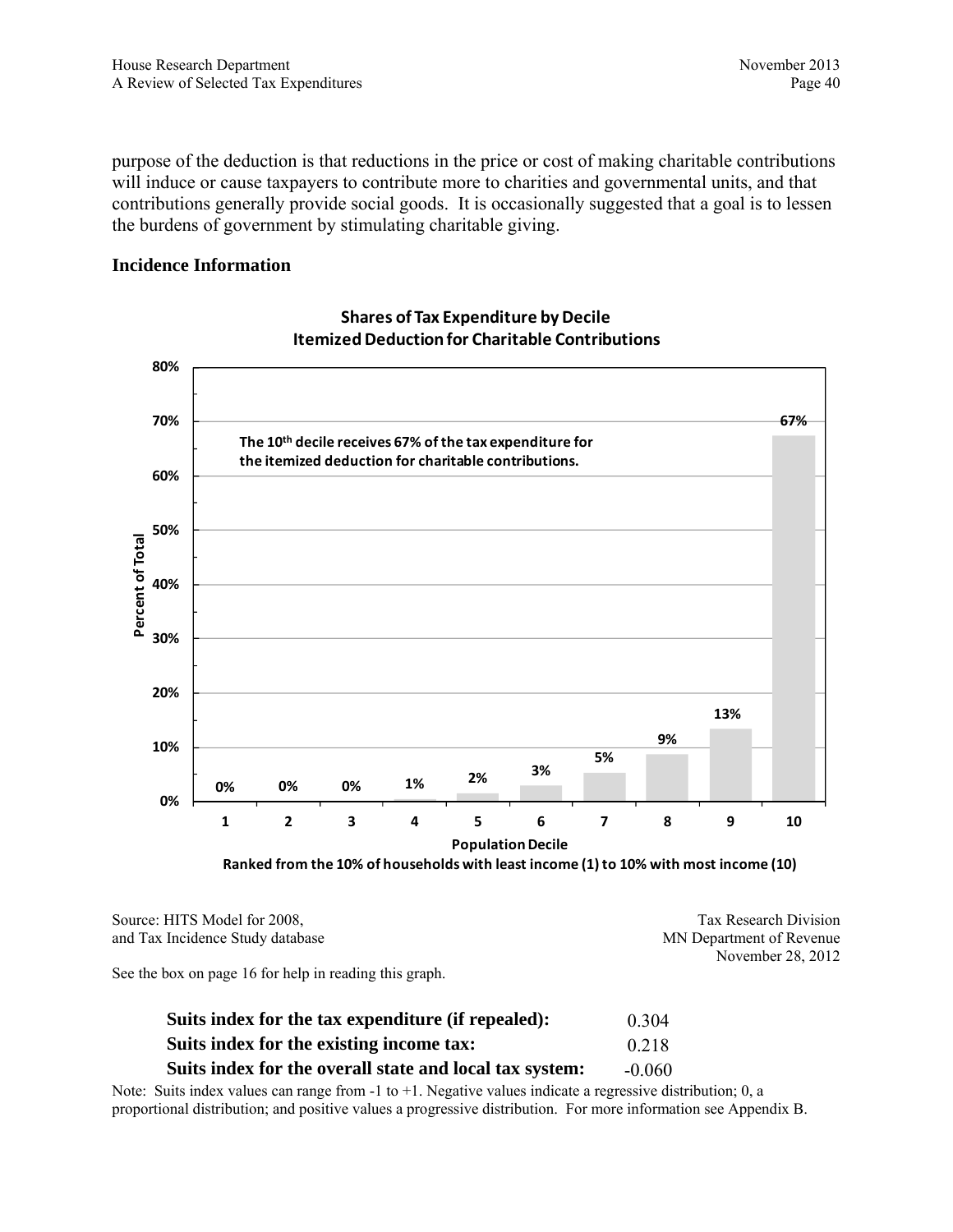Because the Suits index for repeal of the tax expenditure for the itemized deduction for charitable contributions is higher than the Suits index for the individual income tax (and for the overall state and local tax system), repealing the tax expenditure would make the income tax (and the overall tax system) more progressive.

## **Evidence on Effectiveness in Meeting Objective**

Extensive studies of the effects of the federal charitable contribution deduction have been made. These studies generally have found that the deduction does increase the amount of charitable giving; donors do respond to a lower price for gifts by increasing their giving. It seems reasonable to conclude that the Minnesota deduction has a similar effect.

From a policy perspective, the key question relates to the price elasticity of contribution behavior. Economists measure responses to changes in prices as elasticities (how much does the quantity purchased change when price rises or falls). As noted, the deduction reduces the "price" of making a contribution, so theory suggests contributions will increase. A key policy question could be whether donors increase their giving by an amount equivalent to the cost to the government of allowing the deduction. A price elasticity of  $-1$  (or lower)<sup>42</sup> means that each dollar of revenue foregone through the deduction results in at least an additional dollar of revenue contributed to charities. If the price elasticity is that low or lower, legislators and policymakers can conclude that they could not increase the resources for charities (or governmental entities performing the same functions) by directly appropriating money for that purpose. However, even if giving is not that responsive to the deduction, some may prefer an incentive that allows individuals to make private choices regarding which charitable activities to fund, rather than a direct grant program.

Although the studies generally agree that the amount of contributions increases as price decreases (e.g., with allowance of a deduction), there isn't a consensus on the magnitude. A recent review of studies attempting to determine the price elasticity of giving, many spanning the time period of major federal income tax rate reductions in the 1980s, show various elasticities ranging from 0 to -1.26.<sup>43</sup> The authors conclude that the one study with an elasticity lower than -1 was "likely overstated" and settled on a center elasticity of -0.5.44 If that is correct, a dollar of government subsidy (through allowance of a deduction or credit) results in only 50 cents of additional giving. This suggests that it may be more effective for the government to make grants

 $42$  Price elasticities are negative numbers (or zero for a commodity that is inelastic), but are often expressed as absolute values or positive numbers.

<sup>43</sup> Jane G. Gravelle and Donald J. Marples, *Charitable Contributions: The Itemized Deduction Cap and Other FY2011 Budget Options*, Congressional Research Service (March 18, 2010): 26-29.

<sup>&</sup>lt;sup>44</sup> One explanation for low responsiveness may simply be that taxpayers do not correctly perceive the extent to which they would personally benefit from the charitable contribution deduction. In the behavioral economics literature, this would be referred to as "low salience"—taxpayers perceive the subsidy as being smaller than it really is. One study suggests that is the case with the charitable contribution deduction. Jacob Goldin and Yair Listokin, "Tax Expenditure Salience" available at http://papers.ssrn.com/sol3/papers.cfm?abstract\_id=2097836 (survey finding taxpayers "systematically underestimate the size of the subsidy associated with the [itemized deduction for charitable contributions.]")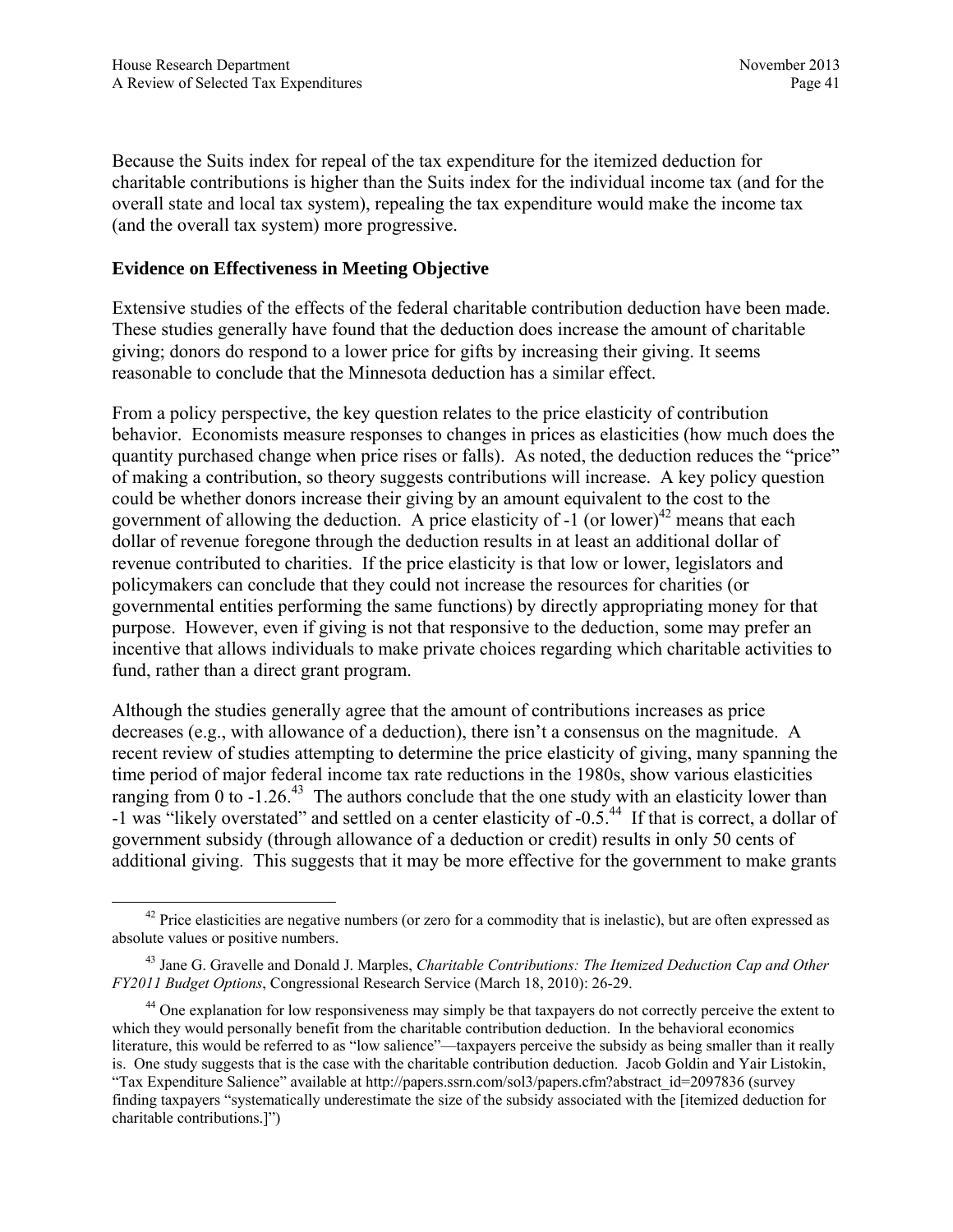directly to charities rather than allowing a deduction.<sup>45</sup> Others who have reviewed the literature are less convinced that a -1 price elasticity is not plausible, especially for high-income taxpayers.46

A recent study, not covered by literature review, found elasticities of -1.6 (cross-section data) or -1.4 (panel data), lending support to the idea that the deduction may be cost effective, particularly for high-income individuals.47

It has been widely recognized that the charitable contribution deduction has compliance issues, particularly for contributions of property (rather than cash). Many of these compliance issues center on whether the taxpayers are claiming appropriate values for the contributed property. With a variety of special exceptions, the law generally requires use of the property's fair market value to determine the amount of the deduction.<sup>48</sup> However, unless there is a public market for the property (e.g., publicly traded securities or commodities), this value will be uncertain and the potential for misstatement (typically overstatement) of the value will be high. Congress has attempted to address some of these issues by imposing special rules for contributions of property, including special process rules (requiring appraisals and so forth) or limiting the value to the proceeds realized by the charity (e.g., for certain motor vehicles or intellectual property). However, it is unclear how effective these rules are. A recent Treasury Inspector General report found that about 60 percent of the individual returns with noncash contributions that it sampled had not complied with the process requirements and that the I.R.S. had not implemented adequate controls to identify taxpayers' noncompliance.<sup>49</sup> The report, however, notes that the I.R.S. has undertaken or completed "at least eight compliance initiatives" on noncash charitable

See also Joint Committee on Taxation, *Present Law*, 33-35, for a discussion of the literature on economic effects of the tax price and quantity of giving.

<sup>47</sup> Jon Bakija, "Tax Policy and Philanthropy: A Primer on the Empirical Evidence for the U.S. and its Implication," *Social Research* 80, no. 2 (2013): (forthcoming).

 $48$  Conceptually, it should be the value of the property to the recipient charity or governmental entity, if the purpose of the deduction is to deliver value to the recipient. This may not equal the objective fair market value of the property, if the charity does not have a good use for the property and has to incur costs to hold or dispose of it. These issues are discussed in detail in Roger Colinvaux, "Charitable Contributions of Property: A Broken System Reimagined," *Harvard Journal of Legislation* 50 (2013).

49 Treasury Inspector General for Tax Administration, *Many Taxpayers are Still Not Complying with Noncash Charitable Contribution Reporting Requirements* (December 20, 2012).

<sup>&</sup>lt;sup>45</sup> This option has been suggested as a replacement for the federal deduction and is discussed briefly by the staff of the Joint Committee on Taxation. *Present Law and Background Relating to the Federal Tax Treatment of Charitable Contribution* (February 11, 2013): 54. The United Kingdom has a matching grant program to stimulate contributions, rather than a tax-based incentive.

<sup>46</sup> John A. List, "The Market for Charitable Giving," *Journal of Economic Perspectives* 25, no. 2 (Spring 2011): 157-80. After reviewing some of the same literature as Gravel and Marples, List concludes:

Combining the totality of the evidence with the results on price elasticities from the field experiments discussed below, I am left with the thought that there is a fair amount of evidence, although not universal agreement, that charitable giving is at least unitary price elastic [i.e., -1 ] if not price elastic, especially amongst the high-income classes. (172)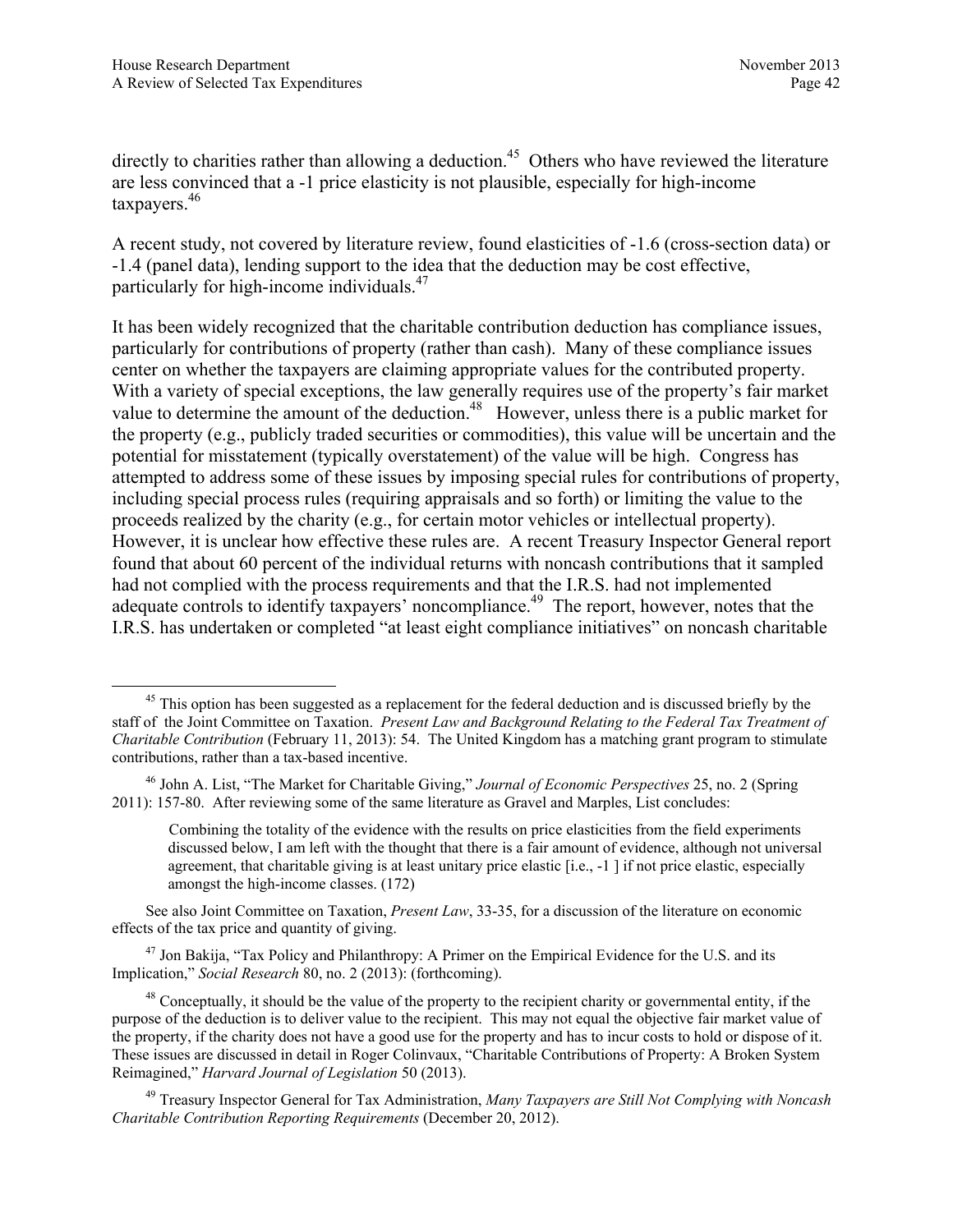contributions.<sup>50</sup> This suggests both that noncompliance may be high (at least in the I.R.S's view) and that the deduction imposes significant tax administrative costs.

<sup>&</sup>lt;sup>50</sup> Treasury Inspector, 8.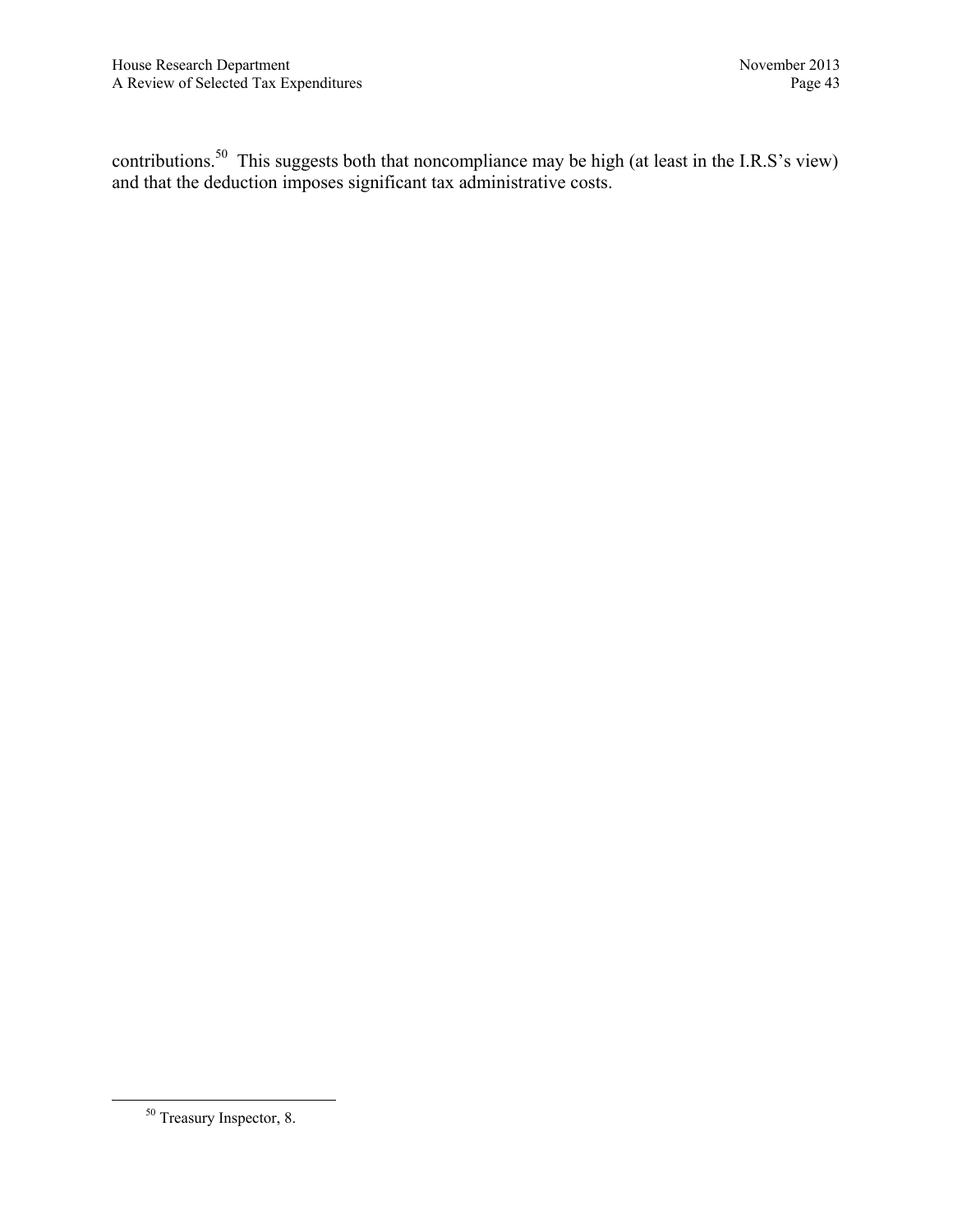# **Subtraction for Charitable Contributions by Nonitemizers**

# **Description of Provision**

Taxpayers who do not itemize deductions are allowed to subtract 50 percent of their charitable contributions over \$500. The contributions must meet the requirements for deductible charitable contributions under the federal income tax. The \$500 threshold applies to the total amount of contributions made in the tax year. The subtraction for nonitemizers is allowed both under the regular tax and under the AMT.

An estimated 173,000 returns benefited from this provision in tax year 2011.

| for Charitable Contributions (§ thousands) |         |         |         |
|--------------------------------------------|---------|---------|---------|
| FY 2012                                    | FY 2013 | FY 2014 | FY 2015 |
| \$7,500                                    | \$7,600 | \$8,000 | \$8,500 |

#### **Projected Tax Expenditure: Nonitemizer Subtraction for Charitable Contributions (\$ thousands)**

The tax expenditure for charitable contributions made by nonitemizers has increased in nominal terms (unadjusted for inflation) by 87.5 percent from FY 2002 to FY2012, compared with a 44.9 percent nominal increase in personal income over the same time period.

## **Objective or Rationale**

This provision was enacted in 1999. It is intended to equalize the treatment of itemizers and nonitemizers and to encourage more individuals to make charitable contributions. The disallowance of the first \$500 of contributions was based on a notion that this reflected an approximate proportion of the standard deduction for charitable contributions.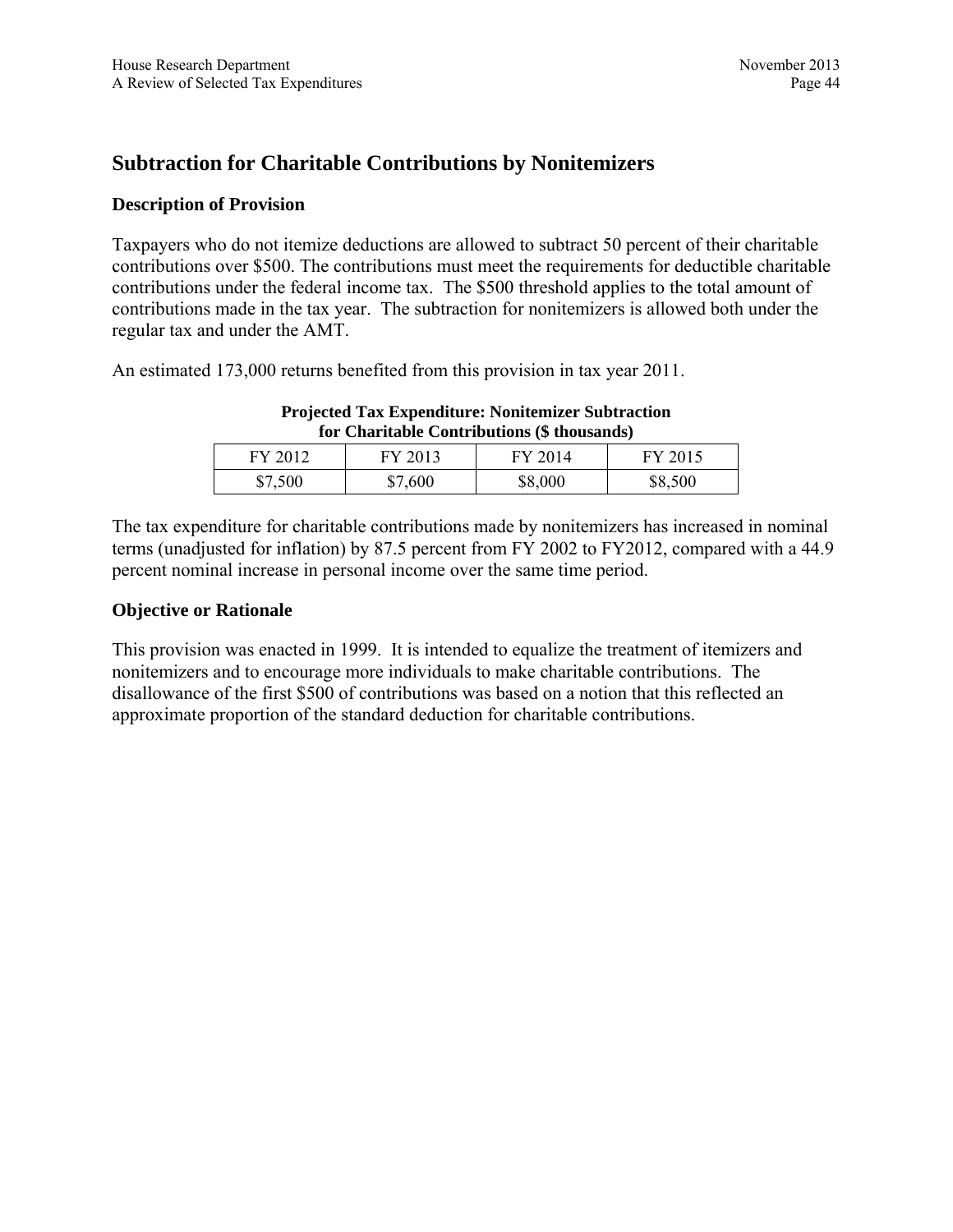#### **Incidence Information**



#### **Shares of Tax Expenditure by Decile Subtraction for Charitable Contributions by Nonitemizer**

Source: HITS Model for 2008, and Tax Incidence Study database Tax Research Division MN Department of Revenue November 28, 2012

See the box on page 16 for help in reading this graph.

| Suits index for the tax expenditure (if repealed):      | $-0.394$ |
|---------------------------------------------------------|----------|
| Suits index for the existing income tax:                | 0.218    |
| Suits index for the overall state and local tax system: | $-0.060$ |

Note: Suits index values can range from -1 to +1. Negative values indicate a regressive distribution; 0, a proportional distribution; and positive values a progressive distribution. For more information see Appendix B.

Because the Suits index for repeal of the tax expenditure for the subtraction of charitable contributions by nonitemizers is less than the Suits index for the individual income tax (and for the overall state and local tax system), repealing the tax expenditure would make the income tax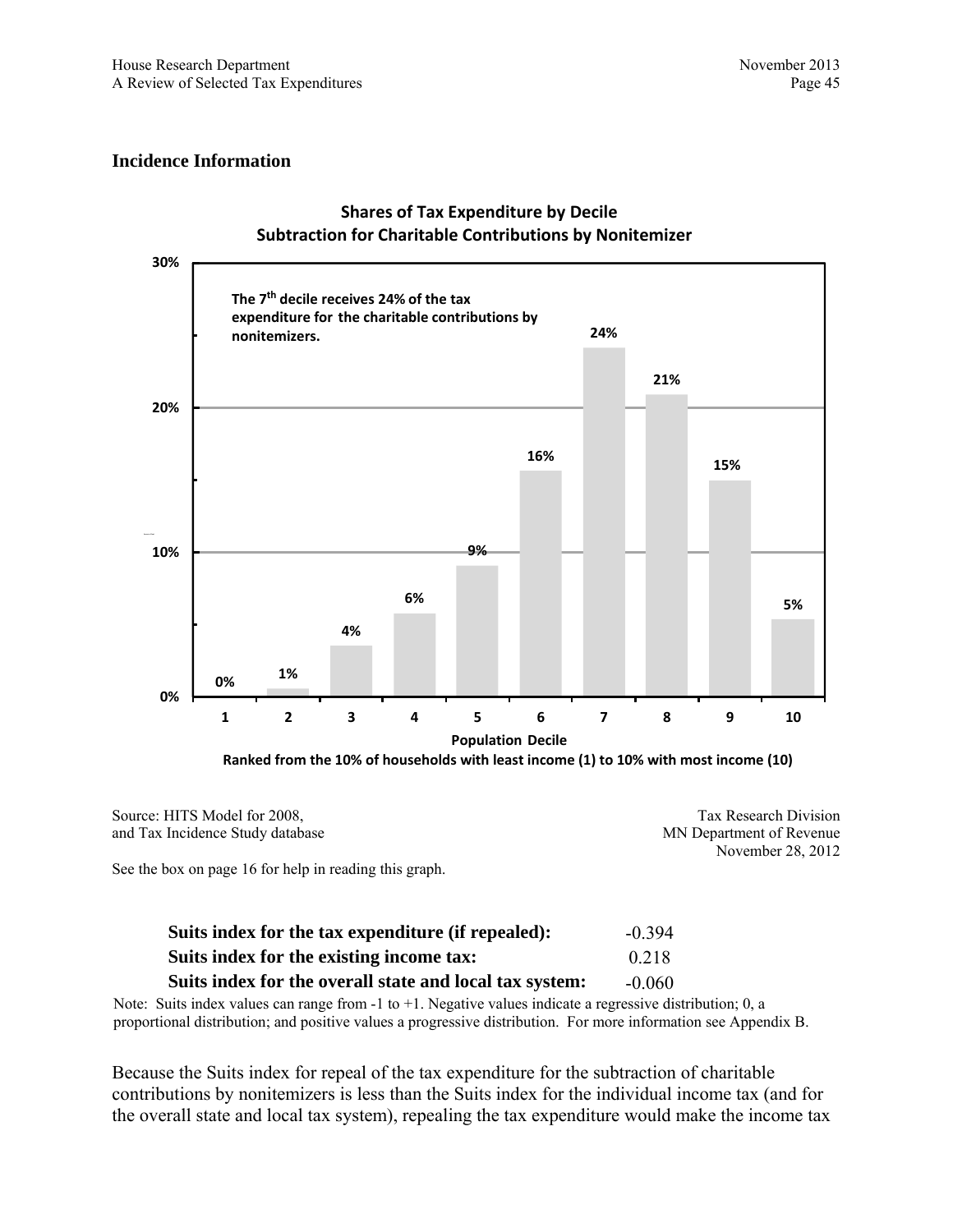(and the overall tax system) less progressive.

# **Evidence on Effectiveness in Meeting Objective**

The subtraction does not fully equalize the tax benefits of making charitable contributions by nonitemizers and itemizers. In most instances, it allows a smaller benefit to nonitemizers, because they are allowed to subtract only one-half of contributions. In other instances, it allows a larger benefit to nonitemizers, because individuals who itemize, but who would derive a larger benefit from the nonitemizer subtraction are not allowed to claim the subtraction. Also see the discussion under the itemized deduction for charitable contributions for a discussion of whether these types of deductions are a cost-effective way to increase contributions.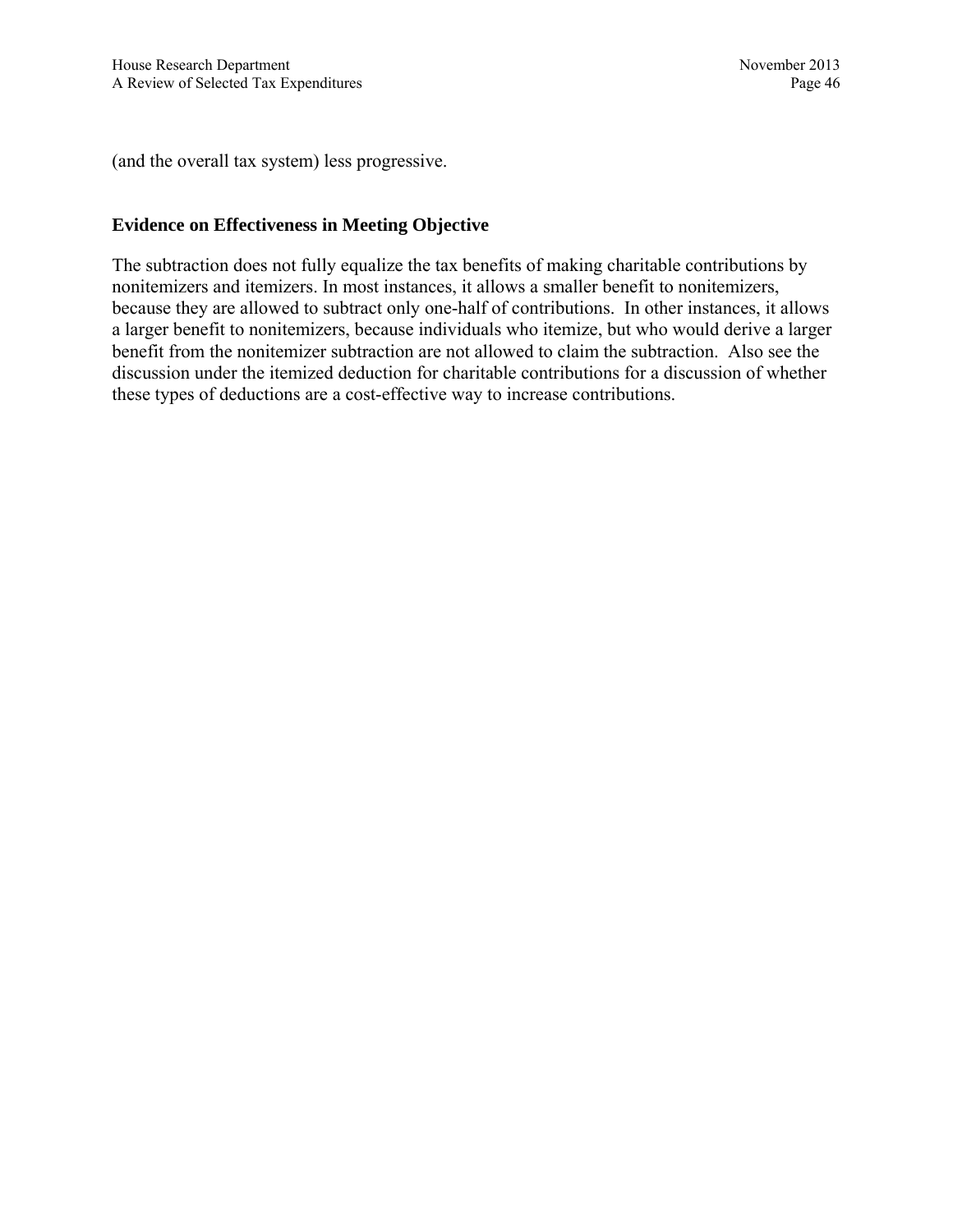# **Expenses of Living Organ Donation Subtraction**

# **Description of Provision**

Donors of all or part of their liver, pancreas, kidney, intestine, lung, or bone marrow are allowed a subtraction from federal taxable income of expenses for travel and lodging related to the donation and for lost wages, net of sick pay, resulting from the donation. The maximum subtraction is the lesser of the actual expenses or \$10,000 for each organ donation. The maximum tax benefit for a filer in the top income tax bracket is \$785. The subtraction applies to organ donations made by the taxpayer and also by the taxpayer's dependent(s), and is allowed under the AMT and the regular tax.

About 100 Minnesota returns benefited from this provision in tax year 2010.

| FY 2012        | FY 2013        | FY 2014        | FY 2015        |  |
|----------------|----------------|----------------|----------------|--|
| Less than \$50 | Less than \$50 | Less than \$50 | Less than \$50 |  |

## **Projected Tax Expenditure: Organ Donor Subtraction (\$ thousands)**

## **Objective or Rationale**

This subtraction was enacted in 2005. The rationale for it is not clear, but based on testimony by supporters of the subtraction when it was adopted, possible rationales include the following:

- To encourage organ donations and, thereby, to help alleviate the shortage of transplantable organs
- To provide tax benefits for expenses related to organ donation similar to those allowed for charitable contributions
- To provide public recognition of the societal benefits of the organ donation

# **Related Direct Spending Programs**

The federal Organ Donor Recovery Improvement Act (ODRIA) provides limited funding to reimburse donors for expenses incurred in donating organs. In general, this is restricted to donors and recipients whose incomes are at or below 200 percent of the poverty level and is not an entitlement.

## **Incidence Information**

Not available

## **Evidence on Effectiveness in Meeting Objective**

 **Effectiveness in encouraging organ donation.** Whether the subtraction is effective in increasing the number of organ donations is an empirical question. Three published empirical studies have researched the effectiveness of state tax deductions, including the Minnesota subtraction, in encouraging organ donation. Each of the studies used similar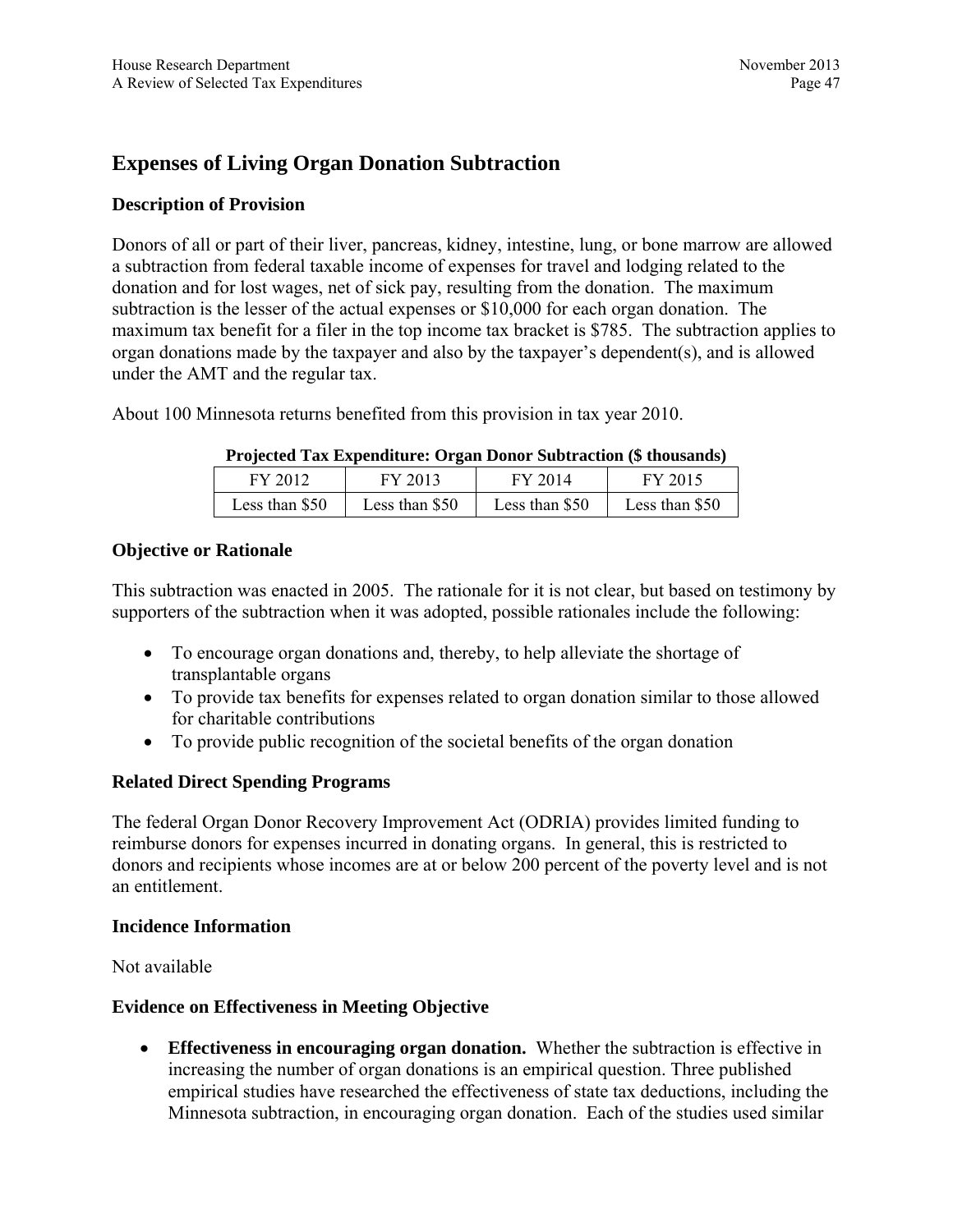methodologies, using regression analysis to analyze the variations in donation rates across states with and without tax deductions over time, and controlling for other relevant factors that may affect donation rates. None of these studies found that the state tax deduction had a statistically significant effect on organ donation.<sup>51</sup>

Based on these studies, it is reasonable to conclude that the deduction does not increase organ donations.<sup>52</sup> The authors suggest various explanations for this ineffectiveness:

- Potential donors may be unaware of the tax benefits.
- $\blacksquare$  The benefits are too small relative to the costs.<sup>53</sup>
- Financial incentives may not be important because most donations are made by family members.<sup>54</sup>
- Grant programs that cover these costs may have affected the statistical measures.

Minnesota could modify its subtraction in various ways to attempt to overcome its ineffectiveness. If one assumes that the dollar amount is too small to have the desired incentive effect, the subtraction could be converted to a credit and made more generous. Alternately, the legislature could convert the tax expenditure to a direct spending program that reimburses a higher percentage of expenses than the subtraction effectively does. Such a program could be administered by Minnesota transplant hospitals and funded by the departments of human services or health. It may be reasonable to expect that a direct spending program would be better publicized and have more usage, since transplant hospitals would likely be more effective in communicating its availability to family members of the potential recipients, the primary group that make live donations. A direct spending program could also provide benefits or incentives to nonresidents and others with no Minnesota tax liability for whom the subtraction provides no benefits or incentive to donate.

 **Tax benefits comparable to charitable contributions.** The subtraction provides tax benefits that are roughly comparable to the treatment of charitable contributions. Certain aspects of the subtraction are more generous than the treatment of charitable contributions—donors need not itemize deductions to qualify, costs are fully deductible (nonitemizers only qualify to deduct one-half of charitable contributions over \$500), and foregone income (lost wages) are allowed as a deduction, which is not permitted under

 <sup>51</sup> Nicola Lacetera, Mario Macis, and Sarah S. Stith, "Removing Financial Barriers to Organ and Bone Marrow Donation: The Effect of Leave and Tax Legislation in the U.S." NBER Working Paper No. 18299 (August 2012); Atheendar S. Venkataramani, Erika G.Martin, Anitha Vijayan, and Jason R. Wellen, "The Impact of Tax Policies on Living Organ Donation in the United States," *American Journal of Transplantation* 12, no. 8 (August 2012): 2133- 2140; Alison J. Wellington and Edward A Sayre, "An Evaluation of Financial Incentive Policies for Organ Donations in the United States," *Contemporary Economic Policy* 29, no. 1 (January 2011): 1-13.

<sup>&</sup>lt;sup>52</sup> Lacetera et al., "Removing Barriers," concludes that there is small effect on bone marrow donations.

 $53$  Lacetera et al., favor this explanation since it is consistent with their finding of an effect on bone marrow donations, where donor costs are lower.

<sup>&</sup>lt;sup>54</sup> Lacetera et al., specifically analyzed this question and found "only weak evidence for the hypothesis that nonbiologically related donors are more sensitive to the financial disincentive to donation."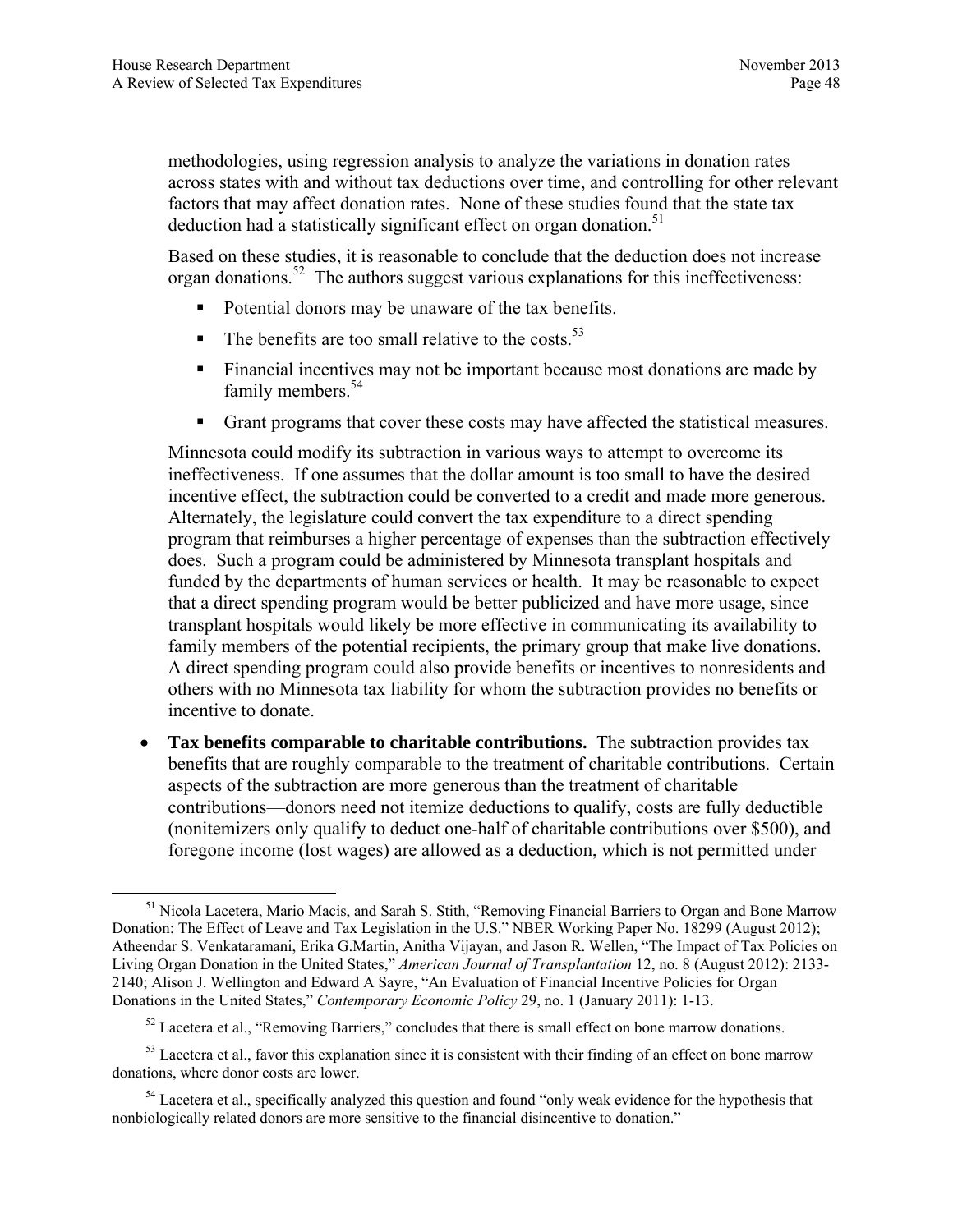the charitable contribution deduction. Other aspects are less generous than the treatment of charitable contributions—for example, the \$10,000 maximum limit.

• **Public recognition.** The subtraction may have been motivated more by the desire to provide a token recognition of the costs and sacrifices that donors incur, rather than to provide an incentive for changing behavior. This goal could be equally well or better served by a direct spending program, so that the benefits are not dependent on the donor having Minnesota tax liability and do not vary by the donor's tax bracket. Such a program could be administered in a manner similar to the federal ODRIA law. The relatively small number of individuals that use the subtraction suggests that administrative costs for a direct payment program would be reasonable, although likely higher than for the subtraction, which has minimal administrative costs.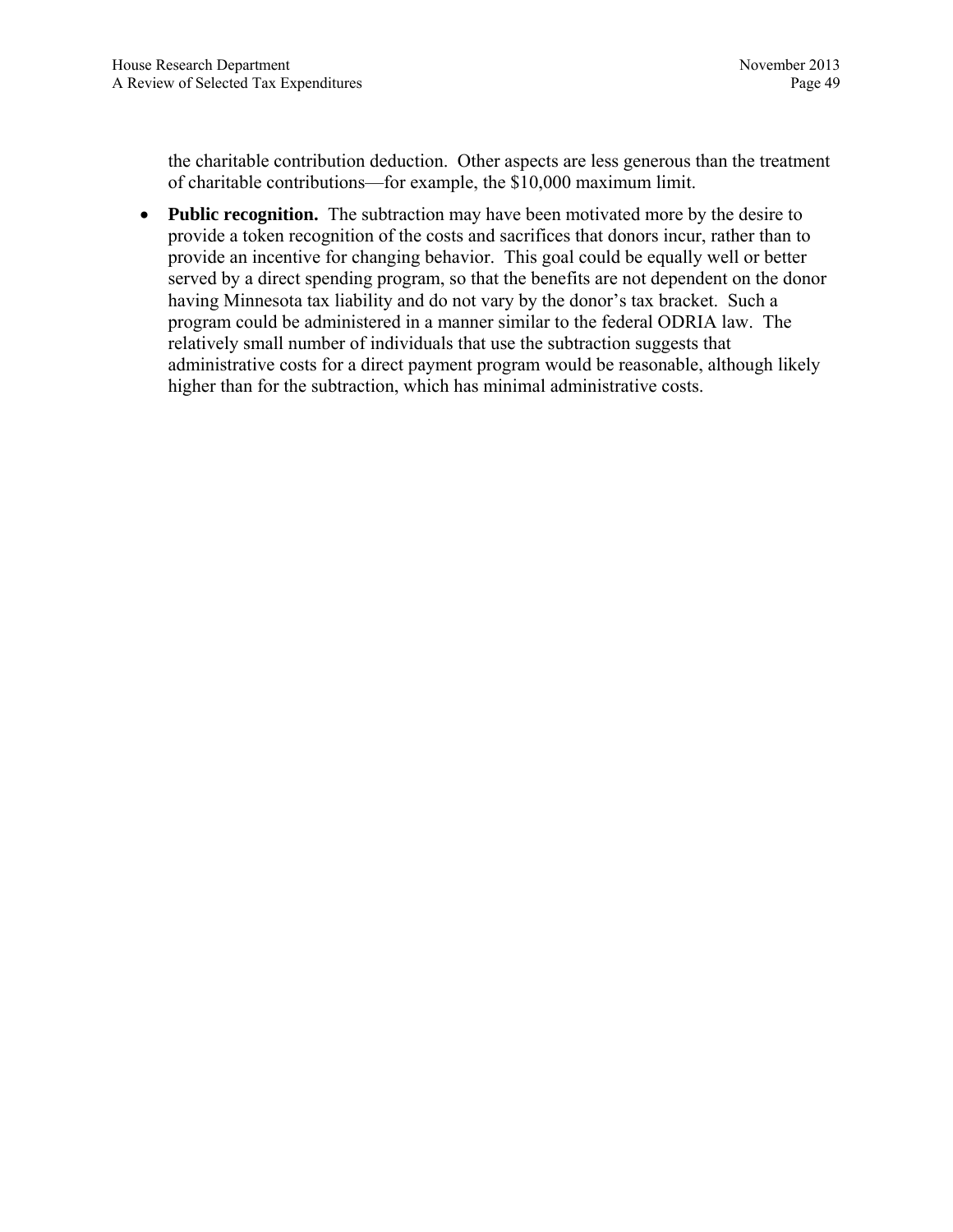# **Disposition of Farm Property Subtraction**

# **Description of Provision**

Minnesota's income tax allows a subtraction from federal taxable income for income realized on a sale or exchange of farm property if the taxpayer is insolvent at the time of the sale and the proceeds are used solely to discharge indebtedness of the property sold.

Fewer than 50 returns benefited from this subtraction in tax year 2010.

| (5 MOUSANUS)   |                |                |                |  |
|----------------|----------------|----------------|----------------|--|
| FY 2012        | FY 2013        | FY 2014        | FY 2015        |  |
| Less than \$50 | Less than \$50 | Less than \$50 | Less than \$50 |  |

#### **Projected Tax Expenditure: Disposition of Farm Property (\$ thousands)**

## **Objective or Rationale**

This provision was enacted in 1985, repealed in 1987, and later reenacted in 1988. The rationale for this subtraction is that it provides a modest tax offset for farmers who are likely in serious financial distress and who do not qualify for relief under the federal rules providing exemptions from discharge of indebtedness income. This provision is very similar to the exclusion allowed under federal law (which flows through to Minnesota tax through the use of federal taxable income). However, the federal exclusion is limited to discharge or cancellation of indebtedness income, while the Minnesota subtraction also extends to capital or other gain realized on the sale or exchange of farm property by insolvent taxpayers.

## **Incidence Information**

## Not available

# **Evidence on Effectiveness in Meeting Objective**

This provision provides relief to farm owners who are insolvent and sell or transfer their property, realizing a gain, rather than obtaining relief from cancellation or discharge of indebtedness from their lenders. The extent to which this situation occurs is unclear, and it is not clear why only farms (and not other types of businesses) should qualify for this special treatment.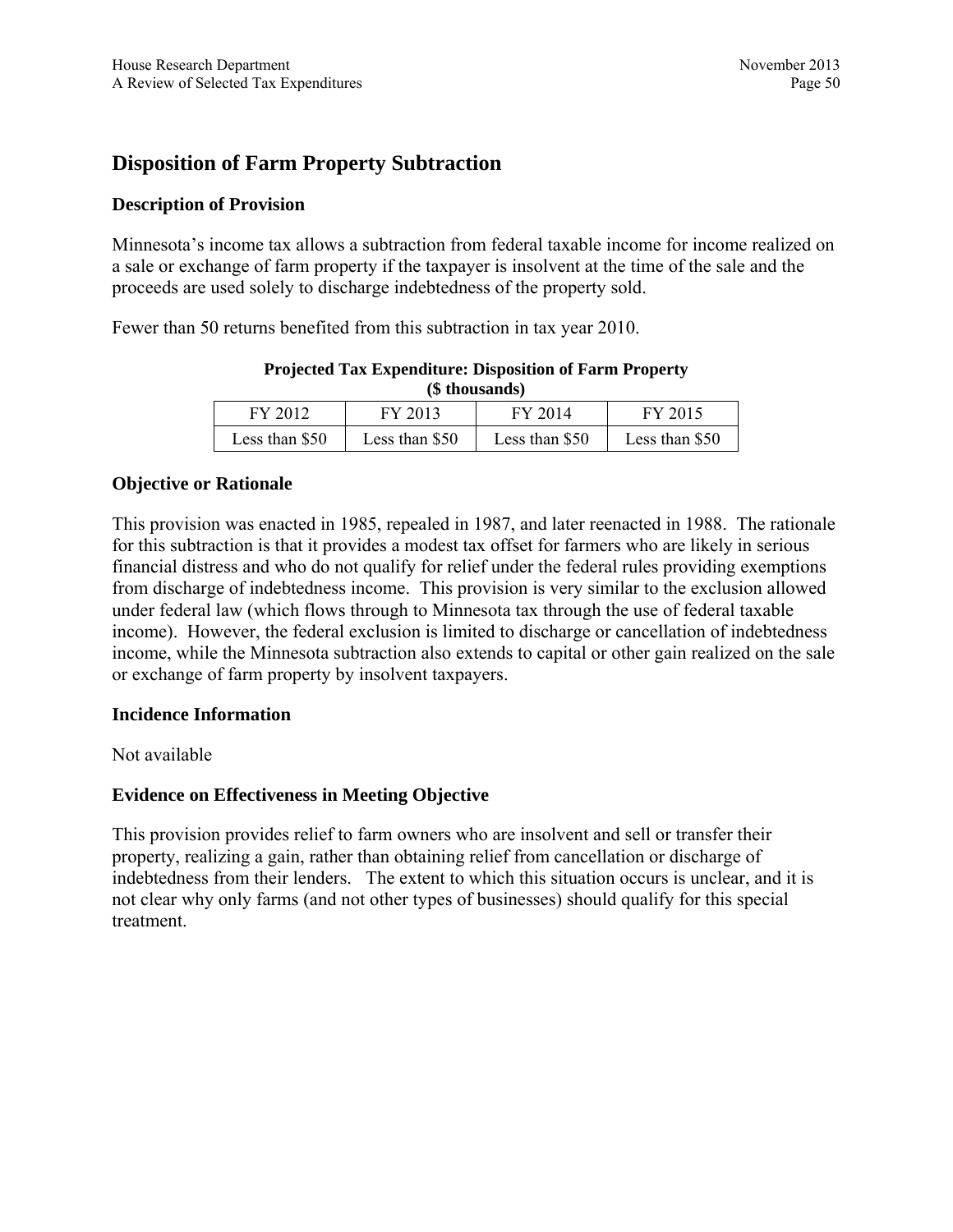# **Subtraction for K-12 Education Expenses**

# **Description of Provision**

Minnesota's income tax allows a subtraction for K-12 education-related expenses. Qualifying expenses include the following:

- Tuition, including nonpublic school tuition, after-school enrichment, academic summer camps, music lessons, and tutoring
- Textbooks, including instructional materials and supplies, musical instrument rental and purchase, and up to \$200 of computer hardware and educational software
- Transportation (paid to others for transporting children to school)

The deduction is for up to \$2,500 for each dependent in grades 7-12 and up to \$1,625 for each dependent in grades K-6. The subtraction is not allowed under the AMT.

An estimated 222,000 returns benefited from this provision in tax year 2011.

| <b>Expense Subtraction (\$ thousands)</b> |          |          |          |
|-------------------------------------------|----------|----------|----------|
| FY 2012                                   | FY 2013  | FY 2014  | FY 2015  |
| \$18,200                                  | \$18,300 | \$18,600 | \$19,000 |

# **Projected Tax Expenditure: K-12 Education**

The tax expenditure for K-12 education expenses has increased in nominal terms (unadjusted for inflation) by 9.0 percent from FY 2002 to FY2012, compared with a 44.9 percent nominal increase in personal income over the same time period.

# **Objective or Rationale**

An education deduction was first enacted in 1955. The constitutionality of the dependent education expense deduction was challenged in *Mueller v. Allen* in 1983. The U.S. Supreme Court upheld the deduction finding that it did the following:

- Offset parents' educational expenses and helped ensure an educated populace
- Helped ensure the financial health of nonpublic schools and relieved the financial burden on public schools
- Promoted "wholesome competition" between public and nonpublic schools and provided a high-quality education for all children

The amount of the deduction was increased in 1976, 1981, and 1998. One argument in favor of the 1976 and 1981 expansions was that tax assistance to parents sending their children to nonpublic schools would alleviate overcrowding in public schools, and help nonpublic schools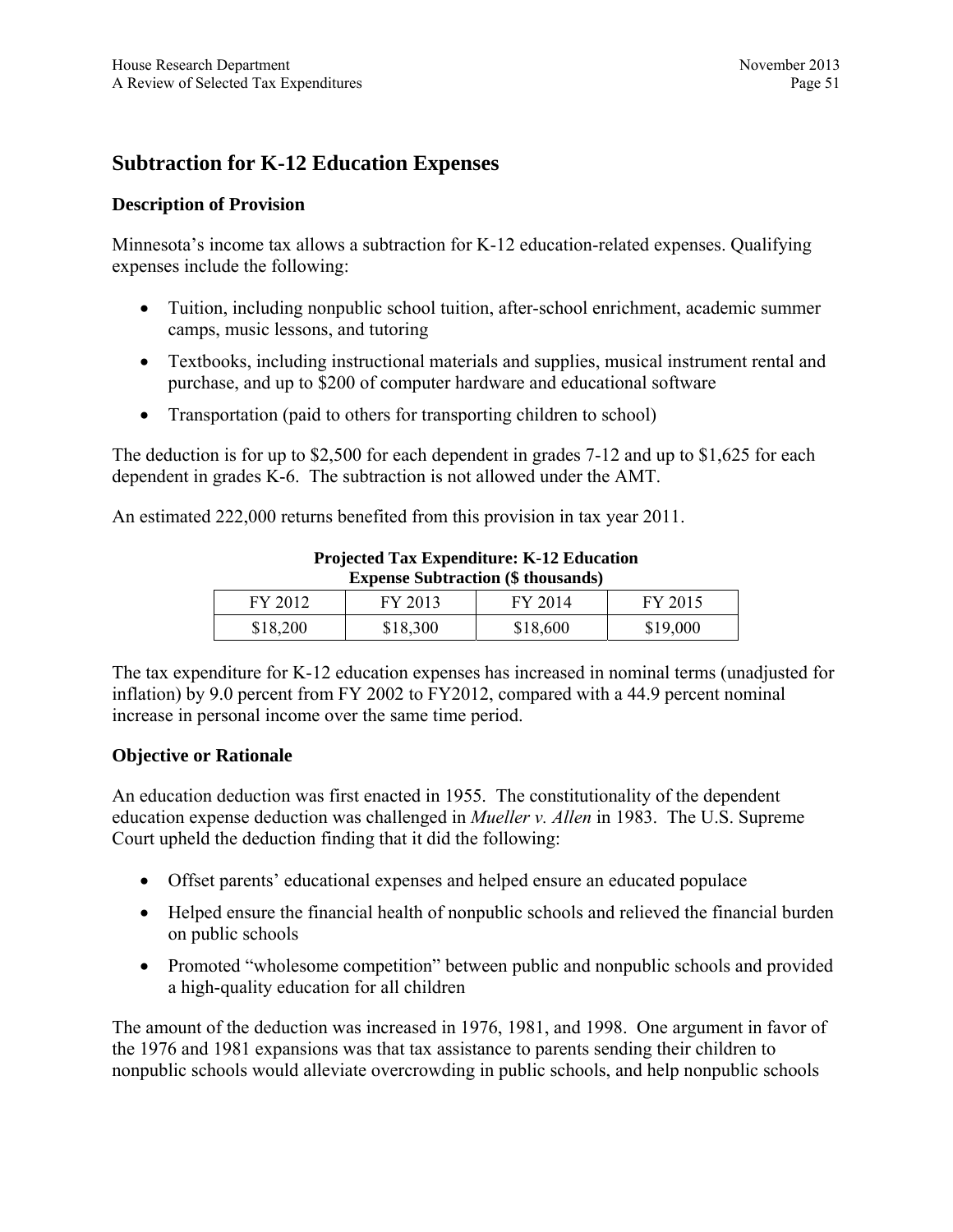remain in operation.<sup>55</sup>

## **Related Direct Spending Programs**

The state provides funding for public education. In addition, public school districts are required to provide nonpublic school pupils with textbooks, individualized instructional materials, and standardized tests, all of which must be secular in nature. A district must also provide the same health services it provides to public school students to nonpublic school students. Nonpublic secondary students must be offered guidance and counseling services by public secondary schools.<sup>56</sup> The appropriation for these items equaled \$14.4 million in FY 2011. Districts must also provide equal transportation to nonpublic school students.<sup>57</sup> The appropriation for nonpublic school student transportation aid equaled \$19.4 million in FY 2011. In addition, districts must offer nonpublic school students limited English proficiency programs on the same terms as public school students, and must provide nonpublic school students with various other forms of assistance; the appropriations for these smaller items are included in the general education appropriations and not easily separated.

<sup>&</sup>lt;sup>55</sup> Betty Malen Anderson, "Politics of Persistence: The legislative process resulting in Minnesota's tuition tax concession statutes for elementary-secondary education," University of Minnesota PhD thesis, 1983.

<sup>56</sup> [Minn. Stat. §§ 123B.40 to 123B.48.](https://www.revisor.mn.gov/statutes/?id=123B.40) 

<sup>57</sup> [Minn. Stat. §§ 123B.84 to 123B.86](https://www.revisor.mn.gov/statutes/?id=123B.86).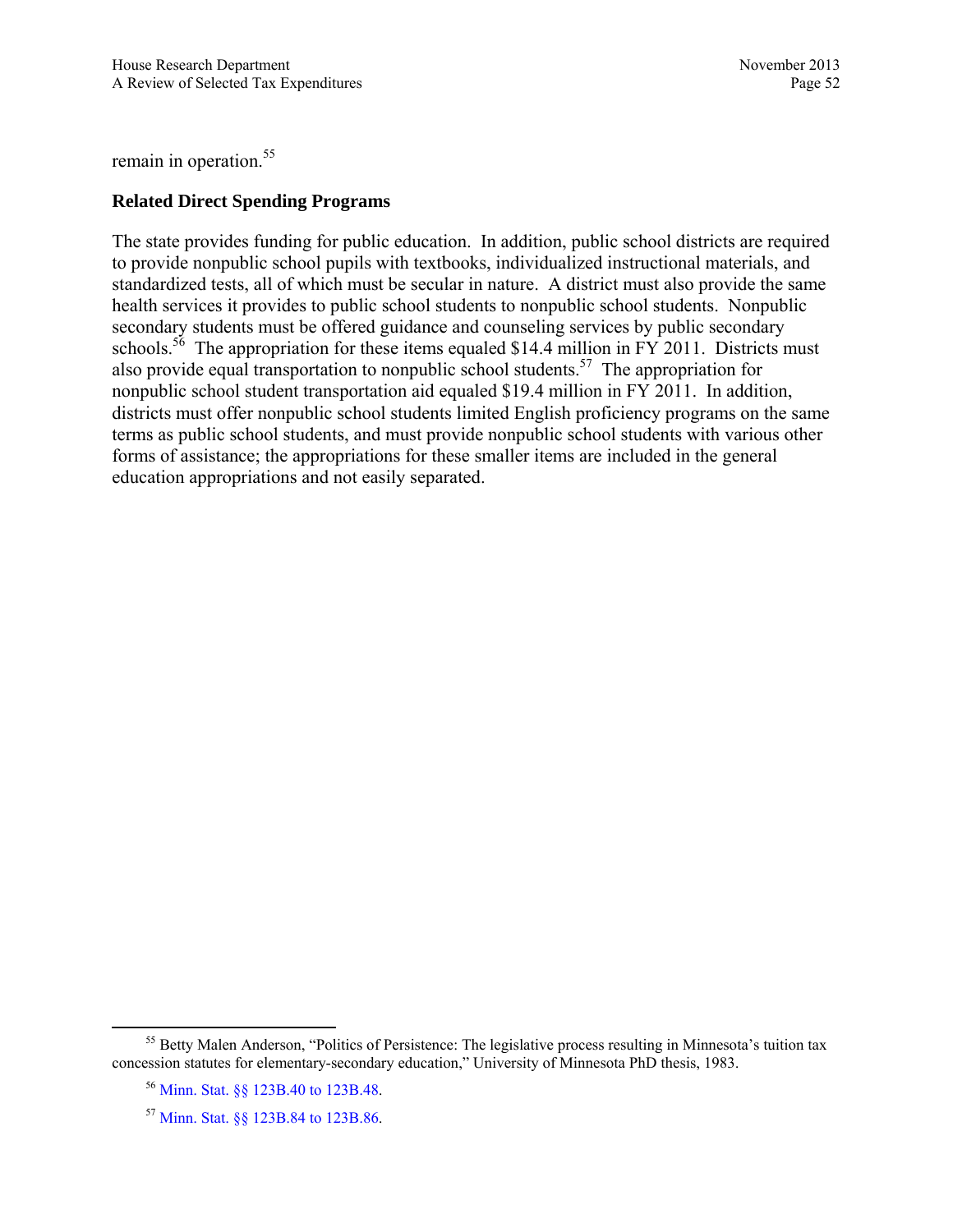#### **Incidence Information**



## **Shares of Tax Expenditure by Decile K‐12 Education Expense Subtraction**

Source: HITS Model for 2008, and Tax Incidence Study database Tax Research Division MN Department of Revenue November 28, 2012

See the box on page 16 for help in reading this graph.

| Suits index for the tax expenditure (if repealed):      | 0.064    |
|---------------------------------------------------------|----------|
| Suits index for the existing income tax:                | 0.218    |
| Suits index for the overall state and local tax system: | $-0.060$ |

Note: Suits index values can range from -1 to +1. Negative values indicate a regressive distribution; 0, a proportional distribution; and positive values a progressive distribution. For more information see Appendix B.

Because the Suits index for repeal of the tax expenditure for K-12 education expense subtraction is less than the Suits index for the individual income tax, repealing the tax expenditure would make the income tax less progressive. However, repeal of the subtraction would make the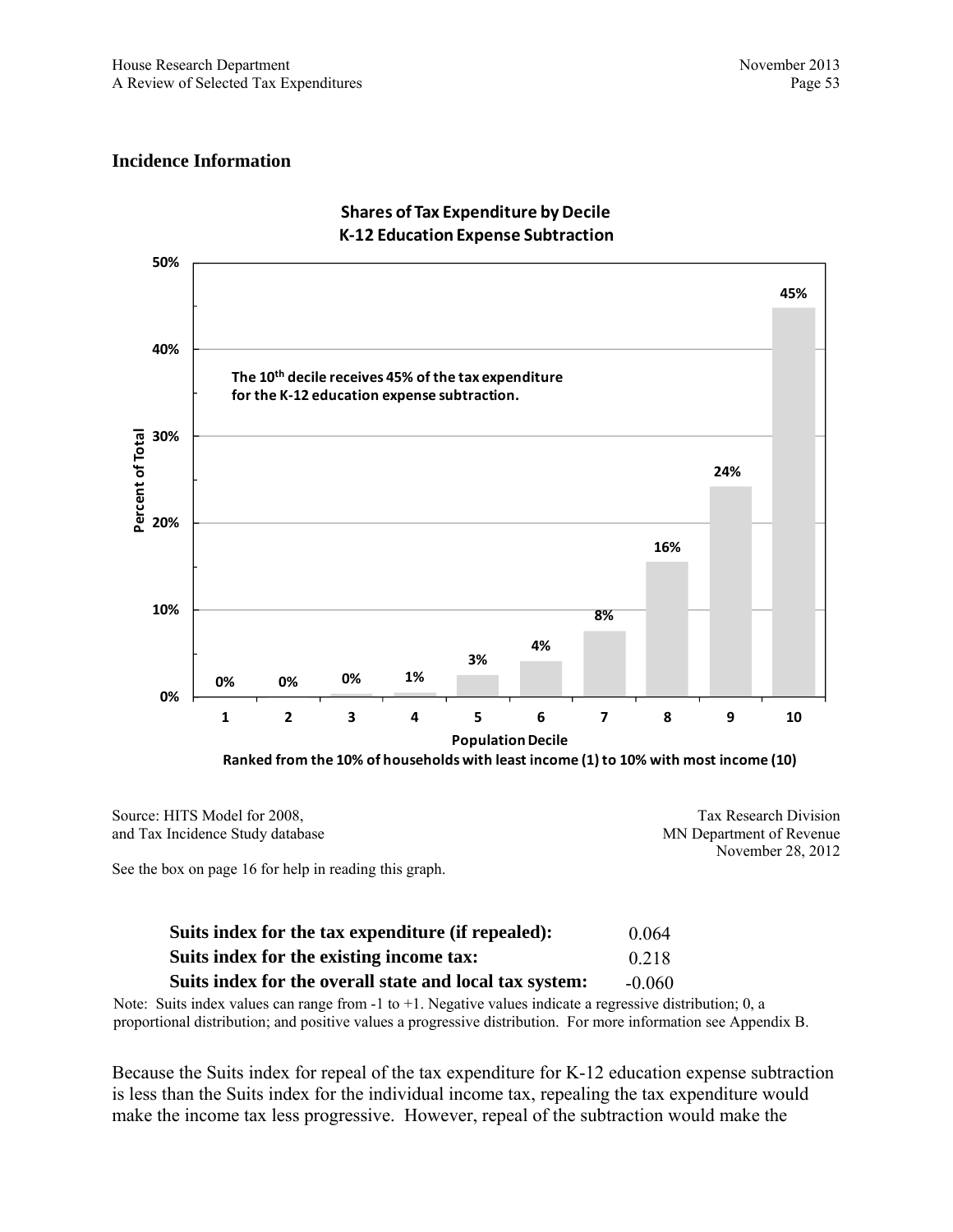overall tax system more progressive, since the index for repeal is higher than index for the overall tax system.

## **Evidence on Effectiveness in Meeting Objective**

We are aware of no studies assessing the effectiveness of the subtraction in meeting its objectives. The maximum tax savings under the subtraction for a taxpayer are relatively modest at less than \$200 per child. For taxpayers who itemize their deductions, the federal offset further dilutes this benefit (i.e., taxpayers claiming the subtraction pay lower state income taxes, which reduces their state income tax deduction, and in turn increases their federal tax liability, with the amount of the offset depending on the taxpayer's federal tax bracket). It seems unlikely that these small amounts will have much effect in changing behavior to the extent that is the objective of the subtraction. With the rise of charter schools as alternatives to traditional public education, and with enrollment levels at public schools below their historic high points, it also seems unlikely that the subtraction plays a significant role in preventing crowding in public schools.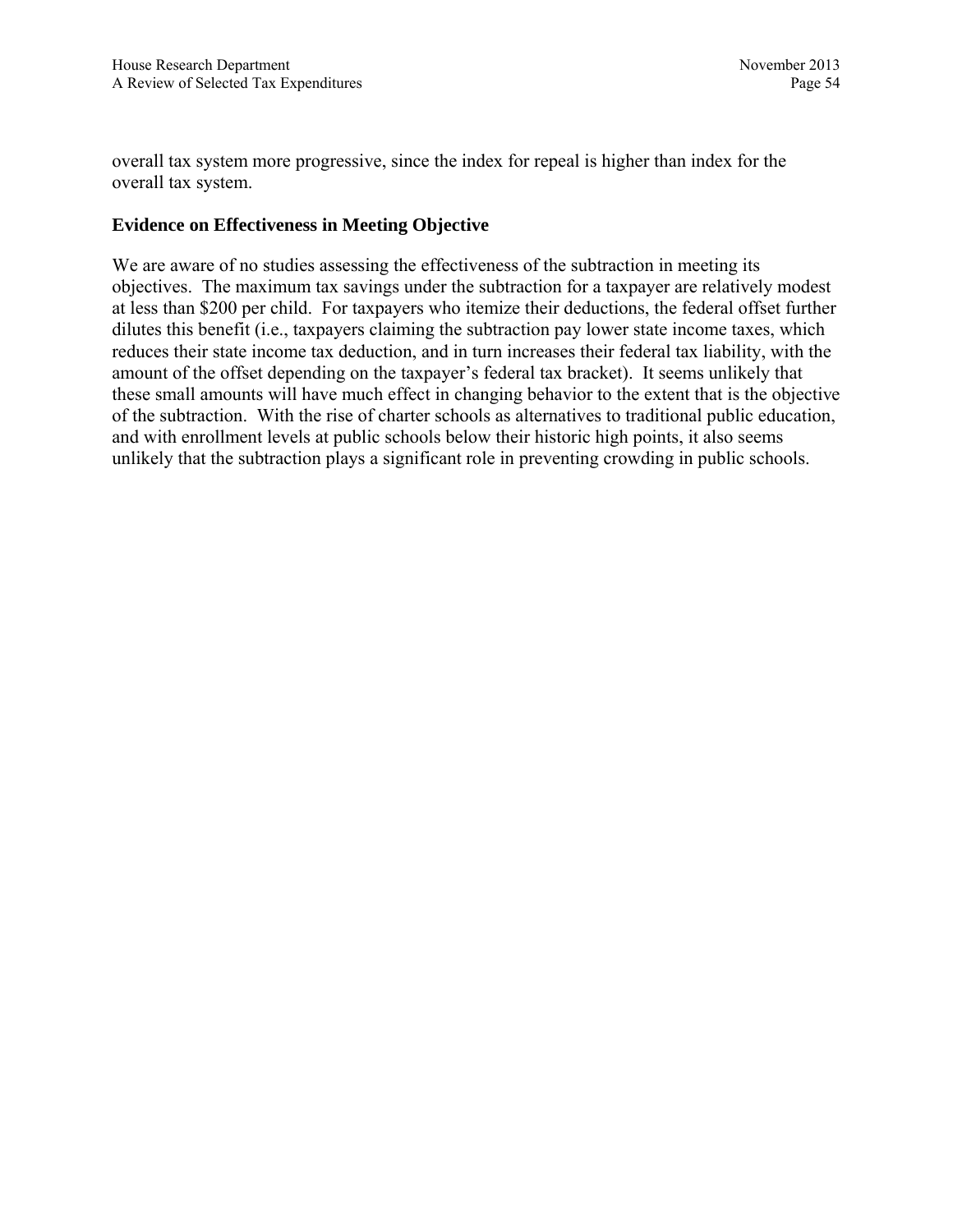# **AmeriCorps Education Awards Subtraction**

# **Description of Provision**

Minnesota's income tax allows a subtraction for amounts received as national service education awards from the National Service Trust for service in an approved AmeriCorps National Service Program. The subtraction is not allowed under the AMT.

About 600 returns benefited from this provision in tax year 2010.

| FY 2012 | FY 2013 | FY 2014 | FY 2015 |
|---------|---------|---------|---------|
| \$100   | \$100   | \$100   | \$100   |

#### **Projected Tax Expenditure: AmeriCorps Subtraction (\$ thousands)**

## **Objective or Rationale**

This subtraction was initially enacted in 1997 for benefits under the Minnesota Youth Works program. It was repealed in 2005 and reenacted in 2008. The rationale for this provision is not clear, but it may have been to provide a tax incentive to increase participation in state and later national service efforts, or to provide some basic recognition of the efforts and economic sacrifices of individuals who served in these programs (e.g., similar to the preferential tax treatment for military pay).

## **Incidence Information**

Not available

# **Evidence on Effectiveness in Meeting Objective**

Given the lack of clarity about the precise objective for the provision, it is difficult to assess whether it is effective in meeting its objective. Direct payment of a stipend might be a more effective manner of providing recognition for this service or to provide an incentive to participate in the program. The value of a subtraction to a recipient will depend upon whether and how much other income the recipient has and what tax bracket she or he is in. The subtraction will have no value to a participant in the program who moves out of Minnesota to seek employment or additional education or who is attending school and has little or no taxable income. However, since AmeriCorps is a federal program, there could be high administrative costs to administering a direct spending program rather than an income tax subtraction. The state may not have access to information on program participants, who would then have to apply for benefits, and it's not obvious which state agency would be best suited to administer payment of stipends.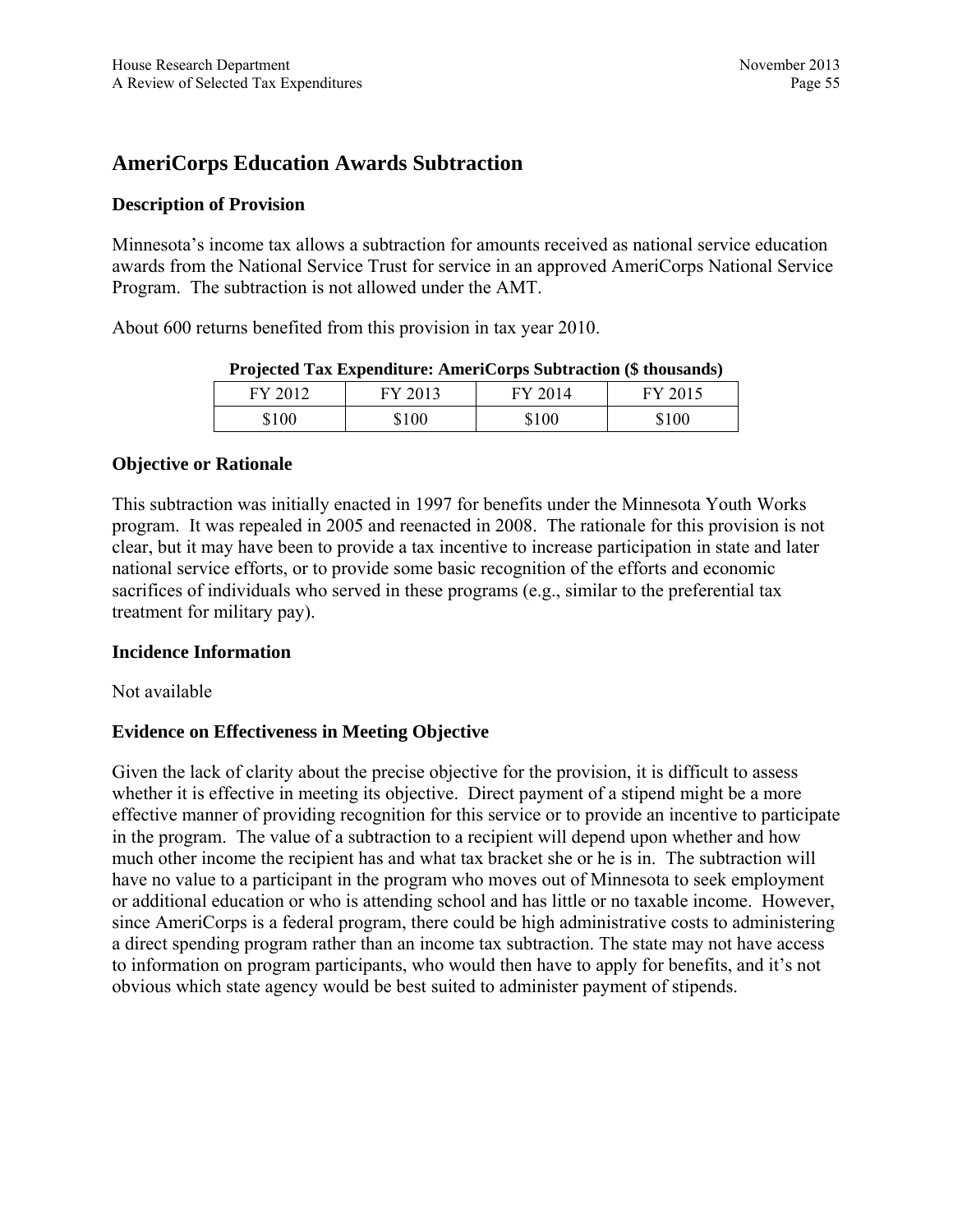# **Elderly or Disabled Exclusion**

# **Description of Provision**

Persons who are age 65 or over or totally disabled may claim a subtraction from federal taxable income, equal to a base amount that varies by filing status and whether both spouses are over 65 or disabled. The base amount is reduced by (1) nontaxable Social Security benefits and (2) onehalf of adjusted gross income over threshold amounts. The amounts are shown in the table.

|                                                               | <b>Income</b>      |                               |                                   |  |
|---------------------------------------------------------------|--------------------|-------------------------------|-----------------------------------|--|
| <b>Filing status</b>                                          | <b>Base amount</b> | <b>Phase-out</b><br>threshold | <b>Maximum</b><br>income eligible |  |
| Married joint, both over 65 or disabled                       | \$12,000           | \$18,000                      | \$42,000                          |  |
| Married joint, one over 65 or disabled                        | \$12,000           | \$14,500                      | \$38,500                          |  |
| Married separate                                              | \$6,000            | \$9,000                       | \$21,000                          |  |
| Single, head of household, and qualifying<br>widow or widower | \$9,600            | \$14,500                      | \$33,700                          |  |

The exclusion is not allowed under the AMT.

An estimated 6,800 returns benefited from this provision in tax year 2011.

| I rejected Tax Expenditure. Enderly Exclusion (5 mousands) |         |         |         |
|------------------------------------------------------------|---------|---------|---------|
| FY 2012                                                    | FY 2013 | FY 2014 | FY 2015 |
| \$800                                                      | \$700   | \$700   | \$600   |

# **Projected Tax Expenditure: Elderly Exclusion (\$ thousands)**

The tax expenditure for income of the elderly and disabled has decreased in nominal terms (unadjusted for inflation) by 61.9 percent from FY 2002 to FY 2012, compared with a 44.9 percent nominal increase in personal income over the same time period.

The number estimated to claim this subtraction has fallen from 11,000 in tax year 2003 to 6,800 in tax year 2011.

## **Objective or Rationale**

Public pension benefits were exempt from Minnesota income tax from the inception of the tax in 1933 through 1977. From 1978 to 1986, a subtraction for all pension income was allowed, limited to a maximum amount with qualifying offsets. In 1988, the elderly or disabled subtraction was enacted. In 1994, the base amounts and income thresholds were increased by 20 percent. The subtraction benefits low-income taxpayers who have more of their income from taxable sources such as pensions and interest than from sources such as Social Security, which is nontaxable to low-income taxpayers. One rationale for this provision may be to provide an exclusion to low-income seniors who don't receive Social Security benefits to roughly approximate the exemption for Social Security benefits.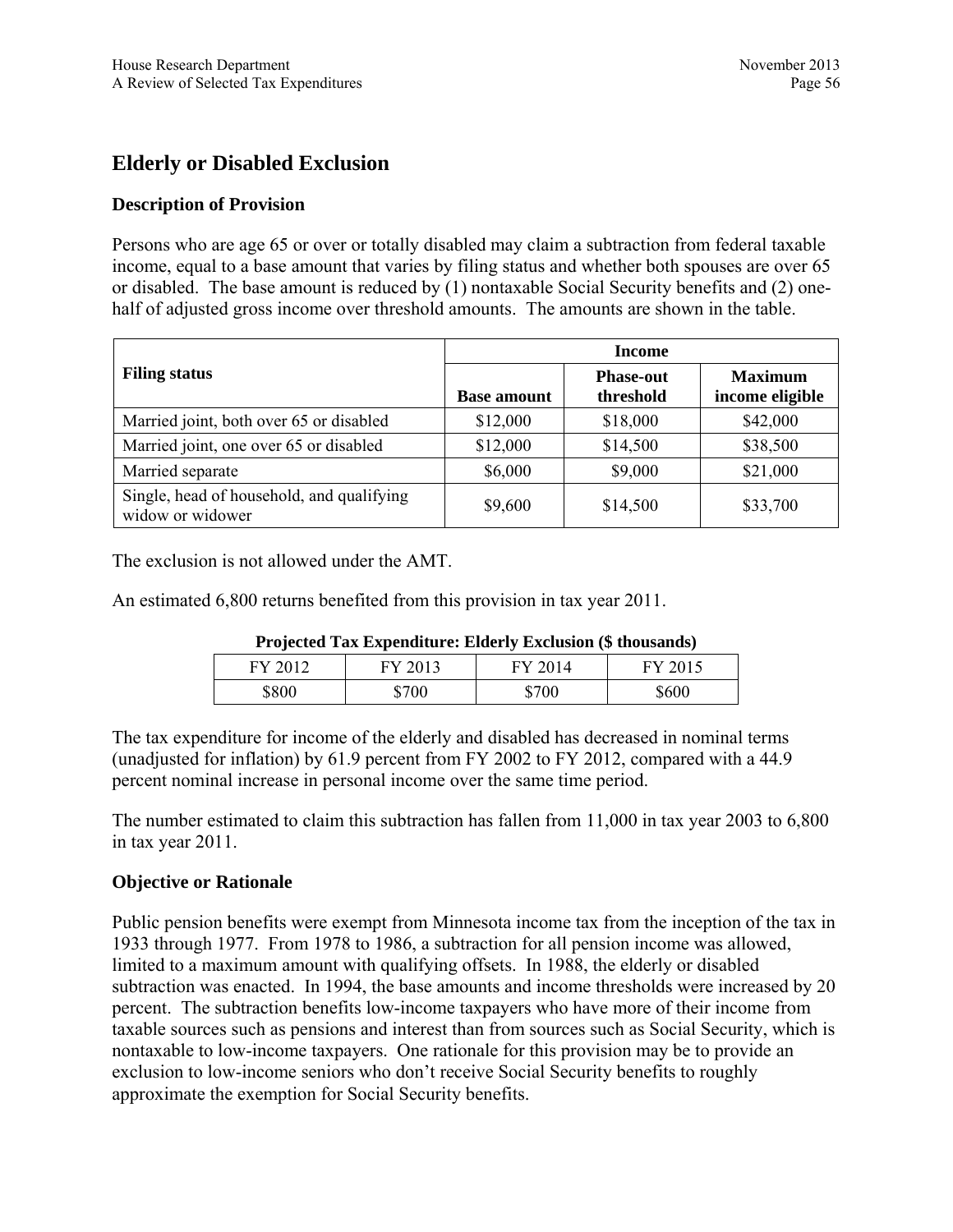#### **Incidence Information**



#### **Shares of Tax Expenditure by Decile Elderly/Disabled Exclusion**

**Ranked from the 10% of households with least income (1) to 10% with most income (10)**

Source: HITS Model for 2008, and Tax Incidence Study database Tax Research Division

See the box on page 16 for help in reading this graph.

| Suits index for the tax expenditure (if repealed):      | $-0.606$ |
|---------------------------------------------------------|----------|
| Suits index for the existing income tax:                | 0.218    |
| Suits index for the overall state and local tax system: | $-0.060$ |

Note: Suits index values can range from -1 to +1. Negative values indicate a regressive distribution; 0, a proportional distribution; and positive values a progressive distribution. For more information see Appendix B.

Because the Suits index for repeal of the tax expenditure for elderly/disabled exclusion is less than the Suits index for the individual income tax (and for the overall state and local tax system), repealing the tax expenditure would make the income tax (and the overall tax system) less

MN Department of Revenue November 28, 2012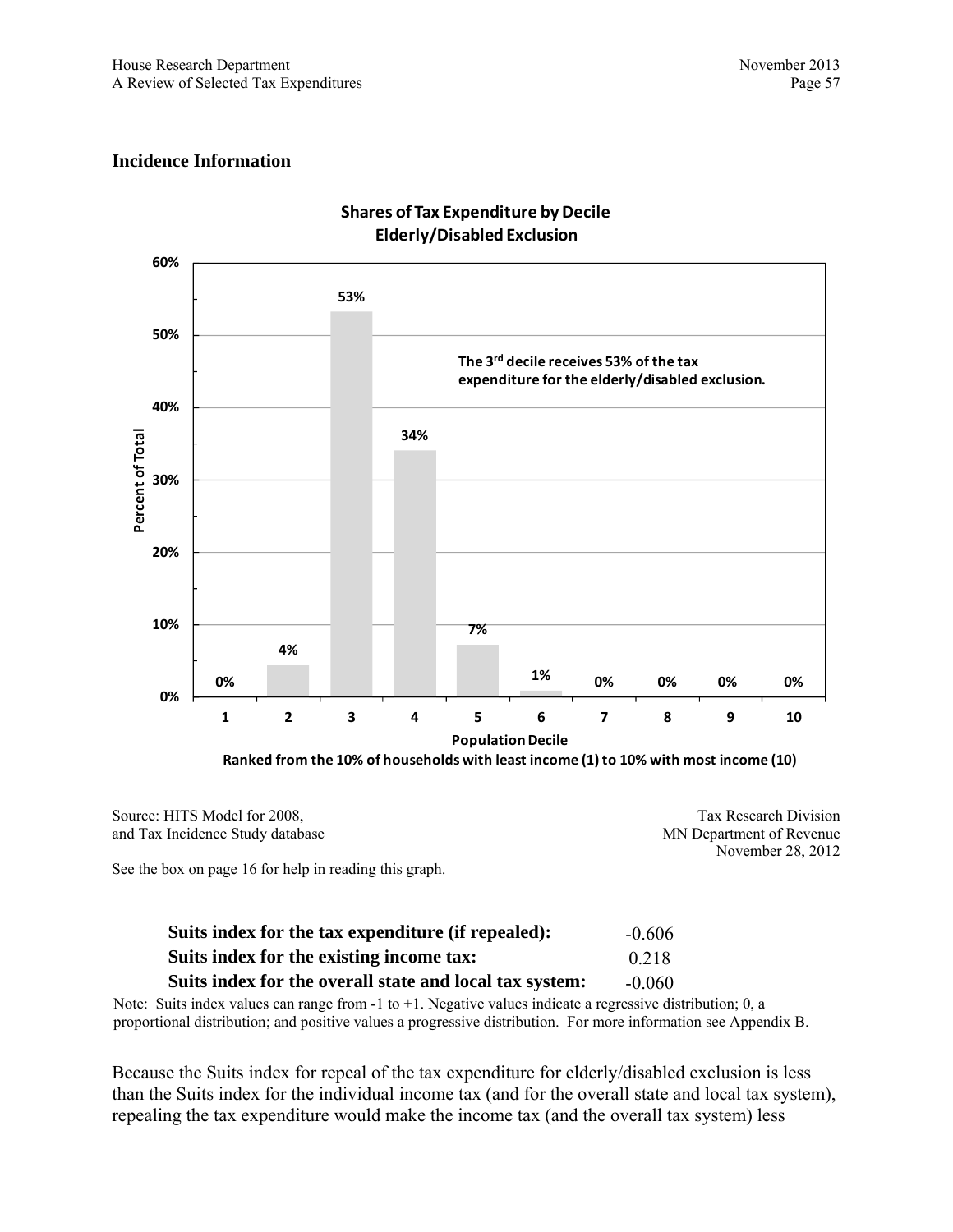progressive.

# **Evidence on Effectiveness in Meeting Objective**

Given a rationale of equalizing the taxation of the low-income elderly and disabled who receive nontaxable income, such as Social Security, and those who derive most or all of their income from taxable sources, the exclusion likely has limited success. A much larger exclusion would be necessary to make a material difference. The combined exemptions for Social Security and veterans' benefits reduce state taxes by more than \$211 million (FY 2012), while the elderly exclusion reduces tax liability by less than \$1 million per year. In a more direct comparison, the exemption for Social Security benefits provides a tax benefit of roughly \$200 on average across all income levels, while the elderly exclusion provides an average tax benefit of just over \$100. In addition, there is some evidence that taxpayers who are not entitled to the exclusion claim it anyway, because they fail to deduct their tax-exempt Social Security benefits as required in the computation. Further, because more and more classes of workers have come into the Social Security system over time, each year there are fewer and fewer retirees who do not receive Social Security benefits and who are eligible to claim the elderly exclusion.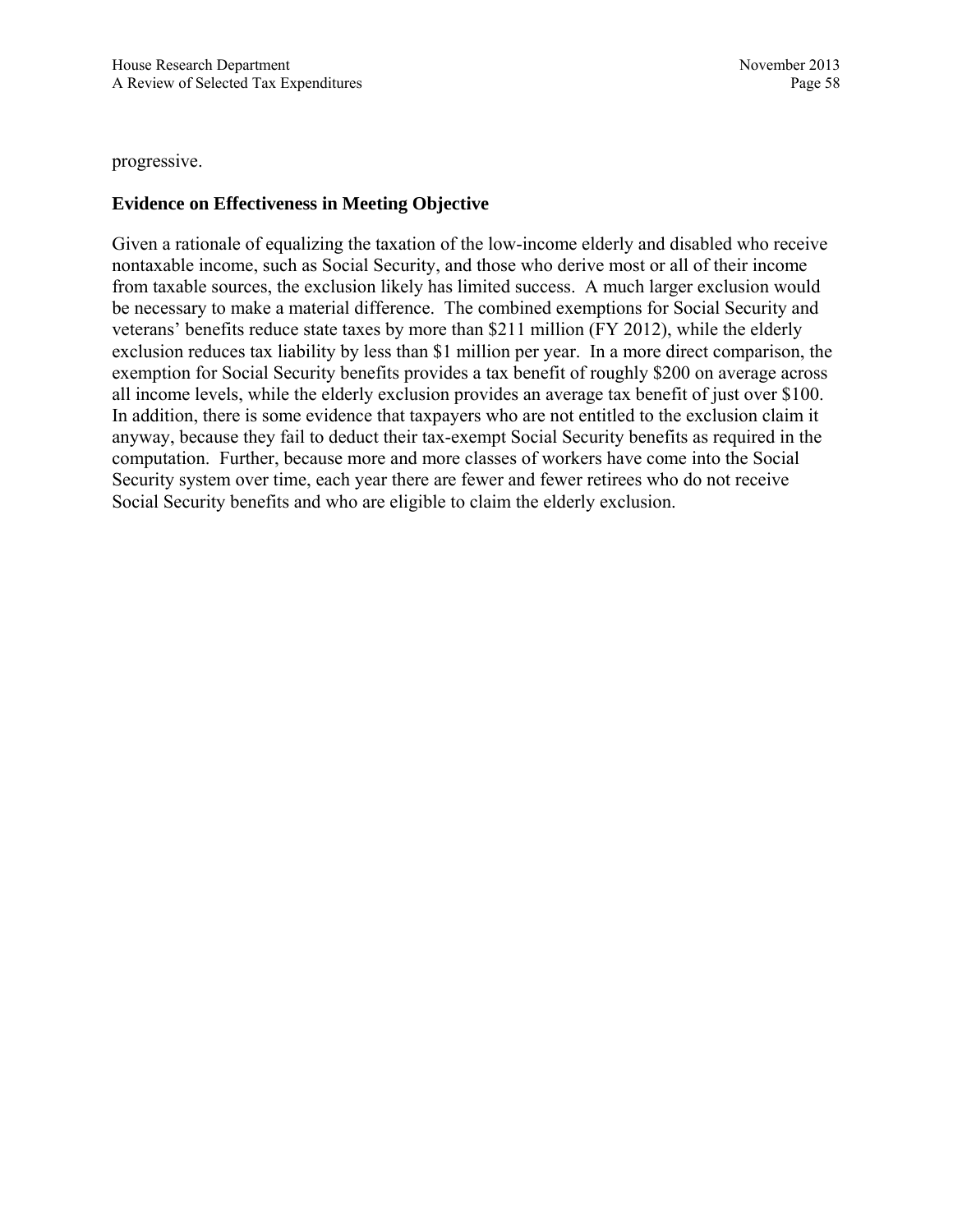# **Subtraction for Military Pay**

## **Description of Provision**

Minnesota allows a subtraction from taxable income for military pay for active service performed by members of the full-time military, National Guard, and reserves, including weekend drill and summer training of members of the National Guard and reserves. The subtractions are allowed under the regular tax and the AMT.

An estimated 10,000 returns per year claim the subtraction for active service by members of the full-time military, and an estimated 14,000 claim the subtraction for in-state National Guard and reserve active service.

| <b>Minial y 1 ay</b> (9 thousanus) |          |          |          |
|------------------------------------|----------|----------|----------|
| FY 2012                            | FY 2013  | FY 2014  | FY 2015  |
| \$13,000                           | \$13,500 | \$14,100 | \$14,900 |

#### **Projected Tax Expenditure: Subtractions for Military Pay (\$ thousands)**

The tax expenditure for military pay has increase in nominal terms (unadjusted for inflation) by 196 percent from FY 2002, the year after it was enacted as a removal of the filing requirement for individuals stationed outside Minnesota for the entire year, to FY 2012, when it was expanded to allow subtraction for active service pay of members of the full-time military as well as members of the National guard and reserves, as well drill and summer camp pay. This 196 percent increase compared with a 44.9 percent nominal increase in personal income over the same time period.

## **Objective or Rationale**

The subtraction in current law was enacted in stages since 2001, starting with exemption of military pay for service performed outside of Minnesota. One objective was to simplify filing for individuals in the full-time military who are stationed outside of Minnesota throughout the tax year. With the onset of the wars in Iraq and Afghanistan, this objective expanded to include simplifying the lives of Minnesota guard and reserve members deployed overseas. Since nearly all full-time military, National Guard, and reserve pay is set and administered through the U.S. Department of Defense, the Minnesota Department of Military Affairs would not have the capacity to administer a pay increase for National Guard members, which would be an obvious alternative to the current law tax exemptions.

#### **Incidence Information**

Not available

## **Evidence on Effectiveness in Meeting Objective**

The objective of the initial exemption for service out-of-state was to encourage more full-time members of the military to maintain Minnesota residency and be more likely to consider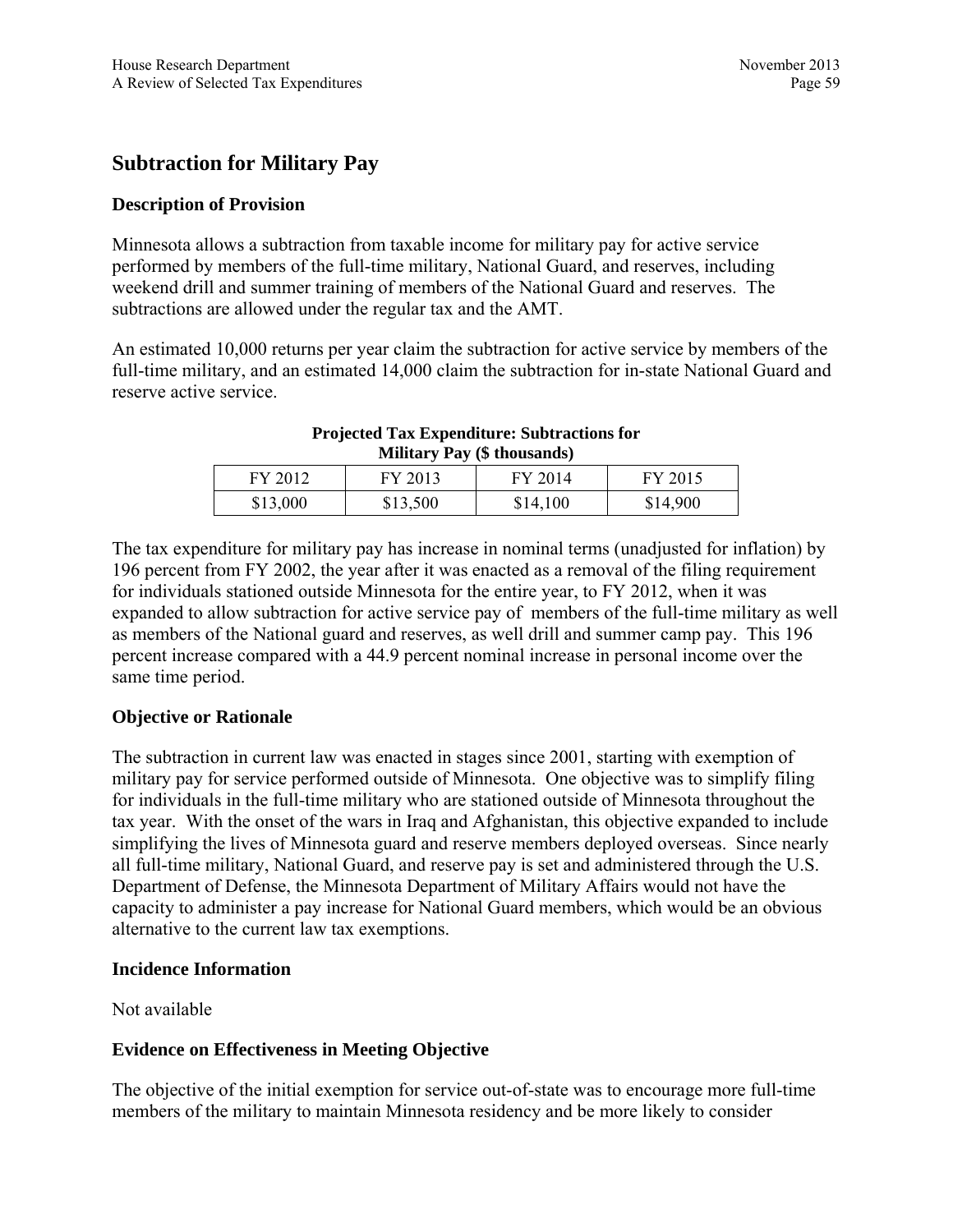returning to Minnesota after they left the service. We are not aware of any follow-up research on the maintenance of Minnesota residency by members of the military. It does seem likely that full exemption of military pay for Guard and reserve members deployed overseas simplifies tax preparation and lessens the burden of the required separation from their families, homes, and jobs. The portion of the subtraction for service performed in-state (largely drill and summer camp pay) acts as a wage supplement, and may help compensate for foregone wages from civilian employment in longer periods of in-state service, such as required for airport security following the September 11, 2001 attacks.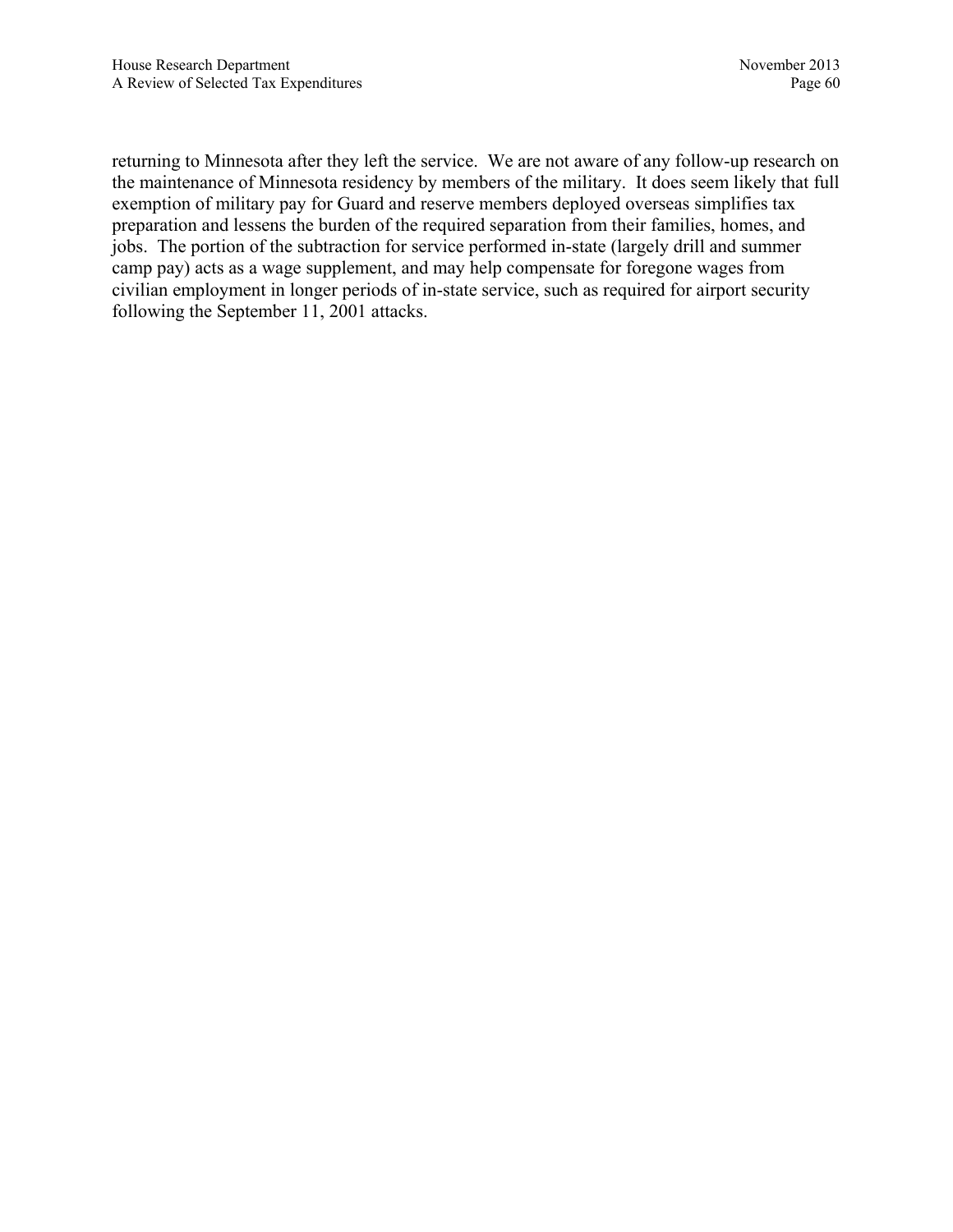# **Job Opportunity Building Zone (JOBZ) Income Subtraction**

## **Description of Provision**

A subtraction from federal taxable income is allowed for net income from the operation of a qualified business in a designated Job Opportunity Building Zone. The types of income that qualify for the individual income tax exemption are:

- 1. Net rents derived from either real or personal property used in the zone;
- 2. Business income derived from operating a qualified business in the zone; and
- 3. Capital gains realized on a sale or exchange of (a) real property located in the zone, (b) personal property used in the zone, or (c) an ownership interest in a qualified business operating in a zone.

This subtraction is allowed for 12 years, the maximum duration of the zone. The duration of the zone is extended by three years for an ethanol producer if the business subsidy agreement was executed after April 30, 2006, and by five years for certain glass and wind turbine manufacturing projects. The subtraction is allowed under both the regular tax and the AMT.

About 2,000 returns benefited from this provision in tax year 2010.

| Trojected Tax Expenditure: JODE Subtraction (9 thousands) |         |         |         |
|-----------------------------------------------------------|---------|---------|---------|
| FY 2012                                                   | FY 2013 | FY 2014 | FY 2015 |
| \$2,700                                                   | \$2,700 | \$3,000 | \$3,300 |

**Projected Tax Expenditure: JOBZ subtraction (\$ thousands)** 

The tax expenditure for net income in a JOBZ zone has increased in nominal terms (unadjusted for inflation) by 170 percent from FY 2006, its first reporting after enactment in the *Tax Expenditure Budget*, to FY 2012, compared with an 24.1 percent nominal increase in personal income over the same time period.

# **Objective or Rationale**

This subtraction was enacted in 2003. The impetus for this provision is driven by an economic theory that suggests that lower taxes and less regulation will increase jobs and incomes in the zone by attracting capital, labor, and economic activity.

# **Related Direct Spending Programs**

The state offers a variety of direct spending programs directed at encouraging economic development or business investment in Minnesota, such as the Minnesota Investment Fund.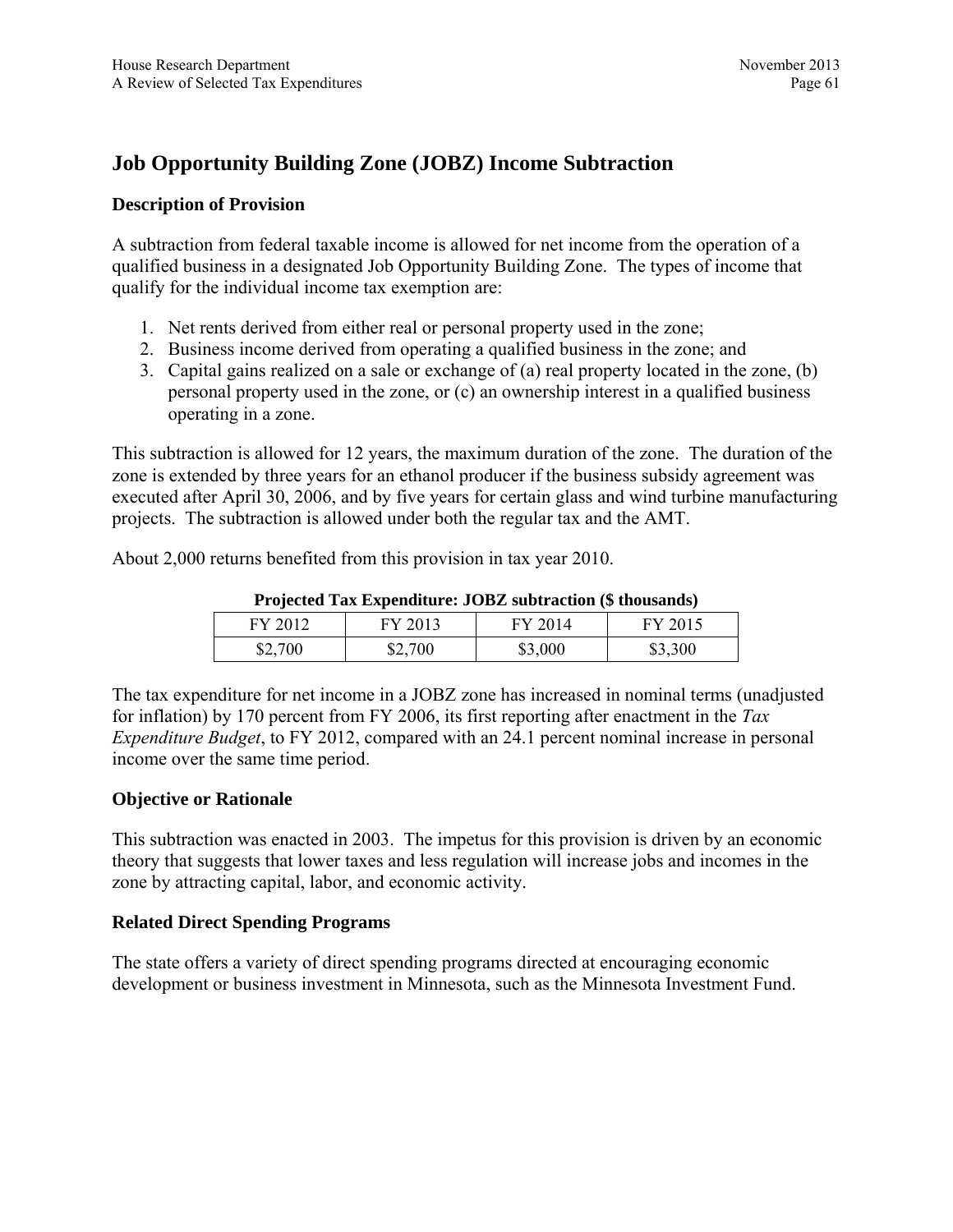#### **Incidence Information**

The incidence graph combines the JOBZ subtraction and the JOBZ credit.



#### **Shares of Tax Expenditure by Decile JOBZ Credit and Subtraction**

**Ranked from the 10% of households with least income (1) to 10% with most income (10)**

| Source: HITS Model for 2008,     | Tax Research Division    |
|----------------------------------|--------------------------|
| and Tax Incidence Study database | MN Department of Revenue |
|                                  | November 28, 2012        |

See the box on page 16 for help in reading this graph.

| Suits index for the tax expenditure (if repealed):      | 0.624    |
|---------------------------------------------------------|----------|
| Suits index for the existing income tax:                | 0.218    |
| Suits index for the overall state and local tax system: | $-0.060$ |

Note: Suits index values can range from -1 to +1. Negative values indicate a regressive distribution; 0, a proportional distribution; and positive values a progressive distribution. For more information see Appendix B.

Because the Suits index for repeal of the tax expenditure for the JOBZ credit and subtraction is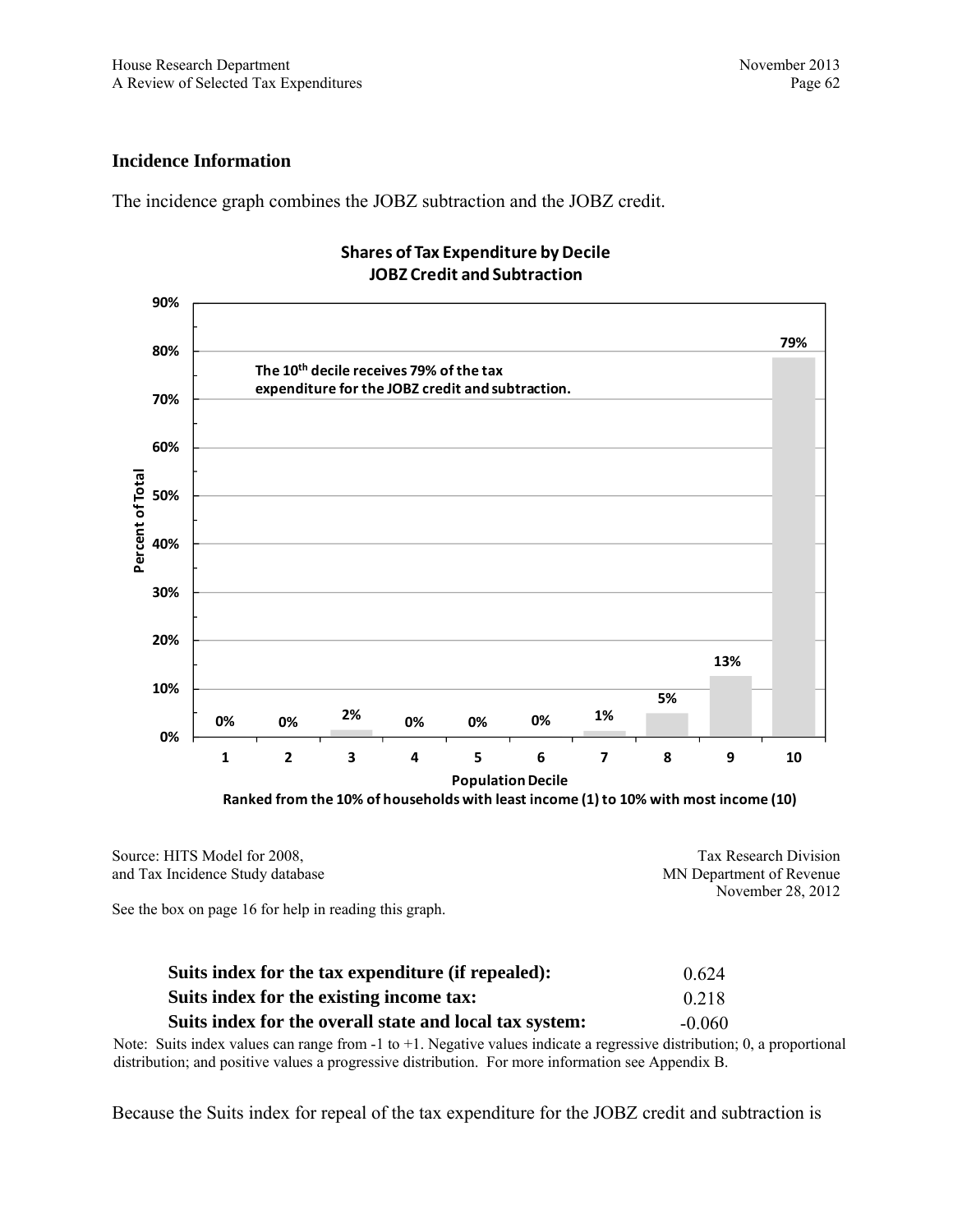higher than the Suits index for the individual income tax (and for the overall state and local tax system), repealing the tax expenditure would make the income tax (and the overall tax system) more progressive.

# **Evidence on Effectiveness in Meeting Objective**

The Office the Legislative Auditor conducted a program evaluation of the JOBZ program in 2007. This evaluation found that the JOBZ program "has helped to attract some out-of-state businesses to Greater Minnesota and kept some Minnesota business from leaving the state. However, the program has not been focused on those goals and has been used to provide tax breaks to some businesses that would have expanded in Greater Minnesota without JOBZ." <sup>58</sup>

 <sup>58</sup> Office of the Legislative Auditor, *Evaluation Report JOBZ Program* (February 2008): ix [page references omitted], available: http://www.auditor.leg.state.mn.us/ped/pedrep/jobz.pdf.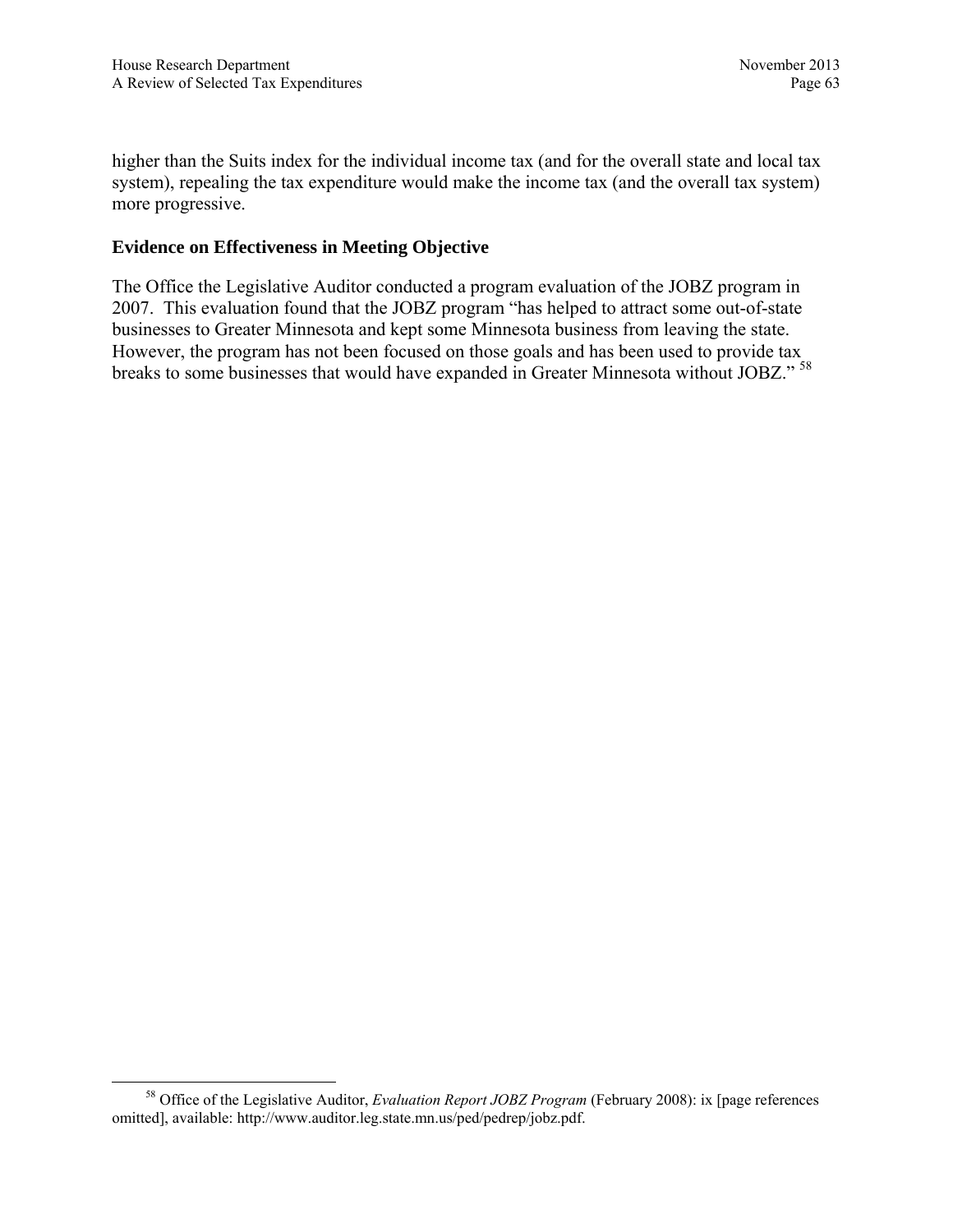# **Marriage Credit**

# **Description of Provision**

A nonrefundable credit is allowed against the individual income tax for a married couple filing a joint return if both spouses have earned income or taxable pension or taxable Social Security income and their situation results in a marriage penalty due to the size of the income tax brackets.

Approximately 398,000 returns claimed the credit for tax year 2010.

| Trojected Tax Experiments. Marriage Credit (\$ mousanus) |          |          |          |
|----------------------------------------------------------|----------|----------|----------|
| FY 2012                                                  | FY 2013  | FY 2014  | FY 2015  |
| \$62,200                                                 | \$64,500 | \$67,200 | \$70,300 |

# **Projected Tax Expenditure: Marriage Credit (\$ thousands)**

The tax expenditure for the marriage credit has increased in nominal terms (unadjusted for inflation) by 8.0 percent from FY 2002 to FY 2012, compared with a 44.9 percent nominal increase in personal income over the same time period.

# **Objective or Rationale**

The credit was enacted in 1999 to help offset the marriage penalty in the state income tax rate and bracket system, and due to differences in the standard deduction amount allowed for married couples and single filers. A marriage penalty occurs when a married couple pays a higher tax than they would if each spouse could file as a single and pay the tax on his or her own income.

The penalty in the rates and brackets results from the following:

- the use of combined income for a married couple to calculate their tax
- the progressive rate structure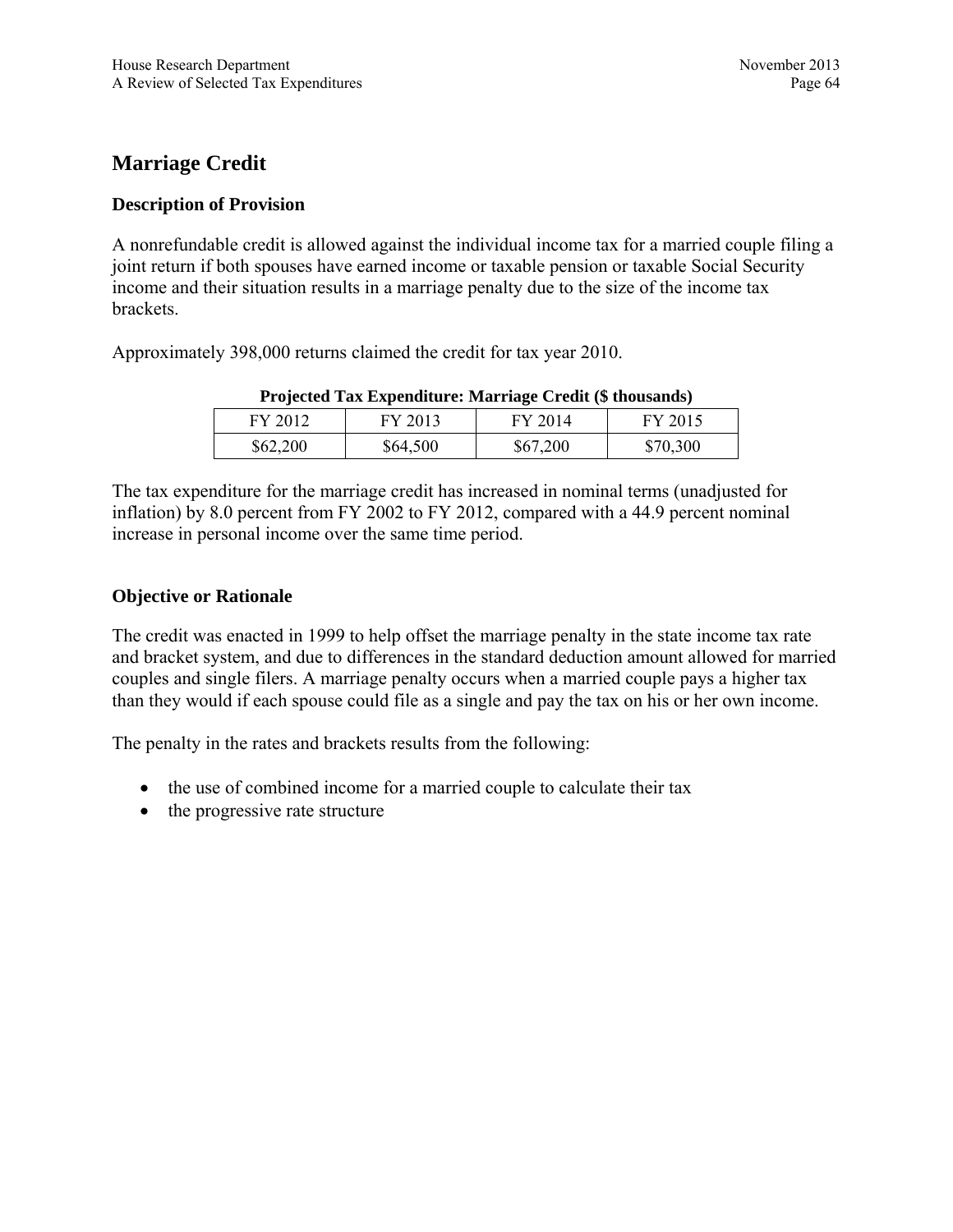#### **Incidence Information**



# **Shares of Tax Expenditure by Decile Marriage Credit**

**Ranked from the 10% of households with least income (1) to 10% with most income (10)**

Source: HITS Model for 2008, and Tax Incidence Study database Tax Research Division MN Department of Revenue November 28, 2012

See the box on page 16 for help in reading this graph.

| Suits index for the tax expenditure (if repealed):      | 0.059    |
|---------------------------------------------------------|----------|
| Suits index for the existing income tax:                | 0.218    |
| Suits index for the overall state and local tax system: | $-0.060$ |

Note: Suits index values can range from -1 to +1. Negative values indicate a regressive distribution; 0, a proportional distribution; and positive values a progressive distribution. For more information see Appendix B.

Because the Suits index for repeal of the tax expenditure for the marriage credit is less than the Suits index for the individual income tax, repealing the tax expenditure would make the income tax less progressive. However, repeal of the credit would make the overall tax system more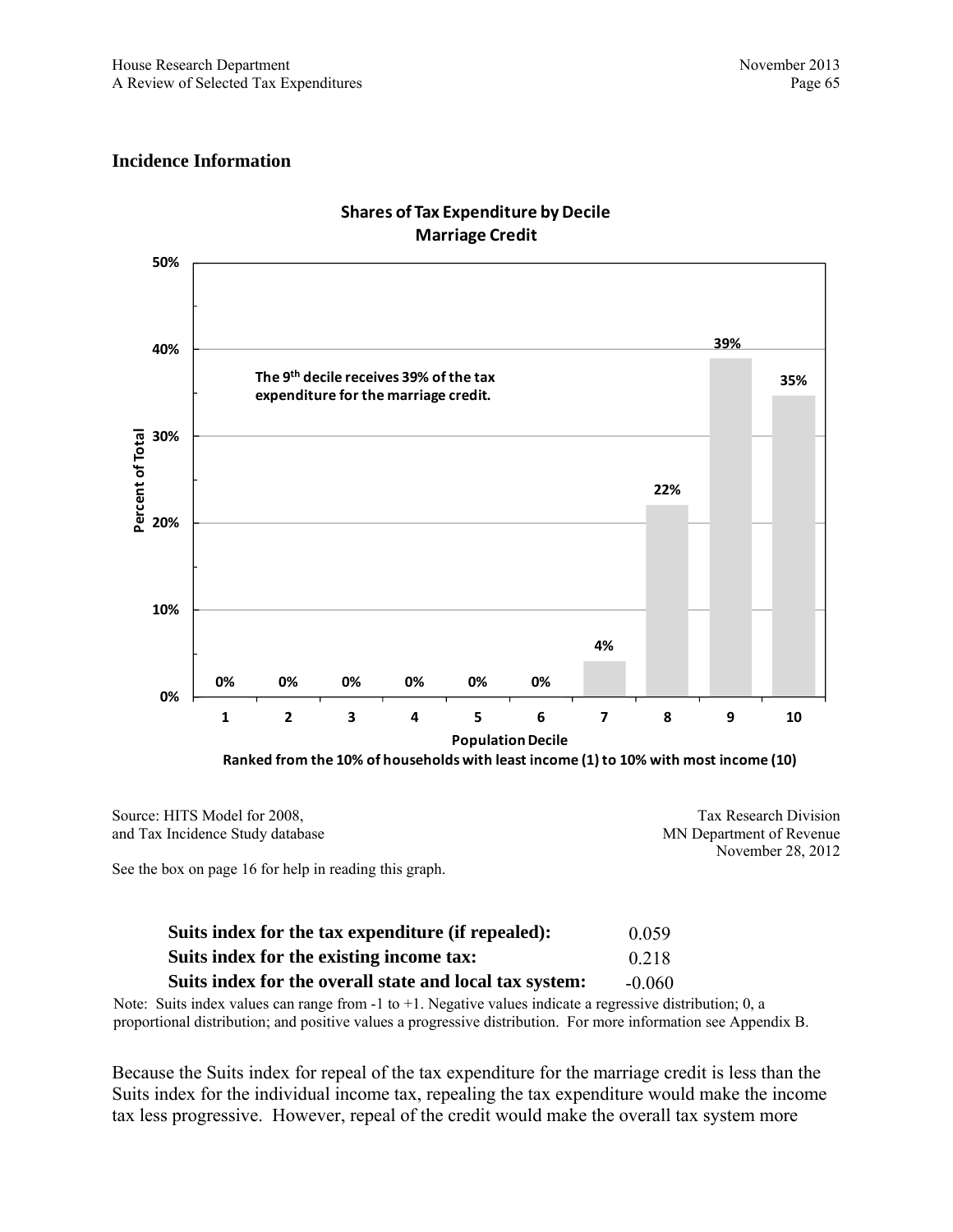progressive, since the index for repeal is higher than index for the overall tax system.

## **Evidence on Effectiveness in Meeting Objective**

The credit is effective in eliminating the marriage penalty that results from differences in the married joint and single bracket widths (i.e., the married brackets are not twice as wide as the single brackets) and in the standard deduction (i.e., the married joint standard deduction is not twice as large as the single standard deduction) without creating additional marriage bonuses. It does not address marriage penalties resulting from other features of the Minnesota tax (e.g., in the dependent care or working family credits) and does not address marriage penalties that are embedded in federal taxable income that carry over to Minnesota. It only applies to marriage penalties in the bracket widths when both spouses have earned income, defined as wages, selfemployment income, pension income, and Social Security benefits. Thus, it does not address marriage penalties attributable to unearned income.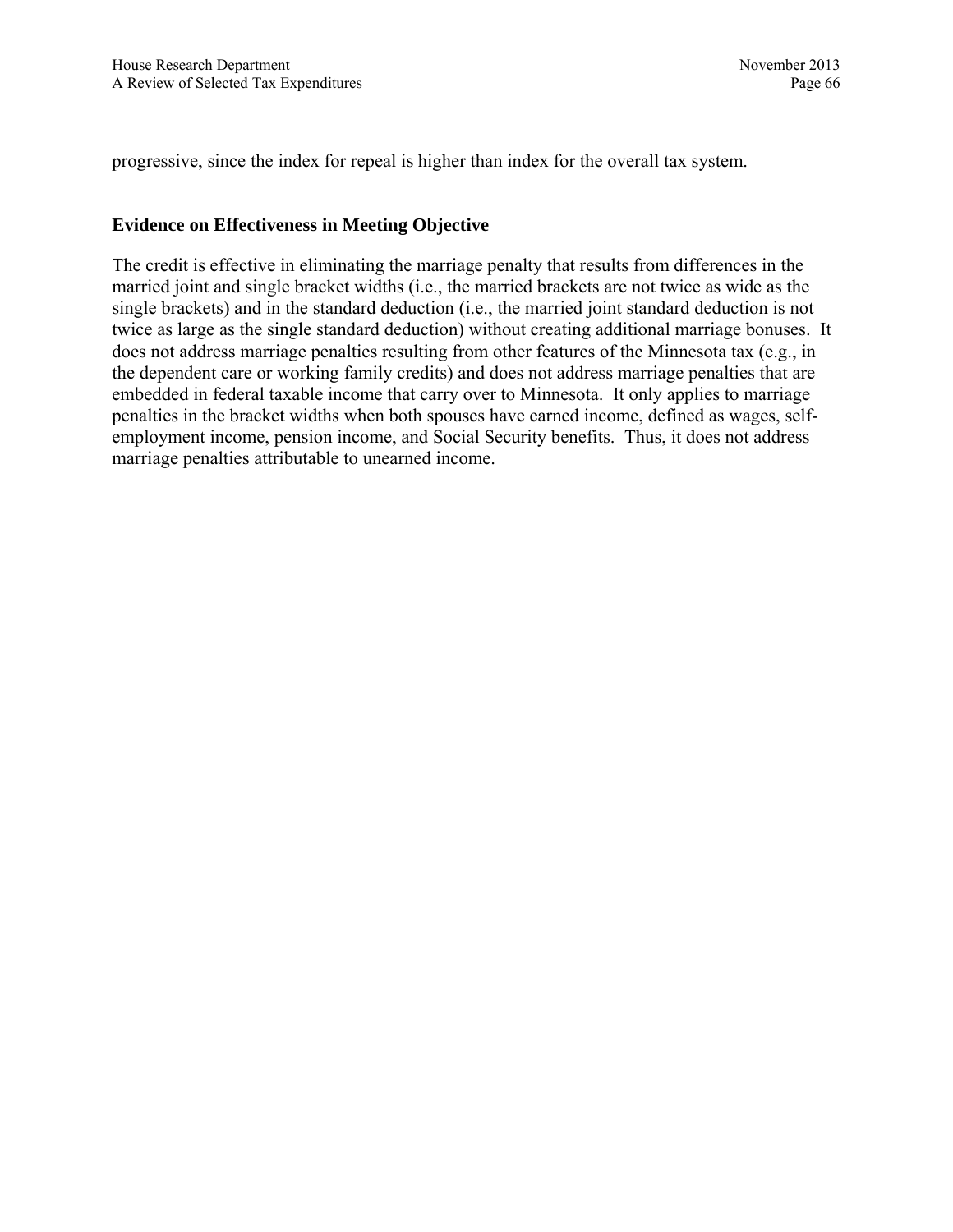# **Credit for Long-Term Care Insurance Premiums**

# **Description of Provision**

The credit equals 25 percent of long-term care (LTC) insurance premiums paid to the extent the premiums were not deducted as an itemized deduction for medical expenses. The maximum credit is \$200 for married joint filers (\$100 per beneficiary) and \$100 for all other filers. The insurance must meet the requirements of federal tax law, including providing a lifetime benefit of at least \$100,000.

In 2010, the credit was claimed by approximately 60,000 returns.

|         | and the contract of the contract of the contract of the contract of the contract of the contract of the contract of the contract of the contract of the contract of the contract of the contract of the contract of the contra |         |         |
|---------|--------------------------------------------------------------------------------------------------------------------------------------------------------------------------------------------------------------------------------|---------|---------|
| FY 2012 | FY 2013                                                                                                                                                                                                                        | FY 2014 | FY 2015 |
| \$8,200 | \$8,400                                                                                                                                                                                                                        | \$8,500 | \$8,700 |

#### **Projected Tax Expenditure: Long-term Care Credit (\$ thousands)**

The tax expenditure for the long-term care credit has increased in nominal terms (unadjusted for inflation) by 82.2 percent from FY 2002 to FY 2012, compared with a 44.9 percent nominal increase in personal income over the same time period.

## **Objective or Rationale**

This provision was enacted in 1997. At that time, its proponents contended that encouraging taxpayers to purchase LTC insurance would yield state savings under Medical Assistance (MA), Minnesota's Medicaid program, which pays for a large portion of LTC costs of Minnesotans. Proponents of later legislative proposals to expand the credit (by increasing the maximums) have made similar claims.

Alternative justifications would be to encourage individuals to provide for their own care without the need to impoverish themselves to qualify for MA or to help correct the imperfections in the market for LTC insurance that result from its relatively low market penetration and the potential for adverse selection.<sup>59</sup>

# **Related Direct Spending Programs**

The state encourages purchase of LTC insurance by offering a "partnership program." This program was enacted in 2006 and allows individuals whose qualifying LTC insurance pays for LTC to exempt an equal amount from the MA spenddown requirements. Participation in the partnership program requires purchasing more comprehensive LTC insurance than is required under the tax credit. For example, the partnership program requires benefits that include inflation protection, whereas the 2000 Legislature repealed the similar requirement under the tax

 $59$  Adverse selection, in this context, refers to the risk that buyers of LTC have superior knowledge of their risk of utilizing LTC than the insurers do. If this is so, the insurance market will not function efficiently. For example, purchasers with unobservable risks are more likely to purchase LTC insurance, causing insurers to charge premiums that are higher than normal risk individuals are willing to pay.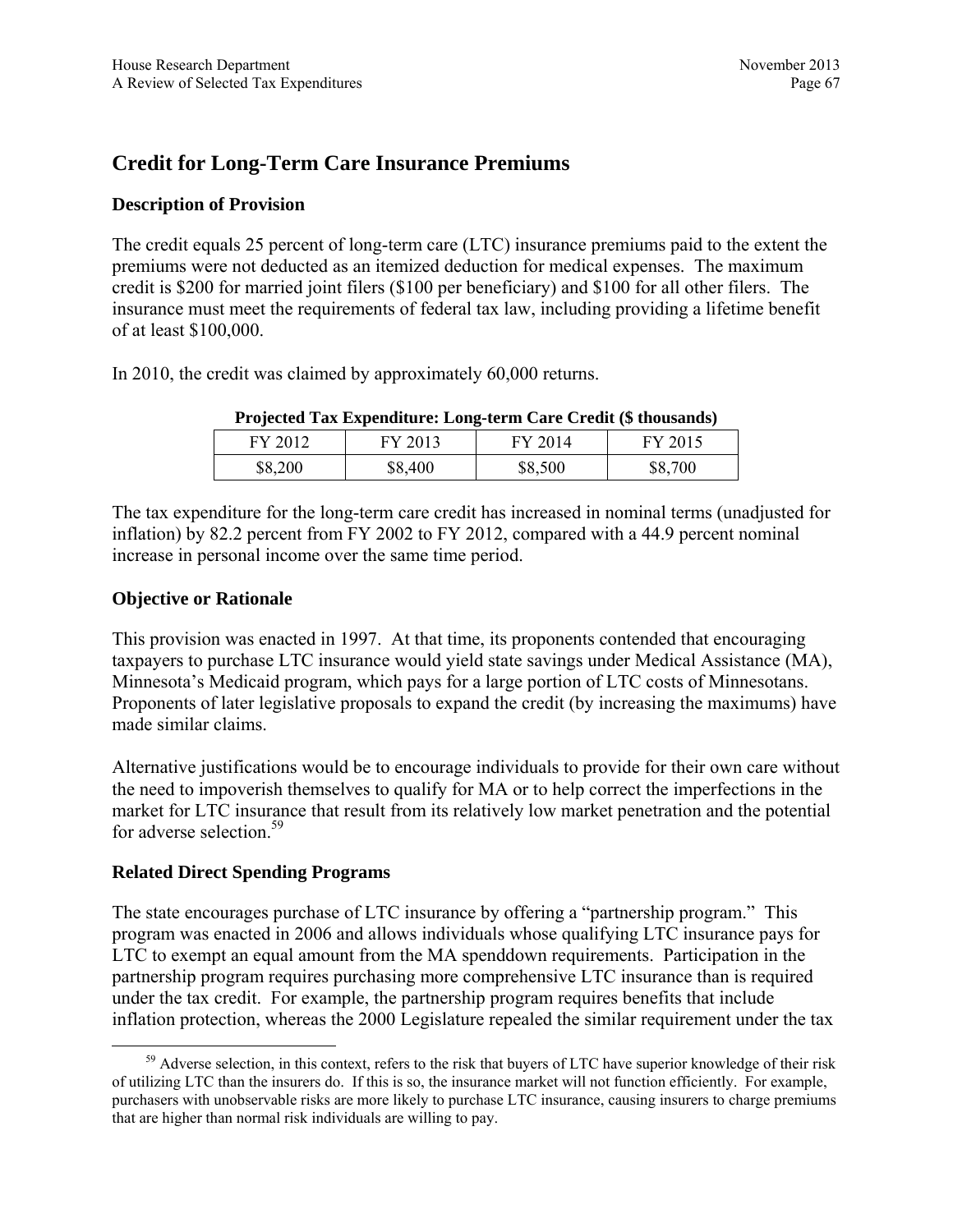credit, because it considered the resulting higher premiums to create too great a barrier to the purchase of LTC insurance.

#### **Incidence Information**



## **Shares of Tax Expenditure by Decile Credit for Long‐TermCare Insurance Premiums**

**Ranked from the 10% of households with least income (1) to 10% with most income (10)**

| Source: HITS Model for 2008,     | Tax Research Division    |
|----------------------------------|--------------------------|
| and Tax Incidence Study database | MN Department of Revenue |
|                                  | November 28, 2012        |

See the box on page 16 for help in reading this graph.

| Suits index for the tax expenditure (if repealed):      | $-0.081$ |
|---------------------------------------------------------|----------|
| Suits index for the existing income tax:                | 0.218    |
| Suits index for the overall state and local tax system: | $-0.060$ |

Note: Suits index values can range from -1 to +1. Negative values indicate a regressive distribution; 0, a proportional distribution; and positive values a progressive distribution. For more information see Appendix B.

Because the Suits index for repeal of the tax expenditure for the long-term care credit is less than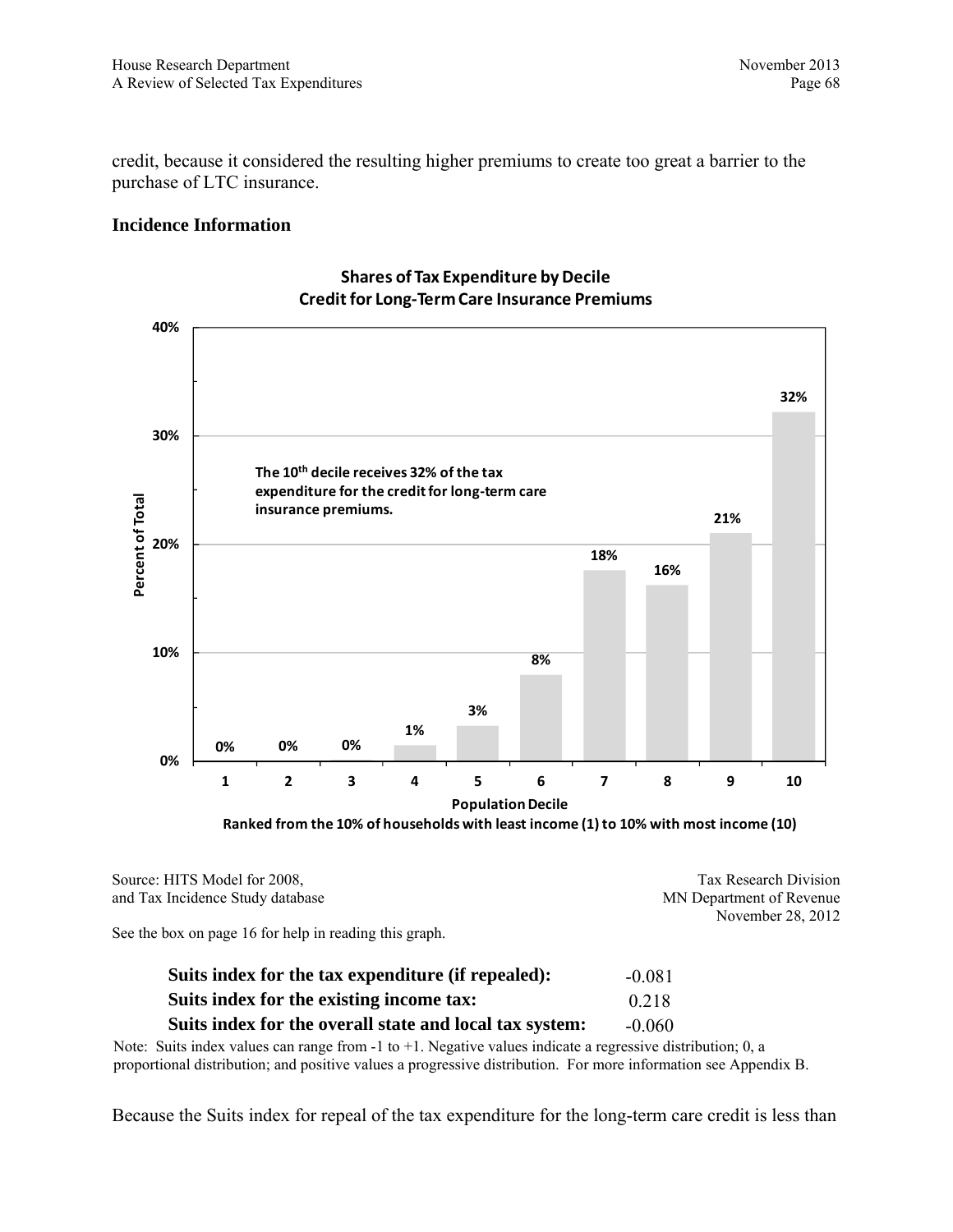the Suits index for the individual income tax (and for the overall state and local tax system), repealing the tax expenditure would make the income tax (and the overall tax system) less progressive.

## **Evidence on Effectiveness in Meeting Objective**

Since the LTC credit was enacted in 1997, a number of studies have been done of LTC insurance and the use of tax incentives to encourage its purchase. Many of these studies are summarized in Jeffrey R. Brown and Amy Finkelstein, "The Private Market for Long-Term Care Insurance in the U.S.: A Review of the Evidence."<sup>60</sup> All of these empirical studies (except one) have found that various tax incentives (the federal itemized deduction and state credits) are effective in encouraging purchase of LTC insurance. The studies find varying sensitivities or elasticities (see the section on the charitable contribution deduction for a discussion of elasticity on page 41) to price changes, such as allowing a tax credit or deduction. But in all cases, the cost of the deductions or credits (in reduced federal or state tax revenues) exceed the savings realized in state and federal spending on Medicaid programs:

- Charles Courtemanche and Daifeng He, "Tax Incentives and the Decision to Purchase Long-Term Care Insurance" found that the federal itemized deduction for LTC insurance increased the take-up rate of LTC insurance for eligible individuals by 3.3 percentage points.<sup>61</sup> But the net of effect was to reduce revenue by \$187 (per senior) and to reduce Medicaid spending by \$91 (per senior). Thus, for every dollar of tax expenditure, 49 cents of Medicaid savings were realized.
- Gopi Shah Goda, "The Impact of State Tax Subsidies for Private Long-Term Care Insurance On Coverage and Medicaid Expenditures" provides results showing that tax incentives for LTC had a significant impact on the purchase of private LTC, when other factors were controlled for, increasing the probability that coverage is purchased by 28 percent.<sup>62</sup> However, the author observes, "The most striking fact is that the response to tax incentives is significantly larger among individuals with high income and a large amount of assets. The estimated coefficients change in sign and are not statistically significant for the low income and low asset samples." The former group (high-income and high-asset individuals), of course, is less likely to access Medicaid to pay for LTC, while the latter are much more likely to do so. This undercuts the effectiveness of tax incentives to offset the cost of LTC. The study explicitly simulated the effect of tax incentives on Medicaid spending and found that \$1 in tax expenditures could produce \$0.84 in Medicaid savings (\$0.51 in federal savings and \$0.33 in state savings).
- Anne Theisen Cramer and Gail Jensen, "Why Don't People Buy Long-Term Care Insurance?" found price was a "small but significant factor in the decision to purchase

 <sup>60</sup> *Journal of Risk Insurance* 70, no. 1 (2009): 45-29.

<sup>61</sup> *Journal of Public Economics* (forthcoming).

<sup>62</sup> *Journal of Public Economics* 95, issue 7-8 (August 2011): 744-57.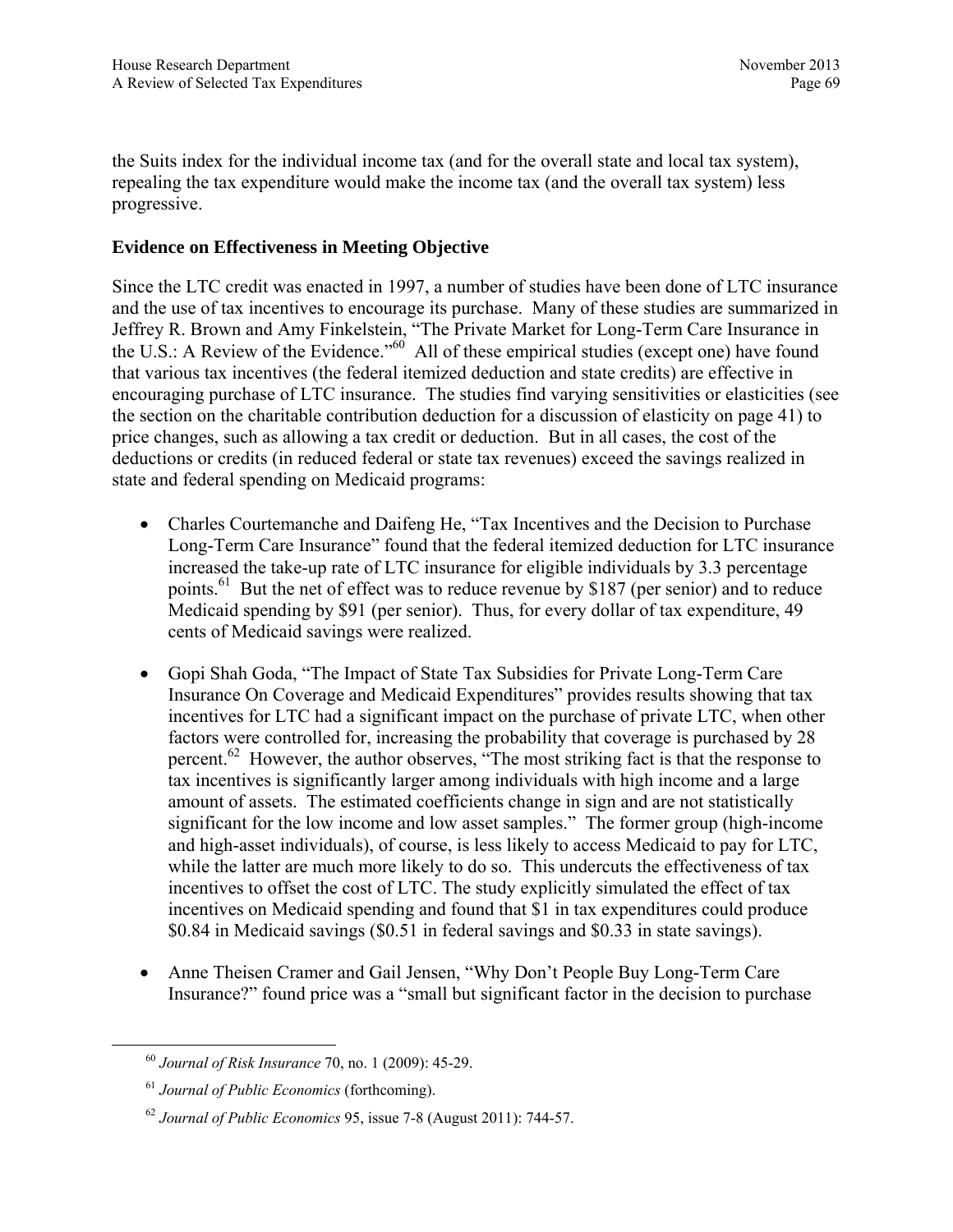LTC insurance.<sup>763</sup> (A credit reduces the price of insurance.) But "the inelastic nature of both price and potential price increases suggests that in the current environment, initiatives that rely on lowering price are likely to meet with limited success." A 25 percent discount in price (e.g., a credit like Minnesota's, but without a maximum dollar limit) would increase purchases of insurance by 0.5 percentage points.

• David Nixon, "State Programs to Encourage Long-Term Care Insurance" found no statistically significant relationship between the availability of state tax incentives and purchases of LTC insurance. $^{64}$ 

These empirical results are consistent with intuition and with related findings regarding LTC insurance and tax incentives:

- From a state perspective, most of the savings accrue to the federal government. The federal government pays half of the cost of Medicaid programs and thus realizes half of the savings in direct spending. In addition, a tax credit reduces the amount of the itemized deduction for state income taxes, increasing federal income tax revenues. As a result, Goda found that less than 40 percent of the savings accrue to state government.
- LTC insurance has high underwriting and sales costs. Taking into account the policies that lapse (because the purchasers ultimately drop them or cannot pay the premiums), the average "load" may be over 50 percent of the premium.<sup>65</sup> These high costs mean that less than half of the credit actually goes to buy care that reduces MA spending.
- The tax credit targets more of its benefits to individuals who are less likely to use MA services. The incentives are most effective in encouraging middle and higher income and net worth individuals to purchase LTC insurance. Studies suggest that the individuals with incomes and assets in the middle income range—not the poorest or richest—are the best market for LTC.<sup>66</sup> The highest income and net worth individuals can self-insure and the lower income and net worth individuals have few assets to protect with LTC insurance. But individuals in this target market are less likely to consume enough LTC to go on MA, reducing the savings potential.
- Some who claim the credit would have purchased insurance without an incentive.
- Others will purchase the insurance, but move out of the state (e.g., to retire or change jobs) before needing LTC. In this case, the credit helps another state realize savings.

 <sup>63</sup> *Journal of Gerontology* 61B, no. 4 (2006): S185-S193.

<sup>64</sup> University of Hawaii Policy Paper #001 (November 2006).

<sup>&</sup>lt;sup>65</sup> Jeffrey R. Brown and Amy Finkelstein, "Why is the Market for Long-Term Care Insurance So Small?" *Journal of Public Economics* 91, no. 10 (2007): 1967-91 (finding a 51 percent load).

<sup>66</sup> Cramer and Jensen, "Why Don't People," note 63.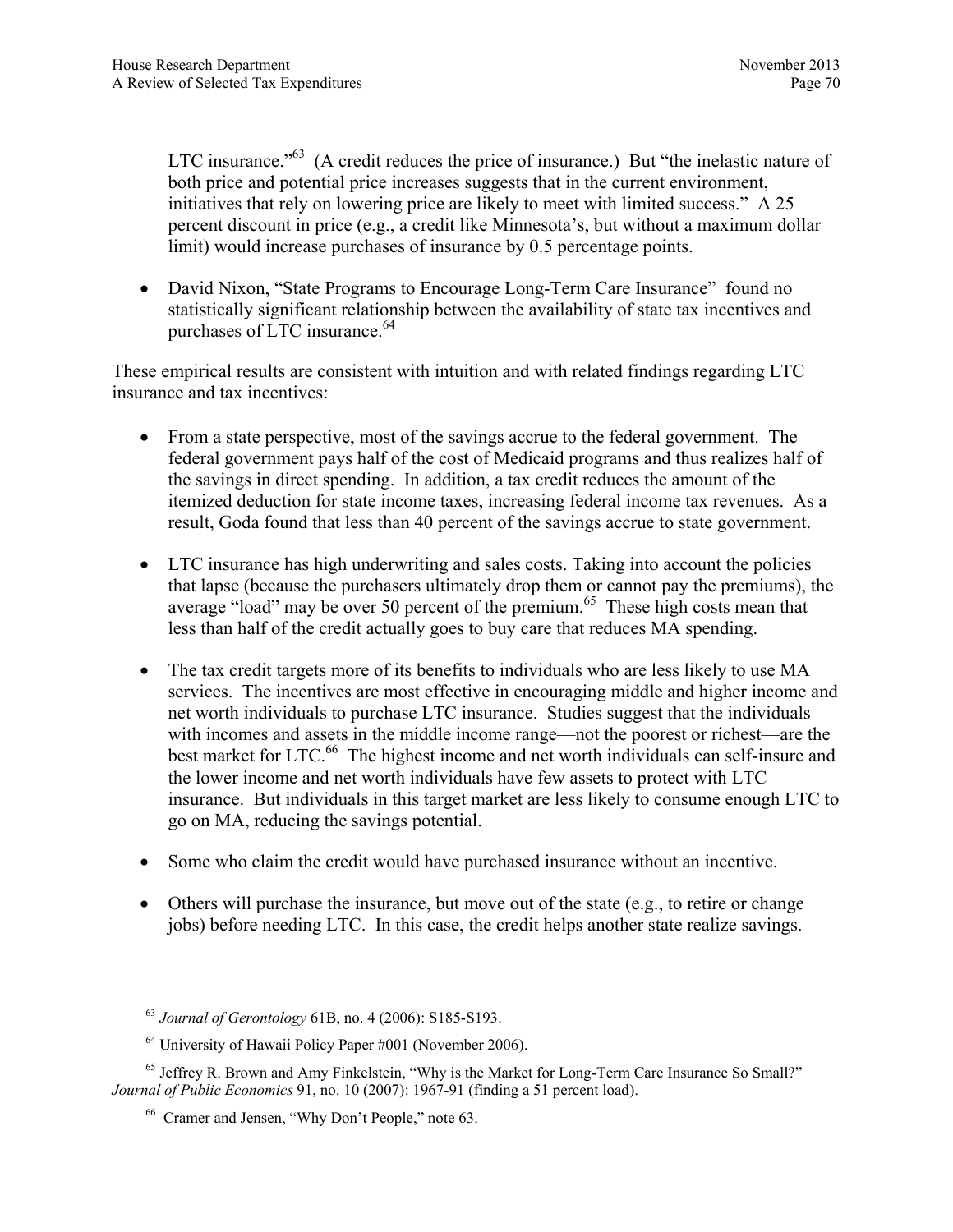• Minnesota's long-term care partnership program will further dilute the savings from the credit's effect to induce more LTC insurance purchases.

Perhaps, more fundamentally, the structure of Medicaid has the effect of "crowding out" private insurance to such an extent that it would be very difficult to induce extensive LTC insurance purchases through tax incentives. The large benefits under Medicaid combined with the requirement to spend down one's income and assets to qualify may simply overpower the incentive effects of tax reductions. As the authors of one study observe:

Our findings also suggest that reforms that substantially reduce or eliminate Medicaid's implicit tax [i.e., the spend-down requirements] are necessary conditions for stimulating the private market [for LTC insurance]. We do not, however, make the stronger claim that reductions in Medicaid's implicit tax would be sufficient to substantially increase private coverage.<sup>67</sup>

<sup>&</sup>lt;sup>67</sup> Jeffrey R. Brown and Amy Finkelstein, "The Interaction of Public and Private Insurance: Medicaid and the Long Term Care Insurance Market," *American Economic Review* 98, no. 3 (June 2008): 1083-1102.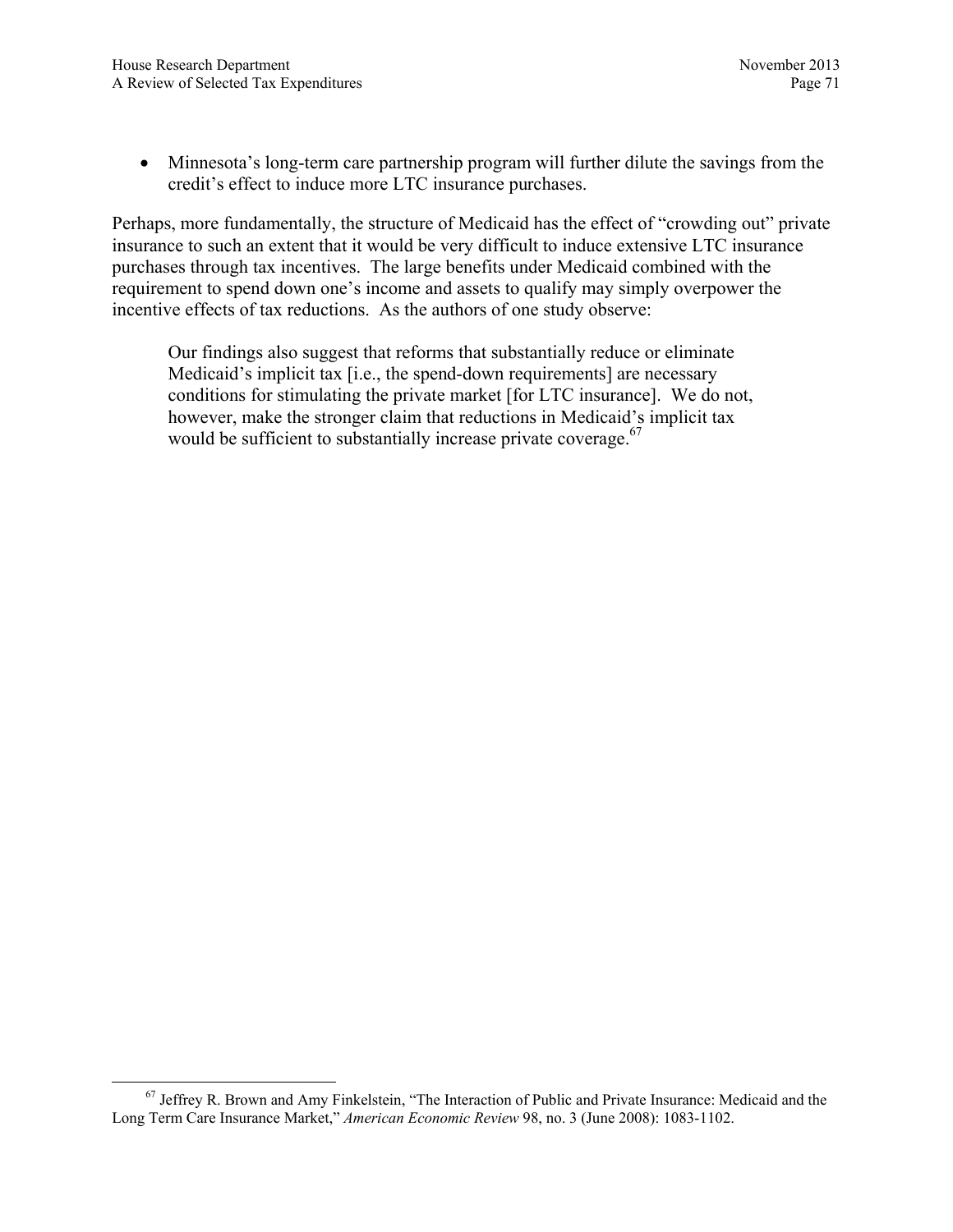# **Credit for Past Military Service**

## **Description of Provision**

Minnesota allows a \$750 nonrefundable income tax credit for individuals who have separated from the military and had at least 20 years of military service or have a 100 percent servicerelated disability. The credit begins to phase out when adjusted gross income reaches \$30,000 and is not available to individuals with income over \$37,500.

About 1,600 individuals claimed the credit in 2010.

| <b>Military Service (\$ thousands)</b> |         |         |         |
|----------------------------------------|---------|---------|---------|
| FY 2012                                | FY 2013 | FY 2014 | FY 2015 |
| \$1,000                                | \$1,000 | \$1,000 | \$1,000 |

**Projected Tax Expenditure: Credit for Past** 

#### **Objective or Rationale**

Conference committee discussions at the time the credit was enacted suggest the purpose was most likely to recognize significant military service by Minnesota veterans.

#### **Related Direct Spending Programs**

The credit functions like a supplement to military retirement pay for qualifying lower-income veterans. Because military retirement is administered by the federal government, not the state, it's more practical for the state to administer the payments through the income tax system.

#### **Incidence Information**

Not available.

#### **Evidence on Effectiveness in Meeting Objective**

When the credit was enacted, the Department of Revenue estimated that about 14,000 returns would claim the credit. While data from the federal Department of Defense provides information on the number of retirees receiving various levels of retirement pay, data on military retiree income from sources other than military pensions is scant. Actual usage of fewer than 2,000 returns per year suggests that either there are fewer low-income retirees than estimated, or a large number of retirees have failed to claim the credit. To the extent that the original estimate overstated the eligible population, then the credit has succeeded at providing a pension supplement to lower income military retirees. To the extent that eligible individuals have failed to learn of the credit and claim it, then the tax system has not succeeded at supplementing the income of these individuals.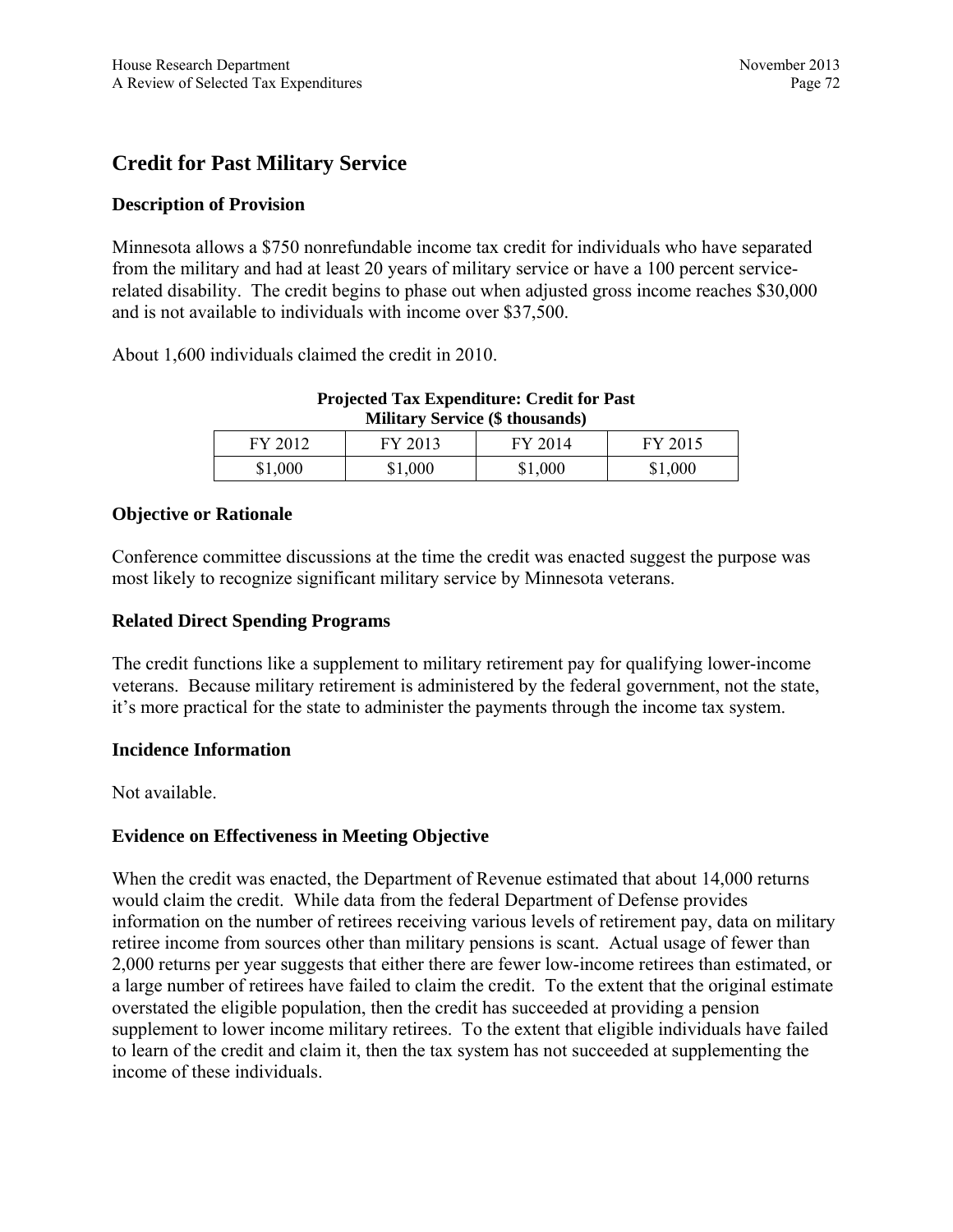# **Research and Development Credit**

# **Description of Provision**

Minnesota allows a refundable credit for individuals who are partners in a partnership or shareholders in an S corporation for spending on research and development performed within Minnesota. The credit is based on and relies on the similar federal credit for many of its definitions and rules. The credit equals 10 percent of the first \$2 million of qualified expenditures and 2.5 percent of qualified expenditures over \$2 million. Qualified expenditures are measured as the excess over a base amount, but cannot exceed 50 percent of current-year expenditures. The base amount is equal to a percentage (not to exceed 16 percent) of the business's Minnesota gross receipts. That percentage is based on the percentage that the business's qualified research expenses were of its Minnesota gross receipts at some point in the past (1984-1986 for most firms). The credit for many businesses is determined based on the 50 percent limit, rather than the increase over the base amount.

The credit was enacted in 1981 as a nonrefundable credit and applied to both individual income taxpayers and C corporations. In 1987 as part of a major tax reform and simplification, the credit was limited to C corporations. In 2010, the credit was once again extended to filers under the individual income tax and was made refundable. In 2013, the refundability of the credit was repealed, but a unitary business was allowed to allocate the credit among any of its entities.

About 1,000 individuals claimed the credit in tax year 2010.

| Development Credit (\$ thousands)        |         |         |         |  |
|------------------------------------------|---------|---------|---------|--|
| FY 2015<br>FY 2013<br>FY 2012<br>FY 2014 |         |         |         |  |
| \$8,000                                  | \$8,000 | \$8,000 | \$8,000 |  |

#### **Projected Tax Expenditure: Research and Development Credit (\$ thousands)**

#### **Objective or Rationale**

The credit is intended to encourage research spending in Minnesota and to provide the associated advantages of that spending (more jobs and economic activity in the state). An often-cited purpose of the similar federal credit is to encourage private research generally, since it is widely considered that private research has significant social benefits (spillover benefits that go to other businesses and individuals). Some estimates suggest that these spillovers exceed the amount of the private benefits. It seems reasonable to infer that the state credit has a similar purpose, since it was enacted immediately after Congress adopted the federal credit.

#### **Incidence information**

Not available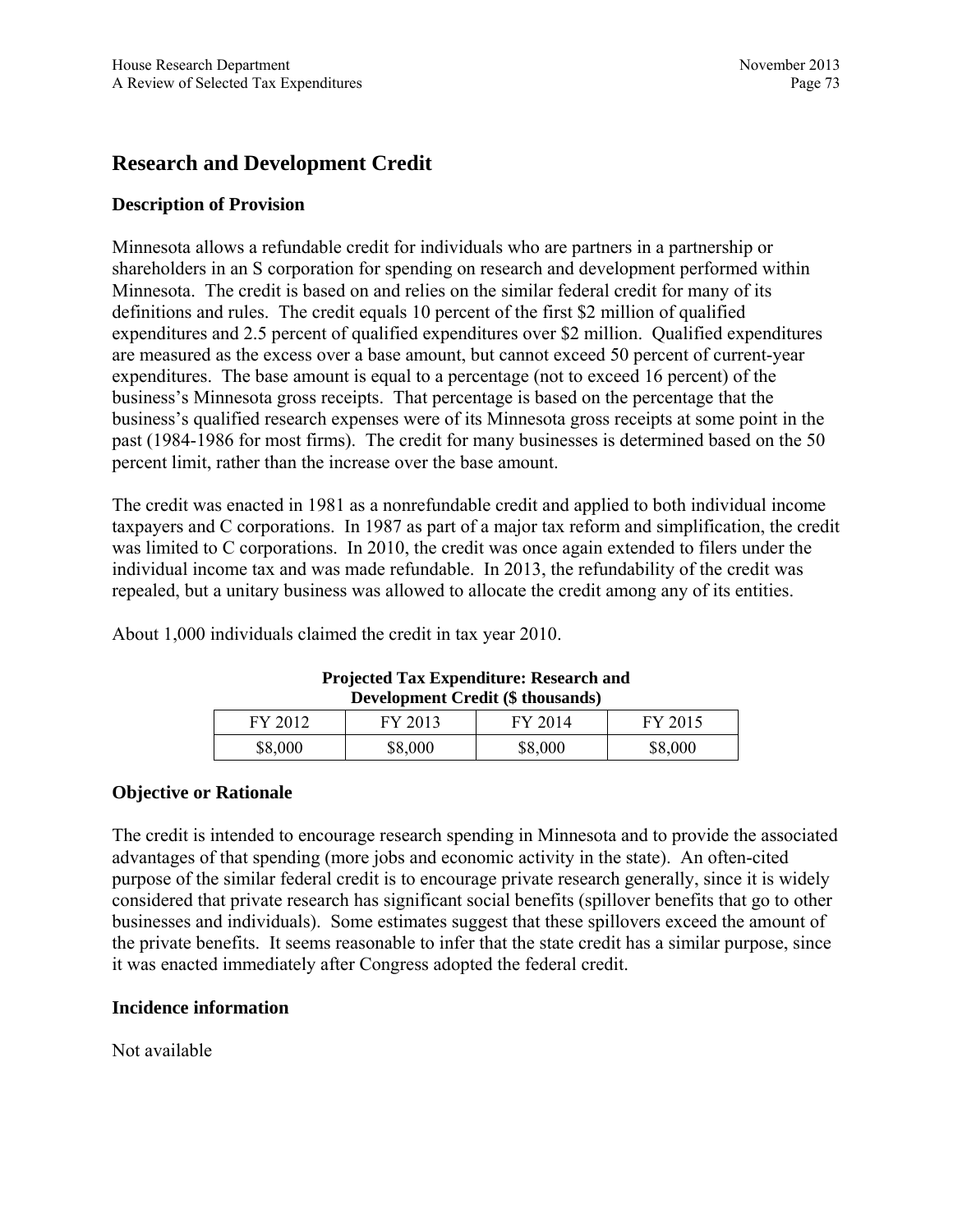## **Evidence on Effectiveness in Meeting Objective**

When enacted, the Department of Revenue estimated that extending the credit to individual returns would reduce revenues by about \$1 million per year. The estimate was based on allocation of federal tax expenditure estimates to Minnesota. Higher actual claims may suggest increased research spending in Minnesota since enactment of the credit, but could also mean that existing levels of research spending at the time of enactment were higher than nationwide estimates would imply or that the refundable feature of the Minnesota credit were not fully taken into account.

Studies of the federal credit have generally concluded that it is cost effective in stimulating increases in research that equal or exceed the cost of the credit. This evidence is largely from research done using data from the 1980s.<sup>68</sup> It is unclear to what extent this relationship still holds and whether it holds for the portion of the credit that is available to unincorporated businesses that qualify for the credit under the individual income tax. The refundable feature of the Minnesota tax differs from the federal rules and its effects have not been studied.

There are fewer studies of the effects of state research credits, but they tend to be consistent with finding the incentives to be effective. One study concludes that the state credits are effective in stimulating more private research expenditures in the state.<sup>69</sup> Another study by Daniel J. Wilson, an economist with the San Francisco Federal Reserve Bank, reaches the same conclusion, finding a strong effect of state credits.<sup>70</sup> Perhaps, more important, Wilson finds that almost all of this effect is the result of luring activity away from other states. This suggests that states may need to adopt research credits as a defensive measure, to prevent states with credits from diverting private research operations away from their states. Moreover, the generosity of their credits need to be roughly comparable to other states, because of what the author characterizes as "nearly costless geographic mobility in R&D activity." It is unclear whether the distinction between C corporations and pass-through entities is important in this regard, however.

 <sup>68</sup> Congressional Research Service, *Tax Expenditures Compendium of Background Material on Individual Provisions* (December 2010): 94-95.

<sup>&</sup>lt;sup>69</sup> Yonghong Wu, "The Effects of State R&D Tax Credits in Stimulating Private R&D Expenditure: A Crossstate Empirical Analysis," *Journal of Policy Analysis and Management* 24, no. 4 (2005): 785-802.

 $70$  Daniel J. Wilson, "Beggar Thy Neighbor? The In-State, Out-of-State, and Aggregate Effects of the R&D Tax Credits," *The Review of Economics and Statistics* 91, no. 2 (2009): 431-36.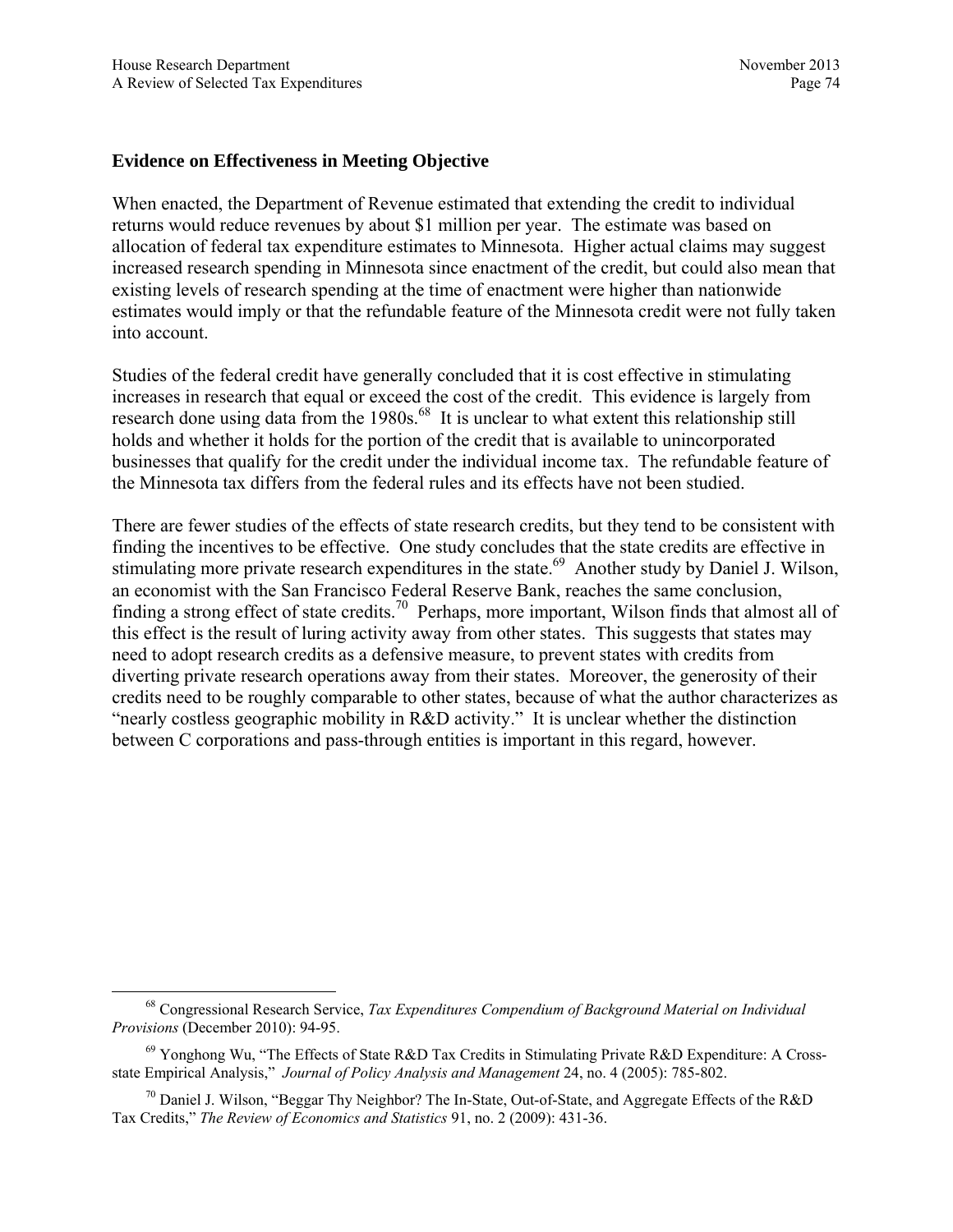# **Job Opportunity Building Zone (JOBZ) Jobs Credit**

## **Description of Provision**

A refundable credit is allowed against the individual income tax for a qualified business located in a Job Opportunity Building Zone. The credit is 7 percent of the increase in payroll since designation of the zone for jobs paying more than \$30,000, but the credit is not allowed on the amount paid to an employee in excess of \$100,000. These dollar amounts are annually adjusted for inflation. For tax year 2011, the adjusted amounts were \$35,650 and \$118,830.

The jobs credit was claimed on 813 returns in tax year 2010.

| .,    |            | . .   |       |
|-------|------------|-------|-------|
| FV.   | н<br>$-01$ | 14    | E     |
| \$700 | \$700      | \$700 | \$700 |

**Projected Tax Expenditure: JOBZ Credit (\$ thousands)** 

The tax expenditure for the JOBZ credit has increased in nominal terms (unadjusted for inflation) by 400 percent from FY 2006, its first reporting after enactment in the *Tax Expenditure Budget*, to FY 2012, compared with 24.1 percent nominal increase in personal income over the same time period. However, following full implementation of the JOBZ program, the tax expenditure amounts for the credit have been flat or declining. The credit is scheduled to expire after tax year 2016, when the duration of most JOBZ designations also end. The law allows the credit and other JOBZ benefits to continue beyond 2016 for qualifying businesses in a few zones (qualifying ethanol plants, qualifying high-technology glass and wind turbine businesses in high unemployment counties, and businesses in automotive recovery zones).

# **Objective or Rationale**

This credit was enacted in 2003. It was likely intended to encourage qualified businesses under JOBZ to hire employees at wages well above the poverty level and/or to make it more attractive for businesses that employ individuals being paid more than \$30,000 to participate in JOBZ.

# **Incidence Information**

See section on JOBZ subtraction (page 61)

# **Evidence on Effectiveness in Meeting Objective**

Studies of national and state programs lead some to suggest that job tax credits may result in modest increases in employment.<sup>71</sup> See also the discussion under the Job Opportunity Building Zone Income Subtraction.

 <sup>71</sup> Dagney Faulk, "Do State Economic Development Incentives Create Jobs? An Analysis of State Employment Tax Credits," *National Tax Journal* 55, no. 2 (2002): 263-80.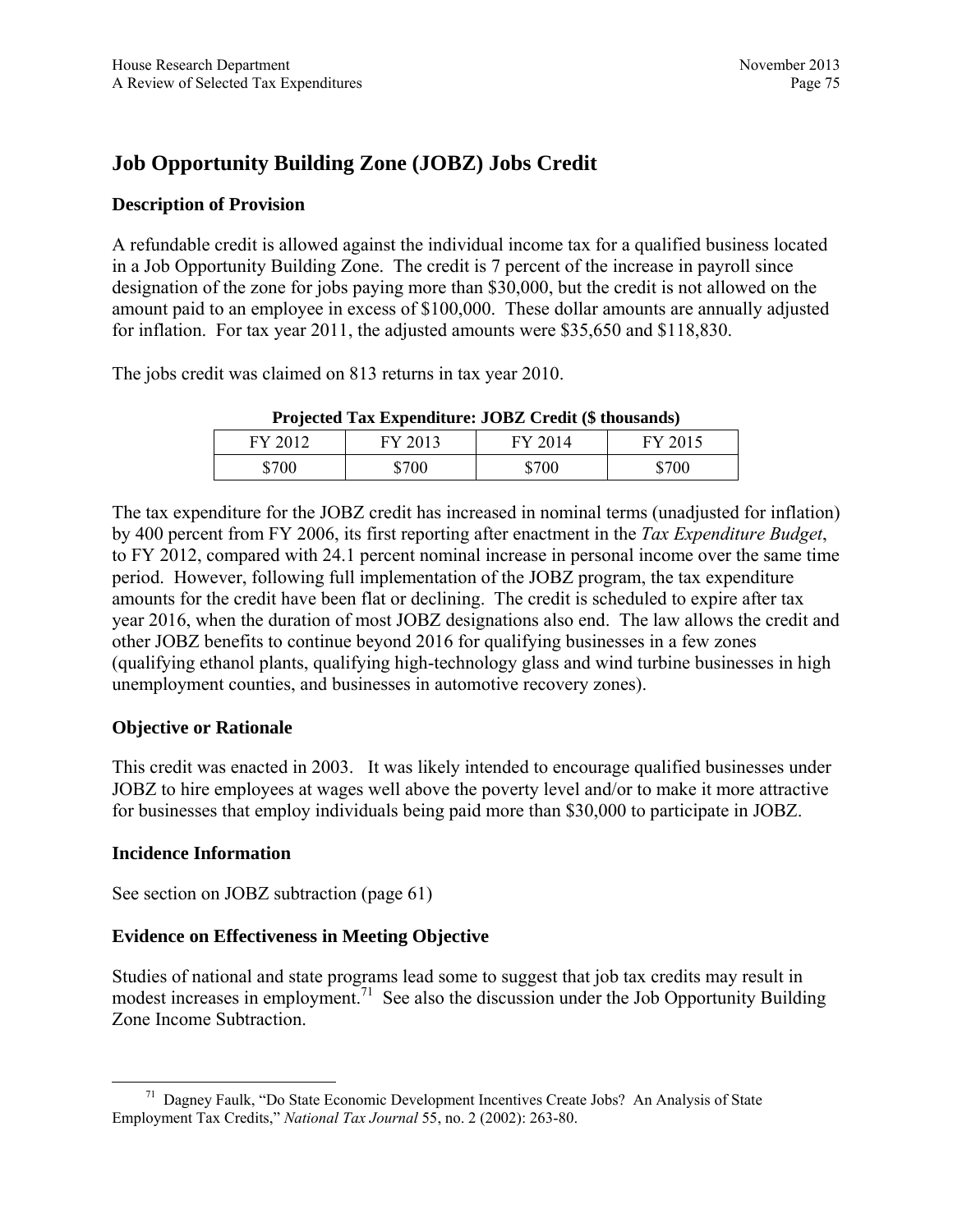# **Working Family Credit**

## **Description of Provision**

A refundable credit is allowed against the individual income tax allowed to taxpayers who are eligible for the federal earned income tax credit. To qualify, the taxpayer must have income from wages or self employment, and total earned income cannot exceed a maximum amount. The credit equals a percentage of earned income, rather than a percentage of the federal credit.

The working family credit was claimed on about 330,000 returns for tax year 2010.

| I rejected Tax Expenditure. Werking Family credit (5 mousands) |           |           |           |
|----------------------------------------------------------------|-----------|-----------|-----------|
| FY 2012                                                        | FY 2013   | FY 2014   | FY 2015   |
| \$201,100                                                      | \$186,700 | \$188,600 | \$190,500 |

## **Projected Tax Expenditure: Working Family credit (\$ thousands)**

The tax expenditure for the working family credit has increased in nominal terms (unadjusted for inflation) by 95.8 percent from FY 2002 to FY 2012, compared with a 44.9 percent nominal increase in personal income over the same time period.

## **Objective or Rationale**

This credit was first enacted in 1991 and is intended both to encourage work and to help families raise their income above the poverty guideline levels.

# **Related Direct Spending Programs**

A variety of state and federal programs provide assistance to low-income families, including food assistance through food stamps (SNAP), housing assistance under various programs, and income assistance under Minnesota Family Investment Program.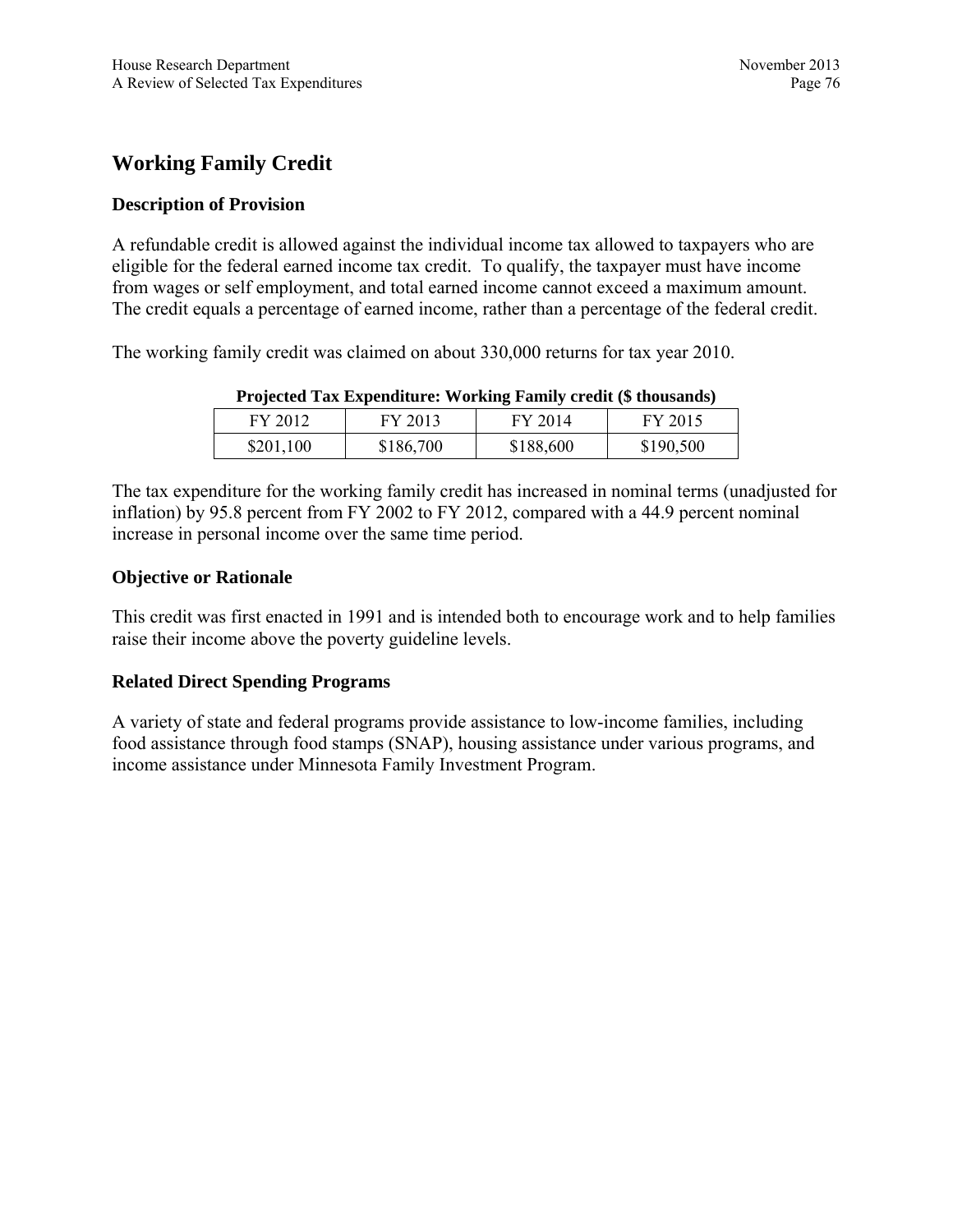Tax Research Division MN Department of Revenue

#### **Incidence Information**

Source: HITS Model for 2008, and Tax Incidence Study database



## **Shares of Tax Expenditure by Decile Working Family Credit**

November 28, 2012 See the box on page 16 for help in reading this graph.

| Suits index for the tax expenditure (if repealed):      | $-0.895$ |
|---------------------------------------------------------|----------|
| Suits index for the existing income tax:                | 0.218    |
| Suits index for the overall state and local tax system: | $-0.060$ |

Note: Suits index values can range from -1 to +1. Negative values indicate a regressive distribution; 0, a proportional distribution; and positive values a progressive distribution. For more information see Appendix B.

Because the Suits index for repeal of the tax expenditure for the working family credit is less than the Suits index for the individual income tax (and for the overall state and local tax system), repealing the tax expenditure would make the income tax (and the overall tax system) less progressive.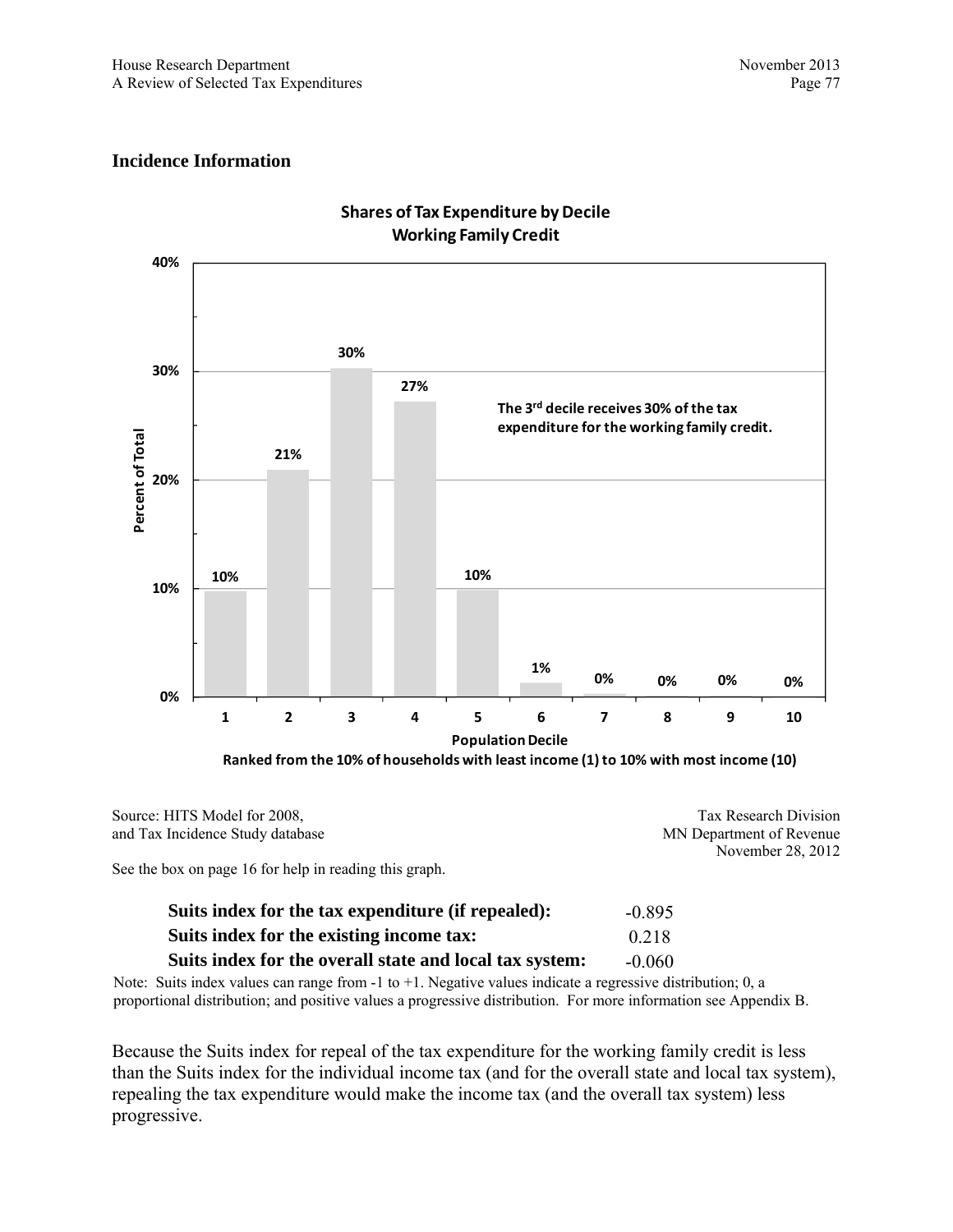#### **Evidence on Effectiveness in Meeting Objective**

To the extent the main objective of the credit is to encourage increased work, a substantial number of studies of the very similar federal earned income credit have found that generally the credit results in increased amounts of work overall. This research is summarized in a House Research publication.<sup>72</sup> The credit also results in single parents who have one child and are working full-time at minimum wage having combined income from wages and tax credits above the poverty guidelines, and moves other filer types at the minimum wage closer to the poverty guidelines. Note that married couples with two full-time workers are at or above the poverty guidelines without the assistance of tax credits.

 <sup>72</sup> Nina Manzi and Joel Michael, House Research Department, *[The Federal Earned Income Tax Credit and the](http://www.house.leg.state.mn.us/hrd/pubs/feicwfc.pdf)  [Minnesota Working Family Credit](http://www.house.leg.state.mn.us/hrd/pubs/feicwfc.pdf)* (March 2013), 19-23, available at: http://www.house.leg.state.mn.us/hrd/pubs/feicwfc.pdf.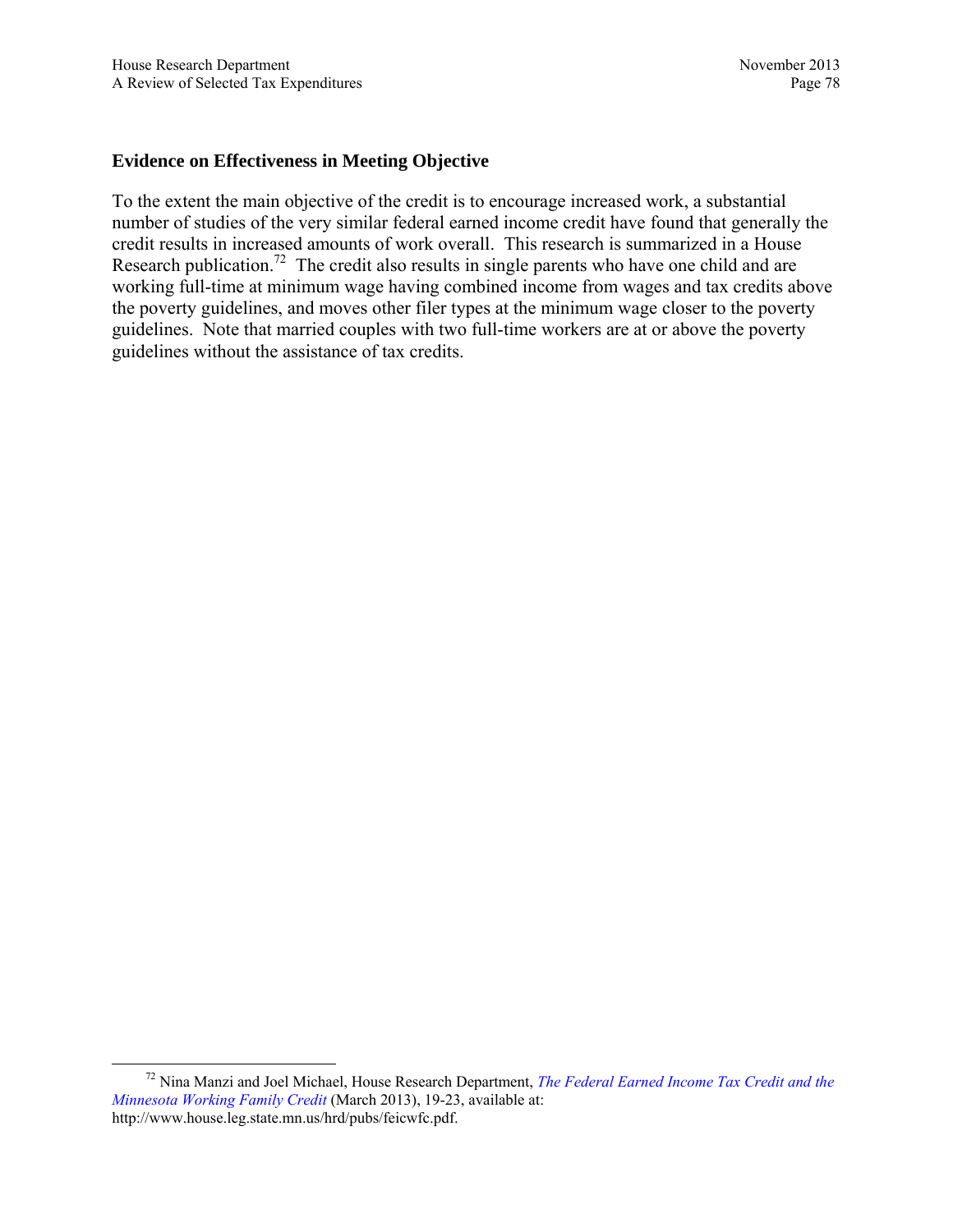# **Child and Dependent Care Credit**

## **Description of Provision**

A refundable income tax credit is allowed for a portion of dependent care expenses if those expenses were necessary to hold or look for a job. A dependent must be a child under age 14 or a dependent of any age or a spouse who is disabled. The Minnesota credit is linked to the federal credit, but has a lower maximum, different income limits, and is subject to a complete phaseout. The maximum Minnesota credit is \$720 for one dependent and \$1,400 for two or more. For tax year 2013, the Minnesota credit begins to phase out when income reaches \$24,860 and is not available to families with incomes over \$38,510. A Minnesota family can receive the maximum credit, even if the family has little or no income tax liability. The provision is tied to the federal credit; the decrease in the projected expenditure from fiscal year 2013 to fiscal year 2014 is due to the expiration of more generous federal provisions after tax year 2012. The federal and state provisions are more fully described in a House Research publication.<sup>73</sup>

This credit was claimed on approximately 36,500 returns filed for tax year 2010.

| FY 2012  | FY 2013  | FY 2014  | FY 2015  |
|----------|----------|----------|----------|
| \$14,000 | \$14,000 | \$11,700 | \$11,700 |

**Projected Tax Expenditure: Child and Dependent Care Credit (\$ thousands)** 

The tax expenditure for the child and dependent care credit has increased in nominal terms (unadjusted for inflation) by 12.9 percent from FY 2002 to FY 2012, compared with a 44.9 percent nominal increase in personal income over the same time period.

#### **Objective or Rationale**

The Minnesota dependent care credit is targeted to low- and moderate-income families, making it easier for them to work. The authorizing statute does not assign an explicit purpose or goal to the Minnesota dependent care credit. However, the credit may be assumed to have a least two policy goals:

- To recognize dependent care costs as a necessary expense of working
- To encourage low- and moderate-income individuals to work

# **Related Direct Spending Programs**

The state and counties fund a basic sliding fee child care (BSFCC) program. This program pays direct child care assistance to lower income parents or their child care providers. BSFCC is not an entitlement program; enrollment is limited by available funding. For fiscal year 2013, the

 <sup>73</sup> Nina Manzi, House Research Department, *[The Minnesota and Federal Dependent Care Tax Credits](http://www.house.leg.state.mn.us/hrd/pubs/depcare.pdf)* (August 2012), available at: http://www.house.leg.state.mn.us/hrd/pubs/depcare.pdf.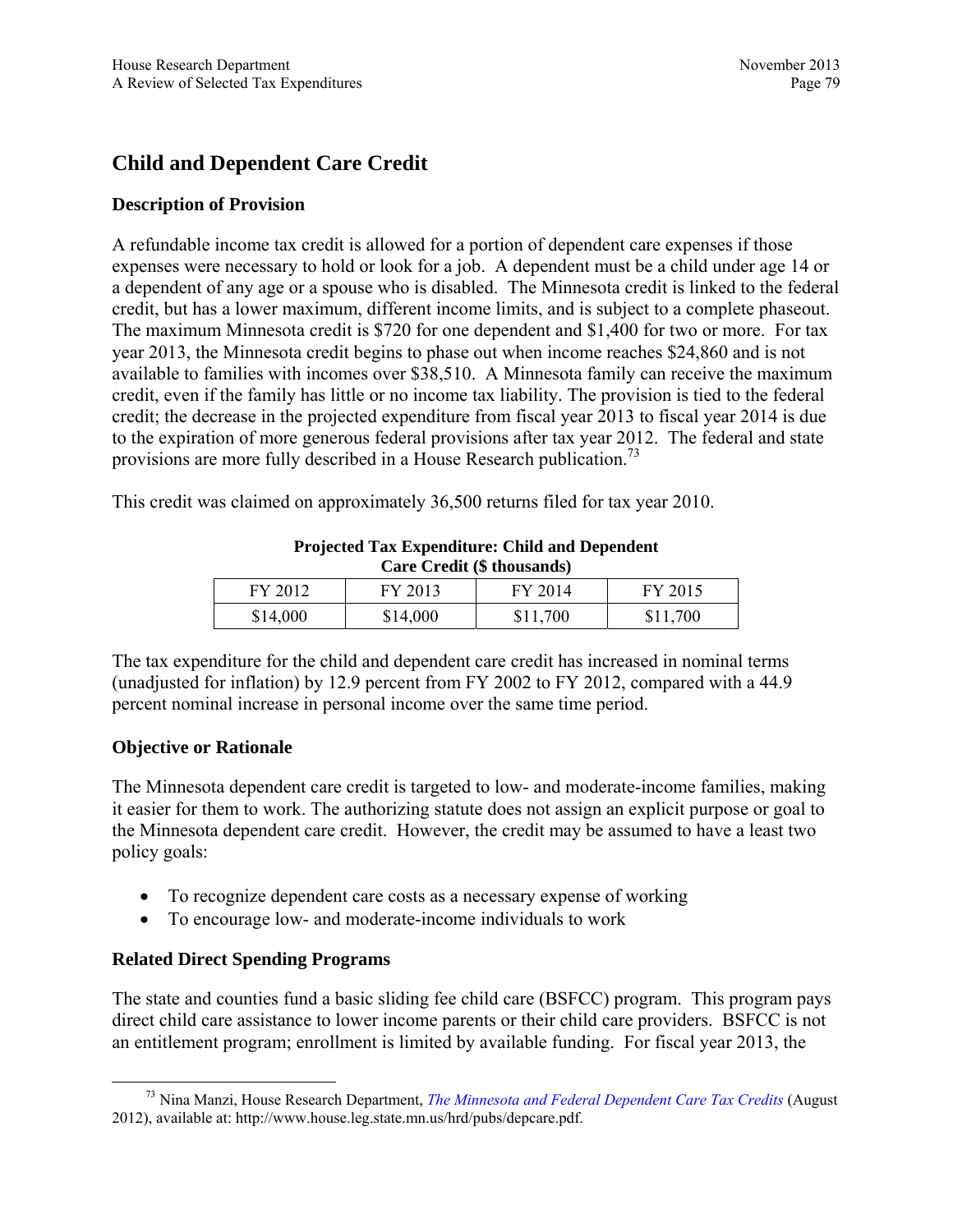appropriation for BSFCC was about \$85.4 million (\$45.9 million federal, \$36.8 million state, and the rest county). In addition, federal and state funding provides for MFIP child care assistance; the projected amounts for FY 2013 are \$74.3 million federal and \$32.0 million state. Individuals who meet MFIP work requirements are eligible for MFIP child care assistance as an entitlement. They may forego receiving MFIP cash grants in order to avoid having months of assistance count against their 60-month lifetime benefit limit. The income limits for both BSFCC and MFIP child care are somewhat similar to that under the credit. In tax year 2013, the credit is available for incomes up to \$38,510. The table shows the maximum incomes for BSFCC and MFIP child care by family size for 2013.

| waxannaan mevme |                           |                                         |  |
|-----------------|---------------------------|-----------------------------------------|--|
| Family<br>size  | <b>MFIP</b> child<br>care | <b>BSFCC</b> (when<br>entering program) |  |
|                 | \$8,964                   | \$20,915                                |  |
|                 | \$15,984                  | \$27,350                                |  |
|                 | \$21,048                  | \$33,786                                |  |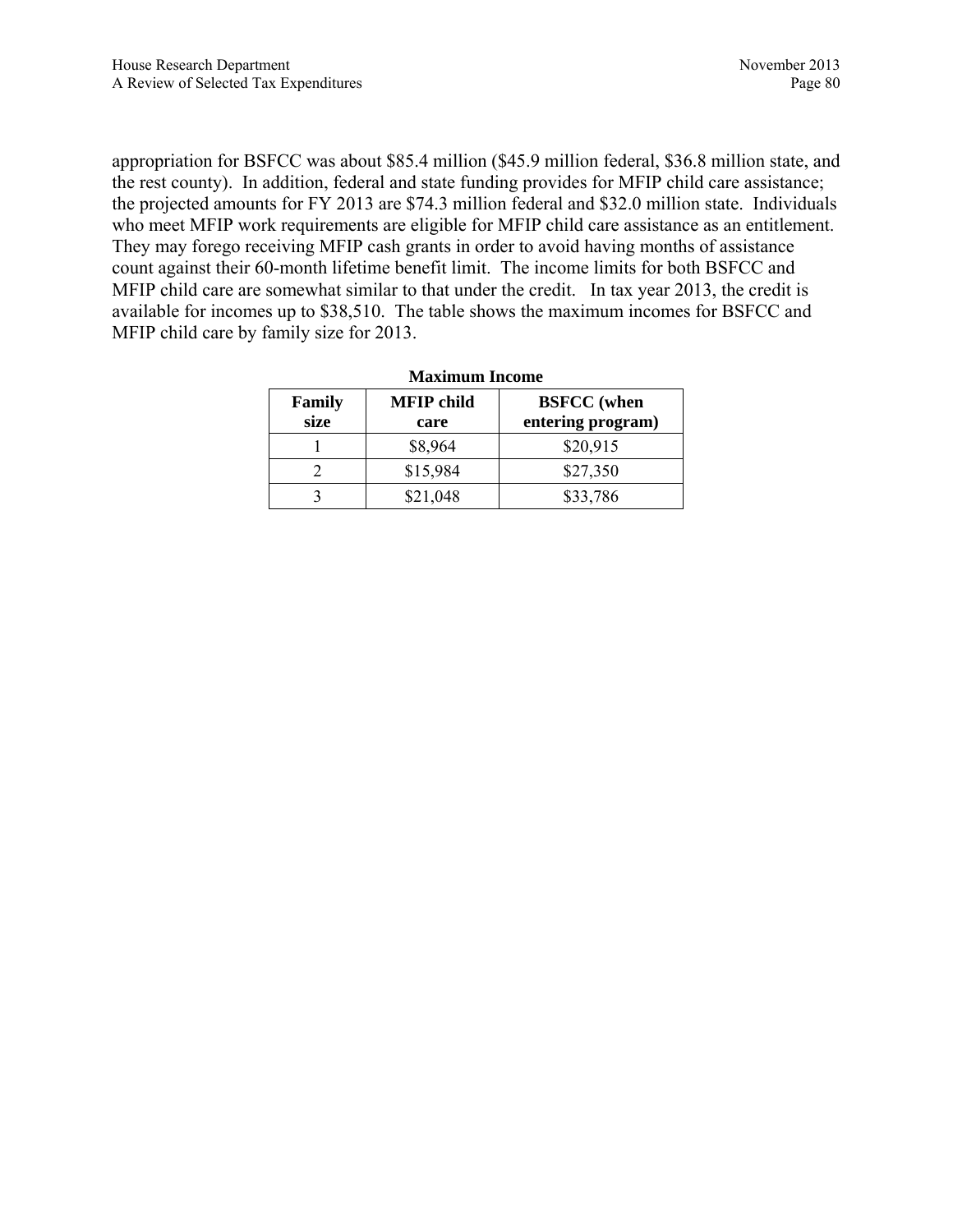#### **Incidence Information**



#### **Shares of Tax Expenditure by Decile Child and Dependent Care Credit**

**Ranked from the 10% of households with least income (1) to 10% with most income (10)**

| Source: HITS Model for 2008,     | Tax Research Division    |
|----------------------------------|--------------------------|
| and Tax Incidence Study database | MN Department of Revenue |
|                                  | November 28, 2012        |

See the box on page 16 for help in reading this graph.

| Suits index for the tax expenditure (if repealed):      | -0.888   |
|---------------------------------------------------------|----------|
| Suits index for the existing income tax:                | 0.218    |
| Suits index for the overall state and local tax system: | $-0.060$ |

Note: Suits index values can range from -1 to +1. Negative values indicate a regressive distribution; 0, a proportional distribution; and positive values a progressive distribution. For more information see Appendix B.

Because the Suits index for repeal of the tax expenditure for the credit for child and dependent care is less than the Suits index for the individual income tax (and for the overall state and local tax system), repealing the tax expenditure would make the income tax (and the overall tax system) less progressive.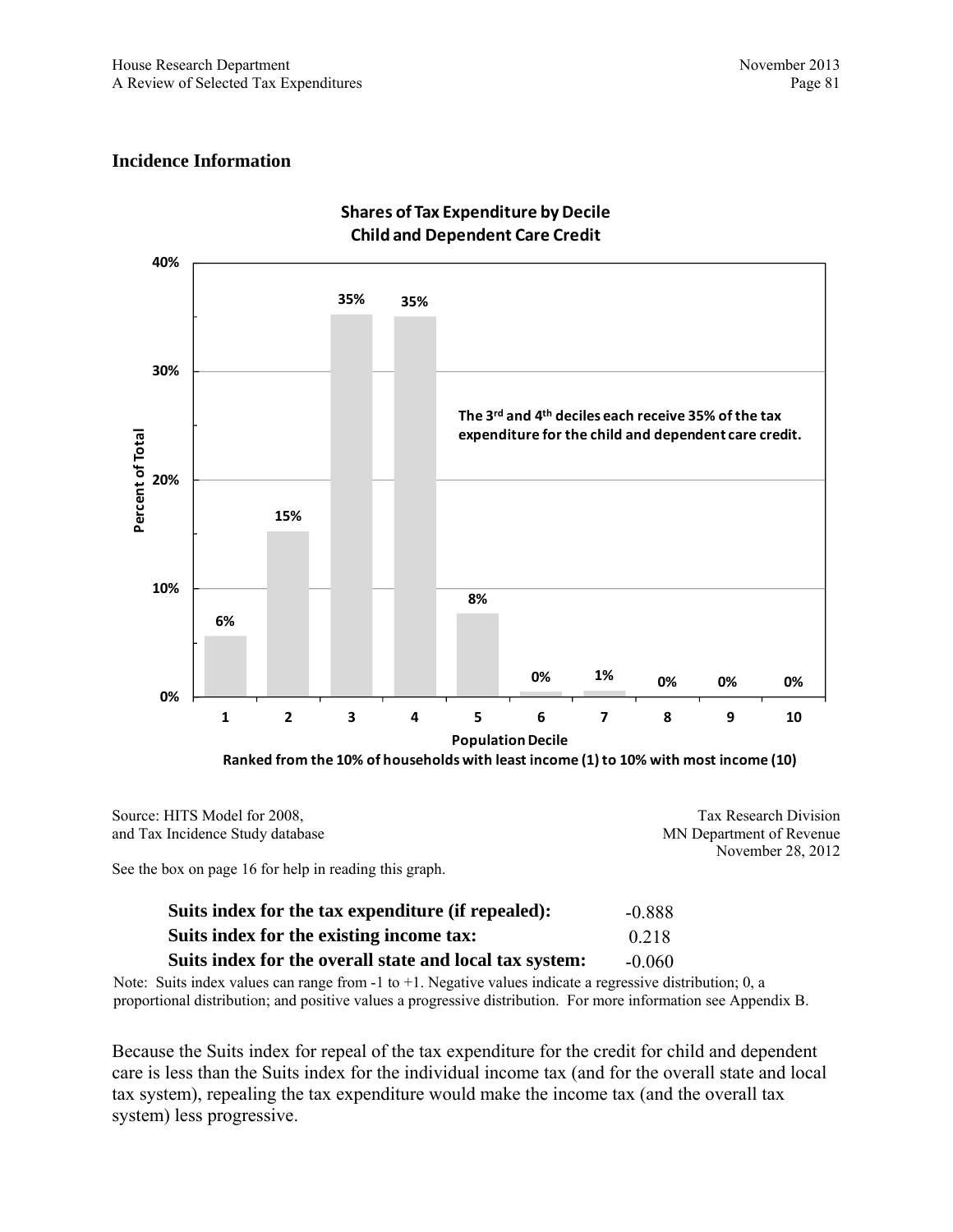## **Evidence on Effectiveness in Meeting Objective**

We are aware of no studies of the effectiveness of the Minnesota dependent care credits in encouraging work, if that is the rationale for the credit. Empirical studies of the federal credit, which is not refundable and is available to middle and upper income taxpayers, and of direct spending child care subsidy programs similar to Minnesota's basic sliding fee program (BSF) have been done. These studies generally find that reductions in the cost of child care—whether through tax credits or payment of direct subsidies—increase the labor supply (the decision to work) of mothers of young children. One study of the federal dependent care tax credit simulated the effect of making the federal credit refundable (i.e., implementing a policy similar to the Minnesota credit).<sup>74</sup> The response was very small—less than a 1 percent increase in the number of hours worked. By contrast, increasing the subsidy rate (from 30 percent to 80 percent) was estimated to increase hours worked by 24 percent.

More studies have been done of direct spending child care programs, particularly following enactment of the federal welfare changes in the 1990s that mandated work and helped fund state child care subsidies. These studies vary significantly in their findings as to how responsive the labor supply of parents is to reductions in the price of child care that result from the subsidies. The elasticities range from  $-0.05$  to  $-0.50$ .<sup>75</sup> (See the discussion of elasticities under the deduction for charitable contributions on page 41.) We're unaware of any study that analyzes whether tax credits have differential effects compared with direct spending program subsidies. The simulations in one study<sup>76</sup> suggest that the higher percentage subsidies under the BSF program are likely to have a larger effect on the decision to work than the lower rate Minnesota tax credit, albeit at a much higher state budget cost.

The average amount of expenses claimed on the credit is about \$2,000. Because these lowincome taxpayers must wait until the following year to receive their credit as a refund (about two-thirds of the credits are paid as refunds, rather than reductions in tax liability), this likely creates cash flow challenges and may dilute the incentive effect of the credit—particularly as compared to a direct spending program, such a BSFCC or MFIP child care, which can provide more timely reimbursement of the dependent care costs.

If the goal of the credit is to provide recognition that child care expenses are a cost of earning income, it seems a bit incongruous to restrict the credit only to low-income parents. But perhaps this was done to minimize cost or to add progressivity to the tax system. The federal dependent care credit, it has been reported, was adopted and modified to increase the progressivity of the

 <sup>74</sup> Susan L. Averett, H. Elizabeth Peters, and Donald M. Waldman, "Tax Credits, Labor Supply, and Child Care," *Review of Economics and Statistics* 79, no. 1 (February 1997): 125-135.

 $<sup>75</sup>$  Chris M. Herbst, "The Labor Supply Effects of Child Care Costs and Wages in the Presence of Subsidies</sup> and the Earned Income Tax Credit," *Review of Economics of the Household* 8 (2010): 199-230 (0.05), and U.S. General Accounting Office, *Child Care: Child care subsidies increase the likelihood that low-income mothers will work*, Report No. HEHS-95.20 (1994) (-0.50).

<sup>76</sup> Averett et al., "Tax Credits, Labor Supply."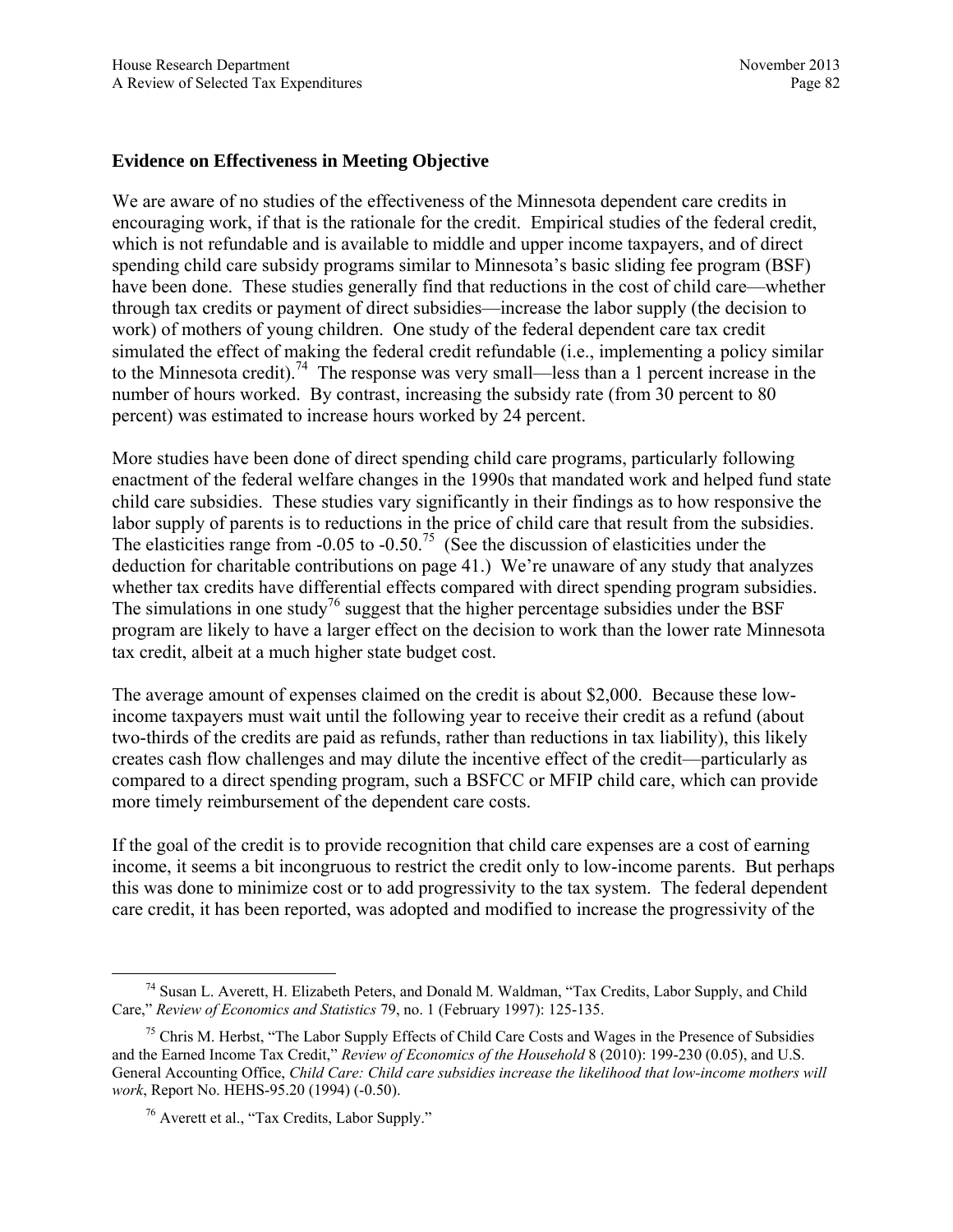federal tax.77 If that is the goal of the Minnesota credit, it does add a progressive element to the tax.

 <sup>77</sup> Amy E. Dunbar, "Child Care Expenses: The Child Care Credit," *The Encyclopedia of Taxation & Tax Policy*   $(2<sup>nd</sup>$  ed. 2005): 66-69.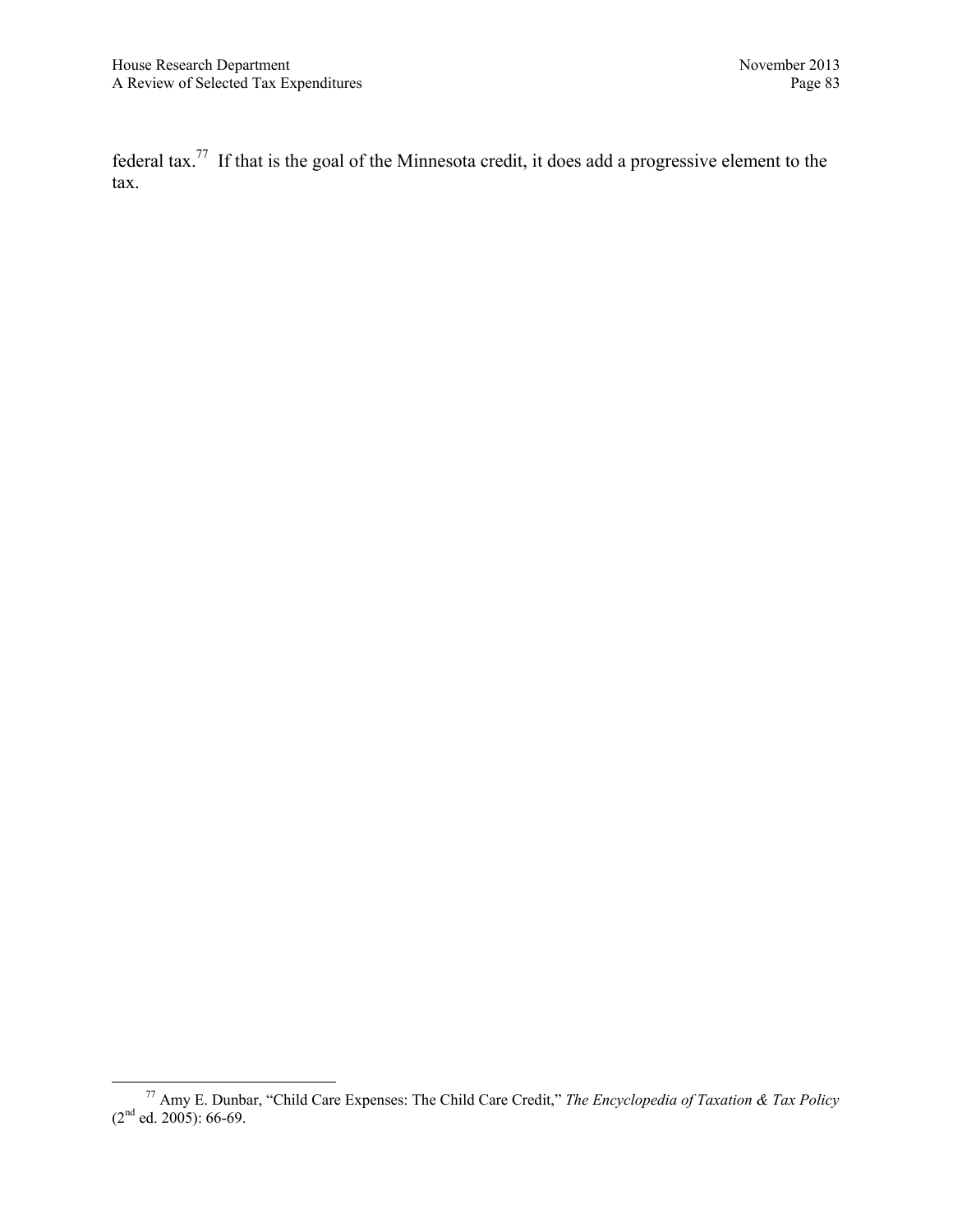# **Credit for K-12 Education Expenses**

# **Description of Provision**

A refundable state income tax credit is allowed for 75 percent of K-12 education-related expenses. The credit is for up to \$1,000 for each child in grades K-12, with parents allowed to allocate expenses among children as they choose. The credit is subject to an income-based phaseout. It begins to phase out when income exceeds \$33,500. For families claiming the credit for one or two children, it is fully phased out when income reaches \$37,500. The phaseout extends for an additional \$2,000 of income for each additional child claimed (i.e., to \$39,500 for three children, \$41,500 for four children, etc.). The same expenses qualify for the credit as for the deduction, except nonpublic school tuition does not qualify for the credit.

An estimated 57,000 returns claimed the credit in 2010.

| <b>Projected Tax Expenditure: K-12 Education</b> |  |  |  |
|--------------------------------------------------|--|--|--|
| Credit (\$ thousands)                            |  |  |  |
|                                                  |  |  |  |

| $\mathbf{U}$ can $(\psi$ underly $\eta$ |                            |         |         |
|-----------------------------------------|----------------------------|---------|---------|
| FY 2012                                 | FY 2013                    | FY 2014 | FY 2015 |
| \$14,600                                | \$14,400 \$14,300 \$13,900 |         |         |

The tax expenditure for the K-12 education credit has decreased in nominal terms (unadjusted for inflation) by 33.9 percent from FY 2002 to FY 2012, compared with a 44.9 percent nominal increase in personal income over the same time period.

#### **Objective or Rationale**

The credit was intended to help lower income families provide educational opportunities for their children. As originally proposed, the credit would have been limited to tuition; this was changed to other educational expenses in response to constitutional concerns. After the proposal shifted from tuition to other expenses, it was suggested that the credit could play a role in bridging the digital divide by providing \$200 for educational hardware and software.

# **Related Direct Spending Programs**

Some school districts fully fund all-day kindergarten, while others offer half-day kindergarten and allow parents to pay extra to expand to all-day kindergarten through community education. Anecdotal evidence is that some families use the K-12 credit to pay for all-day kindergarten through community education.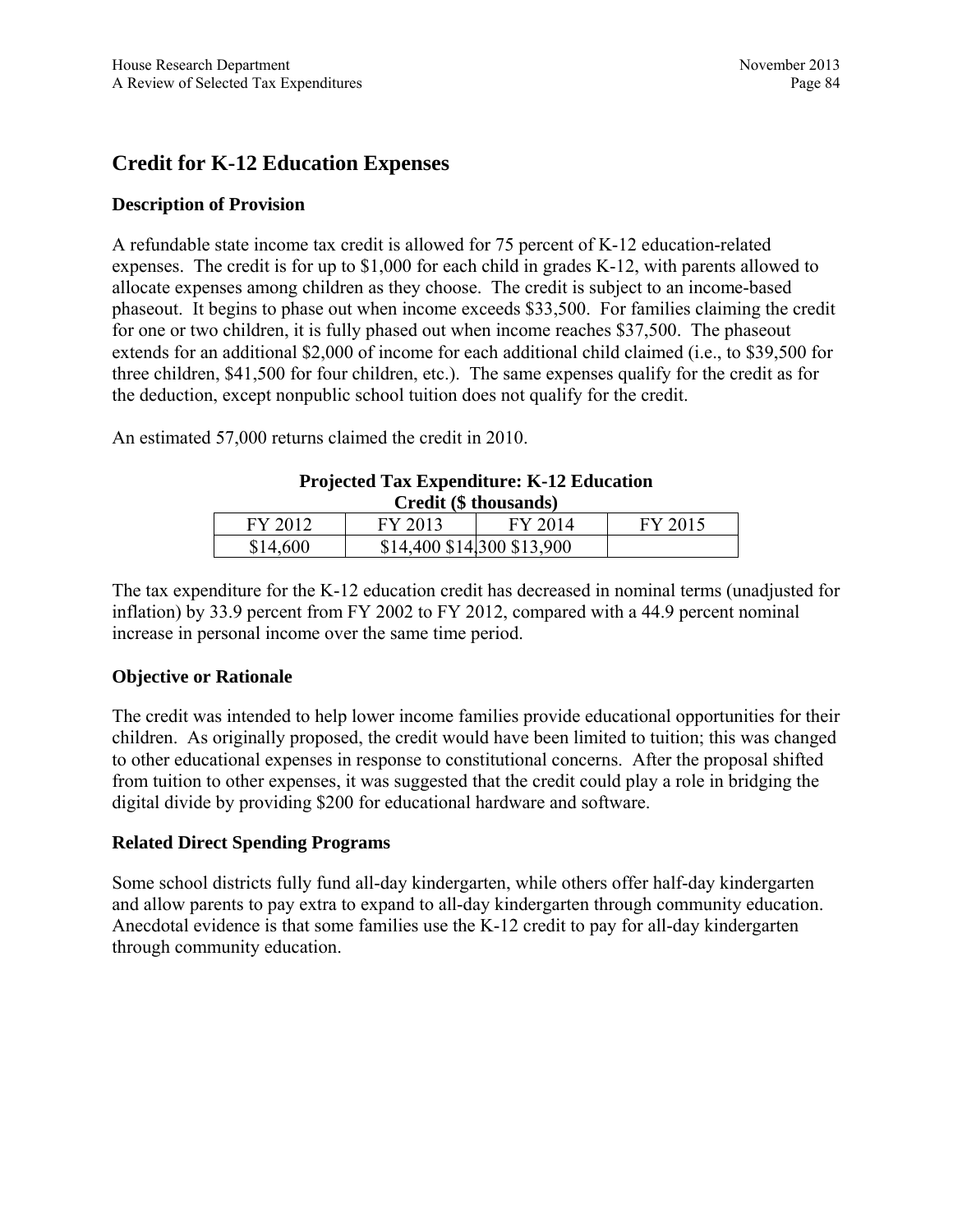#### **Incidence Information**



## **Shares of Tax Expenditure by Decile K‐12 Education Credit**

Source: HITS Model for 2008, and Tax Incidence Study database Tax Research Division MN Department of Revenue November 28, 2012

See the box on page 16 for help in reading this graph.

| Suits index for the tax expenditure (if repealed):      | -0.869   |
|---------------------------------------------------------|----------|
| Suits index for the existing income tax:                | 0.218    |
| Suits index for the overall state and local tax system: | $-0.060$ |

Note: Suits index values can range from -1 to +1. Negative values indicate a regressive distribution; 0, a proportional distribution; and positive values a progressive distribution. For more information see Appendix B.

Because the Suits index for repeal of the tax expenditure for K-12 education credit is less than the Suits index for the individual income tax (and for the overall state and local tax system), repealing the tax expenditure would make the income tax (and the overall tax system) less progressive.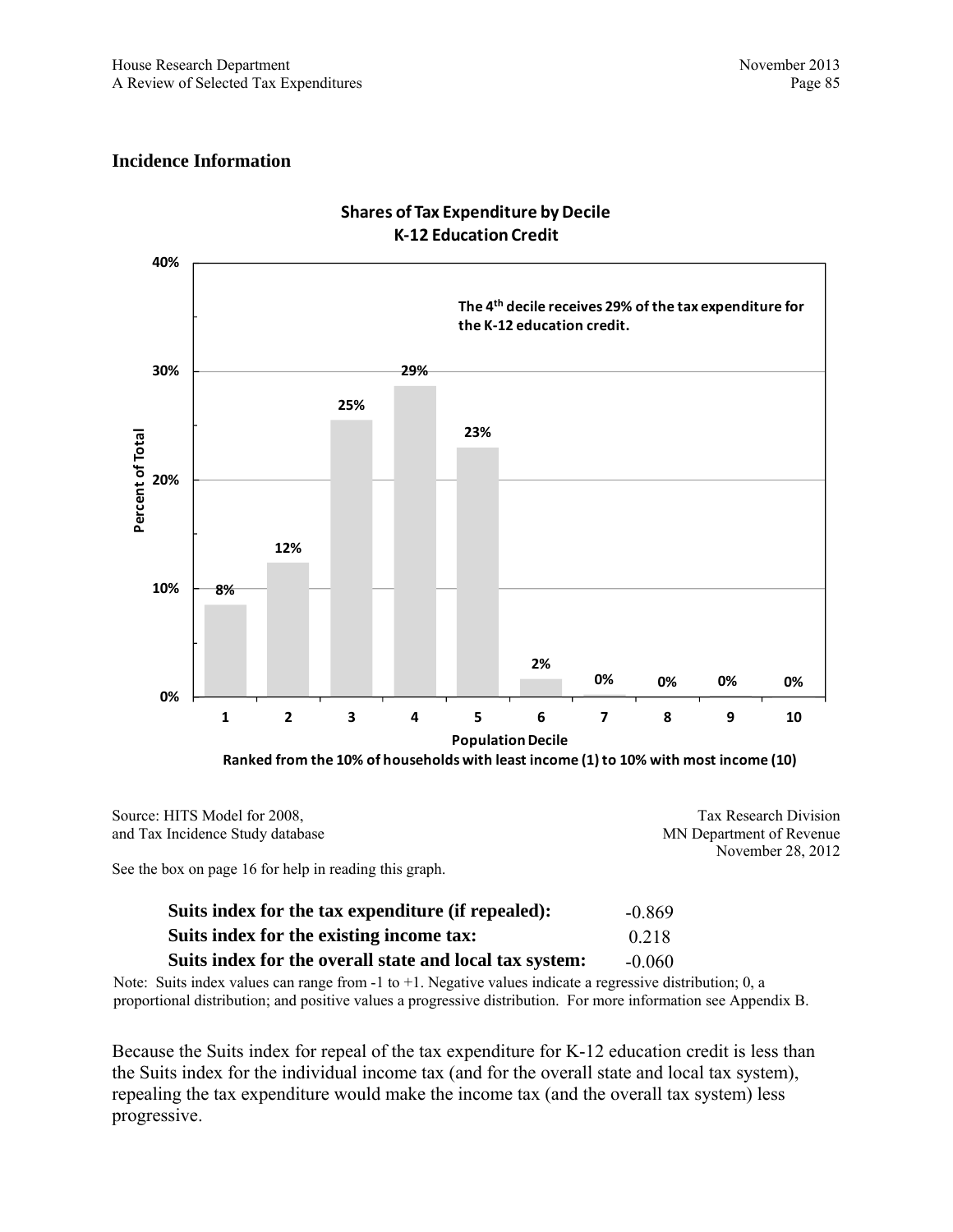#### **Evidence on Effectiveness in Meeting Objective**

The credit has fallen short of initial expectations for usage. Initial estimates were that close to 200,000 families would claim the credit; actual usage has fluctuated between 50,000 and 60,000, who have claimed a relatively low average amount of between \$200 and \$300 per family. In the years following the credit's enactment, there was concern that income-eligible families were unable to pay for the qualifying education expenses during the tax year in anticipation of receiving a credit when they later filed their return. This led to enactment of the refund assignability provisions and reports of some local banks and nonprofits setting up revolving funds to make temporary loans to parents.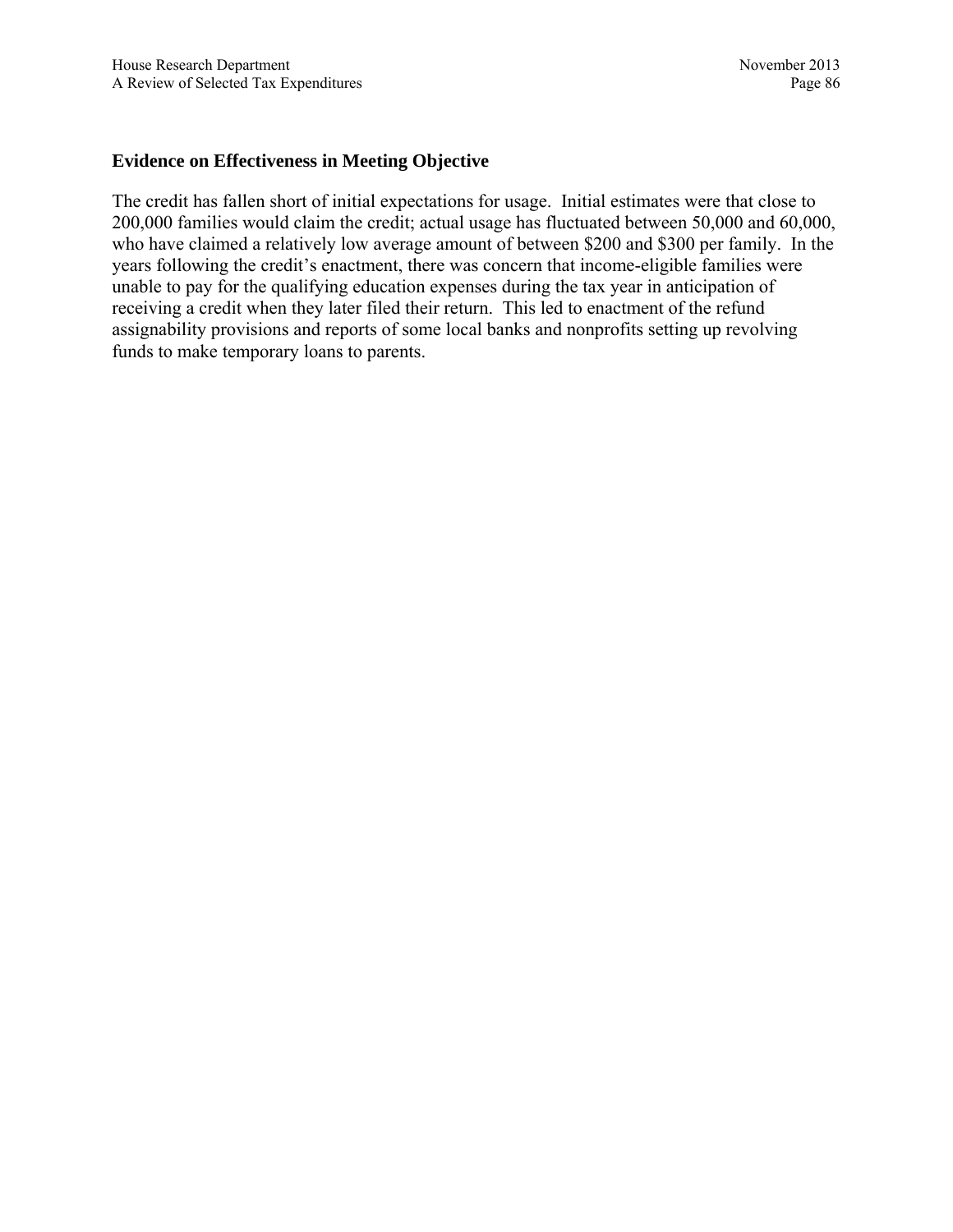# **Credit for Military Service in a Combat Zone**

# **Description of Provision**

Minnesota provides a refundable credit equal to \$120 for each month of service in a designated combat zone or qualified hazardous duty area. Eligible areas include: Arabian Peninsula areas, the Kosovo area, Afghanistan, and supporting areas. The credit was enacted in 2006, and the credit amount was increased from \$59 per month beginning in January 2009. The credit is retroactive to service since September 11, 2001.

An estimated 2,500 individuals claim the credit annually.

# **Projected Tax Expenditure: Credit for Combat Zone Service (\$ thousands)**

| FY 2012 | FY 2013 | FY 2014 | FY 2015 |
|---------|---------|---------|---------|
| \$1,900 | \$1,900 | \$1,900 | \$1,900 |

## **Objective or Rationale**

The credit can be viewed as being in-lieu of a cash bonus payment. Minnesota paid bonuses to veterans of past wars, generally by application following the end of the war. The bonuses required an application and were not awarded until well after service was completed. The credit can be seen as providing more immediate recognition of service in combat zones than was possible with a bonus.

# **Incidence Information**

Not available

# **Evidence on Effectiveness in Meeting Objective**

The number of individuals claiming the credit has not met expectations based on information on the number serving in combat zones. It's not clear if an after-the-fact bonus would result in a higher participation rate than does the credit.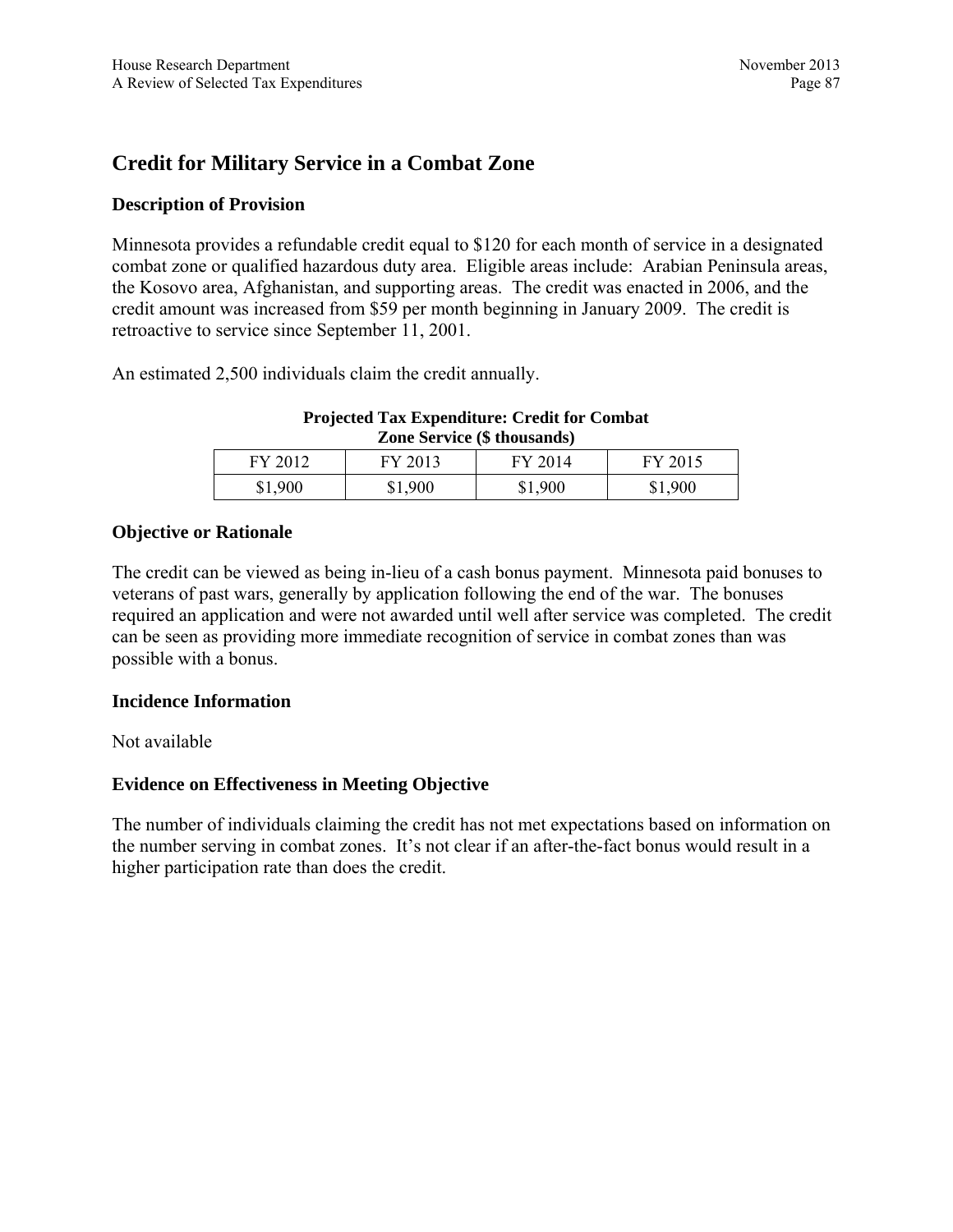# **Credit for Bovine Tuberculosis Testing**

## **Description of Provision**

A refundable income tax credit is allowed to an owner of cattle in Minnesota equal to one-half of the expenses incurred to conduct tuberculosis testing on those cattle. The credit is reduced to one-quarter of the expenses for corporate owners of cattle, including shareholders of an S corporation. This testing credit will only be available during years when cattle tuberculosis testing is mandated by government agencies; testing has not been mandated since 2010, but the credit would be available should testing be required in the future.

The credit benefits an unknown number of returns per year.

#### **Projected Tax Expenditure: Bovine Tuberculosis Testing Credit (\$ thousands)**

| <b>TIT</b><br>нv | ᠇᠇᠊ᡳ |    |    |
|------------------|------|----|----|
| minimal          | Φυ   | ΦU | ΦU |

## **Objective or Rationale**

This refundable credit is intended to offset the costs of the testing.

#### **Related Direct Spending Programs**

Federal and state assistance for testing is available within the designated bovine tuberculosis zone, but testing is required statewide.

#### **Incidence Information**

Not available

#### **Evidence on Effectiveness in Meeting Objective**

No evidence is available. The credit could be evaluated against a standard of whether it is easier and more cost effective (for both farmers and the state) to reimburse farmers for these expenses through a tax credit or by having the Agriculture Department make direct payments.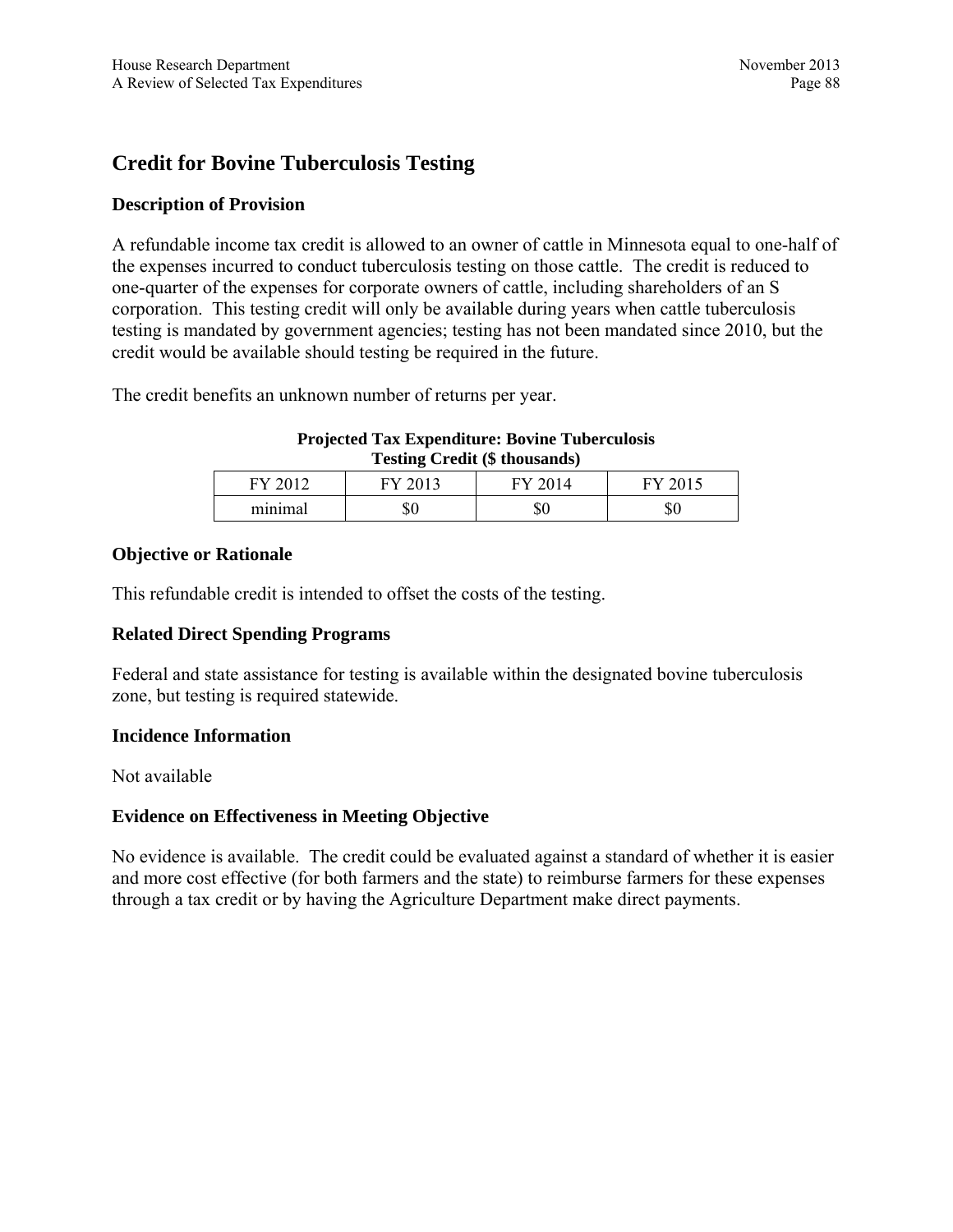# **Small Business (Angel) Investment Credit**

## **Description of Provision**

Minnesota allows qualified investors in certified small businesses to claim a refundable income tax credit equal to 25 percent of their investments up to a maximum of \$125,000 (\$250,000 for married joint filers). The maximum overall amount of credits available per year is capped at \$11 million for tax year 2010, and \$12 million per year for tax years 2011 through 2014. A business must meet certain qualifications related to location, size, and line of business, to be certified. To qualify for the credit, individuals must either be accredited investors under Securities and Exchange Commission (SEC) Regulation D or must certify that they will only invest in an offering that is exempt from registration under state law. Individuals must make a minimum investment of \$10,000 to qualify for a credit. The credit sunsets following tax year 2014.

The credit was claimed by 267 returns in tax year 2010.

#### **Projected Tax Expenditure: Small Business Investment Credit (\$ thousands)**

| FY 2012  | FY 2013  | FY 2014  | FY 2015  |
|----------|----------|----------|----------|
| \$16,200 | \$12,000 | \$12,000 | \$12,000 |

## **Objective or Rationale**

The purpose of the credit is to encourage investment in early stage Minnesota businesses engaged in specified activities (manufacturing, technology, research and development, or developing new products or processes). The credit is intended to fill the gap between when a startup business receives funding from its founders and their family members, and when it becomes large enough to attract interest and investment from venture capital investors.

#### **Incidence Information**

#### Not available

#### **Evidence on Effectiveness in Meeting Objective**

The relevant question is whether the credit induces additional investments in startup/early stage businesses that would not otherwise have been made (i.e., if the credit were not available). Enactment of similar credits in Wisconsin, effective in 2004, was not followed by noticeable increases in startup/early stage investments. It's not clear if effects of the credits can be separated from larger trends in the economy. However, the annual caps on Wisconsin's credits were much higher than under the Minnesota credit, both in the absolute dollar amounts allowed and in the ratio of the cap to the pre-existing investment market. The lower the cap relative to the existing market, the greater the chance that credits will be awarded to individuals who would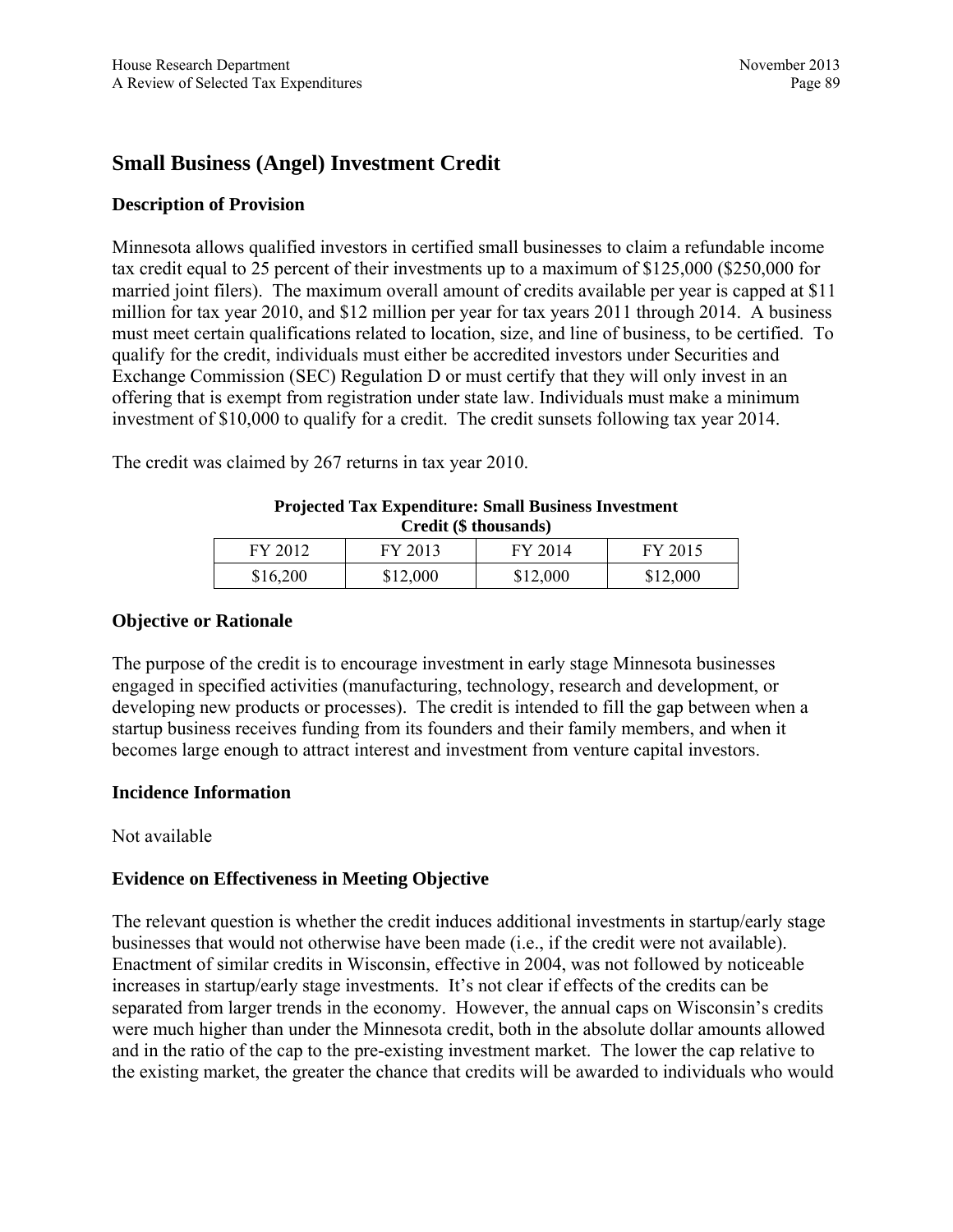have invested absent the credit.<sup>78</sup>

A program evaluation of Minnesota's credit is due in January 2014, prior to the credit's sunset, and should provide additional insight into the credit's effectiveness at encouraging investment in early stage businesses.

 <sup>78</sup> *Tax Incentives and Venture Capital Financing in Minnesota,* presentation to House Taxes Committee, House Research Department, February 9, 2010.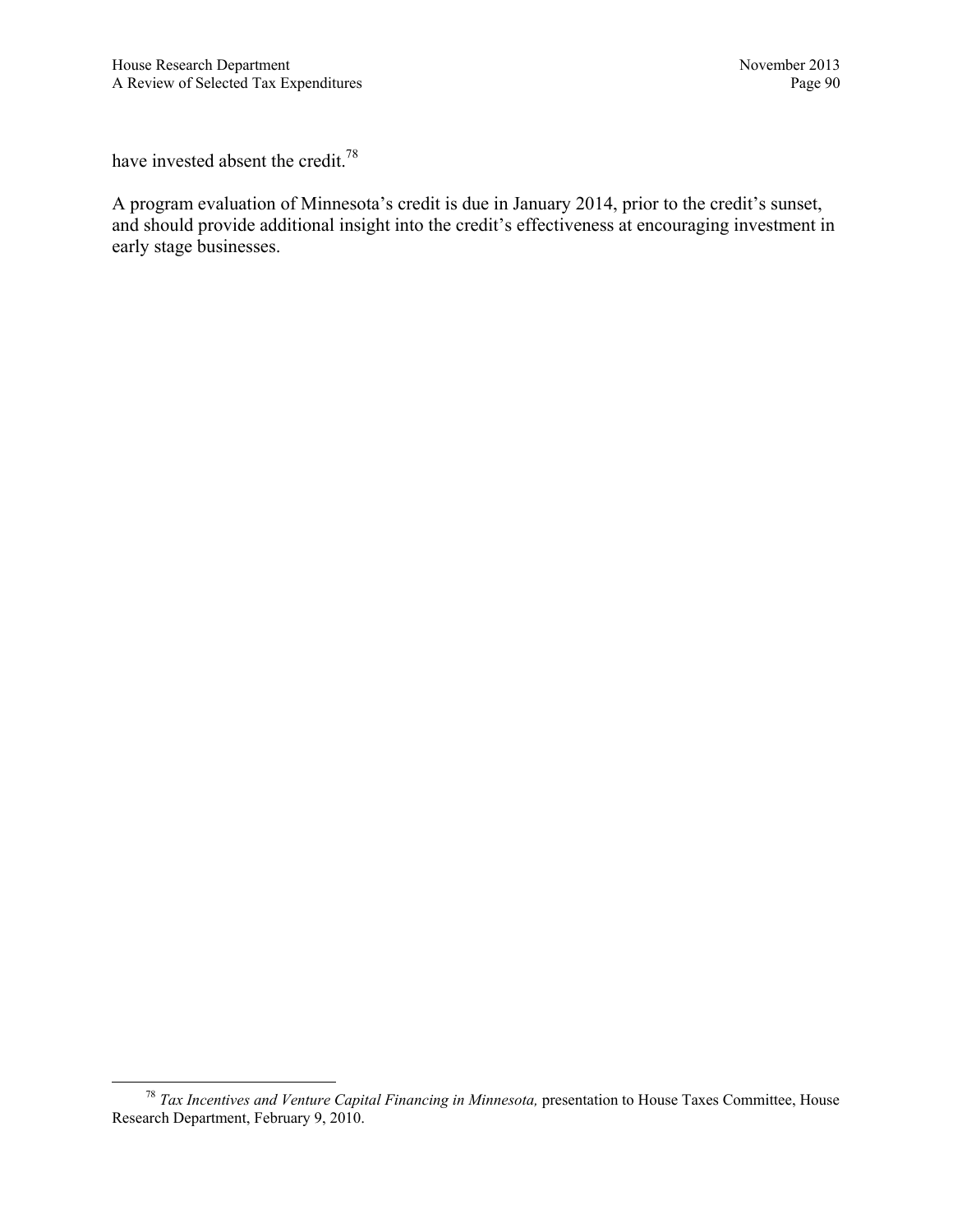# **Sales and Use Tax Expenditures**

# **Overview**

**Reference tax base: a consumption tax.** Economists and tax theorists generally consider that a sales tax<sup>79</sup> should be, in principle, a tax on consumption. That is, the tax should apply to all final sales that are used for personal consumption. But the tax should not apply to capital inputs, intermediate sales, or purchases or uses that are part of the production or selling process. Taxing business inputs results in uneven taxation, depending upon how integrated the production process is. These issues are discussed briefly at the beginning of this research report under the description of the tax expenditures covered and "pyramiding" of the sales tax. (See page  $12^{80}$ ) The *Tax Expenditure Budget* takes the view that reference tax base is "gross receipts from the sale of tangible personal property or services to the final user. Included in the tax base are products that are sold digitally as well as in tangible form."81 This approach deviates from the ideal tax, as described above, since it focuses on whether the purchase was made by "the final user," not whether the purchase was for consumption versus production. It treats purchases for resale or of items that will be directly incorporated into products that will be resold, as not appropriately subject to tax, but that all other final sales should be taxed. The report follows the view that the reference tax base consists of final sales and purchases for consumption. As a result, it does not treat exemptions for business inputs—such as capital equipment used to produce goods—as tax expenditures.

# **Historical Highlights**

When the sales tax was enacted in 1967, it deviated from the consumption tax principle in two important ways that both made it both narrower and broader than an ideal sales tax. First, it was primarily envisioned as a tax on tangible goods. Services and "intangibles" (e.g., purchases of investment products, copyrights, trade names, and similar) generally were not subject to tax. $82$ 

 $79$  The Minnesota sales tax includes, as all other state sales tax do, a complementary use tax that applies to purchases or sales made outside of Minnesota that are used in Minnesota. Internet or mail order purchases by Minnesota residents from retailers outside of the Minnesota are a typical example where the use, rather than the sales, tax would apply. Throughout the report references to "sales tax" also should be considered to include the use tax effects.

<sup>80</sup> See William F. Fox and LeAnn Luna, "How Broad Should State Sales Taxes Be? A Review of the Empirical Literature," *State Tax Notes* (September 4, 2006): 639, 642-644, for a more thorough discussion of these issues. The authors observe, "Economists almost uniformly oppose taxes on business-to-business transactions because of how they think imposition of the tax on business purchases will influence business behavior." The concerns are that businesses vertically integrate, relocate, or otherwise act to avoid the tax.

<sup>81</sup> Department of Revenue, *Tax Expenditure Budget for Fiscal Years 2012-15* (February 2012): 103.

<sup>&</sup>lt;sup>82</sup> Of course, what are now referred to as "digital" goods—music downloads, software transferred over the Internet, and so forth—did not exist in 1967. The only nontangible items taxed under the original law were four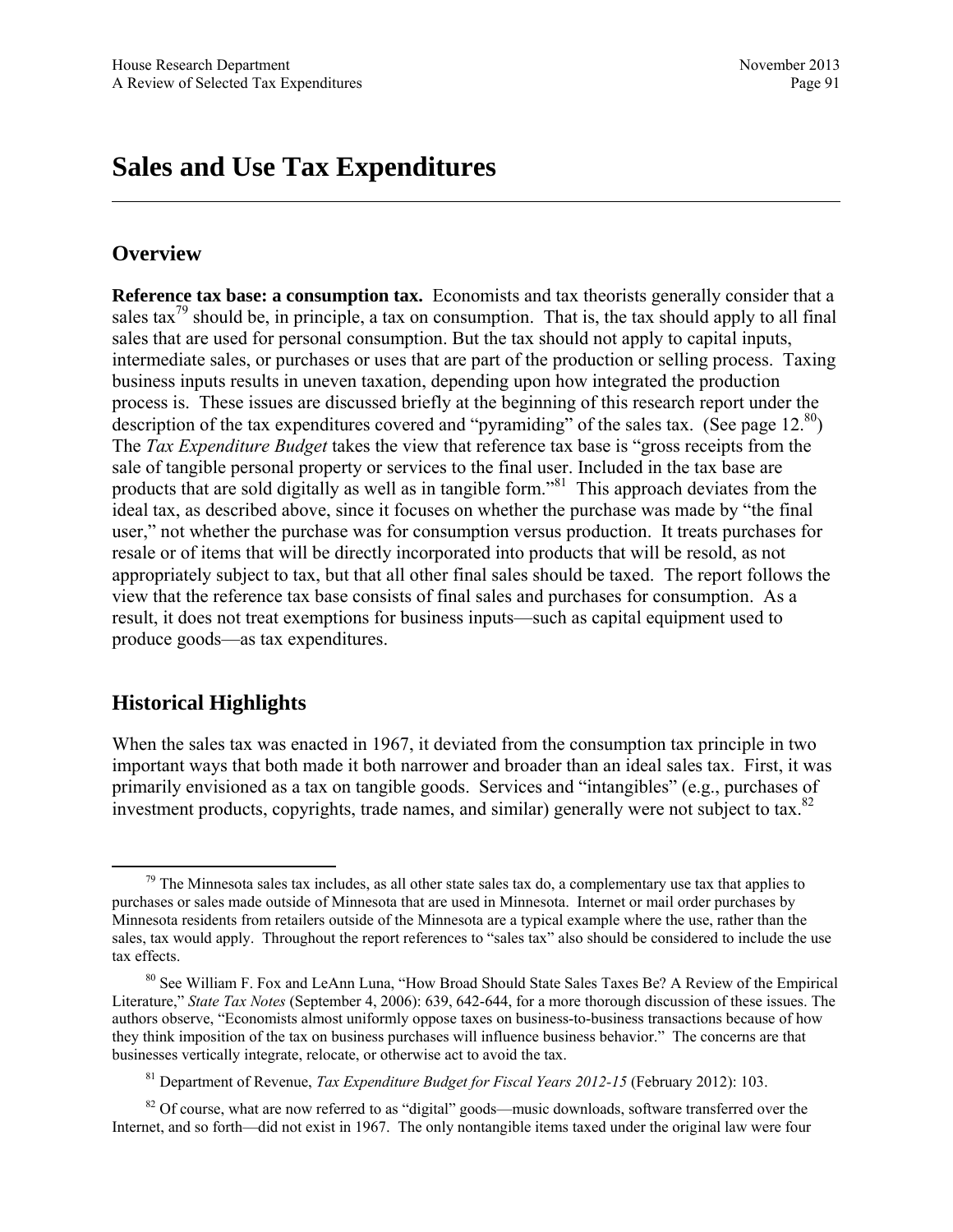Thus, a large portion of consumption (services) was not subject to taxation. Second, the tax did not adequately distinguish between purchases of intermediate goods and services that were for production, not consumption. Purchases for resale were exempt, as were raw materials or other items used in manufacturing goods for sale, but otherwise business inputs were taxable. As a result, the tax was inappropriately broad, resulting in pyramiding of the tax. In addition, the tax provided general exemptions for governments and charitable organizations and for items that may have been deemed a "necessity" such as food, drugs, and clothing.

Many of the existing sales tax exemptions are a product of the sales tax's history, since most of these original features of the tax have remained unchanged. Over time a number of services were added to the sales tax base, including cable and satellite television, building and car cleaning, laundry and dry cleaning, security services, and pet boarding. In 2013, the legislature subjected many digital goods to taxation. However, most services and intangibles remain exempt. The legislature, starting in the 1980s, began to systematically expand the exemptions for business inputs to include capital equipment of manufacturers and some other types of businesses and the certain inputs for some of the newly taxable services. $83$  However, these changes only modestly reduced the amount of business inputs that are taxable. In sum, the tax remains largely a creature of its history with three crucial features that are all relevant and create challenges for analysis its tax expenditures:

- It is largely a tax on goods; most services remain untaxed.
- Many business inputs are taxable. These items comprise a substantial portion of the tax base, approximately 41 percent according to Department of Revenue estimates.<sup>84</sup>
- Exemptions are provided for necessities, apparently to improve the equity or fairness of tax.

# **Difficulties in Analyzing Sales Tax Expenditures**

This history and structure presents several major challenges for analysis of sales tax expenditures.<sup>85</sup>

services: (1) admissions and charges to places of amusement and sporting events, (2) lodging, (3) electricity, and (4) telephone service.

 $83$  The 2013 Legislature undertook a new direction, reversing this trend by repealing one of these exemptions (the sales tax exemption for capital equipment of telecommunications companies) and by extending the tax to some business services that are intermediate inputs and under an ideal sales tax would not be taxed.

<sup>84</sup> Department of Revenue, *2013 Minnesota Tax Incidence Study* (March 1, 2013): 9.

<sup>&</sup>lt;sup>85</sup> John L. Mikesell, "The Normal State Sales Tax: The Vision Revealed in State Tax Expenditure Budgets," *State Tax Notes* (April 7, 2003): 91-95, discusses the confusion and variation in the treatment of sales tax in state tax expenditure budgets.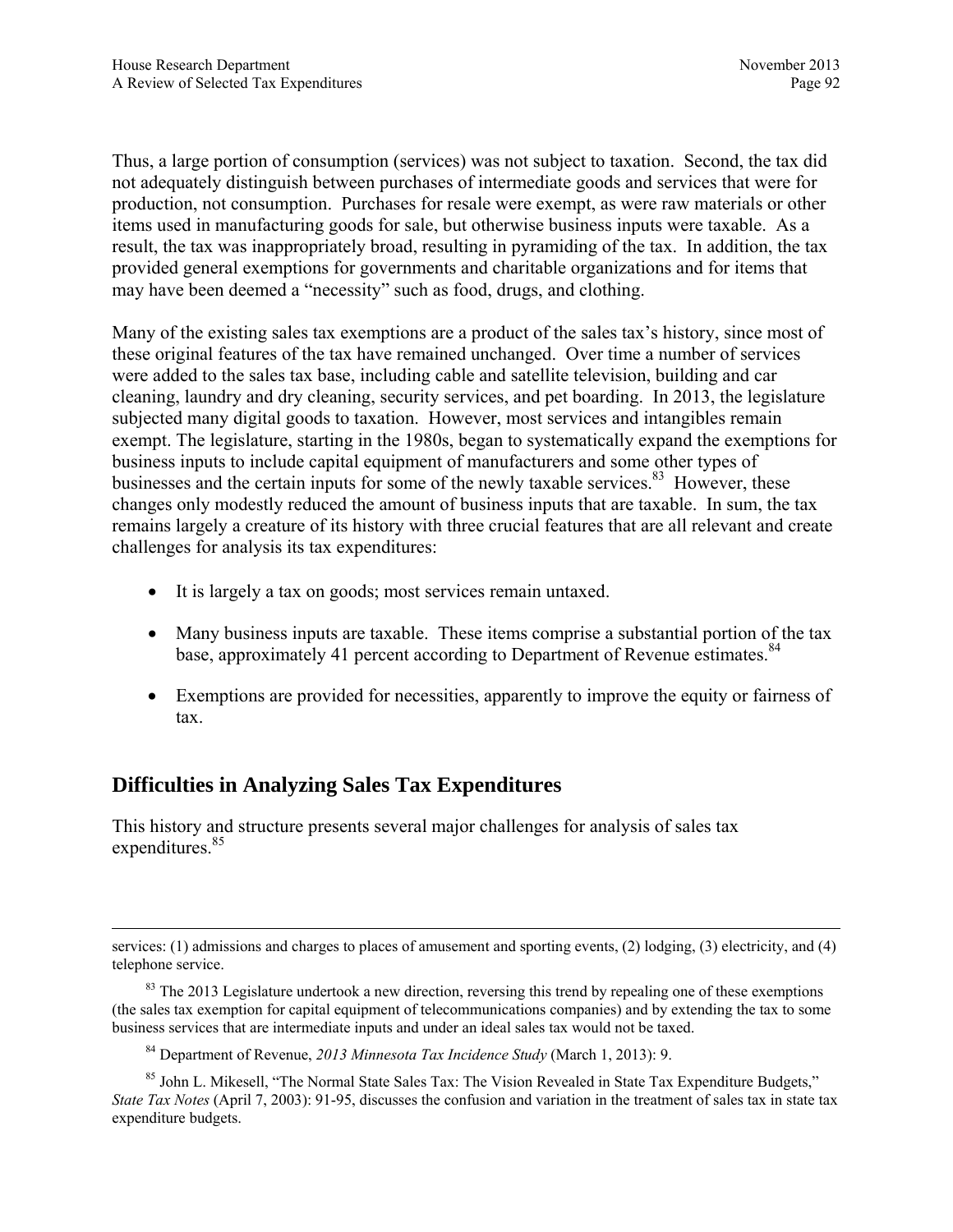- **Exemption of services and intangibles is an accident of history, not a conscious policy choice to achieve an objective.** With regard to the exclusion of services and intangibles from the tax base, it seems apparent that the legislature considered this to be a structural feature of the tax; that was the way nearly all of the other state sales taxes were structured. (Minnesota was one of the last states to enact a sales tax.) The legislature likely did not intend to accomplish any particular alternative (nonrevenue) goal in structuring the tax in that way. Thus, it is practically impossible to evaluate whether these exemptions (tax expenditures) are achieving some goal or make policy sense as a way to achieve such an objective. They can best be characterized as an accident of sales tax history. As a result, this research report does not attempt to analyze or discuss how effective they are in achieving a policy objective or spending-type program goal.
- **Taxation of business inputs results in large negative tax expenditures.** Business inputs, which should not be part of a sales tax intended to be a consumption tax, comprise over 40 percent of the tax base and essentially are a negative tax expenditure. Although not used in most state tax expenditure budgets, the federal tax expenditure budgets (both the versions prepared by the executive and legislative branches) now recognize negative tax expenditures. Negative tax expenditures are generally "provisions that provide treatment less favorable than normal \* \* \* tax law and are not related directly to progressivity[.]"<sup>86</sup> Taxation of business inputs would seem to fit into the similar category of negative tax expenditures for a sales tax. As such, their taxation creates policy problems for the sales tax (uneven taxation of different types of consumption, favoring some businesses over others, discouraging investment, and so forth) that merit attention, as much as positive tax expenditures. However, the form of the analysis in this research report does not lend itself to addressing these issues and the report only addresses the more traditional positive tax expenditures.
- **The exemption of necessities is intended to make the tax more equitable.**  Exemption of some necessities is a nearly universal feature of state sales taxes. For example, few states tax food for home consumption and even fewer tax prescription drugs.<sup>87</sup> These exemptions likely are intended to improve the equity of the tax; that is, they serve a distributive function (determining how to distribute the cost of government to the private sector or how to raise revenue), rather than an allocative function (changing the mix of goods provided by the government<sup>88</sup>). As such, they could easily be considered a basic feature of the tax, features intended to add progressivity to the tax,

 <sup>86</sup> Joint Committee on Taxation, *Estimates of Federal Tax Expenditures for Fiscal Years 2012-2017* (February 2013): 3. See also John L. Mikesell, "A State Tax Expenditure Framework To Improve Fiscal Discipline," *State Tax Notes* (November 8, 2010), 411-418, for a view that state tax expenditure budgets should address the issue of negative tax expenditures (415).

<sup>&</sup>lt;sup>87</sup> See the table in Appendix A.

<sup>&</sup>lt;sup>88</sup> Put another way, they are not intended to increase the amount of the exempt items purchased. That would be the case with a true tax expenditures, such as a credit for purchasing long-term care insurance, which is intended to encourage taxpayers to buy insurance. The exemptions are intended to relieve the burden of the tax that falls on poorer individuals.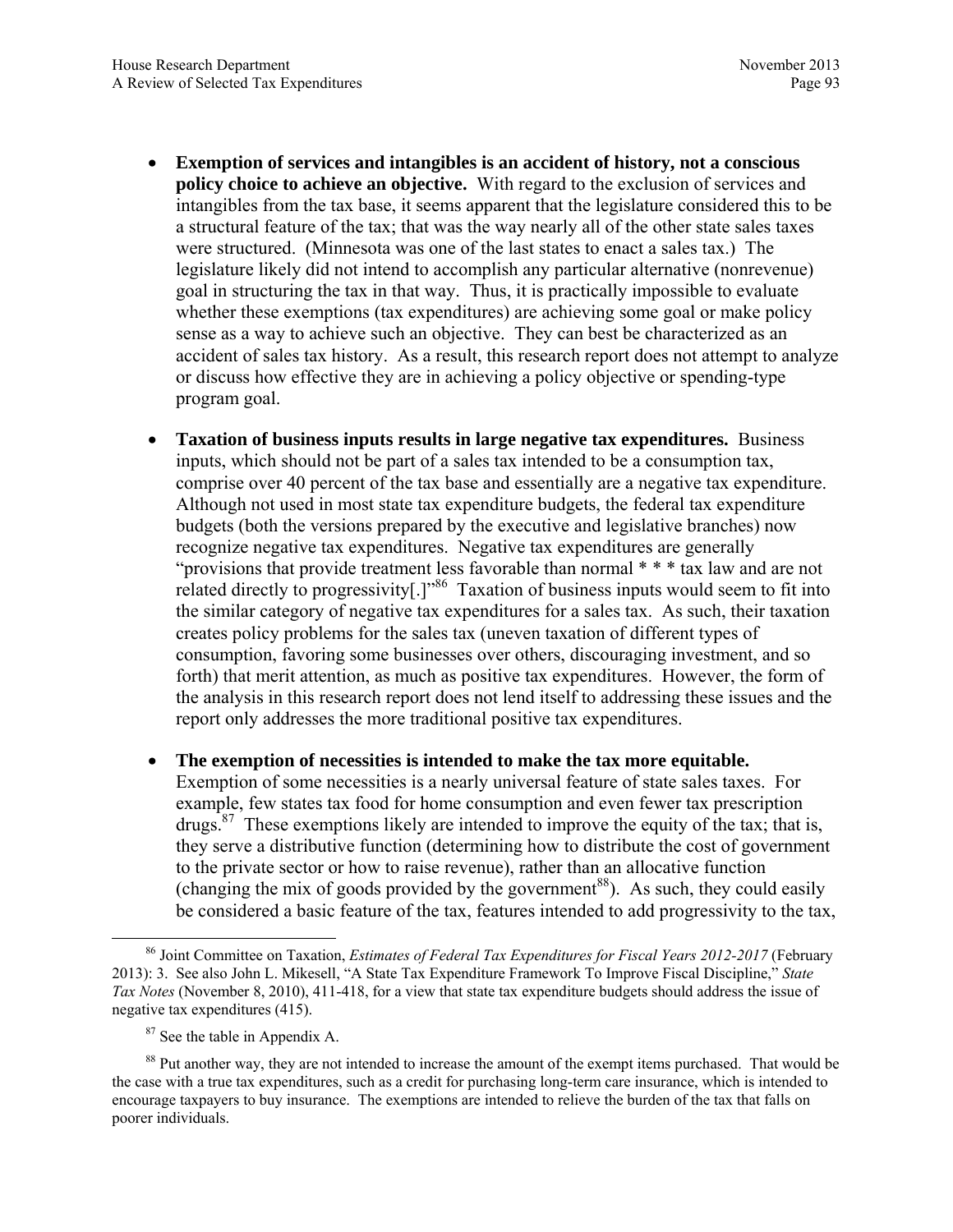to make it fairer or more equitable.<sup>89</sup> However, the standard view is that they are tax expenditures. Thus, the research report treats the exemption of necessities in the usual manner, as tax expenditures. The appropriate way to analyze them, though, would be using traditional tax policy criteria, since they appear to be roughly basic tax features and not intended to satisfy some alternative goal. A standard alternative technique for increasing the progressivity (or reducing the regressivity) of a sales tax is through a lowincome credit or refund program. The advantages and disadvantages of the two approaches—a refund or credit versus exemptions—is discussed once in the next section of the overview and not under each exemption.

 **Certain exemptions may be partially an attempt to reduce the administrative burden of the tax.** As stated on page 3, exclusions considered necessary for practical reasons are generally not considered tax expenditures. A clear example of this would be the de minimis exemption for nonbusiness purchases subject to the use tax.  $90^{\circ}$  An individual may make up to \$770 in annual purchases for personal consumption from out-of-state vendors without incurring the complementary use tax. The administrative costs for individuals and the state if a person had to pay the use tax on souvenirs brought home from their family vacation would probably far exceed the amount of tax that would be collected. However, other exemptions, such as the exemption for sales made by nonprofit youth groups, may have a policy goal beyond reducing administrative costs and are included in this discussion.

# **Reducing Regressivity: Low-income Credits versus Exemptions**

Many of the sales tax's exemptions (tax expenditures under the common definition) appear to be intended to make the tax fairer or more progressive by not taxing necessities, such as food, drugs, clothing, and home heating fuels. An alternative approach to increasing progressivity would be to expand the tax base to some or all of the exempt items while providing a credit or refund program for lower income households.<sup>91</sup> Several states—particularly those that impose their sales taxes on food—provide credit or refund programs. They can be administered as part of the state's individual income tax as a refundable credit or as a separate, standalone program. Minnesota could administer a low-income credit or refund either under its income tax or its separate property tax refund (PTR) program.<sup>92</sup> Conceptually, a refundable sales tax credit could

 <sup>89</sup> John L. Mikesell, "The Normal State Sales Tax: The Vision Revealed in State Tax Expenditure Budgets," *State Tax Notes* (April 7, 2003), 92, makes this point.

 $90$  A seller with no physical presence in the state is usually not required to collect the sales tax on a purchase; however, the Minnesota purchaser is required to submit a use tax equal to the unpaid sales tax for untaxed but taxable items brought in and used in the state.

 $91$  This option could be combined with a reduction in the rate to hold revenues constant—that is, some of the additional revenue from the base expansion would be used to finance the credit and the rest could be used to reduce the tax rate.

 $92$  Typically, these refundable credit programs are not dependent upon the actual purchases of food or other necessities covered, but are calculated based on the average amounts purchased by individuals or families with about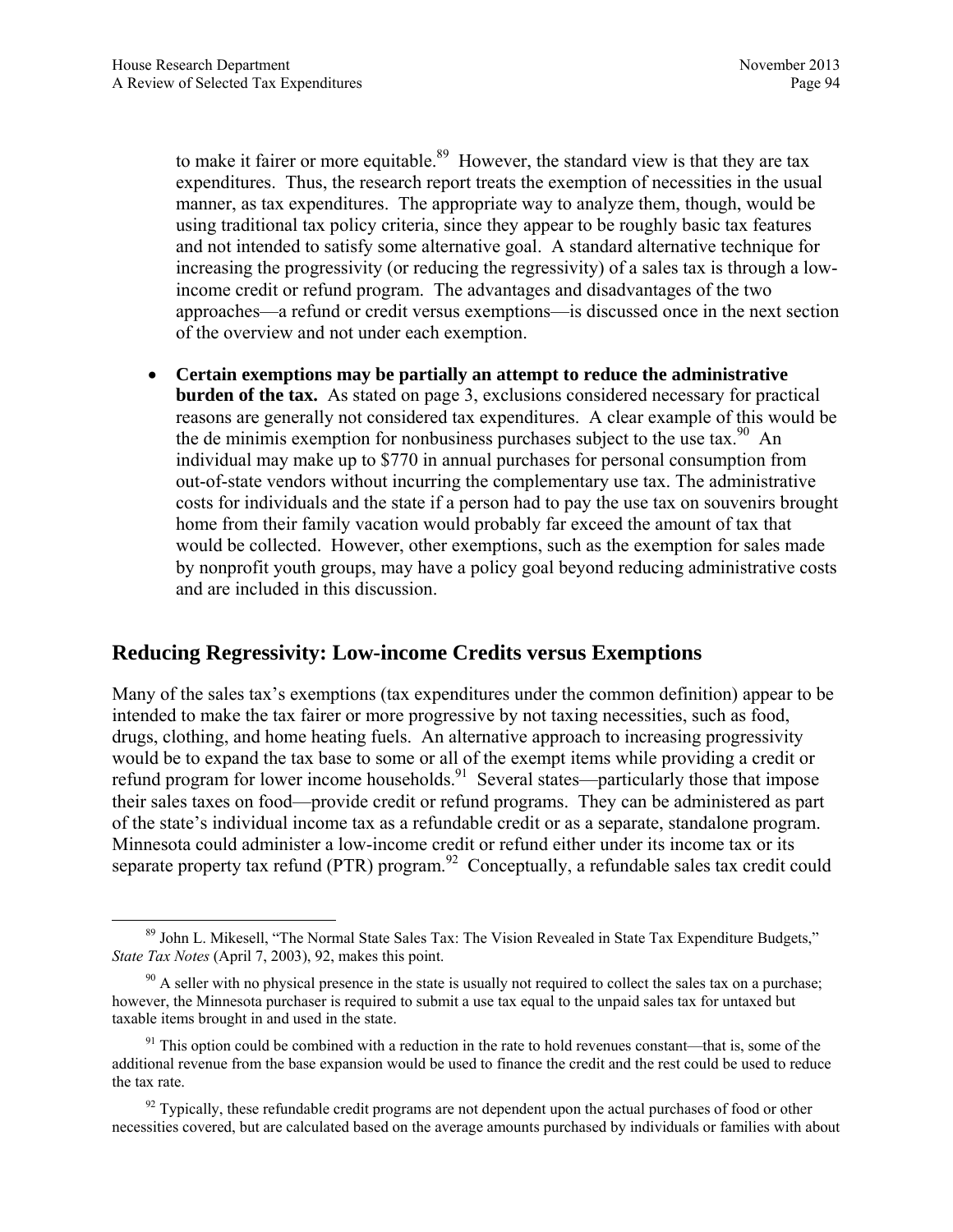be designed in a manner similar to the PTR and could be integrated into the PTR calculations.<sup>93</sup> However, data from DOR indicate that a much larger percentage of low-income households file income tax returns, than PTR claims.<sup>94</sup> This suggests that administrative and participation considerations may favor a credit administered under the income tax, rather than the PTR.

The comparative advantages and disadvantages of the two approaches to reducing sales tax regressivity have been widely discussed and analyzed in the literature.<sup>95</sup> The following discussion draws on and summarizes that literature. It parallels a similar discussion in the 1986 report of the Minnesota Tax Study Commission.<sup>96</sup>

- **Vertical equity.** A low-income credit is more cost effective in increasing progressivity or vertical equity than exemptions. An exemption provides benefits to everyone across the income distribution, while a credit or refund can be targeted only to those with lower incomes. Since middle and upper income households spend more, exemptions provide them with large absolute dollar amounts of benefits. (The benefits are smaller percentages of their incomes, of course.) It's unnecessary to exempt purchases by middle and upper income households to reduce regressivity. Overall, a credit or refund would allow larger reductions in regressivity with a tax that either yields more revenue or has a lower rate.
- **Revenue stability.** Exempting necessities makes revenues from the tax less stable by focusing the tax base more on consumer durables and other discretionary purchases that fluctuate more with economic cycles than purchases of food, home heating fuels, or other necessities do. A broader base with a credit or refund minimizes this effect.
- Neutrality. Exemptions distort market decisions more than a credit. For example, they favor individuals who prefer to consume luxury versions of the necessities (e.g., buying lobster and filet mignon, designer clothes, or owning large homes that cost large sums to heat) versus those who prefer to spend their discretionary income on taxable items (e.g., taxable entertainment, furniture, electronics, and so forth).

 $94$  For households in the bottom three population deciles, 66 percent file income tax returns, while only 35 percent file PTR claims. This is information from the 2010 DOR tax incidence data base.

<sup>95</sup> See, e.g., John F. Due and John L. Mikesell, *Sales Tax* (2<sup>nd</sup> ed. 1995): 75-88; Steven Gold, "Simplifying the Sales Tax: Credits or Exemptions?" in *Sales Taxation Critical Issues in Policy and Administration* (William F. Fox, ed. 1992): 157-68; Bradford Case and Robert D. Ebel, "Using State Consumer Tax Credits for Achieving Equity," *National Tax Journal* 42, no. 3 (1989): 323-37.

<sup>96</sup> *Final Report of the Minnesota Tax Study Commission* vol. 1 (1986): 153-165.

the same income. This eliminates the need to save receipts or otherwise show how much one has actually purchased.

 $93$  This could be done operationally by adding an imputed measure of the sales tax burden for a household, based on its size and income, to its qualifying property tax or rent constituting property tax. The threshold rates and credit/refund percentages would need to be adjusted appropriately to reflect the expectation that households can pay more of their income in combined sales and property tax than the current PTR expects them to pay in property tax alone.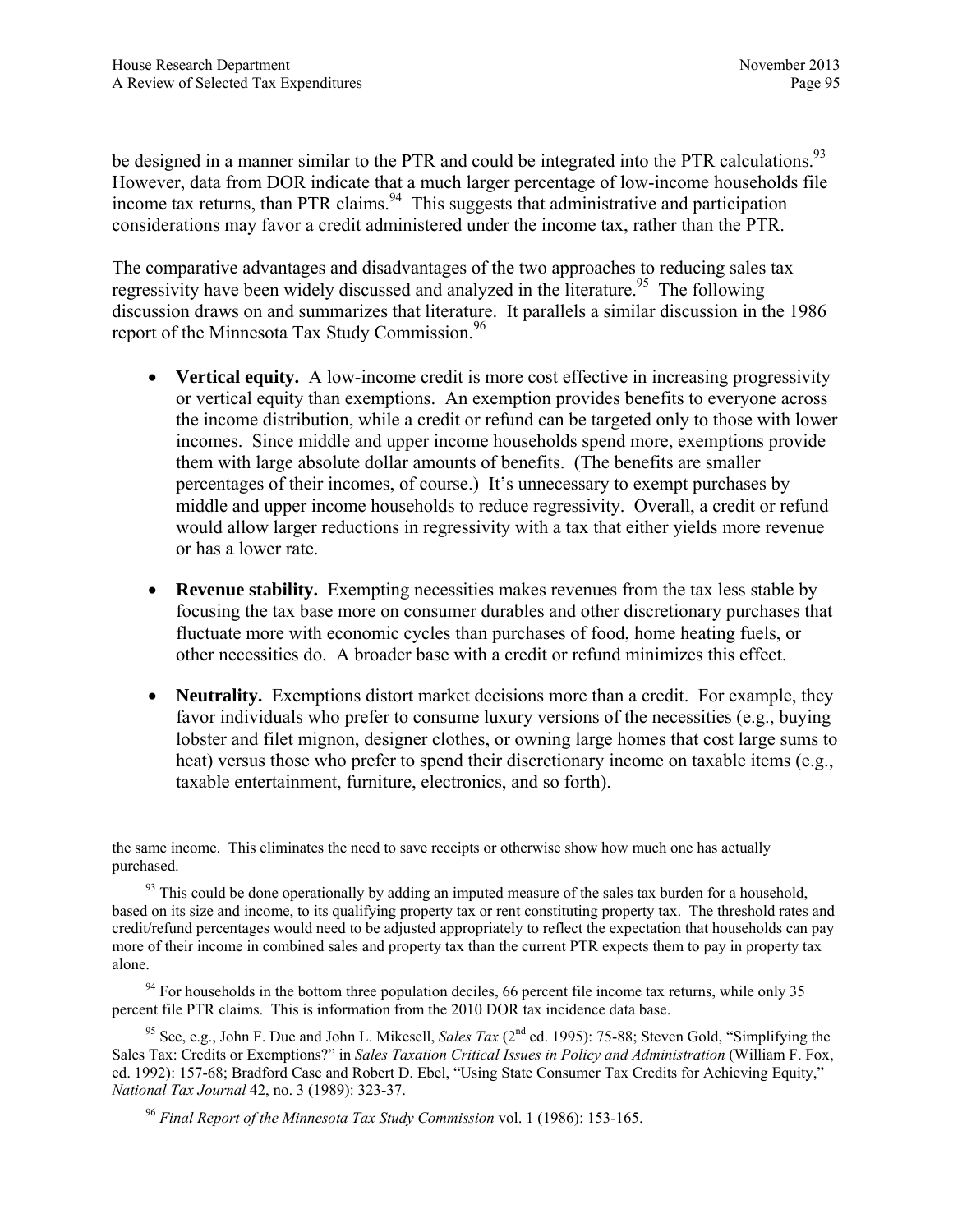- **Administration and compliance.** The effects of the two approaches on administrative and compliance costs are ambiguous. On the one hand, exemptions create line drawing issues—distinguishing between prepared food (taxable meals) and groceries, exempt clothing and taxable sporting goods, and so on. Administering these detailed rules raises costs for both DOR and retail businesses and inevitably results in some noncompliance, much inadvertent. On the other hand, a refund or credit requires a separate administrative infrastructure—accepting applications, processing and paying refunds, and so forth. This is expensive for both DOR and taxpayers. Many individuals will hire tax preparers to prepare and file their claims, diluting the benefits to the targeted recipients. Moreover, experience shows that without extensive outreach and publication efforts (and perhaps even with it), participation in a refund program will be low, failing to fully achieve its objective of decreased regressivity. For example, many eligible households fail to apply to Minnesota's PTR benefits.<sup>97</sup>
- **Timing and certainty.** Exemptions provide certain and immediate relief. By contrast, a credit or refund is delayed until the taxpayer applies and receives payment, well after the purchases have been made. This presents cash flow challenges for low-income families. Also, a percentage of eligible taxpayers, as noted above, will fail to apply.
- **Understandability and acceptability.** Exemptions are widely understood and are popular with the public. The trend of states over the last two decades to exempt food and repeal credits reflects this dynamic. By contrast, the typical individual does not know what a low-income credit is, and is even less likely to understand the concept of eligibility thresholds and credit percentages (or copays).

In conclusion, a variety of considerations support both approaches. Standard tax policy criteria support the credit or refund approach, but political acceptability factors clearly favor the approach of exempting necessities.

# **Sales and Use Tax Expenditures Covered**

**The Minnesota sales and use tax includes three basic categories of tax expenditures, exemptions for goods, for services, and by type of seller.** The tax expenditures listed below are described in greater detail in the pages that follow.

- Exemptions for purchases of goods or tangible personal property
	- clothing and wearing apparel
	- **q** groceries
	- home heating fuel
	- ublications
	- drugs, medicines, and medical devices

 $97$  DOR estimates that only about 60 percent of the households who are eligible actually claim their property tax refunds. It seems reasonable that an expanded program that includes a sales tax refund will face similar participation rates.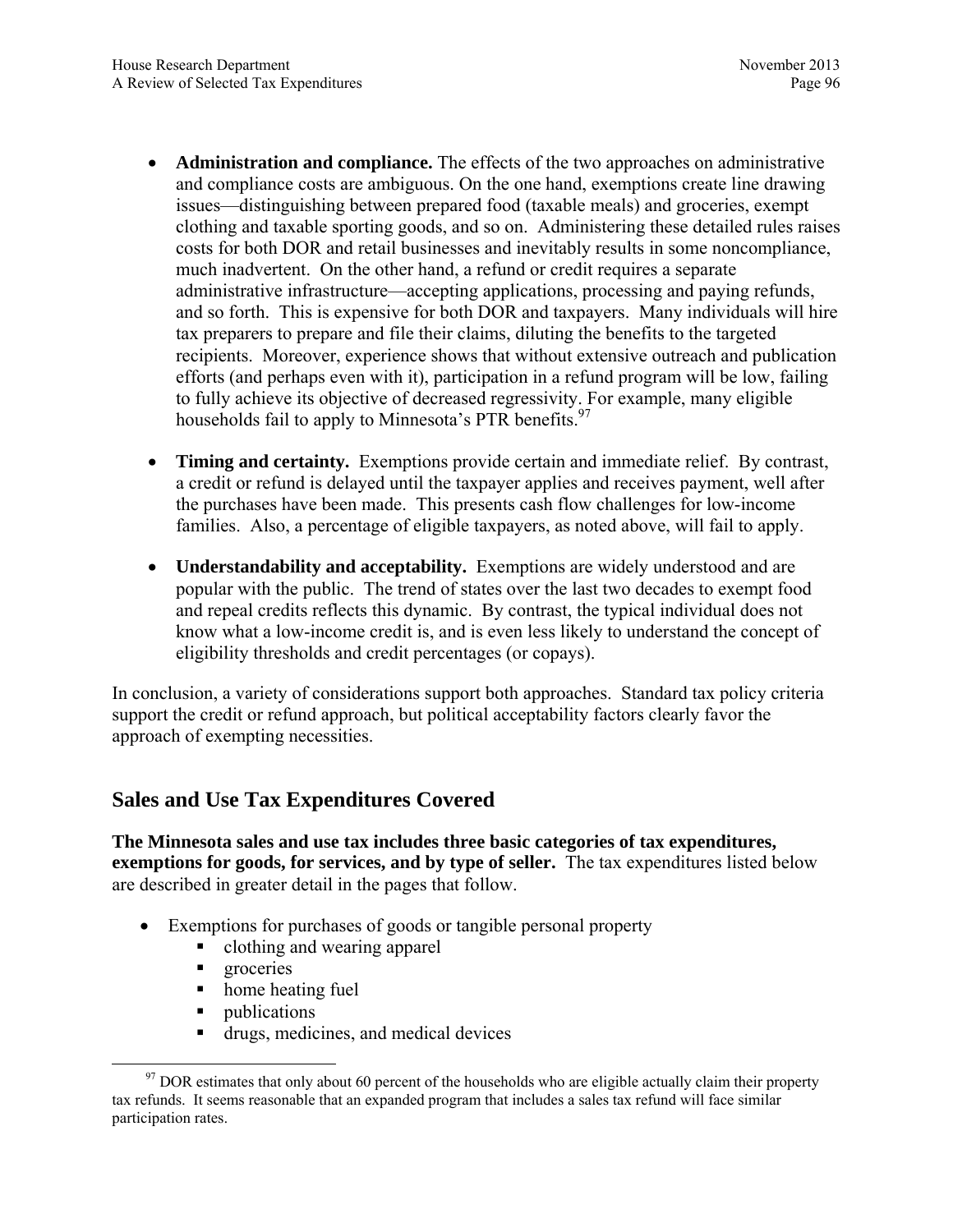- **residential water and sewer (service)**
- digital goods (hybrid between good or service)
- **Exercise** caskets and burial vaults
- Exemptions of services
	- **funeral and cremation services**
	- **n** motor vehicle repair services
	- household goods repair services
	- **personal services**
	- legal services
	- **accounting services**
- Sales made by specific types of entities
	- admissions to arts events
	- fundraising events for nonprofits
	- **n** institutional meals
	- isolated and occasional sales
	- YMCA, YWCA, and JCC memberships

# **Growth in the Selected Sales Tax Expenditures**

The graph on the following page shows the growth in the selected sales tax expenditures over the last 20 years, relative to the growth in personal income. The selected sales tax expenditures are limited to those for which incidence information is included in the report. The graph reveals that these tax expenditures (as is the case with the sales tax base itself) have been growing at a slightly slower rate than personal income.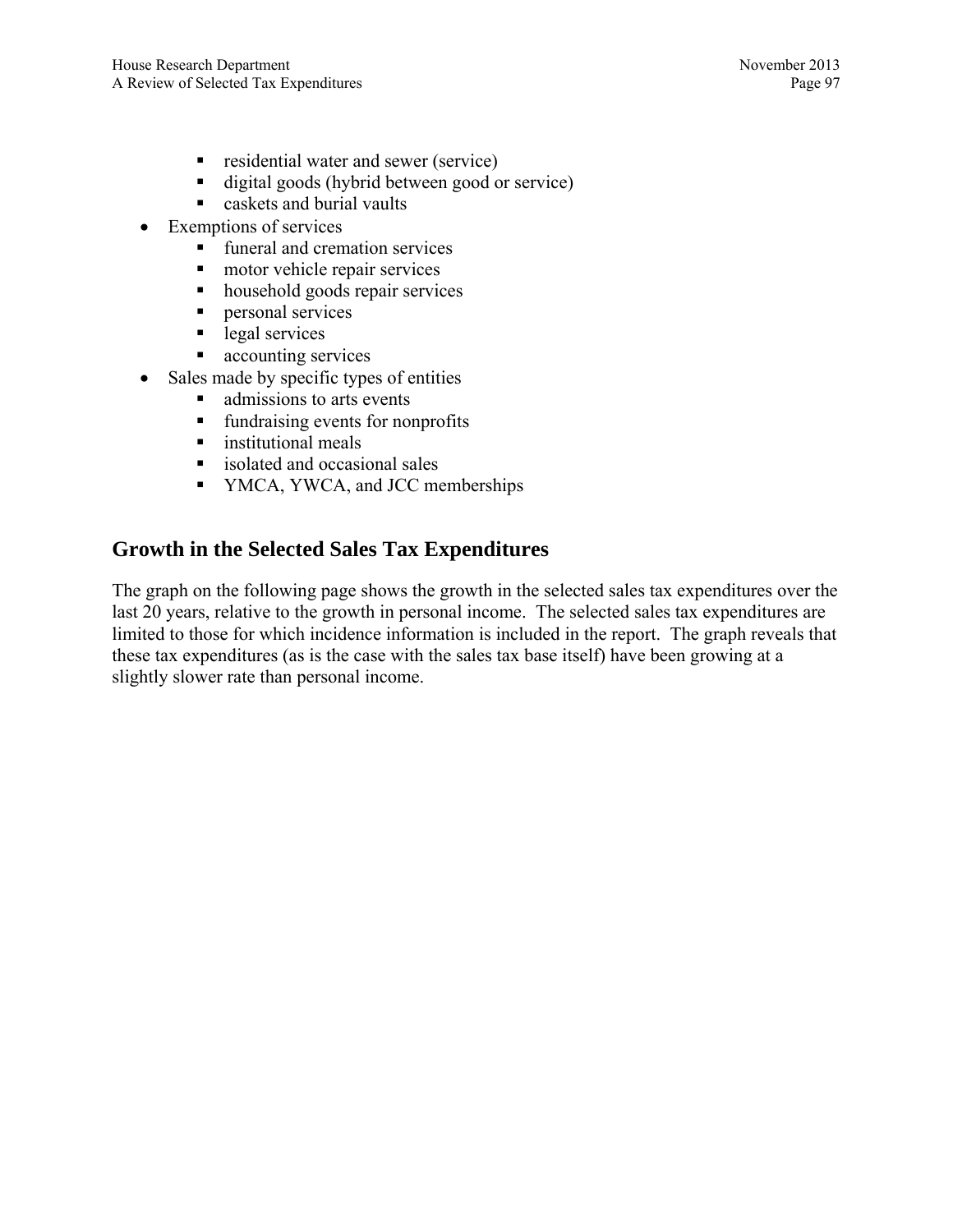

**Dollars of Selected Sales Tax Expenditures Compared to Personal Income 1996 to 2012 (millions) 1996 to 2012 (millions)**

Source: Tax Expenditure Budget data; Minnesota Price of Government

Tax Research Division MN Dept. of Revenue House Research Dept. House Fiscal Affairs Dept. February 14, 2013

# **Distribution of the Selected Tax Expenditures Relative to the Tax**

The chart on the following page plots the relative portions that the sales tax base and selected sales tax expenditures as a percent of household income by population decile. It shows that the selected sales tax expenditures are significantly less regressively distributed than the existing tax base. Put another way, if the tax base were expanded to include the selected tax expenditures, the overall tax would become more regressive.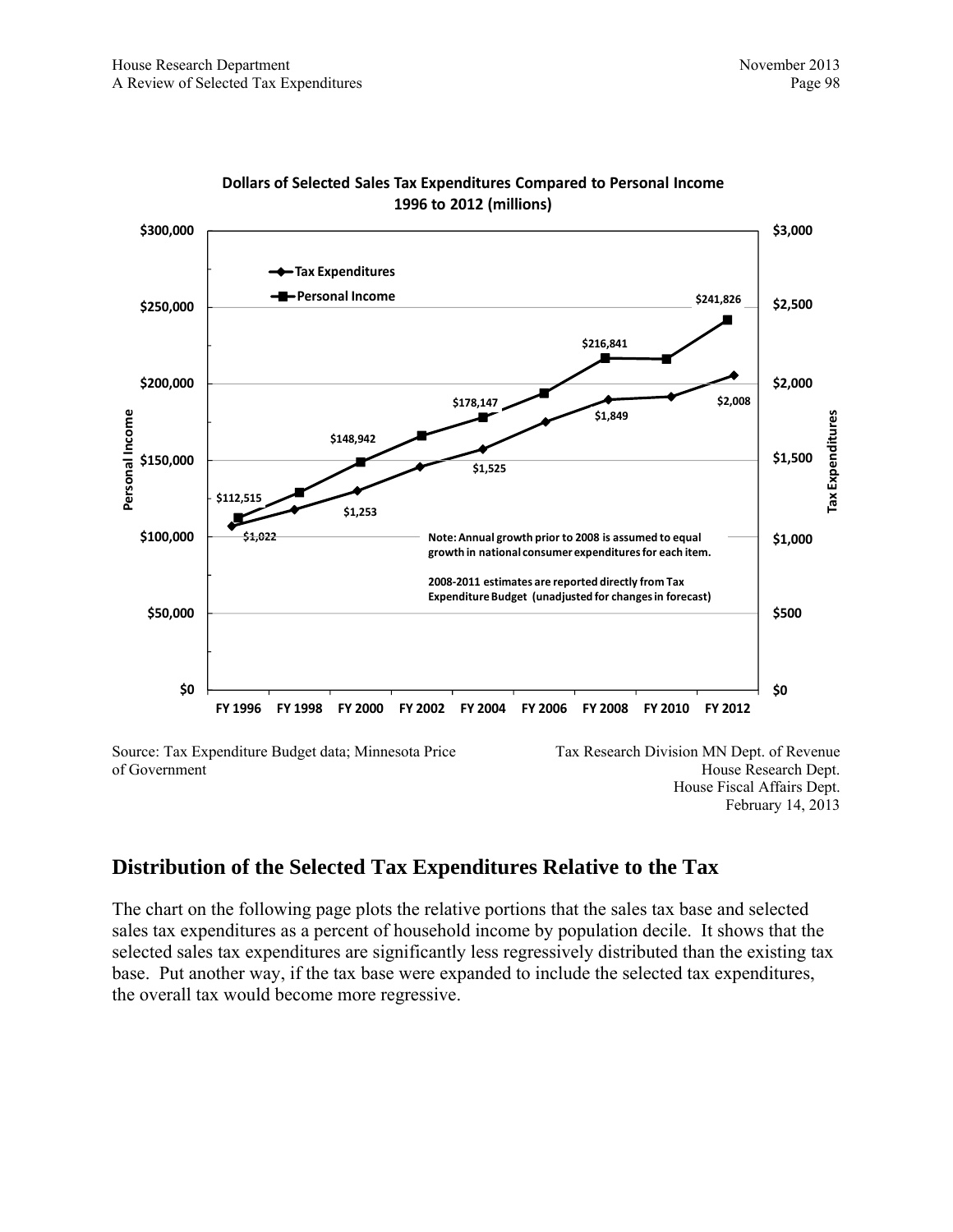

#### **Shares of Sales Tax and Income Tax Expenditures by Decile**

Source: 2008 Tax Incidence Study database, based on detail from Consumer Expenditure Survey

Tax Research Division MN Department of Revenue November 28, 2012

This graph only includes the combined incidence of the selected sales and use tax expenditures in this report for which we have individual incidence analyses; it does not include the incidence of digital goods, caskets and burial vaults, or the entity-based exemptions.

The remainder of this section provides information on the selected sales and use tax expenditures.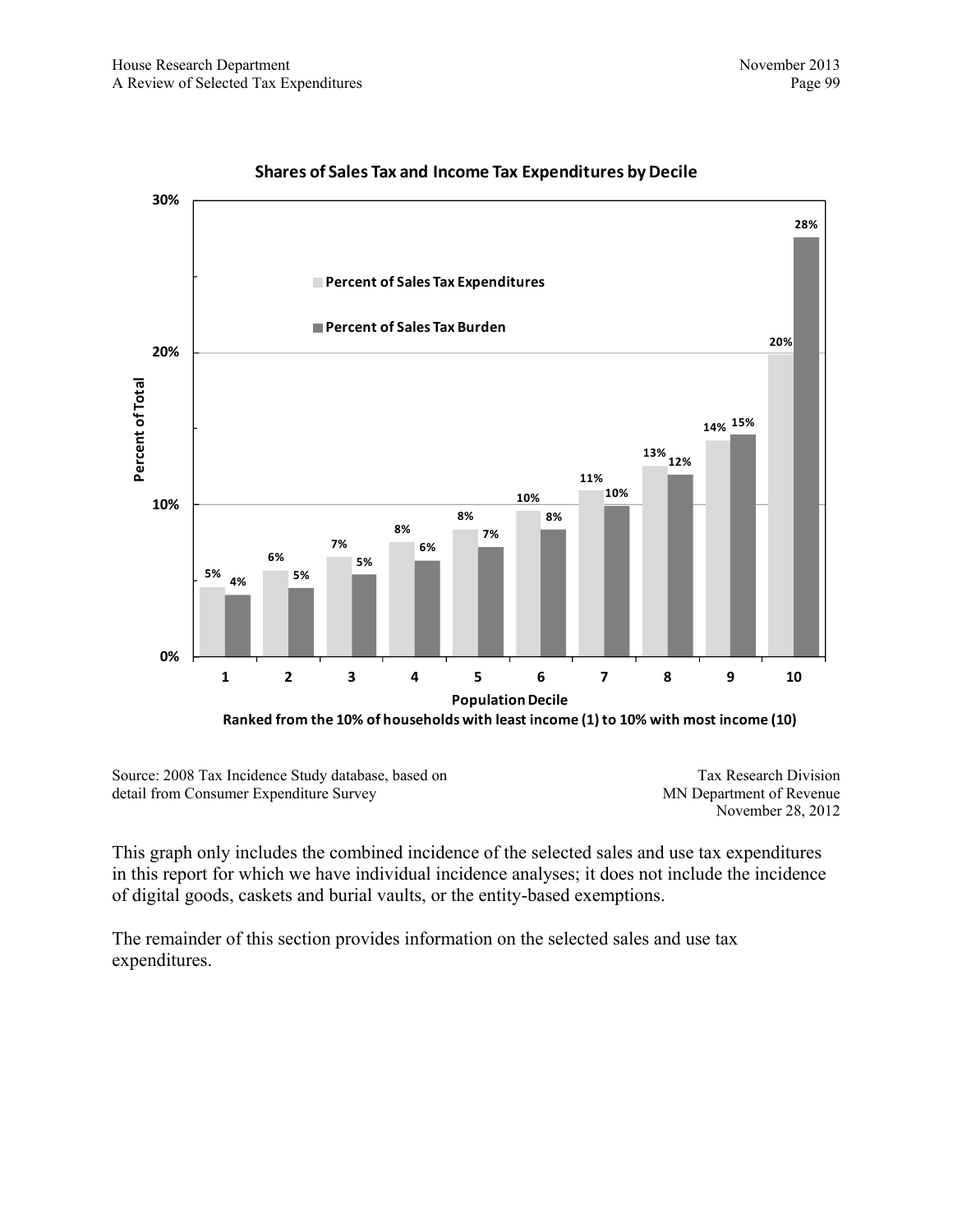# **Exemption for Clothing and Wearing Apparel**

## **Description of Provision**

Clothing is excluded from the Minnesota sales and use tax base. This exemption applies to inner and outerwear, footwear, headgear, gloves and mittens, neckwear, belts, hosiery, and other items customarily worn for general use. It does not apply to furs or to jewelry, handbags, billfolds, sports clothing sold exclusively for use in a sporting activity, or work-related safety items.

| Wearing Apparel (\$ thousands) |           |           |           |
|--------------------------------|-----------|-----------|-----------|
| FY 2012                        | FY 2013   | FY 2014   | FY 2015   |
| \$312,100                      | \$322,800 | \$331,100 | \$341,500 |

#### **Projected Tax Expenditure: Clothing and Wearing Apparel (\$ thousands)**

Expenditures on clothing and wearing apparel have decreased in nominal terms (unadjusted for inflation) by 11.4 percent from FY 2002 to FY 2012, compared with a 44.9 percent nominal increase in personal income over the same time period.

#### **Objective or Rationale**

This exemption was enacted as part of the original sales tax in 1967. The rationale is not clear but it is widely assumed to be intended as an exemption for a necessity to reduce the regressivity of the tax. The definition was changed slightly to conform to SSUTA requirements.

Repeal of this exemption would decrease administrative complexity since it would no longer be necessary to differentiate between taxable clothing, such as athletic and safety apparel, and nontaxable clothing.

Very few state sales taxes exempt clothing purchases. See Appendix A for details.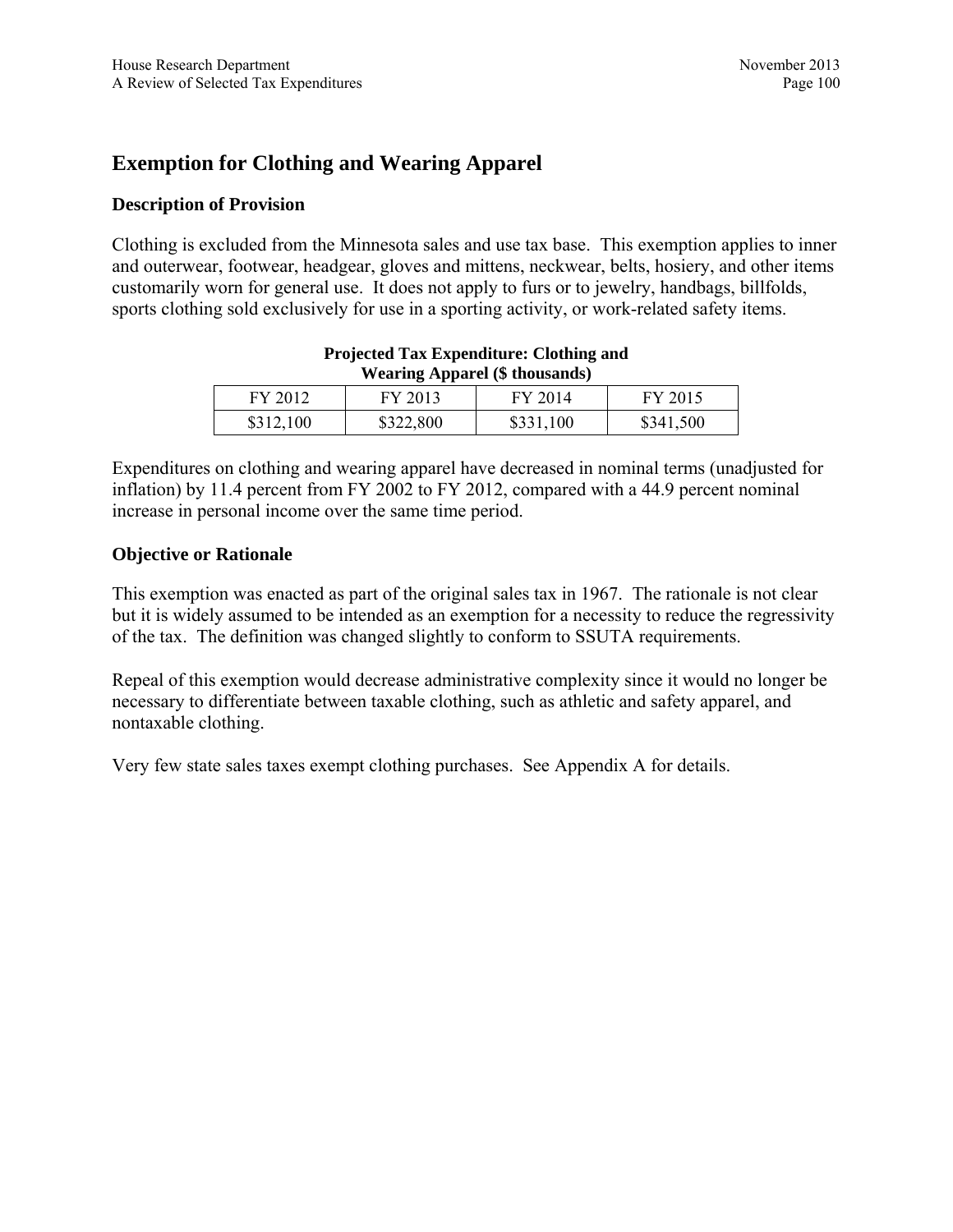MN Department of Revenue

November 28, 2012

#### **Incidence Information**



## **Shares of Tax Expenditure by Decile Clothing Exemption**

Source: 2008 Tax Incidence Study database, based on detail from Consumer Expenditure Survey

See the box on page 16 for help in reading this graph.

| Suits index for the tax expenditure (if repealed):      | $-0.215$ |
|---------------------------------------------------------|----------|
| Suits index for the existing sales and use tax:         | $-0.229$ |
| Suits index for the overall state and local tax system: | $-0.060$ |

Note: Suits index values can range from  $-1$  to  $+1$ . Negative values indicate a regressive distribution; 0, a proportional distribution; and positive values a progressive distribution. For more information see Appendix B.

Because the Suits index for repeal of the tax expenditure for the clothing exemption is higher than the Suits index for the sales and use tax, repealing the tax expenditure would make the sales and use tax less regressive. However, repeal of the exemption would make the overall tax system more regressive, since the index for repeal is less than index for the overall tax system.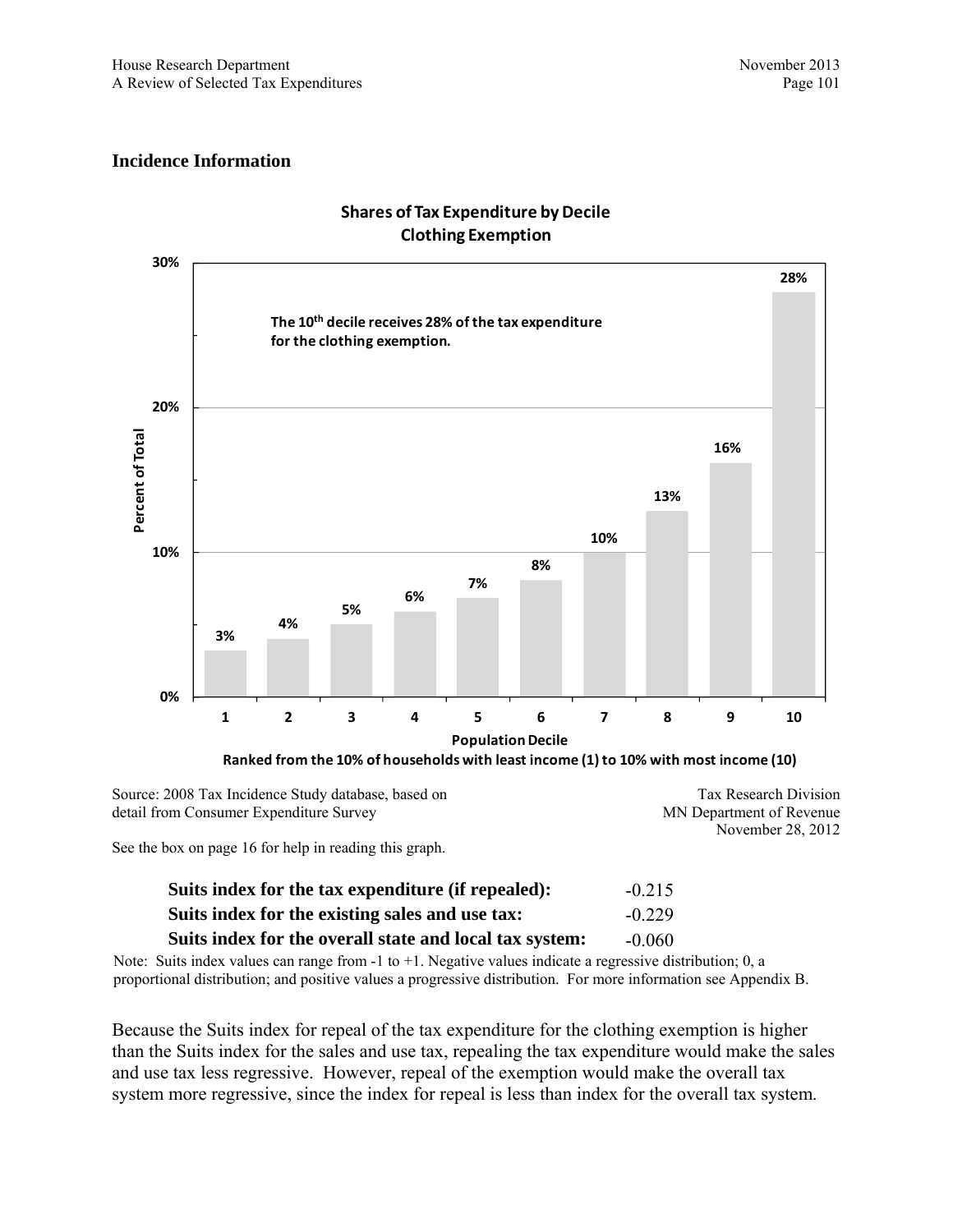#### **Evidence on Effectiveness in Meeting Objective**

If the purpose of the exemption is to reduce regressivity, the exemption does not serve this goal well. As reflect in the Suits indexes shown in the graph, the distribution of clothing purchases is slightly less regressive than the existing sales tax base. Revenues from repeal of the tax expenditure could be used to decrease the sales tax rate, which would provide a slight reduction in the overall regressivity of the sales tax. An alternative would be to use part of the increased revenue to pay for a refundable low-income tax credit based on family size. This would provide assistance that is better targeted to low-income households, while collecting the tax from middle and upper income households and would allow holding the regressivity of the overall tax system constant, while repealing the exemption to raise revenues.<sup>98</sup>

 $98$  Extending the sales tax to clothing would slightly decrease the regressivity of the sales tax. But if the change is used to raise revenues, by increasing the overall reliance on sales tax revenues (a regressive source, as compared to income and other progressive sources) it would increase the overall regressivity of Minnesota's state and local taxes. As shown in the graph, the Suits index for the sales tax including clothing purchases is -0.215. By contrast, the overall tax system for 2010 had a significantly less regressive Suits index of -0.060.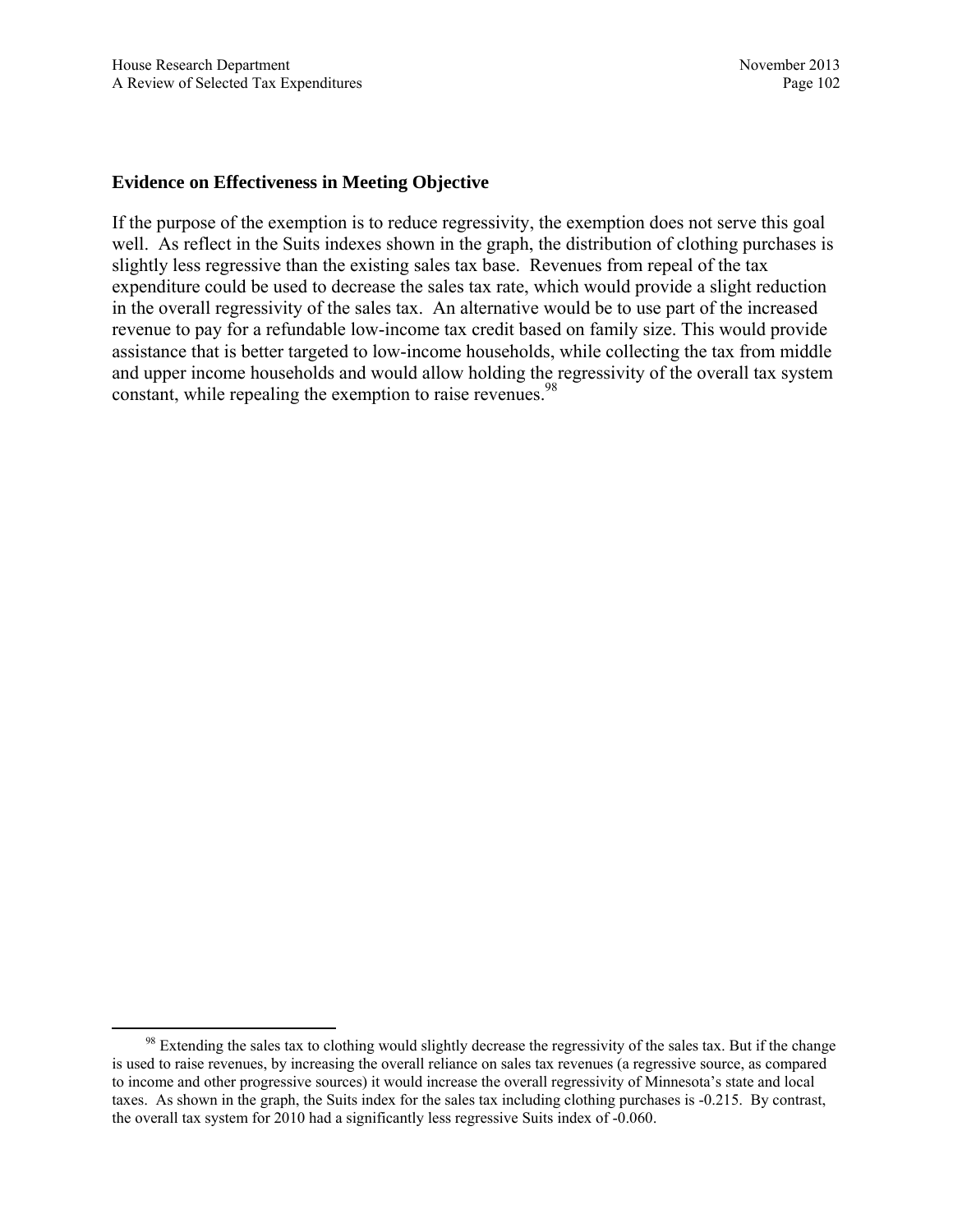# **Exemption for Groceries**

## **Description of Provision**

Food and food ingredients for human consumption are generally exempt from the sales and use tax. This exemption also applies to bakery items, ready-to-eat meats and seafood, and foods that require cooking before consumption. It does not apply to restaurant and prepared food, to candy and soft drinks, dietary supplements, or food sold through vending machines.

The original exemption applied to virtually all food sold in a grocery store. Candy and soft drinks were eliminated from the exemption in 1982. The types of food exempted under this provision underwent several modifications between 2001 and 2005, as the state attempted to conform to SSUTA definitions while minimizing changes to the state tax base.

| FY 2012   | FY 2013   | FY 2014   | FY 2015   |
|-----------|-----------|-----------|-----------|
| \$681,700 | \$705,300 | \$723,400 | \$746,100 |

#### **Projected Tax Expenditure: Groceries (\$ thousands)**

Expenditures on groceries have increased in nominal terms (unadjusted for inflation) by 62.9 percent from FY 2002 to FY 2012, compared with a 44.9 percent nominal increase in personal income over the same time period.

### **Objective or Rationale**

This exemption was enacted as part of the original sales tax in 1967. The rationale of the exemption is not clear but it is widely assumed to be intended as an exemption for a necessity and to reduce the regressivity of the tax.

Only a few states tax groceries; two of these states (Kansas and Idaho in 2011<sup>99</sup>) mitigate the regressivity of taxing groceries by providing low-income refunds or credits. The details are in Appendix A.

## **Related Direct Spending Programs**

The Food Stamp (Supplemental Nutrition Assistance Program) and Women, Infants, and Children (WIC) programs, funded by the federal government, and the state-funded Minnesota Food Assistance program provide food support for low-income families and individuals.

<sup>&</sup>lt;sup>99</sup> The 2012 Kansas Legislature repealed the Kansas food credit, effective on January 1, 2013. See the Kansas Department of Revenue Notice 12-13 (7/9/2012), available at:

http://rvpolicy.kdor.ks.gov/Pilots/Ntrntpil/IPILv1x0.NSF/23d6cf461dc0d3f58625656e005c41cd/91e1b17a810a93d8 86257a36004a9ce3?OpenDocument.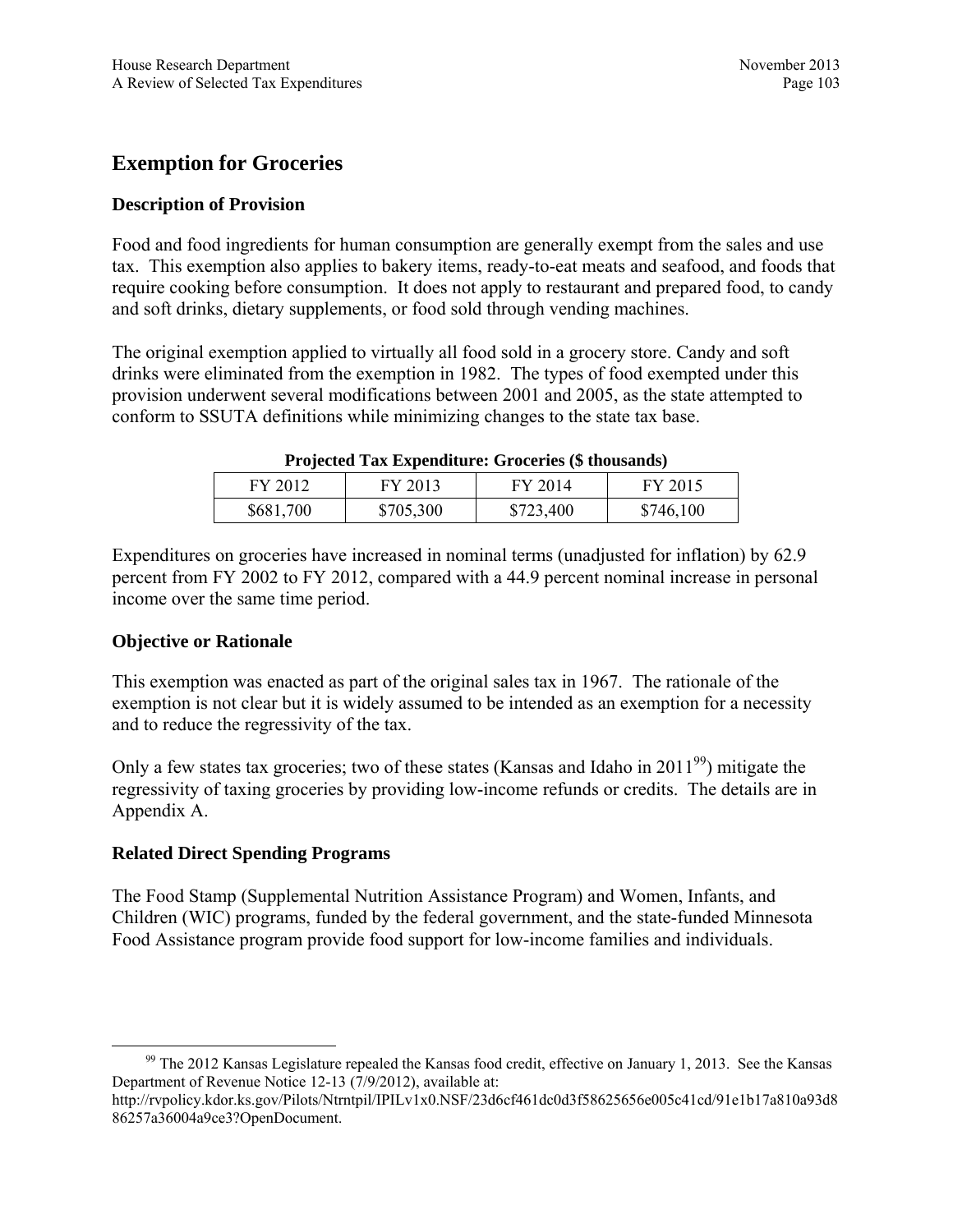

### **Shares of Tax Expenditure by Decile Grocery Exemption**

Source: 2008 Tax Incidence Study database, based on detail from Consumer Expenditure Survey Tax Research Division MN Department of Revenue November 28, 2012

See the box on page 16 for help in reading this graph.

| Suits index for the tax expenditure (if repealed):      | $-0.349$ |
|---------------------------------------------------------|----------|
| Suits index for the existing sales and use tax:         | $-0.229$ |
| Suits index for the overall state and local tax system: | $-0.060$ |

Note: Suits index values can range from  $-1$  to  $+1$ . Negative values indicate a regressive distribution; 0, a proportional distribution; and positive values a progressive distribution. For more information see Appendix B.

Because the Suits index for repeal of the tax expenditure for the grocery exemption is less than the Suits index for the sales and use tax (and for the overall state and local tax system), repealing the tax expenditure would make the sales and use tax (and the overall tax system) more regressive.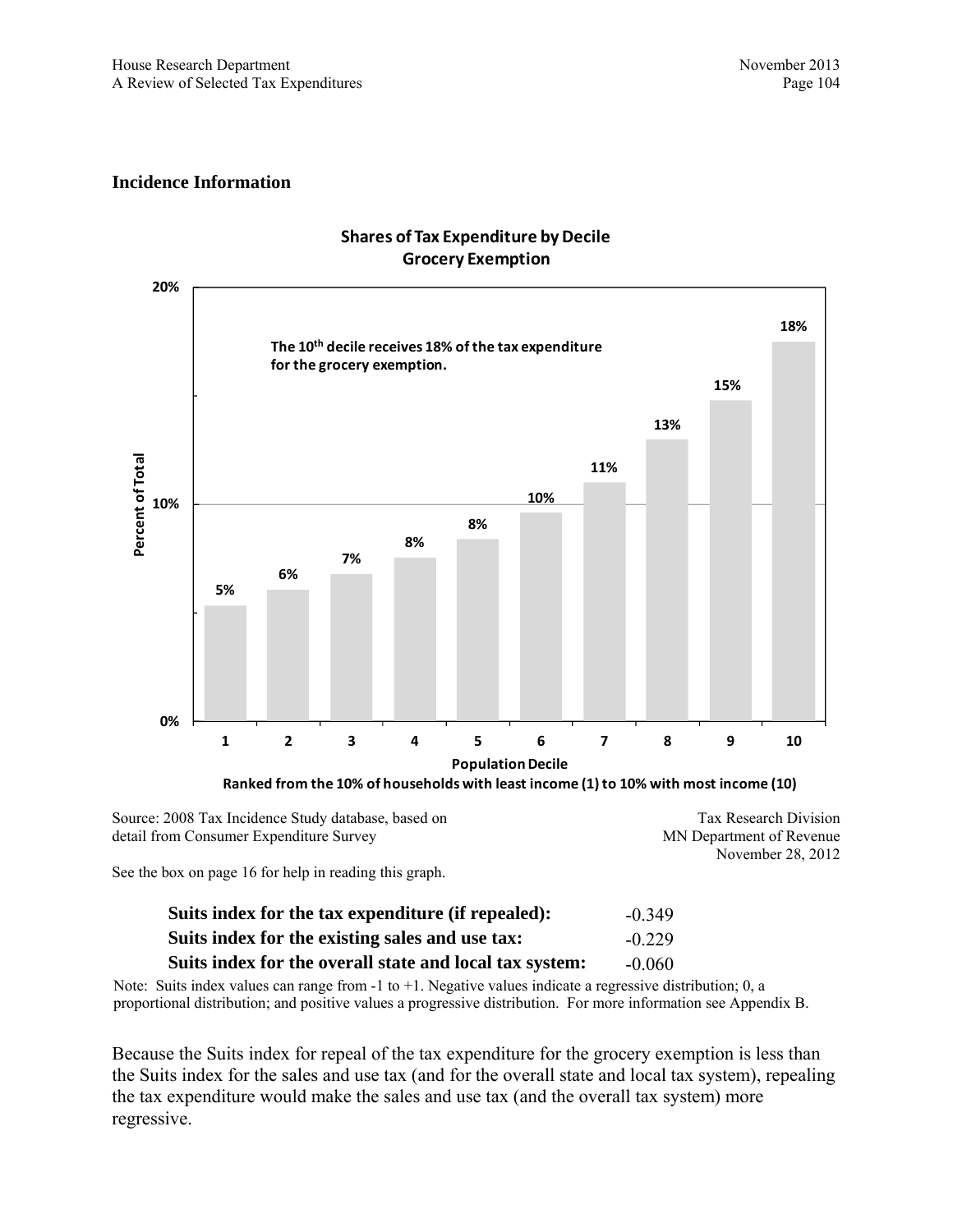### **Evidence on Effectiveness in Meeting Objective**

Exempting grocery purchases, as shown in the graph, does reduce the regressivity of the tax, but much of the current exemption goes to middle- and high-income households for luxury, as well as basic foodstuffs. In addition, taxing prepared food under the theory that it is not a "necessary" expenditure distorts consumer behavior and, as others have noted, ignores the fact that many taxable meals and prepared foods are often necessities for workers, the elderly, and the homeless. Part of the revenues resulting in a repeal of this exemption could be used to fund a refundable low-income tax credit based on family size, similar to the credits in other states. This would provide assistance that is better targeted to low-income households, while collecting the tax from middle and upper income households and eliminating some of the distortion in consumer behavior.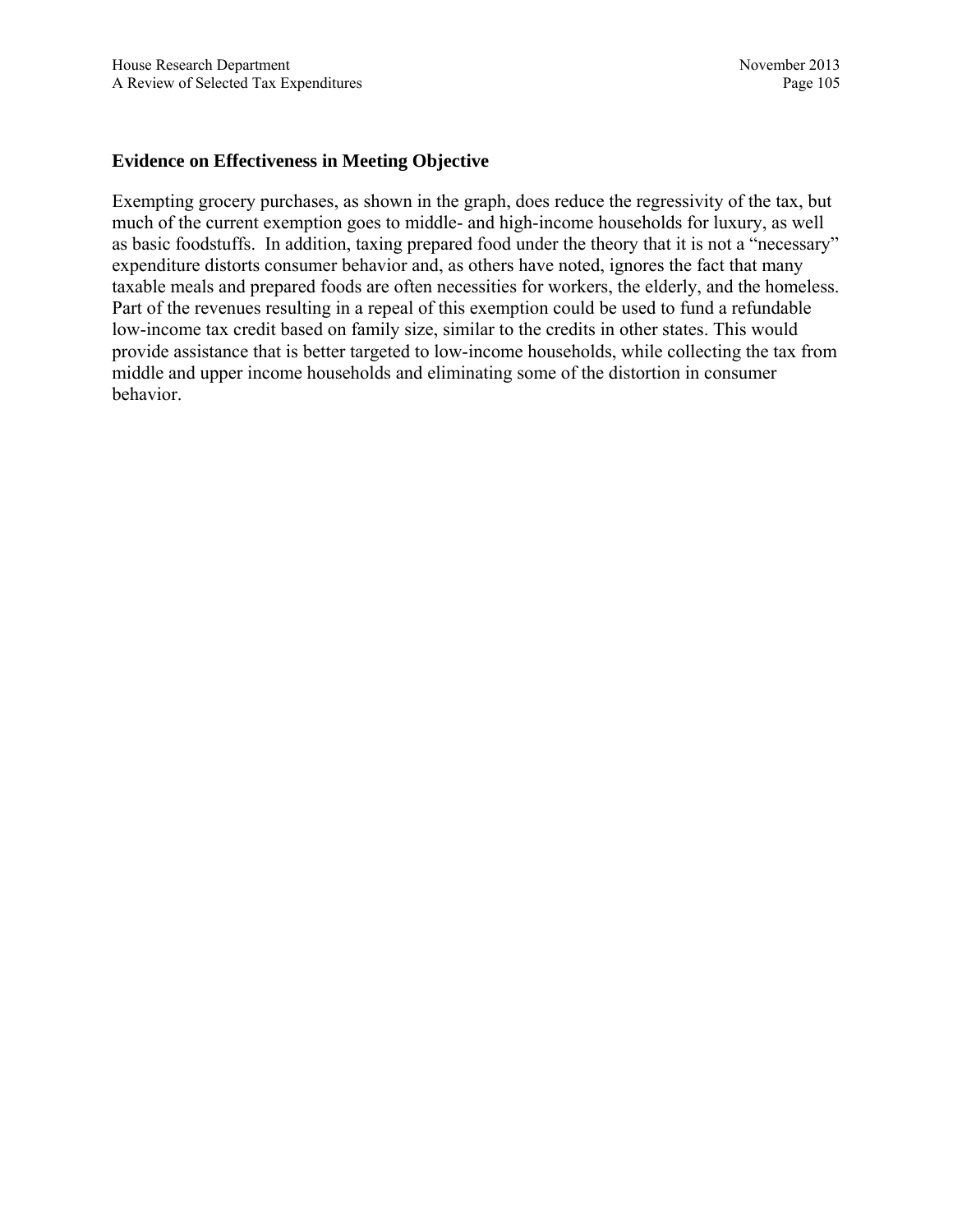# **Exemption of Home Heating Fuel**

## **Description of Provision**

All fuel oil, coal, wood, steam, hot water, propane gas, and liquefied petroleum gas sold to residential customers for residential heating are exempt from sales and use tax. For the billing months of November through April, purchases of natural gas and electricity for residential heating are exempt. This also exempts purchases during those months of natural gas and electricity used for other purposes (e.g., clothes drying, cooking, lighting, and so forth).

|           |           | Trojected Tax Expenditure. Home Heating Pues (9 thousands) |           |
|-----------|-----------|------------------------------------------------------------|-----------|
| FY 2012   | FY 2013   | FY 2014                                                    | FY 2015   |
| \$130,500 | \$135,900 | \$140,000                                                  | \$142.200 |

| Projected Tax Expenditure: Home Heating Fuels (\$ thousands) |
|--------------------------------------------------------------|
|--------------------------------------------------------------|

Expenditures on home heating fuel have increased in nominal terms (unadjusted for inflation) by 72.2 percent from FY 2002 to FY 2012, compared with a 44.9 percent nominal increase in personal income over the same time period.

## **Objective or Rationale**

This exemption was enacted in 1978 and was expanded to include hot water heating in 1984. The exemption was enacted as an exemption for a necessity to reduce the regressivity of tax. As indicated by the Suits index, a tax on home heating fuels is much more regressive than the current sales tax.

## **Related Direct Spending Programs**

The Low Income Home Energy Assistance Program (LIHEAP), funded by the federal government, provides assistance to low-income families to pay their heating bills. In some years, the state has supplemented the federal money.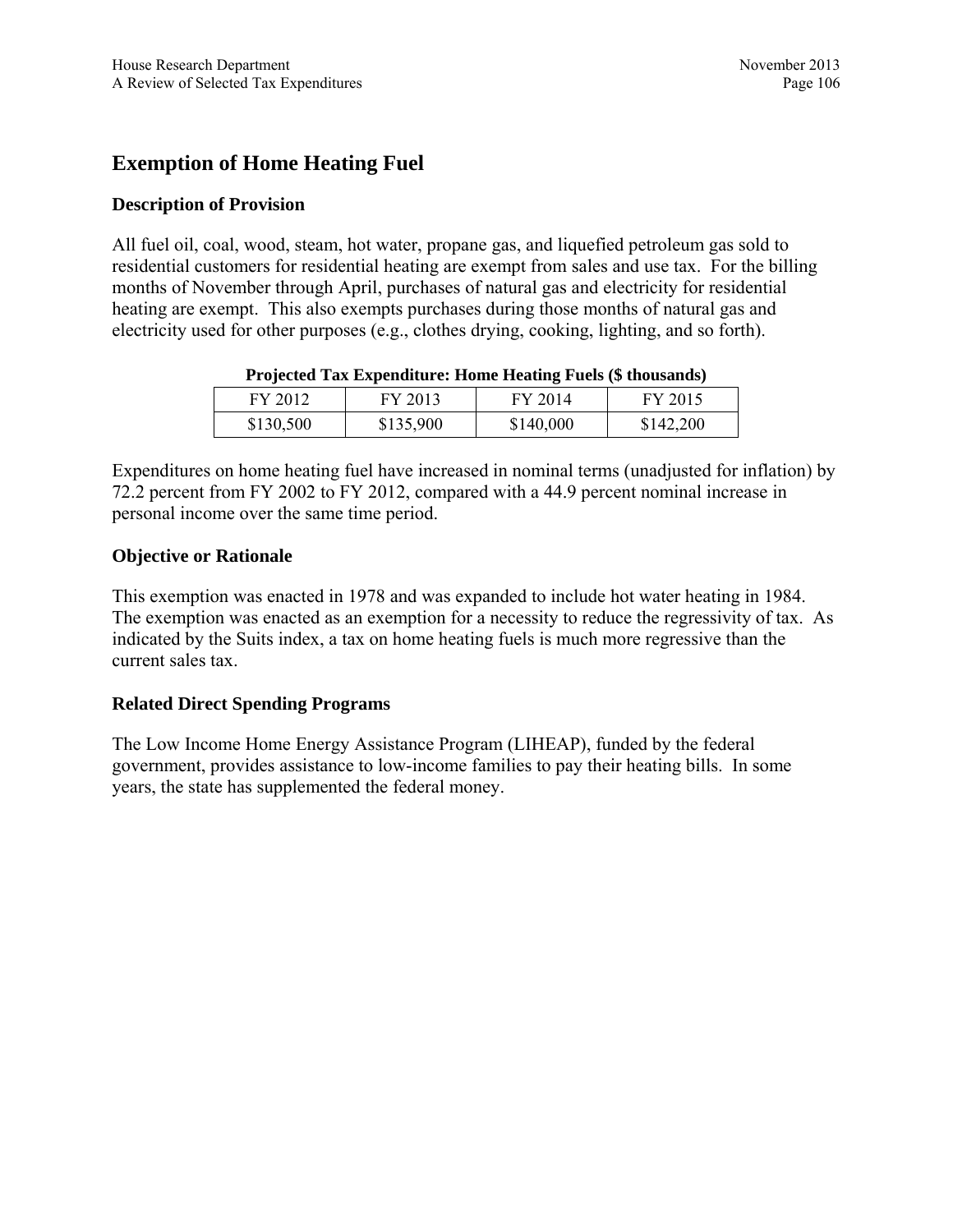

### **Shares of Tax Expenditure by Decile Home Heating Fuels Exemption**

Source: 2008 Tax Incidence Study database, based on detail from Consumer Expenditure Survey

Tax Research Division MN Department of Revenue November 12, 2012

See the box on page 16 for help in reading this graph.

| Suits index for the tax expenditure (if repealed):      | $-0.414$ |
|---------------------------------------------------------|----------|
| Suits index for the existing sales and use tax:         | $-0.229$ |
| Suits index for the overall state and local tax system: | $-0.060$ |

Note: Suits index values can range from  $-1$  to  $+1$ . Negative values indicate a regressive distribution; 0, a proportional distribution; and positive values a progressive distribution. For more information see Appendix B.

Because the Suits index for repeal of the tax expenditure for the home heating fuels exemption is less than the Suits index for the sales and use tax (and for the overall state and local tax system), repealing the tax expenditure would make the sales and use tax (and the overall tax system) more regressive.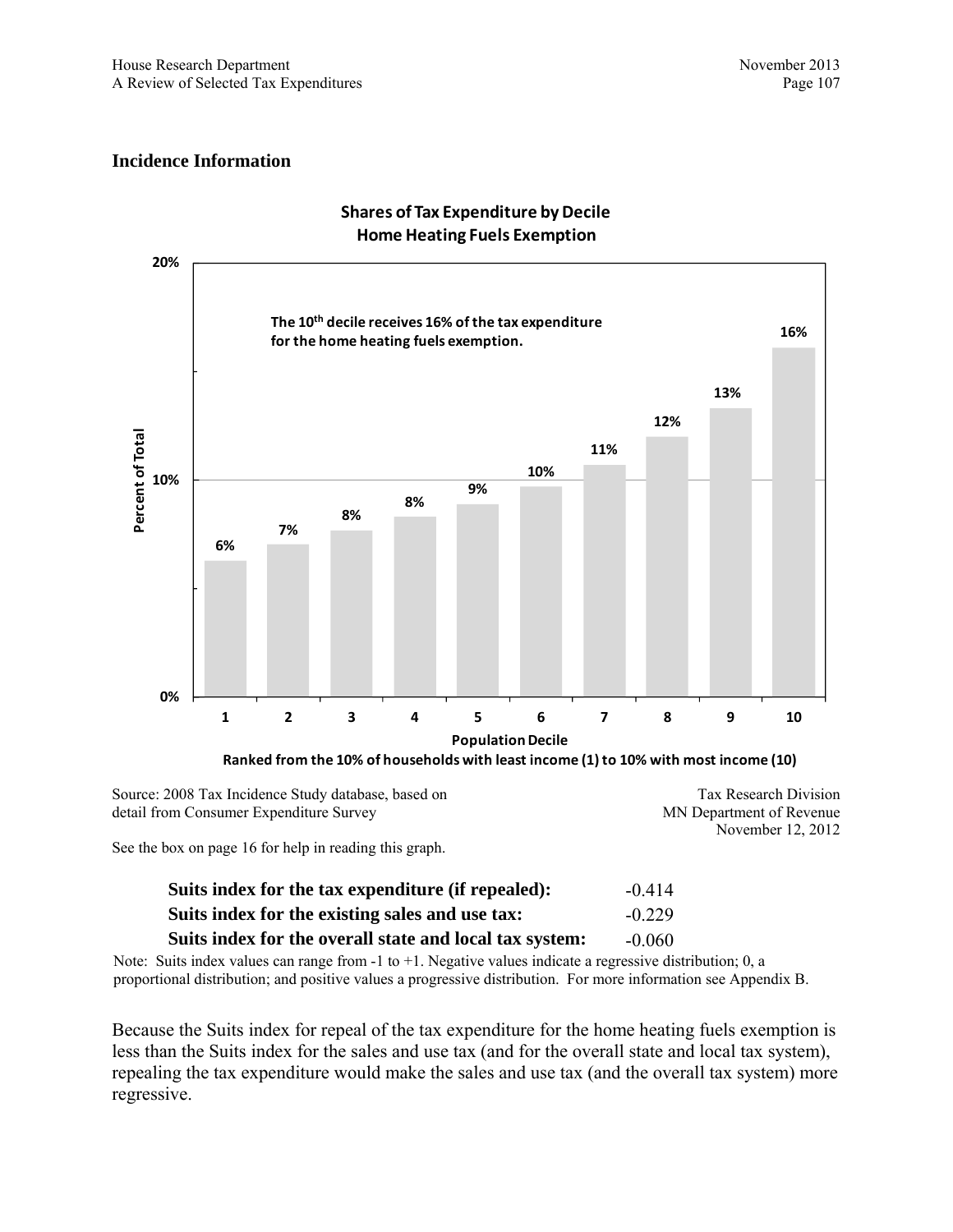### **Evidence on Effectiveness in Meeting Objective**

Exempting home heating fuels from taxation does reduce the regressivity of tax. But revenues from repeal of the tax expenditure could be used, in part, to supplement assistance under LIHEAP. This would provide assistance that is better targeted to low-income households, while collecting the tax from middle and upper income households. Additionally, a portion of the increased revenue could be used to provide assistance to low-income households for energy conservation measures such as energy efficient furnaces and increased home weatherization. A side effect of the current exemption is that it discourages conservation by slightly reducing the price of energy (compared with other types of consumption that are subject to sales tax).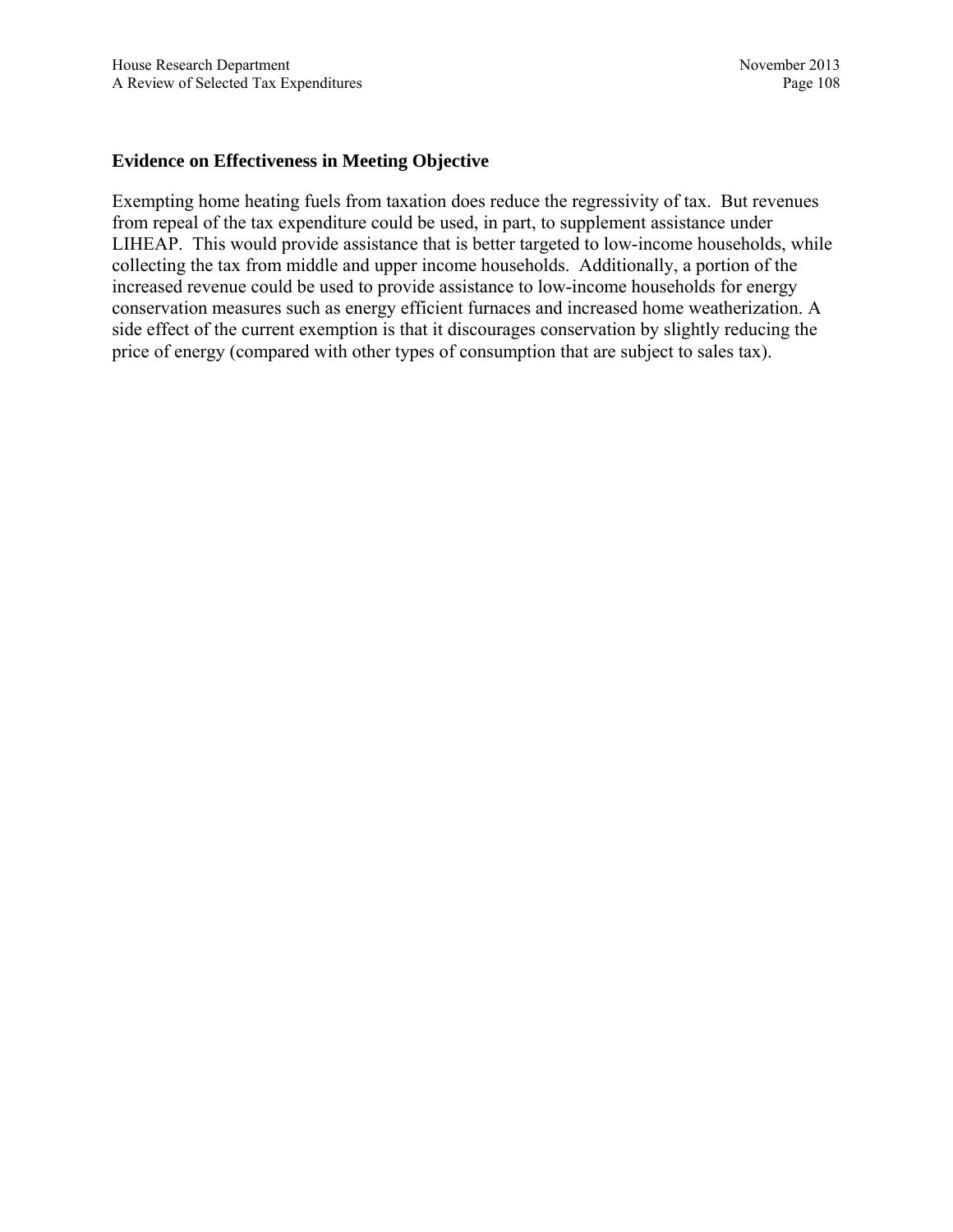# **Exemption for Publications**

## **Description of Provision**

Regularly issued publications (issued at time intervals not exceeding three months) are exempt from sales and use tax. The exemption applies, for example, to newspapers, including advertising supplements and subscription magazines, and to advertising circulars. Beginning in 1983 magazines and periodicals sold over the counter were excluded from this exemption.

| $110$ Jected Tax Expenditure: I ablied to the chomomorphic |          |          |          |
|------------------------------------------------------------|----------|----------|----------|
| FY 2012                                                    | FY 2013  | FY 2014  | FY 2015  |
| \$57,700                                                   | \$58,300 | \$58,900 | \$59,600 |

| <b>Projected Tax Expenditure: Publications (\$ thousands)</b> |  |  |  |
|---------------------------------------------------------------|--|--|--|
|                                                               |  |  |  |

Expenditures on publications have increased in nominal terms (unadjusted for inflation) by 30.3 percent from FY 2002 to FY 2012, compared with a 44.9 percent nominal increase in personal income over the same time period.

## **Objective or Rationale**

This exemption was enacted as part of the original tax in 1967. Publications are considered an information service. The original law stated that advertising related to publications was "deemed to be a service and not tangible personal property" and therefore not subject to sales tax. The rationale for that portion of the exemption was based on the view that the sales tax is a tax on goods and not on services. Many of the items included in the exemption (e.g., catalogs and advertising materials) are business inputs that conventional tax policy says should not be subject to a consumption tax to avoid the distortions that result from "pyramiding." The rationale for the exemption of sales of print publications to consumers—e.g., the price an individual pays for a newspaper—is not clear. It may have been intended to encourage dissemination of the news and other public information through the print media or it may have been an attempt to treat the paid, print media in the same way as "free" media that rely exclusively on advertising revenues to cover their operations (broadcast radio and television back in 1967). When legislative efforts have been made to repeal the exemption, supporters of the exemption (mainly the newspaper industry) have used both of those rationales to justify the exemption.

## **Related Direct Spending Programs**

If the rationale for the exemption is to encourage dissemination of news and other public information, the state grants to support public television and radio could be considered a related direct spending program.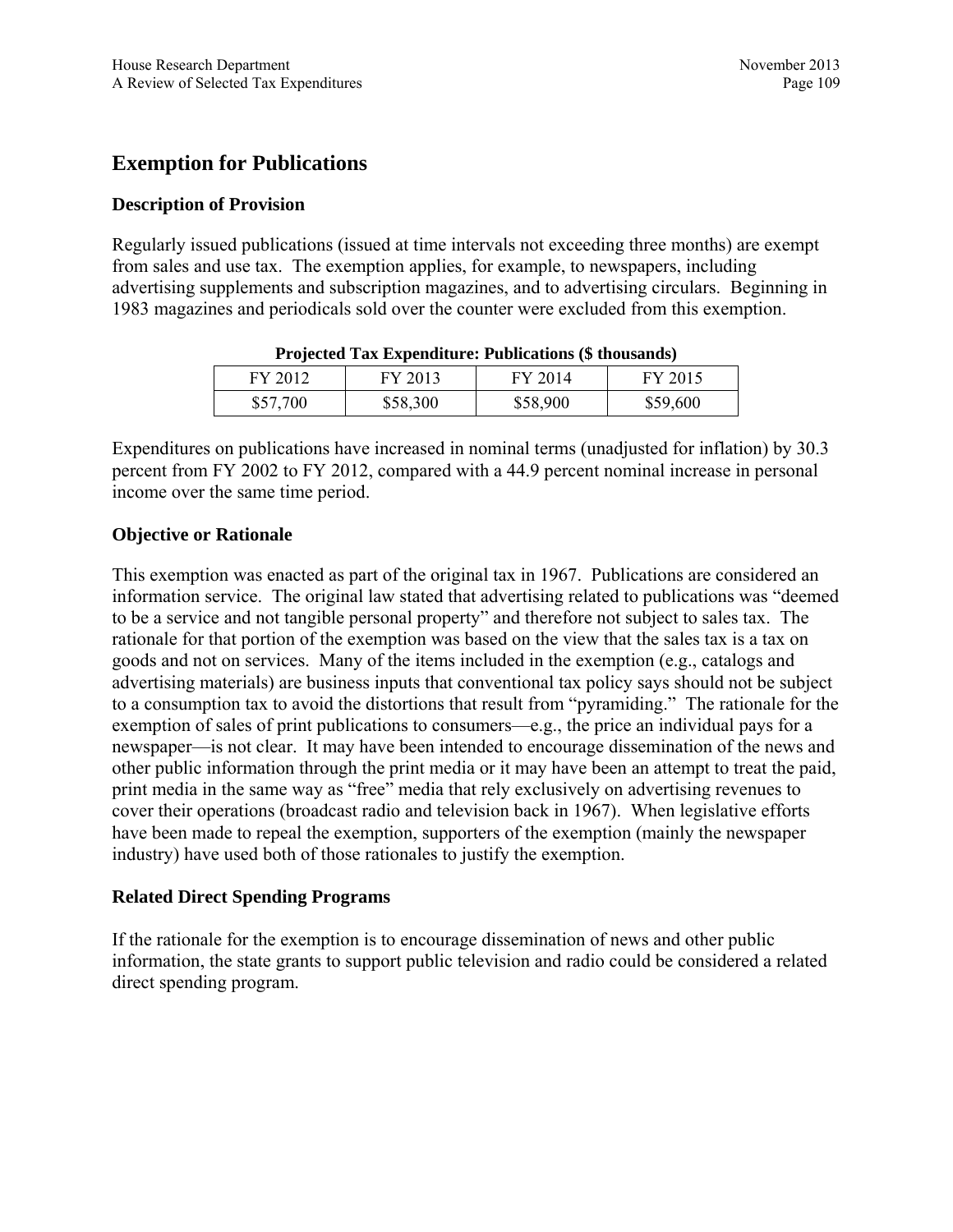

### **Shares of Tax Expenditure by Decile Publications Exemption**

Source: 2008 Tax Incidence Study database, based on detail from Consumer Expenditure Survey

Tax Research Division MN Department of Revenue November 28, 2012

See the box on page 16 for help in reading this graph.

| Suits index for the tax expenditure (if repealed):      | $-0.317$ |
|---------------------------------------------------------|----------|
| Suits index for the existing sales and use tax:         | $-0.229$ |
| Suits index for the overall state and local tax system: | $-0.060$ |

Note: Suits index values can range from  $-1$  to  $+1$ . Negative values indicate a regressive distribution; 0, a proportional distribution; and positive values a progressive distribution. For more information see Appendix B.

Because the Suits index for repeal of the tax expenditure for the publications exemption is less than the Suits index for the sales and use tax (and for the overall state and local tax system), repealing the tax expenditure would make the sales and use tax (and the overall tax system) more regressive.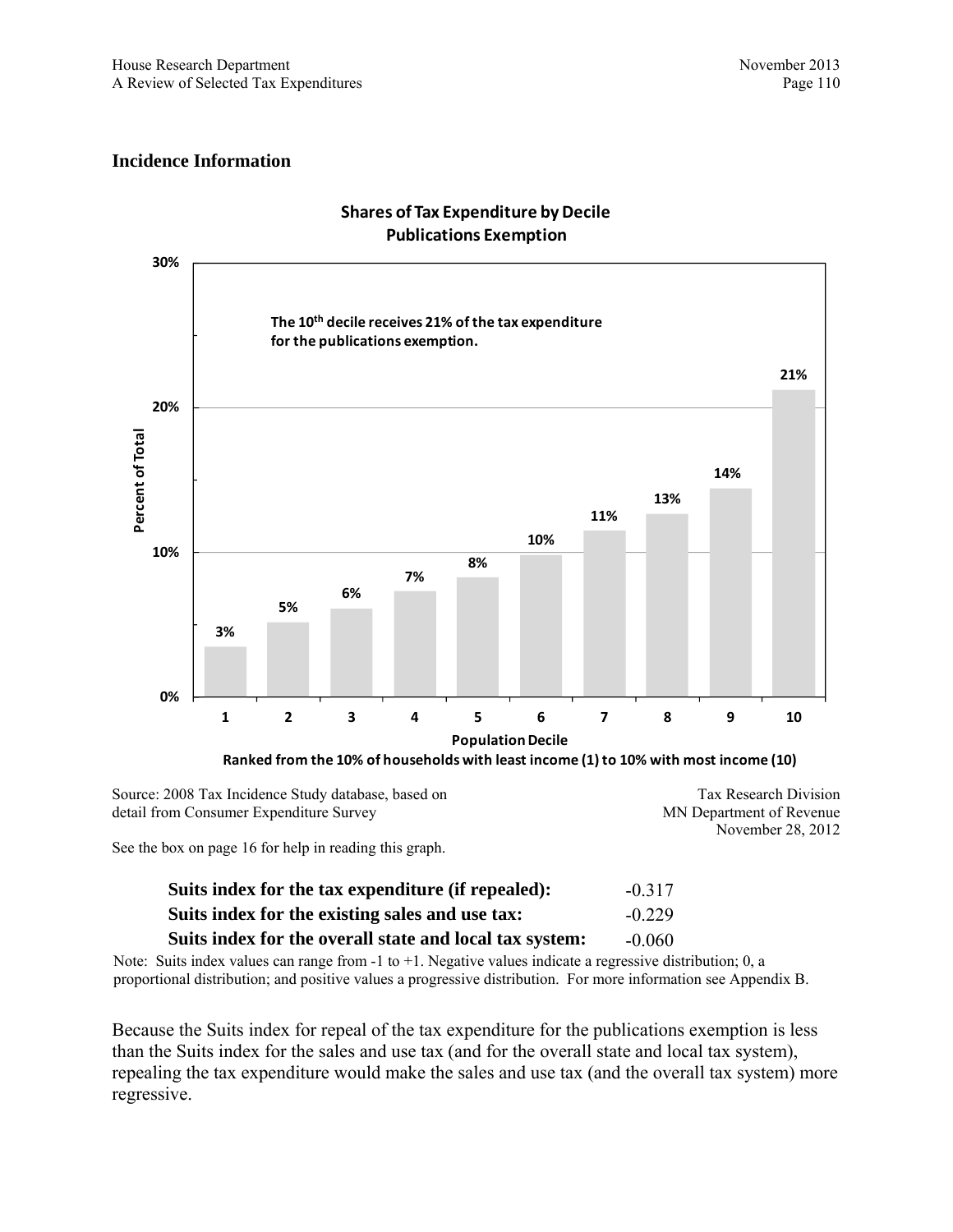## **Evidence on Effectiveness in Meeting Objective**

Given the plethora of alternative free and low-cost information sources, it is hard to show that the sales tax exemption of newspapers has a significant impact on dissemination of news and other public information. The change in the news and magazine industry from paper to electronic media adds to the complexity of taxing publications (see the digital goods discussion). Taxing magazines sold over the counter while exempting magazine subscriptions and digital magazines raises efficiency issues since it distorts consumer behavior, favoring subscription and digital purchases compared with over-the-counter purchases.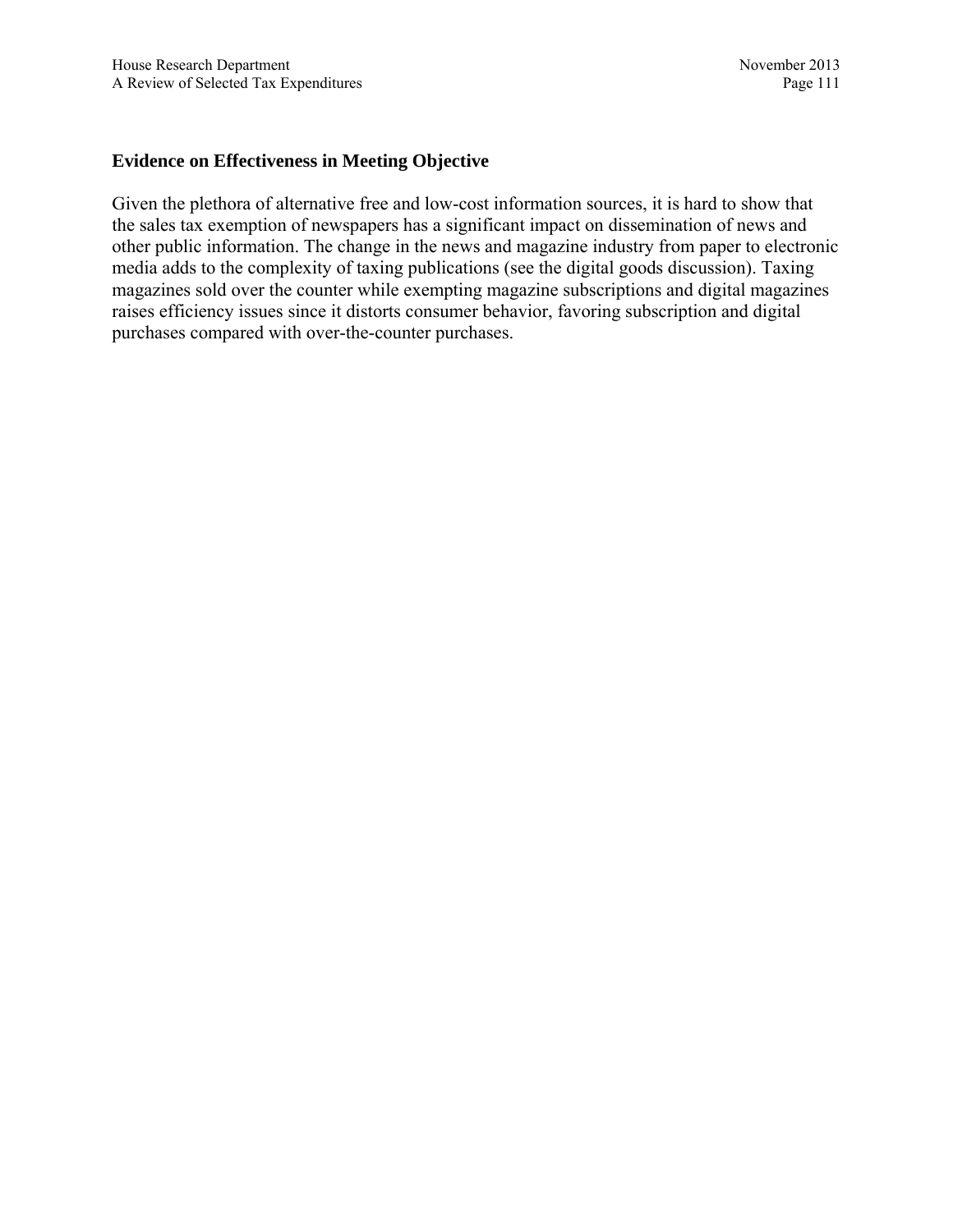# **Exemption of Drugs, Medicines, and Medical Devices**

## **Description of Provision**

Drugs, medicine, insulin, medical oxygen for human use, durable medical equipment for home use, kidney dialysis equipment, mobility-enhancing equipment and prosthetic devices, and prescription eyeglasses are exempt from sales and use tax. This exemption was part of the original sales tax in 1967. In 1987, nonprescription drugs were subjected to tax, except medical insulin. In 1988, nonprescription analgesics (aspirin, ibuprofen, and so forth) were exempted from taxation. In 2005, in response to SSUTA definitions that require all over-the-counter medicines to be treated equally, the exemption was extended once again to all nonprescription drugs. In 2008, the exemption for durable medical equipment was expanded to include all kidney dialysis equipment and associated repair and replacement parts. The 2013 Legislature expanded this exemption to include otherwise taxable medical items purchased through Medicare and Medicaid beginning July 1, 2013.

|                                                     | FY 2012   | FY 2013   | FY 2014   | FY 2015   |
|-----------------------------------------------------|-----------|-----------|-----------|-----------|
| Drugs and<br>medicine                               | \$316,000 | \$326,900 | \$335,300 | \$345,800 |
| <b>Medical</b><br>devices                           | \$8,300   | \$8,600   | \$8,900   | \$9,200   |
| <b>Prescription</b><br>eyeglasses                   | \$38,900  | \$40,300  | \$41,300  | \$42,600  |
| <b>Medicare and</b><br><b>Medicaid</b><br>purchases |           |           | \$370     | \$420     |

Expenditures on prescription drugs, nonprescription drugs, and eyewear have increased in nominal terms (unadjusted for inflation) by 63.5 percent from FY 2002 to FY 2012, compared with a 44.9 percent nominal increase in personal income over the same time period.

## **Objective or Rationale**

Many items exempted under this provision (e.g., legend drugs or drugs requiring prescriptions) are subject to the 2 percent health care provider tax. Items exempt from both the sales tax and the health care provider tax include over-the-counter (nonprescription) medication, most of the durable medical equipment for home use, and residential and motor vehicle mobility enhancing equipment. The rationale of the original exemption likely was that these goods are a necessity and the exemption reduces the regressivity of the tax. It is not clear that the rationale holds up well for all parts of the exemption, particular for prescription eyeglasses.

The 2013 session law included a purpose statement for the expansion of the exemption to Medicare and Medicaid purchases. The rationale given was to simplify tax administration and provide relief for sellers unable to collect the sales tax under those programs, which do not adjust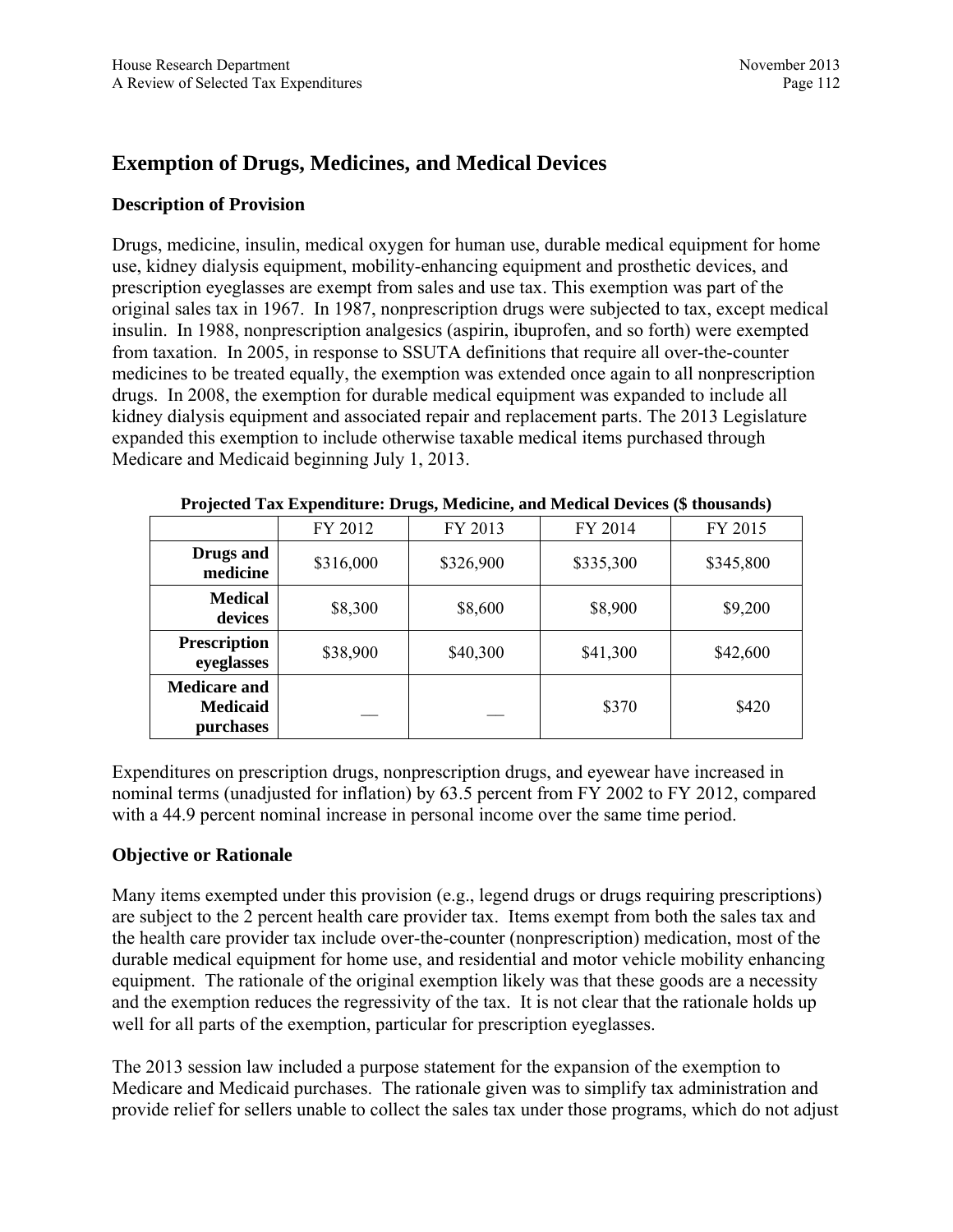their reimbursement rates to account for imposition of the sales tax.

Exempting the items subject to the health care provider tax avoids some tax pyramiding that would otherwise occur. No states tax prescription drugs, but most states impose the sales tax on over-the-counter drugs. See Appendix A for details.

## **Related Direct Spending Programs**

The state and federal governments and counties provide these items to qualifying low-income families and individuals in the state through the federal medical assistance (Medical Assistance or MA) and the state MinnesotaCare programs. The federal government provides assistance to seniors under the Medicare program and will provide assistance to low- and middle-income individuals to pay for coverage purchased through exchanges under the Affordable Care Act, starting in 2014. Qualifying military veterans, regardless of income, also receive assistance for these purchases through the Veteran Assistance medical programs.

### **Incidence Information**



## **Shares of Tax Expenditure by Decile Prescription Drug Exemption**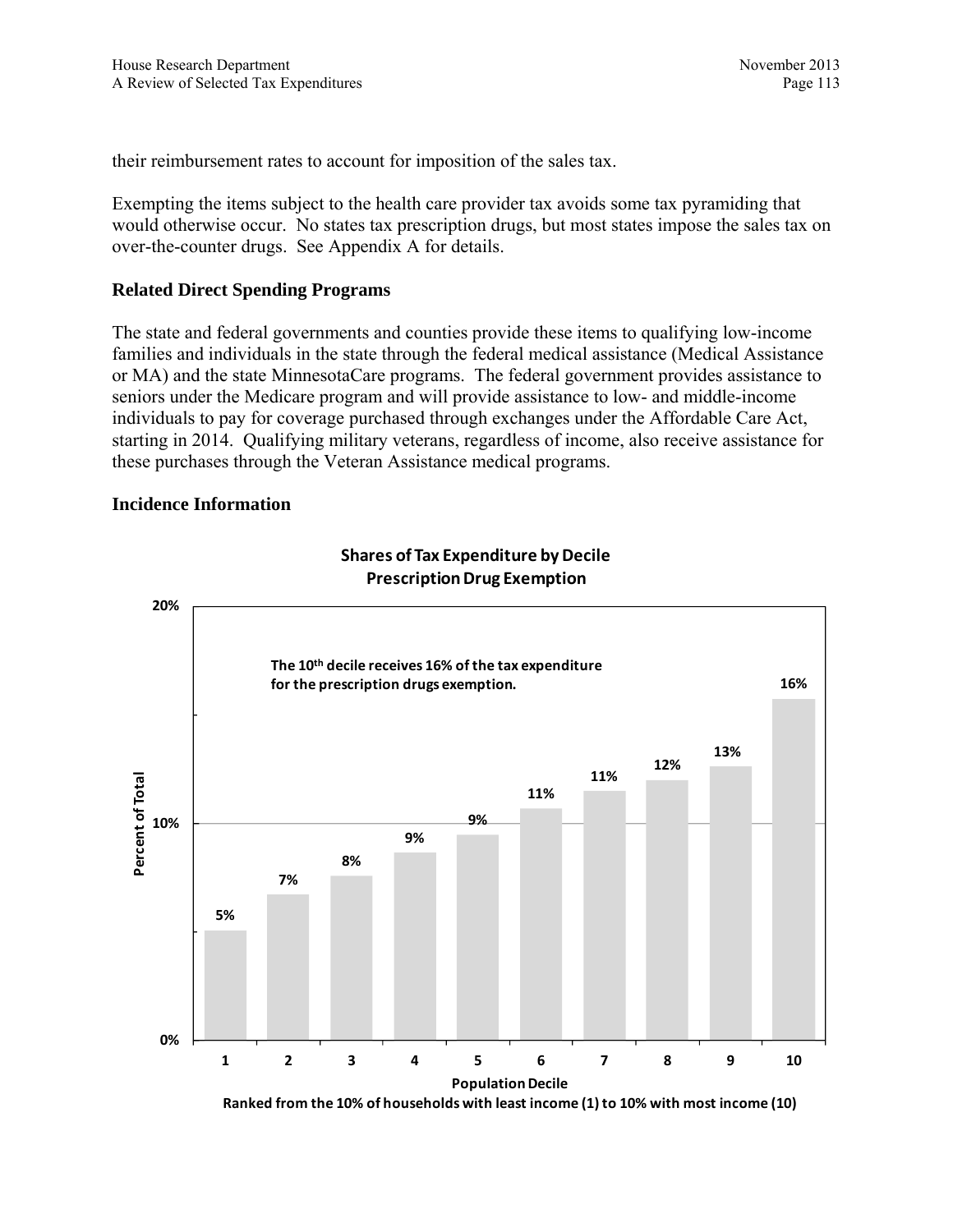| Source: 2008 Tax Incidence Study database, based on    | Tax Research Division    |
|--------------------------------------------------------|--------------------------|
| detail from Consumer Expenditure Survey                | MN Department of Revenue |
|                                                        | November 28, 2012        |
| See the box on page 16 for help in reading this graph. |                          |
|                                                        |                          |
| Suits index for the tax expenditure (if repealed):     | $-0.416$                 |

**Suits index for the overall state and local tax system:** -0.060 Note: Suits index values can range from -1 to +1. Negative values indicate a regressive distribution; 0, a proportional distribution; and positive values a progressive distribution. For more information see Appendix B.

**Suits index for the existing sales and use tax:** -0.229

Because the Suits index for repeal of the tax expenditure for prescription drugs is less than the Suits index for the sales and use tax (and for the overall state and local tax system), repealing the tax expenditure would make the sales and use tax (and the overall tax system) more regressive.

## **Shares of Tax Expenditure by Decile Nonprescription Drug Exemption**



Source: 2008 Tax Incidence Study database, based on detail from Consumer Expenditure Survey

Tax Research Division MN Department of Revenue November 28, 2012

See the box on page 16 for help in reading this graph.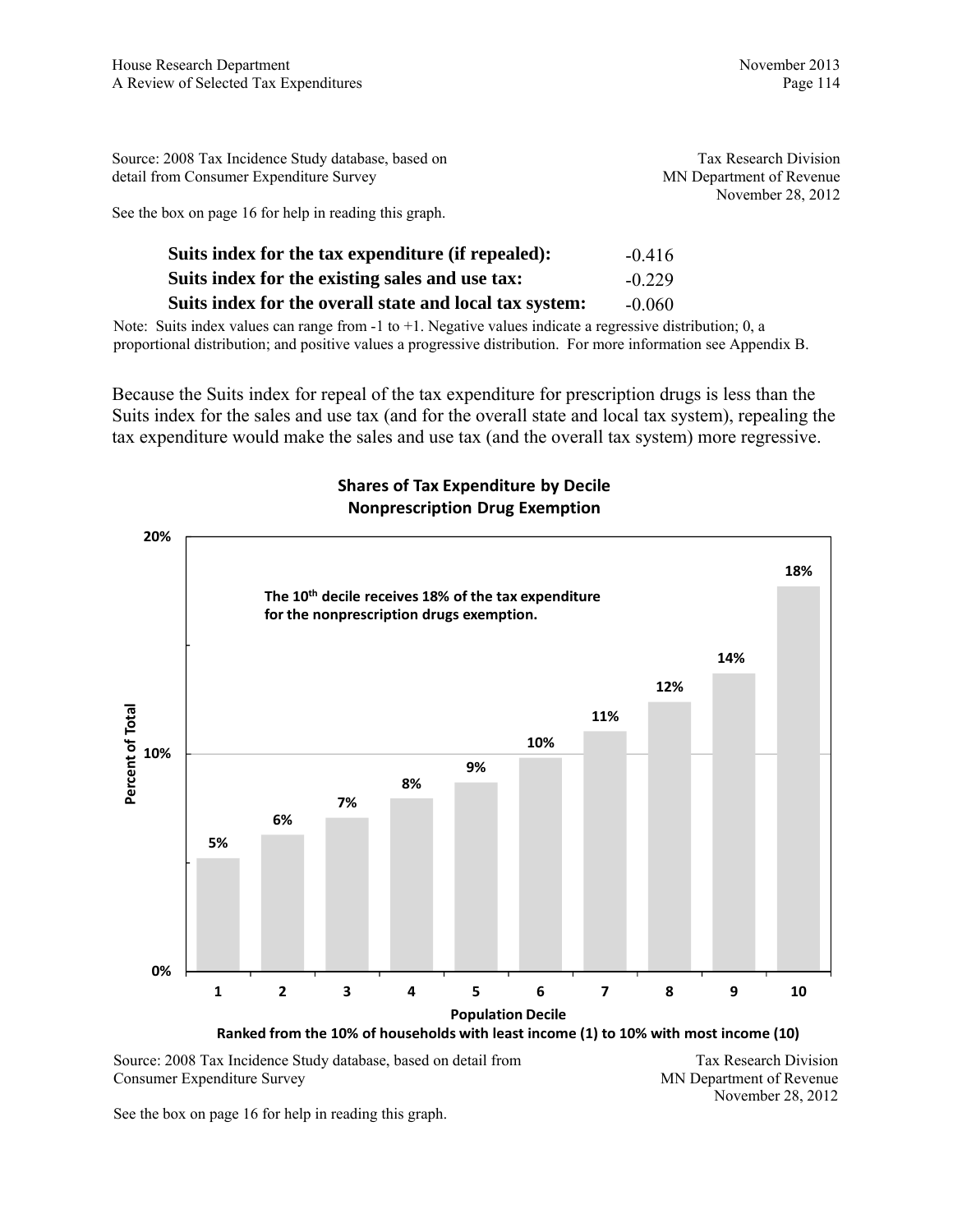| Suits index for the tax expenditure (if repealed):      | $-0.381$ |
|---------------------------------------------------------|----------|
| Suits index for the existing sales and use tax:         | $-0.229$ |
| Suits index for the overall state and local tax system: | $-0.060$ |

Note: Suits index values can range from -1 to +1. Negative values indicate a regressive distribution; 0, a proportional distribution; and positive values a progressive distribution. For more information see Appendix B.

Because the Suits index for repeal of the tax expenditure for the nonprescription drug exemption is less than the Suits index for the sales and use tax (and for the overall state and local tax system), repealing the tax expenditure would make the sales and use tax (and the overall tax system) more regressive.



## **Shares of Tax Expenditure by Decile Eyeglass and Contact Lens Exemption**

Source: 2008 Tax Incidence Study database, based on detail from Consumer Expenditure Survey

Tax Research Division MN Department of Revenue November 28, 2012

See the box on page 16 for help in reading this graph.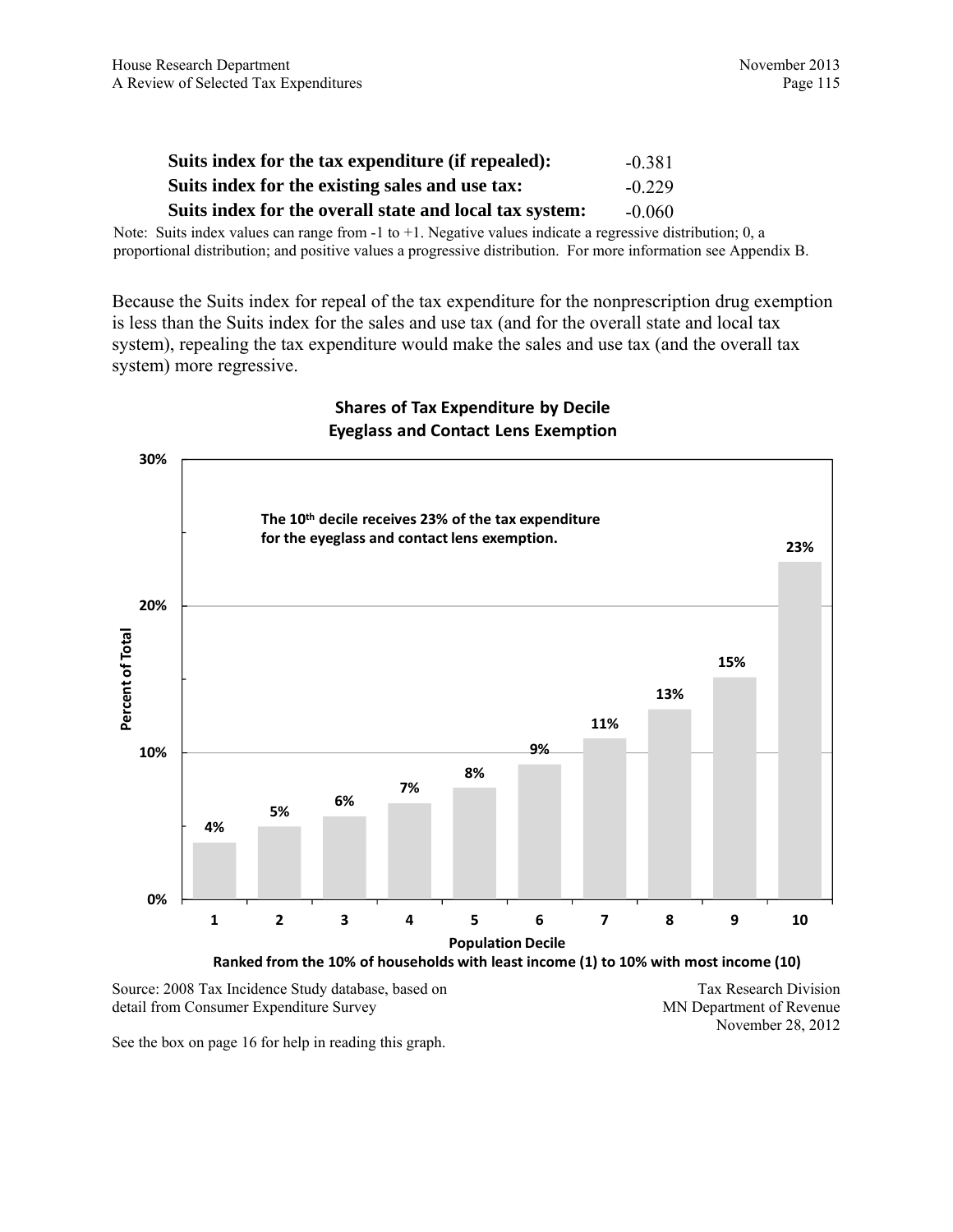| Suits index for the tax expenditure (if repealed):      | $-0.290$ |
|---------------------------------------------------------|----------|
| Suits index for the existing sales and use tax:         | $-0.229$ |
| Suits index for the overall state and local tax system: | $-0.060$ |

Note: Suits index values can range from  $-1$  to  $+1$ . Negative values indicate a regressive distribution; 0, a proportional distribution; and positive values a progressive distribution. For more information see Appendix B.

Because the Suits index for repeal of the tax expenditure for the eyeglass and contact lens exemption is less than the Suits index for the sales and use tax (and for the overall state and local tax system), repealing the tax expenditure would make the sales and use tax (and the overall tax system) more regressive.

#### **Evidence on Effectiveness in Meeting Objective**

As indicated by the Suits index for all portions of this tax exemption, this exemption does make the sales tax less regressive. However, like the sales tax on food and clothing, a substantial portion (60 percent to 70 percent depending on the item) of the exemption benefits the top five population deciles. The additional revenue gained by taxing these purchases in the middle and upper income households could be used to both expand low-income assistance through existing federal and state health programs while also lowering the overall sales tax rate.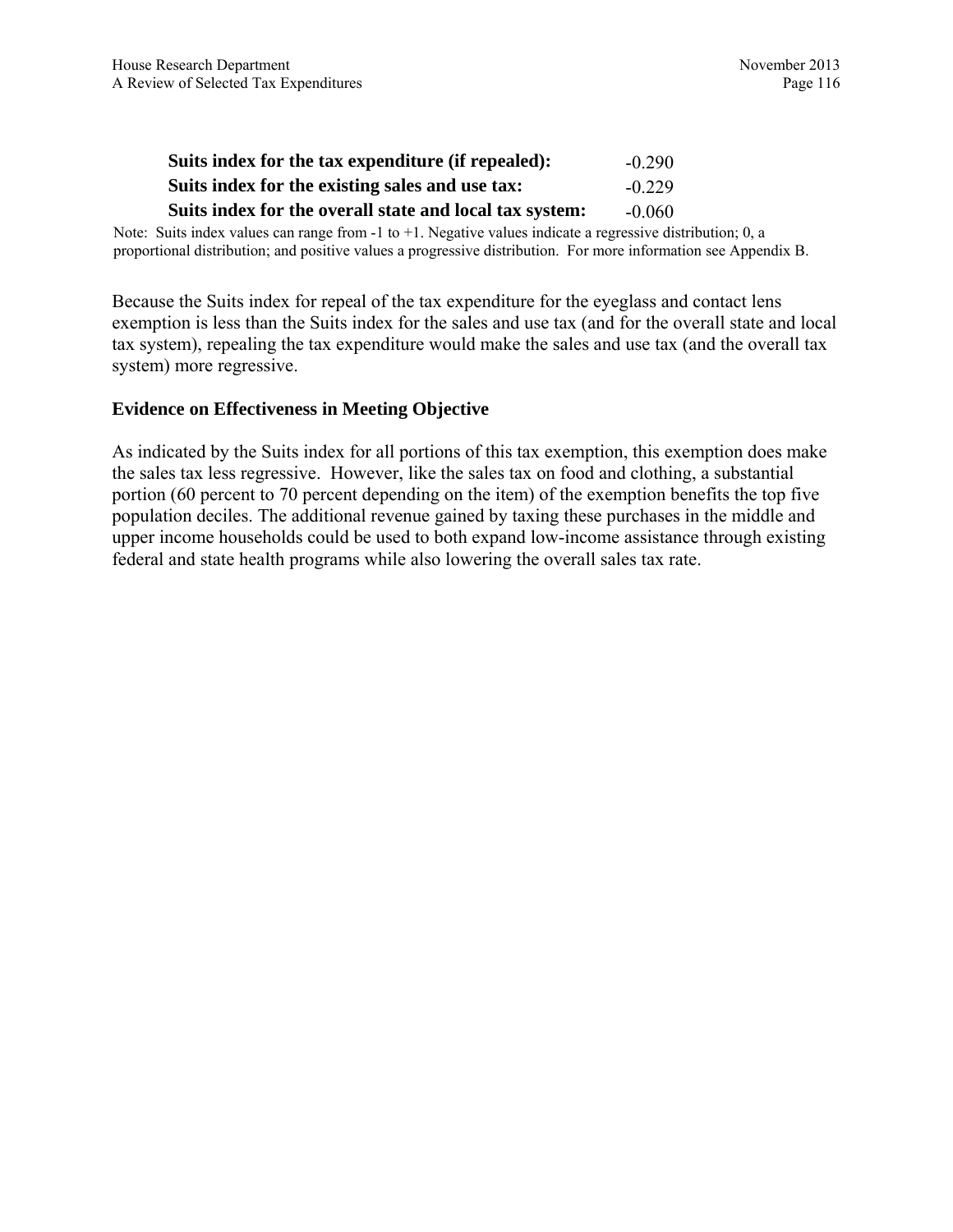# **Residential Water and Sewer Exemptions**

### **Description of Provision**

Water for residential use is exempt. Sewer services for all users are exempt. The tax expenditure data for sewer services includes business as well as residential services; the combined incidence data is based on consumer purchases only.

|                          | --------- |          |          |          |
|--------------------------|-----------|----------|----------|----------|
|                          | FY 2012   | FY 2013  | FY 2014  | FY 2015  |
| <b>Residential Water</b> | \$19,100  | \$20,100 | \$20,900 | \$21,800 |
| <b>All Sewer</b>         | \$48,200  | \$50,100 | \$52,100 | \$54,200 |

**Projected Tax Expenditure: Residential Water and Sewer Exemption (\$ thousands)** 

Expenditures on residential water and sewer have increased in nominal terms (unadjusted for inflation) by 48.9 percent from FY 2002 to FY 2012, compared with a 44.9 percent nominal increase in personal income over the same time period.

## **Objective or Rationale**

The exemption for water was enacted in 1978. The rationale for this exemption is that it is considered a necessity. The sales tax has never applied to sewer services. It is likely that this exemption resulted from the fact that the original sales tax focused on goods not services, rather than to any policy objective. If the tax had applied to services, the legislature might still have exempted sewer service from taxation, considering residential sewer services as a necessity and business sewer services as a business input.

## **Related Direct Spending Programs**

Several state government programs operate to assist local governments in their financing wastewater treatment and water supply systems to their communities, including loans made under the Clean Water Revolving Fund, loans and grants made by the Public Facilities Authority, and the small communities wastewater treatment program.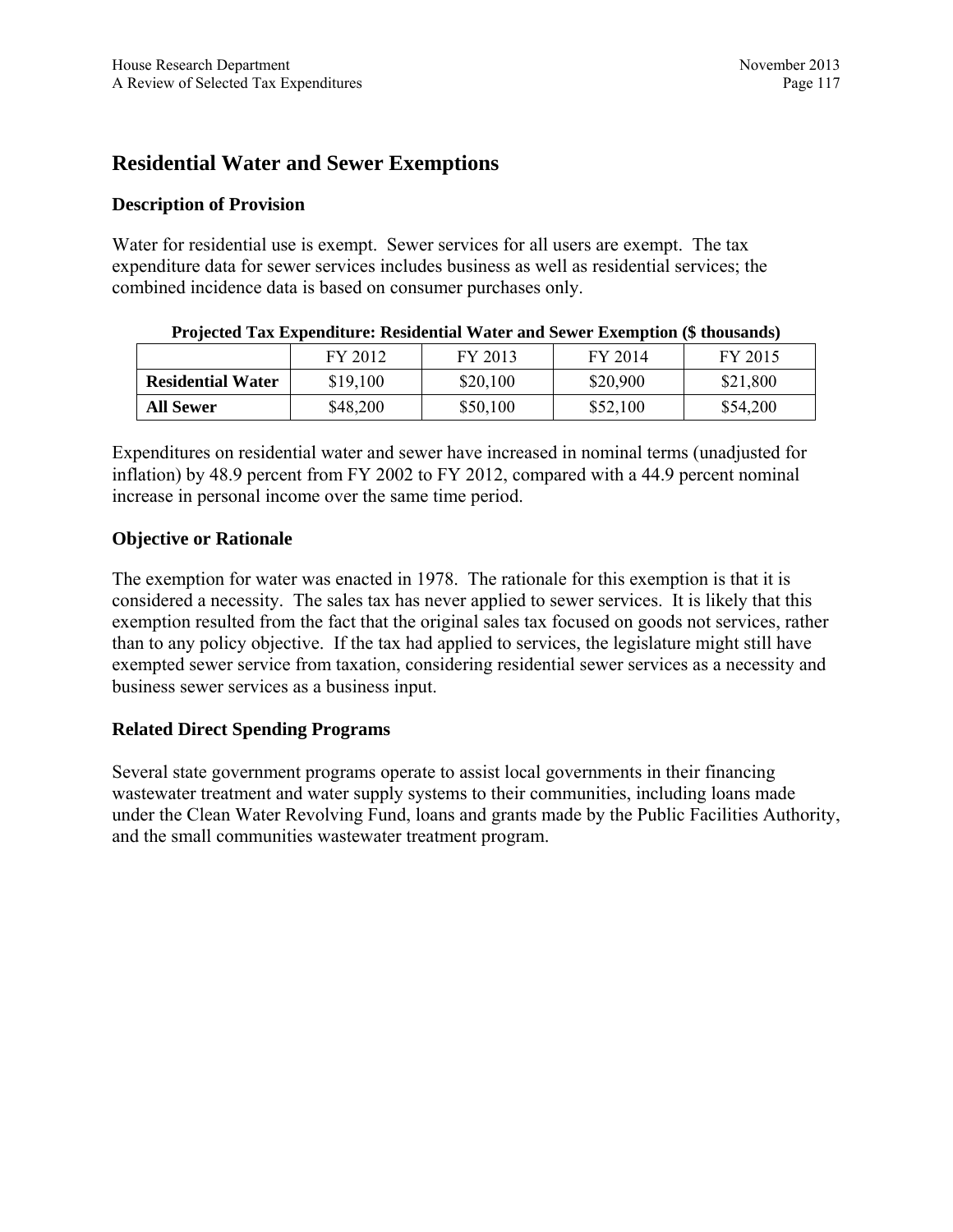

## **Shares of Tax Expenditure by Decile Residential Water and Sewer Exemption**

**Ranked from the 10% of households with least income (1) to 10% with most income (10)**

Source: 2008 Tax Incidence Study database, based on detail from Consumer Expenditure Survey

Tax Research Division MN Department of Revenue November 28, 2012

See the box on page 16 for help in reading this graph.

| Suits index for the tax expenditure (if repealed):      | $-0.374$ |
|---------------------------------------------------------|----------|
| Suits index for the existing sales and use tax:         | $-0.229$ |
| Suits index for the overall state and local tax system: | $-0.060$ |

Note: Suits index values can range from -1 to +1. Negative values indicate a regressive distribution; 0, a proportional distribution; and positive values a progressive distribution. For more information see Appendix B.

Because the Suits index for repeal of the tax expenditure for the residential water and sewer exemption is less than the Suits index for the sales and use tax (and for the overall state and local tax system), repealing the tax expenditure would make the sales and use tax (and the overall tax system) more regressive.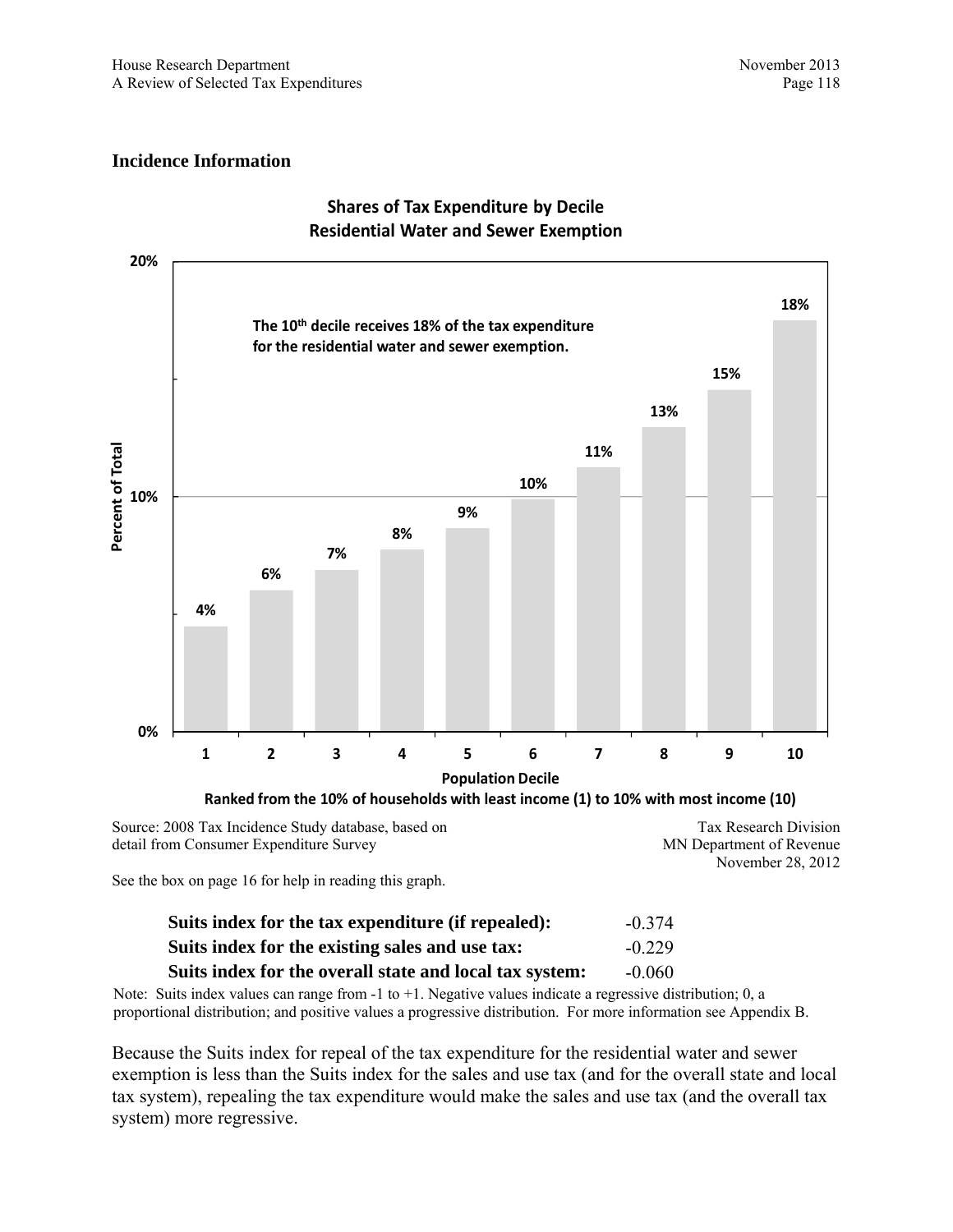## **Evidence on Effectiveness in Meeting Objective**

Imposing the sales tax on residential water and sewer services would make the current sales tax base more regressive. A side effect of the current exemption is that it discourages conservation by slightly reducing the price of water, compared with consumption that is subject to sales tax.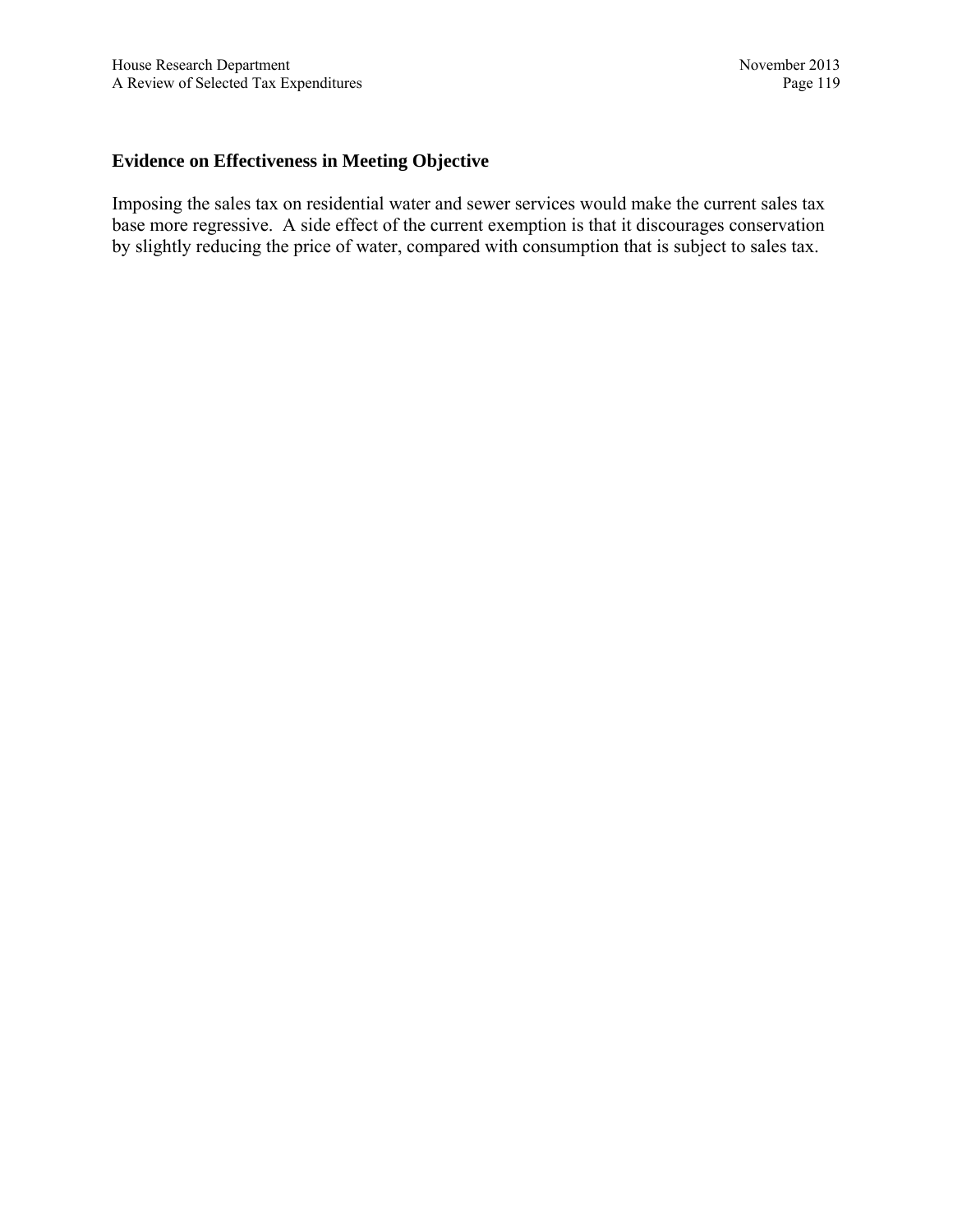# **Digital Goods**

## **Description of Provision**

Digital goods are items delivered in electronic form that are also available in tangible form. Examples include music, books, videos, computer software, electronic games, greeting cards, and artwork. With the exemption of prewritten computer software, all of these items are taxable when sold in a physical form but exempt when downloaded or accessed electronically over the Internet. During the 2013 session, the law was changed to begin taxing a number of digital goods beginning July 1, 2013. The digital goods that are now taxed are e-books, audiovisual works, music, and interactive online computer games.

| FY 2012 | FY 2013 | $FY$ 2014 <sup>100</sup> | FY 2015 <sup>100</sup> |
|---------|---------|--------------------------|------------------------|
| \$5,300 | \$5,800 | \$2,590                  | \$2,630                |

#### **Projected Tax Expenditure: Digital Goods (\$ thousands)**

#### **Objective or Rationale**

Generally the sales tax base consists of *tangible* goods and selected services; digital goods are neither. They also did not exist when the sales tax was enacted in 1967; therefore, the sales tax law made no provision for taxing these goods. The transfer of prewritten computer software was addressed in 1983 when the law was amended to include it as tangible personal property "whether contained on tape, discs, cards, or other devices." The base expansion in the 2013 session law did not include certain digital goods such as digital artwork, which are more likely an input to business advertising rather than for private consumption.

### **Related Direct Spending Programs**

State and local government support of public libraries help ensure some access to certain digital goods (i.e., downloadable audio works and ebooks) to all individuals.

### **Incidence Information**

Not available

<sup>&</sup>lt;sup>100</sup> The FY 2014 and 2015 expenditures are equal to the revenue loss from the 2012 tax expenditure report, minus the revenue estimated to be generated from the base expansion to certain digital goods in the 2013 omnibus tax bill. These numbers are overstated since they include not only the expenditure loss from the remaining exempt digital goods but also the amount of uncollectable tax on the now taxable goods.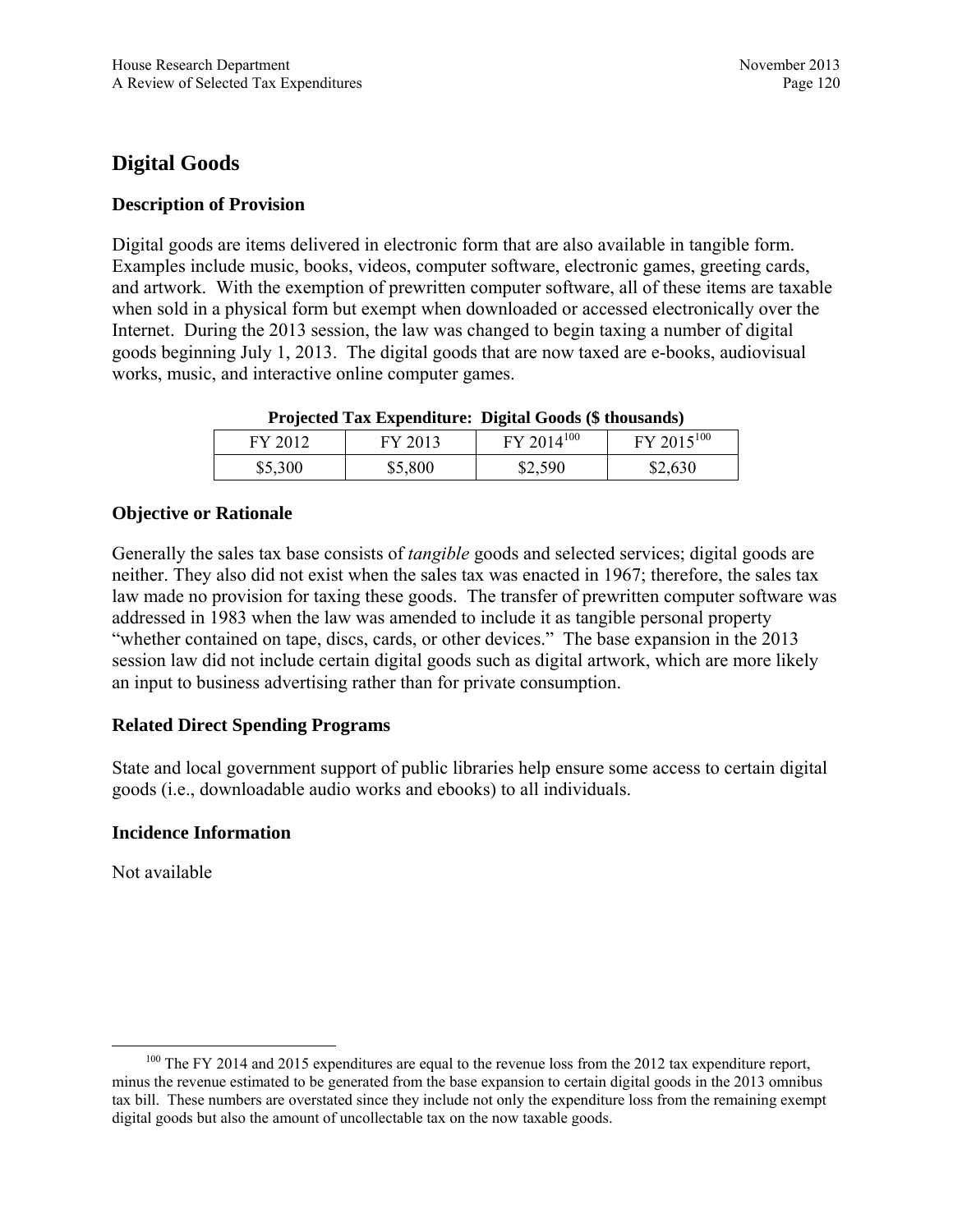# **Caskets and Burial Vaults Exemption**

### **Description of Provision**

Caskets and burial vaults for human burials are exempt from sales and use tax.

| <b>Burial Vaults (\$ thousands)</b>      |         |         |         |  |  |
|------------------------------------------|---------|---------|---------|--|--|
| FY 2013<br>FY 2012<br>FY 2013<br>FY 2014 |         |         |         |  |  |
| \$4,600                                  | \$4,500 | \$4,400 | \$4,300 |  |  |

#### **Projected Tax Expenditure: Caskets and Burial Vaults (\$ thousands)**

Expenditures on caskets and burial vaults have decreased by 22 percent in nominal terms (unadjusted for inflation) from FY 2002 to FY 2012, compared with a 44.9 percent nominal increase in personal income over the same time period.

### **Objective or Rationale**

This exemption was enacted as part of the original 1967 sales tax. (Cremation and funeral services are also exempt. These exemptions are artifacts of the failure of the initial sales tax to tax most services. The exemption for caskets and burial vaults could be justified as serving a goal of treating all of these related goods and services, some of which are substitutes for each other, equally.) The rationale for the exemption is unclear; it was likely considered a necessity or politically inexpedient to tax because of the context.

### **Related Direct Spending Programs**

Under various state  $laws^{101}$  counties are required to provide for the cost of burial, including caskets, for persons receiving public assistance, unknown persons, and bodies of indigent unclaimed persons. Burial, rather than cremation, is required if that is the deceased or next of kin's known preference or faith tradition. The purpose of this requirement is primarily for public health reasons.

### **Incidence Information**

Not available

 <sup>101</sup> See [Minn. Stat. §§ 256.935,](https://www.revisor.mn.gov/statutes/?id=256.935) [261.035,](https://www.revisor.mn.gov/statutes/?id=261.035) and [390.21](https://www.revisor.mn.gov/statutes/?id=390.21).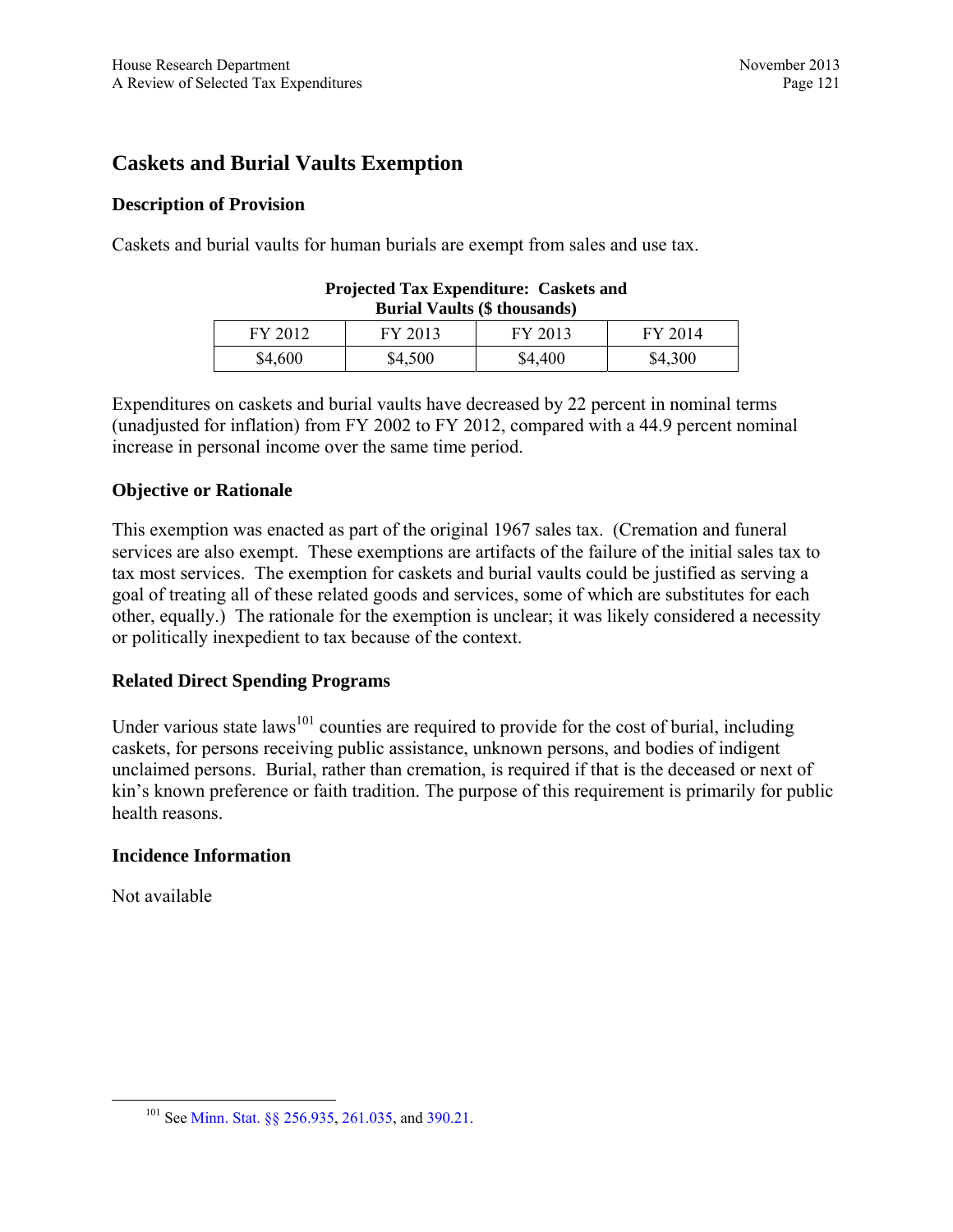## **Funeral Services**

## **Description of Provision**

The sales tax does not apply to funeral or cremation services.

| Trojected Tax Experimente: Funct at Set vices (5 mousands) |          |          |          |  |
|------------------------------------------------------------|----------|----------|----------|--|
| FY 2012                                                    | FY 2013  | FY 2014  | FY 2015  |  |
| \$28,600                                                   | \$30,100 | \$31,500 | \$33,200 |  |

## **Projected Tax Expenditure: Funeral Services (\$ thousands)**

Expenditures on funeral or cremation services have increased in nominal terms (unadjusted for inflation) by 88.8 percent from FY 2002 to FY 2012, compared with a 49.9 percent nominal increase in personal income over the same time period.

## **Objective or Rationale**

The sales tax has never applied to funeral or cremation services. It was likely that funeral services were not taxed because they were services. However, if the tax had been applied to most services, these services may have still been exempted as a necessity or because of the negative political implications of "taxing death," similar to the rationale for the exemption on caskets and burial vaults.

### **Related Direct Spending Programs**

Under various state  $laws^{102}$  counties are required to provide for the cost of burial, including caskets, for persons receiving public assistance, unknown persons, and bodies of indigent unclaimed persons. Burial, rather than cremation, is required if that is the deceased or next of kin's known preference or faith tradition. The purpose of this requirement is primarily for public health reasons.

 <sup>102</sup> See [Minn. Stat. §§ 256.935,](https://www.revisor.mn.gov/statutes/?id=256.935) [261.035,](https://www.revisor.mn.gov/statutes/?id=261.035) and [390.21.](https://www.revisor.mn.gov/statutes/?id=390.21)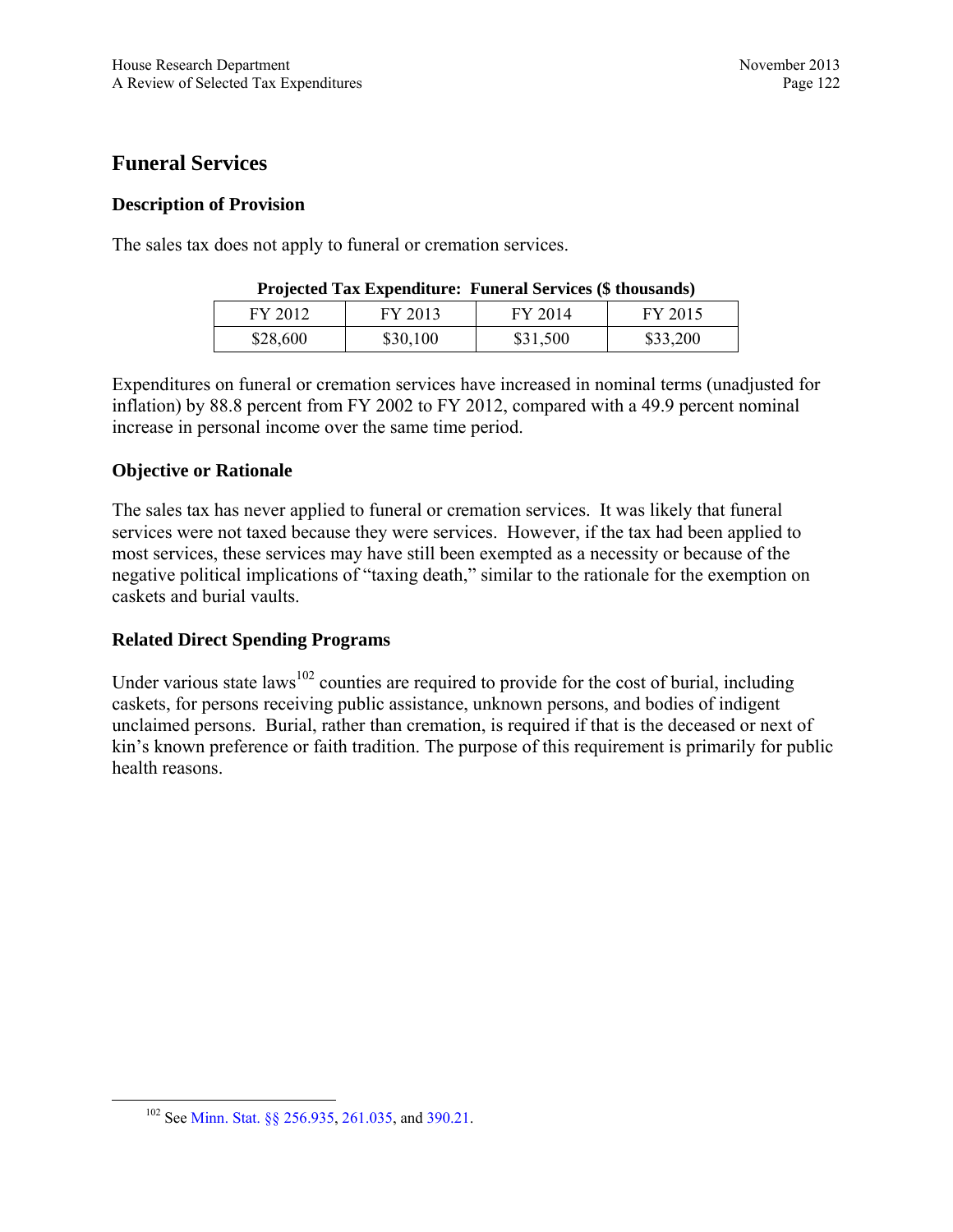MN Department of Revenue

November 28, 2012

### **Incidence Information**



**Shares of Tax Expenditure by Decile Funeral Services Exemption**

detail from Consumer Expenditure Survey

See the box on page 16 for help in reading this graph.

| Suits index for the tax expenditure (if repealed):      | $-0.366$ |
|---------------------------------------------------------|----------|
| Suits index for the existing sales and use tax:         | $-0.229$ |
| Suits index for the overall state and local tax system: | $-0.060$ |

Note: Suits index values can range from  $-1$  to  $+1$ . Negative values indicate a regressive distribution; 0, a proportional distribution; and positive values a progressive distribution. For more information see Appendix B.

Because the Suits index for repeal of the tax expenditure for the funeral services exemption is less than the Suits index for the sales and use tax (and for the overall state and local tax system), repealing the tax expenditure would make the sales and use tax (and the overall tax system) more regressive.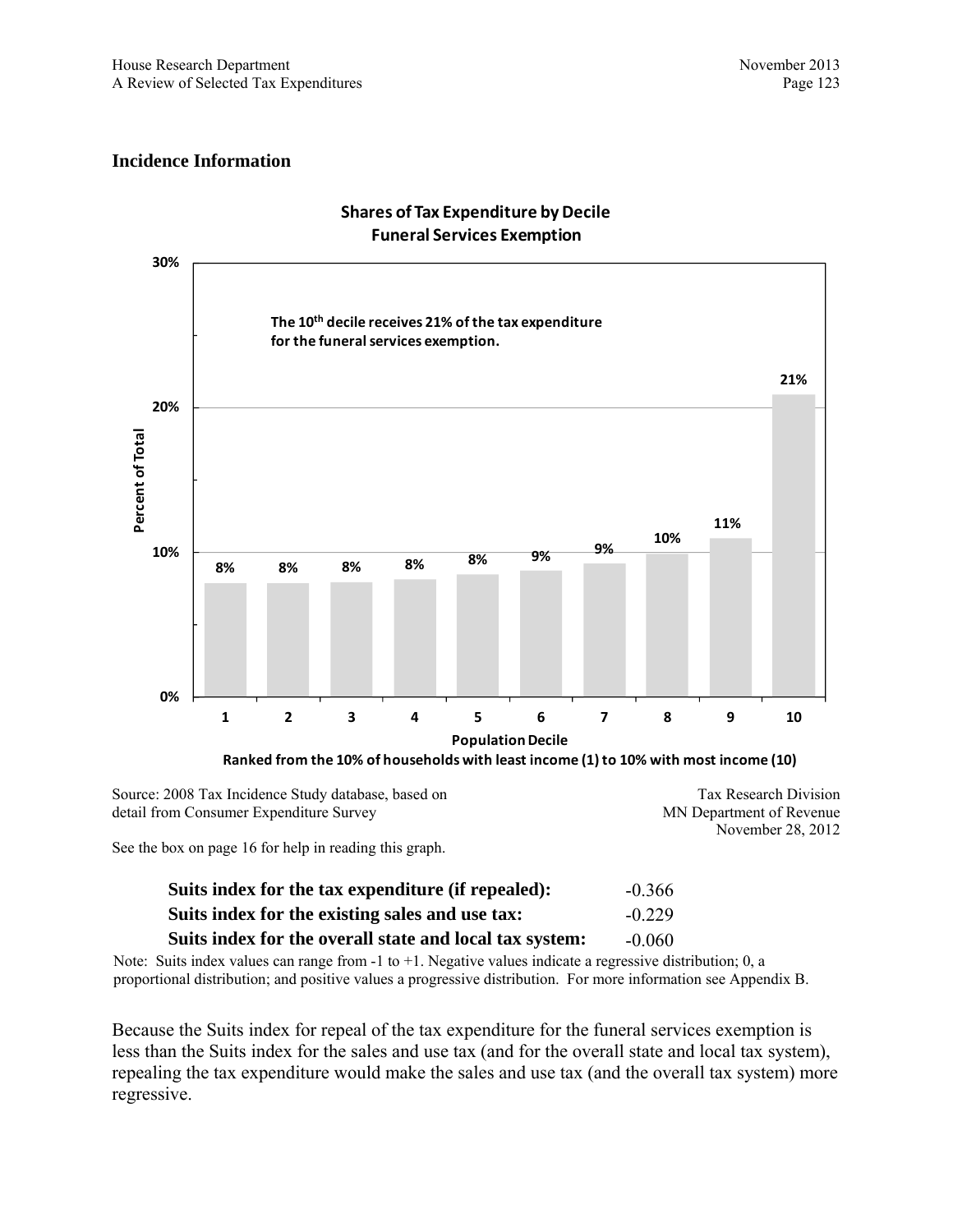# **Motor Vehicle Repair Services**

## **Description of Provision**

The sales tax does not apply to automotive repair and maintenance services.

| and Maintenance Services (\$ thousands)  |           |           |           |  |
|------------------------------------------|-----------|-----------|-----------|--|
| FY 2013<br>FY 2015<br>FY 2014<br>FY 2012 |           |           |           |  |
| \$130,900                                | \$135,400 | \$138,800 | \$143,000 |  |

**Projected Tax Expenditure: Consumer-only Motor Vehicle Repair** 

Expenditures on motor vehicle repair have increased in nominal terms (unadjusted for inflation) by 19.1 percent from FY 2002 to FY 2012, compared with a 44.9 percent nominal increase in personal income over the same time period.

### **Objective or Rationale**

The sales tax has never applied to automotive repair and maintenance services. It is likely that auto repair and maintenance services were not taxed because they were services, rather than to achieve a policy objective. In recent years some have argued that taxing car repair services would fall more heavily on the poor and the exemption reduces tax regressivity. Taxing this service would slightly increase the regressivity of the tax, as indicated by the Suits indexes. Although most car repairs are purchased by consumers, significant amounts are purchased by businesses (approximately 21 percent, based on DOR estimates). Car repair purchased by businesses are intermediate business inputs that conventional tax policy holds should not be subject to a consumption tax to avoid the distortions that result from "pyramiding." In addition, a substantial amount of car repairs are paid through warranties that are included in the original price of the vehicle. Since the price of the car is subject to the motor vehicle sales tax, imposing the tax on the amounts paid (by car manufacturers) would result in taxing the price paid for these repairs twice.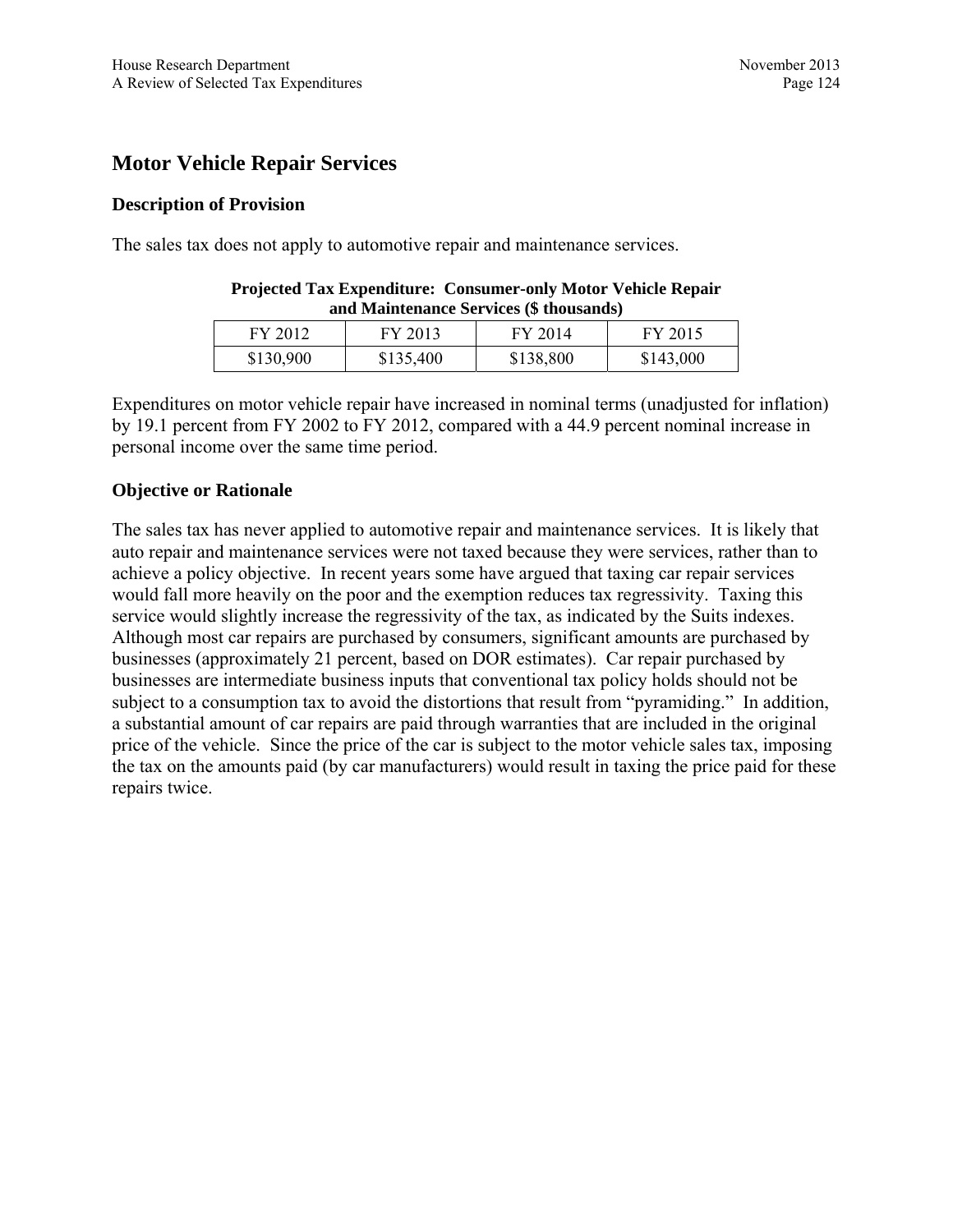

#### **Shares of Tax Expenditure by Decile Motor Vehicle Repair and Maintenance Exemption**

Source: 2008 Tax Incidence Study database, based on detail from Consumer Expenditure Survey

Tax Research Division MN Department of Revenue November 28, 2012

See the box on page 16 for help in reading this graph.

| Suits index for the tax expenditure (if repealed):      | $-0.288$ |
|---------------------------------------------------------|----------|
| Suits index for the existing sales and use tax:         | $-0.229$ |
| Suits index for the overall state and local tax system: | $-0.060$ |

Note: Suits index values can range from  $-1$  to  $+1$ . Negative values indicate a regressive distribution; 0, a proportional distribution; and positive values a progressive distribution. For more information see Appendix B.

Because the Suits index for repeal of the tax expenditure for the motor vehicle repair and maintenance exemption is less than the Suits index for the sales and use tax (and for the overall state and local tax system), repealing the tax expenditure would make the sales and use tax (and the overall tax system) more regressive.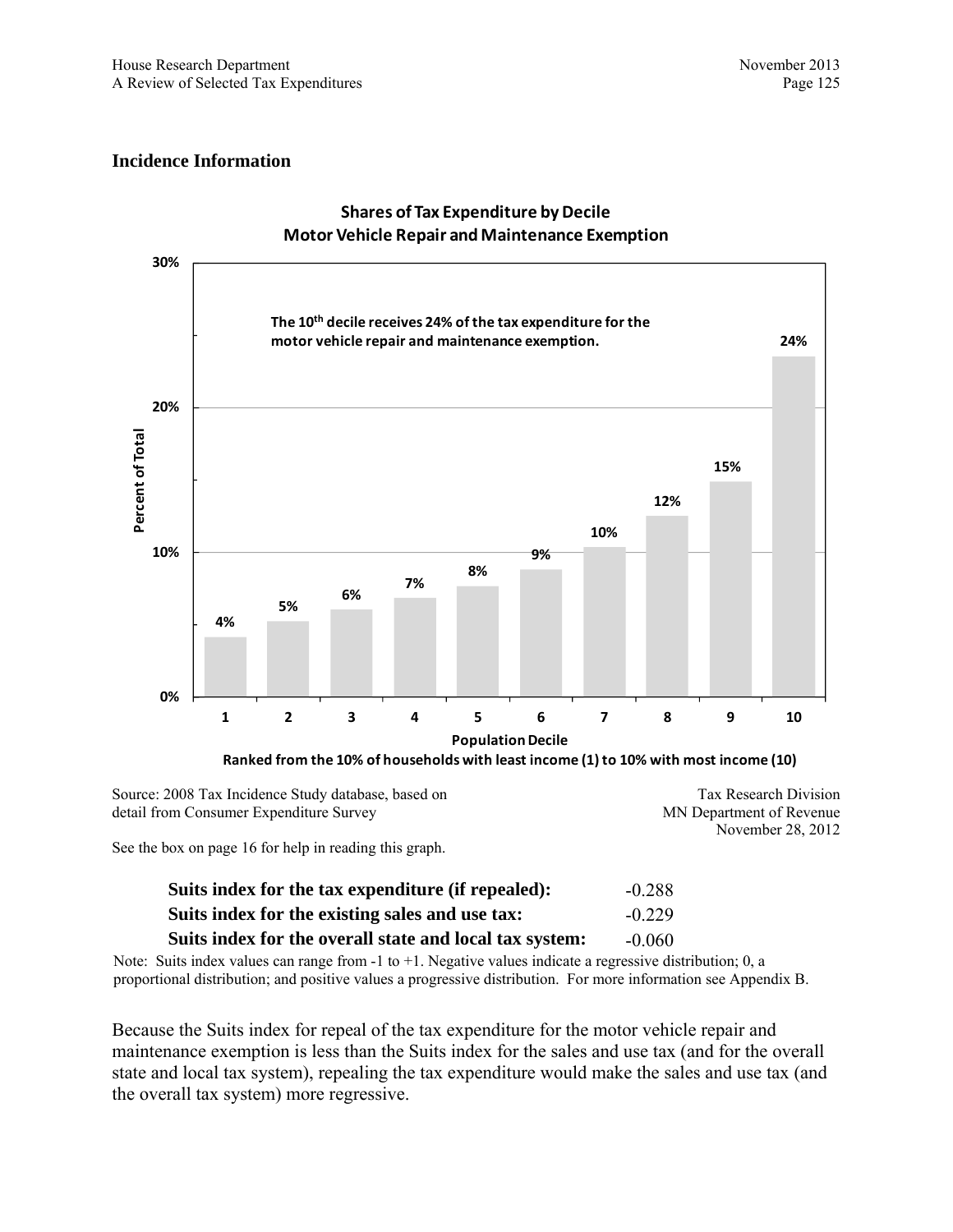## **Household Goods Repair Services**

## **Description of Provision**

Household goods repair services, such as furniture and appliance repair services, are not taxed.

| Repair Services (\$ thousands)           |          |          |          |  |
|------------------------------------------|----------|----------|----------|--|
| FY 2015<br>FY 2012<br>FY 2013<br>FY 2014 |          |          |          |  |
| \$18,200                                 | \$19,000 | \$19,600 | \$20,400 |  |

#### **Projected Tax Expenditure: Household Goods Repair Services (\$ thousands)**

## **Objective or Rationale**

The sales tax has never applied to household goods repair services. It is likely that these services were not taxed because they were services, rather than to achieve a policy objective. The incidence of taxation of these service is very similar to the existing sales tax base with essentially identical Suits indexes for both.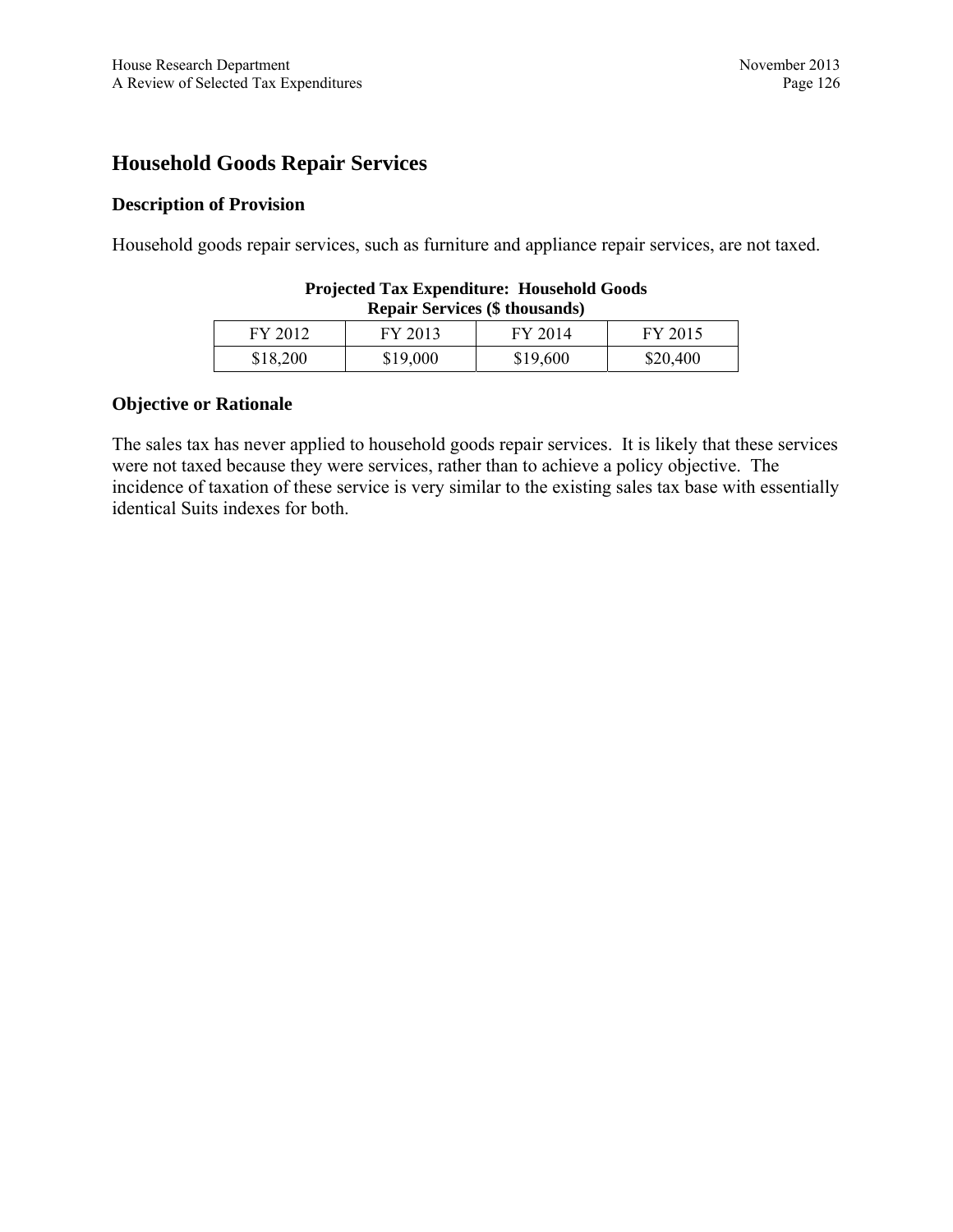

### **Shares of Tax Expenditure by Decile HouseholdGoods Repair Exemption**

Source: 2008 Tax Incidence Study database, based on detail from Consumer Expenditure Survey

Tax Research Division MN Department of Revenue November 28, 2012

See the box on page 16 for help in reading this graph.

| Suits index for the tax expenditure (if repealed):      | $-0.228$ |
|---------------------------------------------------------|----------|
| Suits index for the existing sales and use tax:         | $-0.229$ |
| Suits index for the overall state and local tax system: | $-0.060$ |

Note: Suits index values can range from  $-1$  to  $+1$ . Negative values indicate a regressive distribution; 0, a proportional distribution; and positive values a progressive distribution. For more information see Appendix B.

Because the Suits index for repeal of the tax expenditure for the household goods repair exemption is essentially the same as the Suits index for the sales and use tax, repealing the tax expenditure would not change the distribution of the sales tax. However, repeal of the exemption would make the overall tax system more regressive, since the index for repeal is less than index for the overall tax system.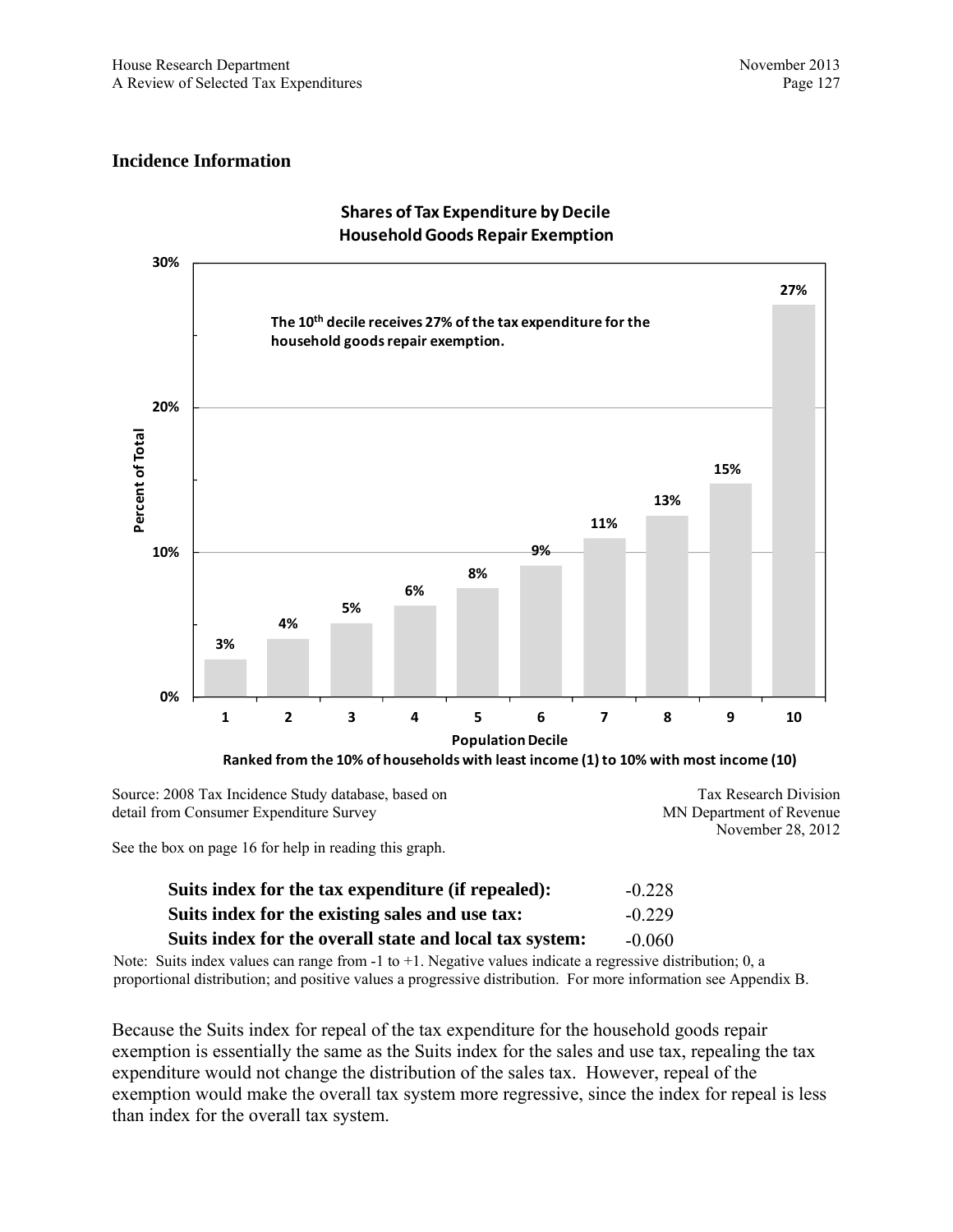## **Personal Services**

## **Description of Provision**

Personal services such as hair care, hair removal, nail care, tattoo, and piercing services are not taxed.

| Trojected Tax Expenditure. Tersonal Services (9 thousands) |           |           |           |
|------------------------------------------------------------|-----------|-----------|-----------|
| FY 2012                                                    | FY 2013   | FY 2014   | FY 2015   |
| \$97,400                                                   | \$102,500 | \$107,100 | \$112,800 |

Expenditures on personal services have increased in nominal terms (unadjusted for inflation) by 217.9 percent from FY 2002 to FY 2012, compared with a 44.9 percent nominal increase in personal income over the same time period. The incidence of taxing these services would be significantly less regressive than the existing sales tax base. Consumption of 44 percent of the services is concentrated in the two top income deciles.

## **Objective or Rationale**

The sales tax has never applied to personal services. It is likely that these services were not taxed because they were services, rather than to achieve a policy objective.

The incidence of these purchases, as evidenced by the Suits indexes, are less regressive than the existing sales tax base.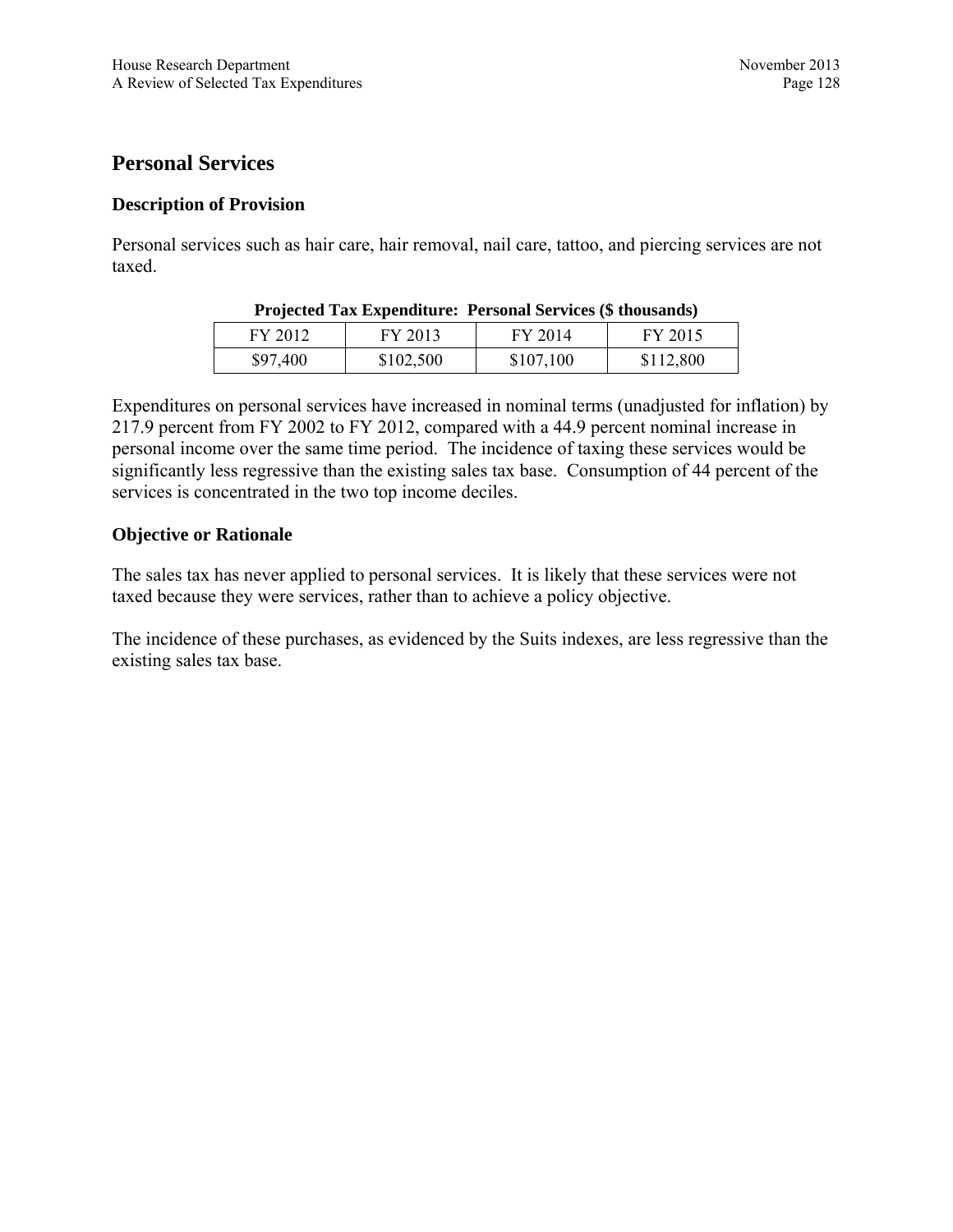

#### **Shares of Tax Expenditure by Decile Personal Services Exemption**

Source: 2008 Tax Incidence Study database, based on detail from Consumer Expenditure Survey

Tax Research Division MN Department of Revenue November 28, 2012

See the box on page 16 for help in reading this graph.

| Suits index for the tax expenditure (if repealed):      | $-0.136$ |
|---------------------------------------------------------|----------|
| Suits index for the existing sales and use tax:         | $-0.229$ |
| Suits index for the overall state and local tax system: | $-0.060$ |

Note: Suits index values can range from  $-1$  to  $+1$ . Negative values indicate a regressive distribution; 0, a proportional distribution; and positive values a progressive distribution. For more information see Appendix B.

Because the Suits index for repeal of the tax expenditure for the personal services exemption is higher than the Suits index for the sales and use tax, repealing the tax expenditure would make the sales and use tax less regressive. However, repeal of the exemption would make the overall tax system more regressive, since the index for repeal is less than index for the overall tax system.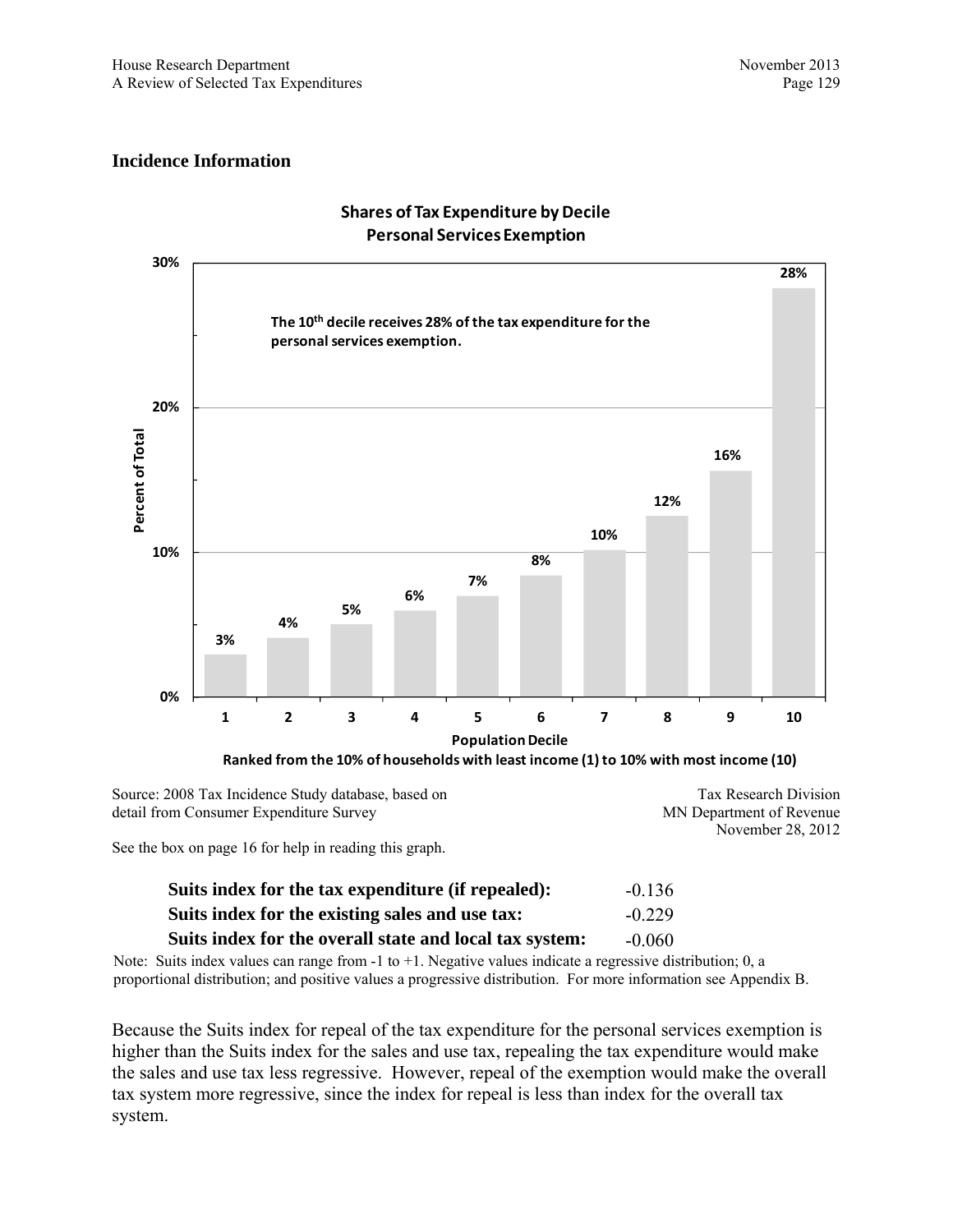## **Legal Services**

## **Description of Provision**

Legal services for individuals (consumer purchases) and businesses are not subject to sales tax.

| 01 Legal Services (5 mousands) |           |           |           |
|--------------------------------|-----------|-----------|-----------|
| FY 2012                        | FY 2013   | FY 2014   | FY 2014   |
| \$97,900                       | \$103,000 | \$107,600 | \$113,300 |

| <b>Projected Tax Expenditure: Consumer Purchases</b> |  |
|------------------------------------------------------|--|
| of Legal Services (\$ thousands)                     |  |

There is no separate expenditure data for consumer legal services for FY 2002. However, expenditures on both consumer and business legal services have increased in nominal terms (unadjusted for inflation) by 76.4 percent from FY 2002 to FY 2012, compared with a 44.9 percent nominal increase in personal income over the same time period.

## **Objective or Rationale**

The sales tax has never applied to legal services. It is likely that these services were not taxed because they were services, rather than to achieve a policy objective. Legal services purchased by businesses are intermediate business inputs that conventional tax policy holds should not be subject to a consumption tax to avoid the distortions that result from "pyramiding." Most legal services are purchased by businesses (approximately 71 percent based on DOR estimates). Taxing consumer legal services, while exempting business purchases, would present some administrative and compliance issues. Some legal services purchased by small businesses (e.g., estate and financial planning and liability protection) serve both functions and it would not be clear how to appropriately tax them.

## **Related Direct Spending Programs**

A number of state programs provide reduced or no-cost legal services to low-income individuals. Public defender services,<sup>103</sup> including public defense corporation grants, provide services in the criminal justice system, and representation in child protection proceedings for a child age 10 and over.<sup>104</sup> Legal services for civil actions are provided to low-income individuals through the qualified legal services programs (i.e., Legal Aid).<sup>105</sup>

<sup>&</sup>lt;sup>103</sup> [Minn. Stat. ch. 611.](https://www.revisor.mn.gov/statutes/?id=611) The public defender corporation grants are in  $\S$  611.216.

<sup>&</sup>lt;sup>104</sup> [Minn. Stat. § 260C.163,](https://www.revisor.mn.gov/statutes/?id=260C.163) subd. 3.

<sup>105</sup> [Minn. Stat. § 480.24](https://www.revisor.mn.gov/statutes/?id=480.24) et seq.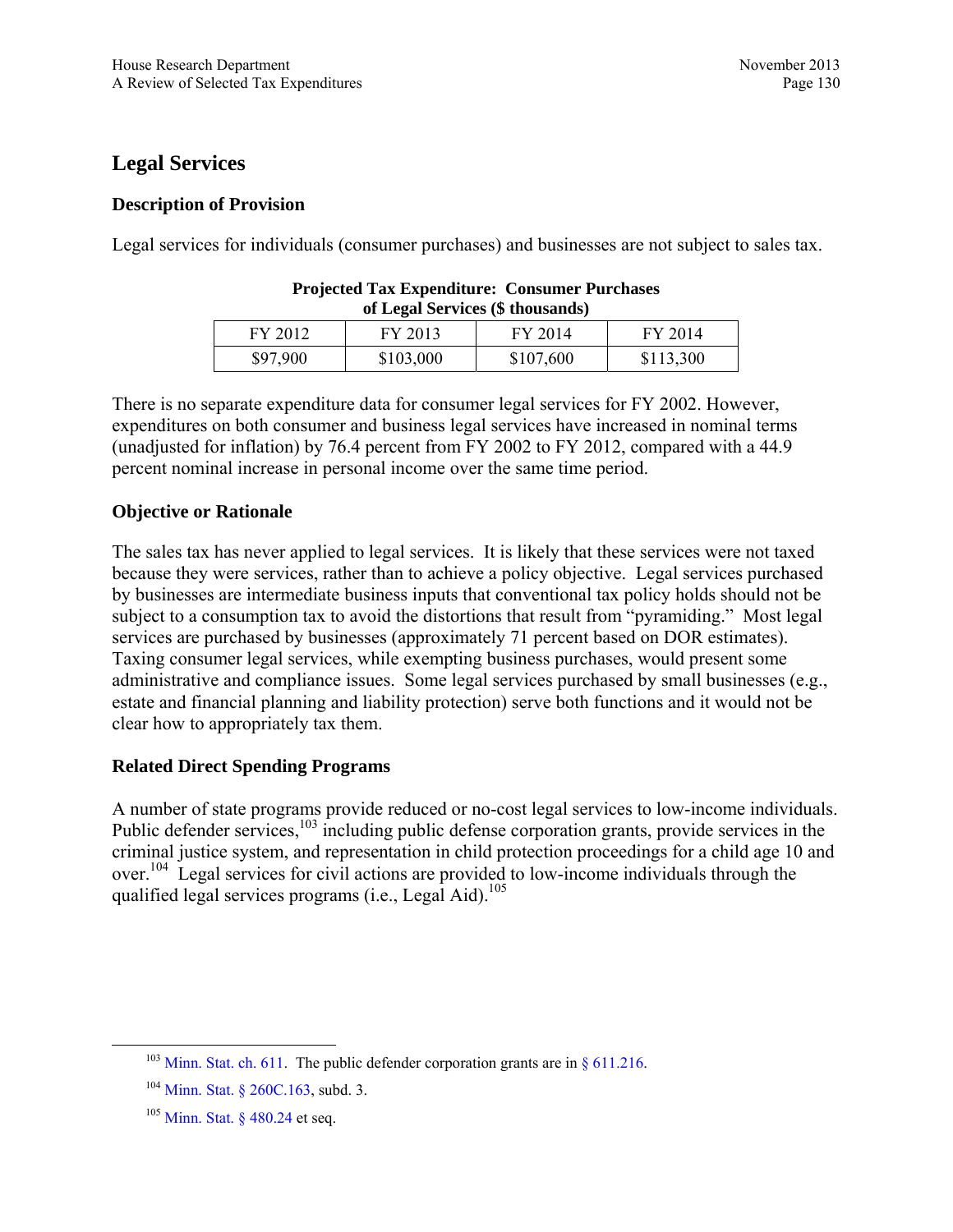

### **Shares of Tax Expenditure by Decile Legal Services Exemption**

Source: 2008 Tax Incidence Study database, based on detail from Consumer Expenditure Survey

MN Department of Revenue November 28, 2012

Tax Research Division

See the box on page 16 for help in reading this graph.

| Suits index for the tax expenditure (if repealed):      | $-0.141$ |
|---------------------------------------------------------|----------|
| Suits index for the existing sales and use tax:         | $-0.229$ |
| Suits index for the overall state and local tax system: | $-0.060$ |

Note: Suits index values can range from  $-1$  to  $+1$ . Negative values indicate a regressive distribution; 0, a proportional distribution; and positive values a progressive distribution. For more information see Appendix B.

Because the Suits index for repeal of the tax expenditure for the legal services exemption is higher than the Suits index for the sales and use tax, repealing the tax expenditure would make the sales and use tax less regressive. However, repeal of the exemption would make the overall tax system more regressive, since the index for repeal is less than index for the overall tax system.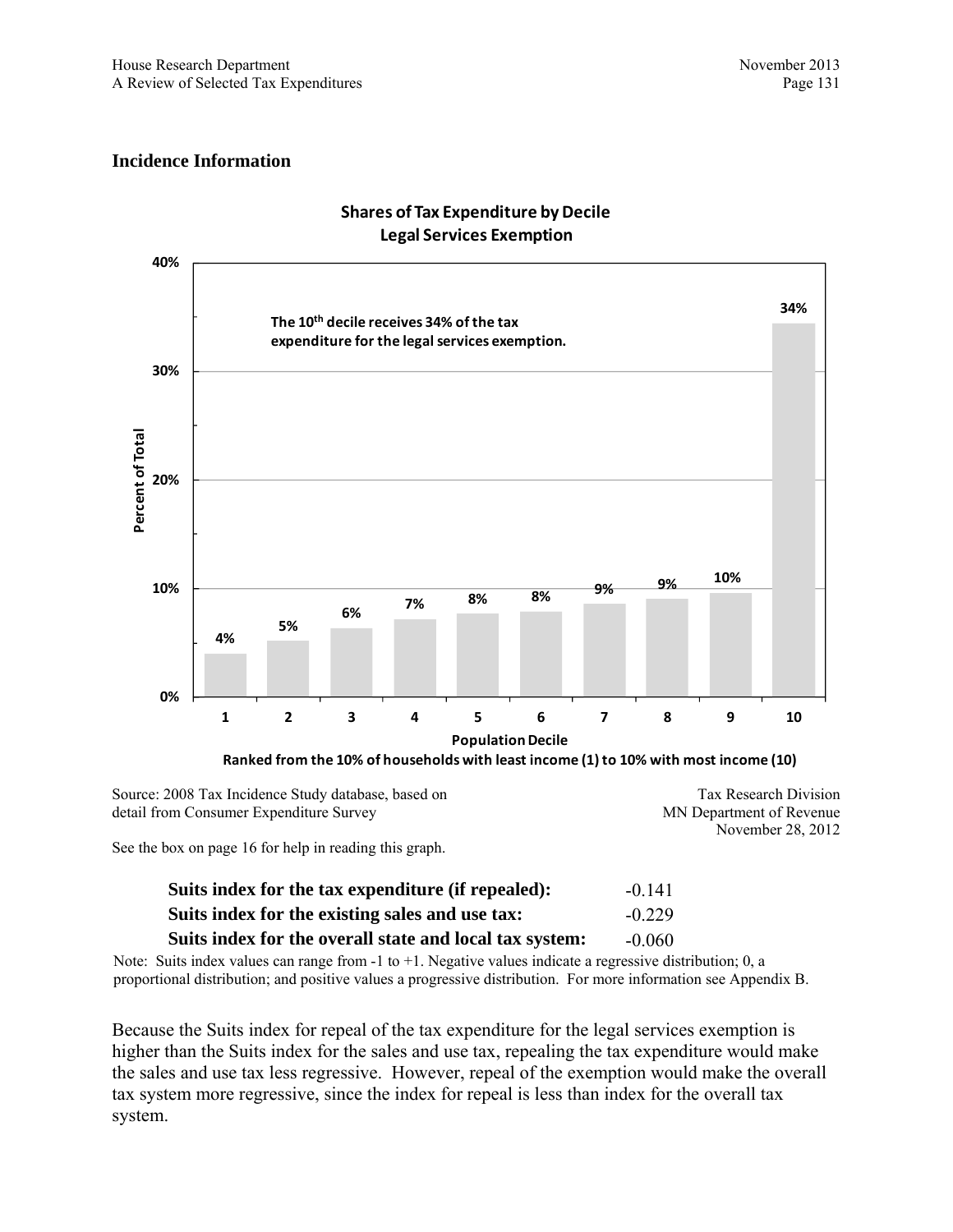# **Accounting Services**

## **Description of Provision**

Accounting services for individuals and businesses are not subject to sales tax.

| of Accounting Services (5 thousands) |          |          |          |
|--------------------------------------|----------|----------|----------|
| FY 2012                              | FY 2013  | FY 2014  | FY 2015  |
| \$27,800                             | \$29,300 | \$30,600 | \$32,200 |

| <b>Projected Tax Expenditure: Consumer Purchases</b> |  |
|------------------------------------------------------|--|
| of Accounting Services (\$ thousands)                |  |

There is no separate expenditure data for consumer legal services for FY 2002. However, expenditures on both consumer and business accounting services have increased in nominal terms (unadjusted for inflation) by 133.1 percent from FY 2002 to FY 2012, compared with a 44.9 percent nominal increase in personal income over the same time period.

## **Objective or Rationale**

The sales tax has never applied to accounting services; the original sales tax applied to very few services. It is likely that these services were not taxed because they were services, rather than to achieve a policy objective. Accounting services purchased by businesses are intermediate business inputs that conventional tax policy holds should not be subject to a consumption tax to avoid the distortions that result from "pyramiding." Most accounting services are purchased by businesses (approximately 87 percent based on DOR estimates). Taxing consumer accounting services, while exempting business purchases, would present some administrative and compliance issues. Some legal services purchased by small businesses (e.g., income tax preparation and financial planning) serve both functions and it would not be clear how to appropriately tax them.

## **Related Direct Spending Programs**

The state provides grants<sup>106</sup> to fund volunteer accounting and tax preparation services for lowincome, elderly, and disadvantaged Minnesota residents to help them file federal and state income tax returns and Minnesota property tax refund claims and to provide personal representation before the Department of Revenue and Internal Revenue Service.

<sup>&</sup>lt;sup>106</sup> These grants were originally financed with separate or special biennial appropriations but are now funded under the Department of Revenue's base budget, starting with [Laws 2005, First Special Session, chapter 3](https://www.revisor.mn.gov/laws/?id=3&doctype=Chapter&year=2005&type=1), article 11, section 9.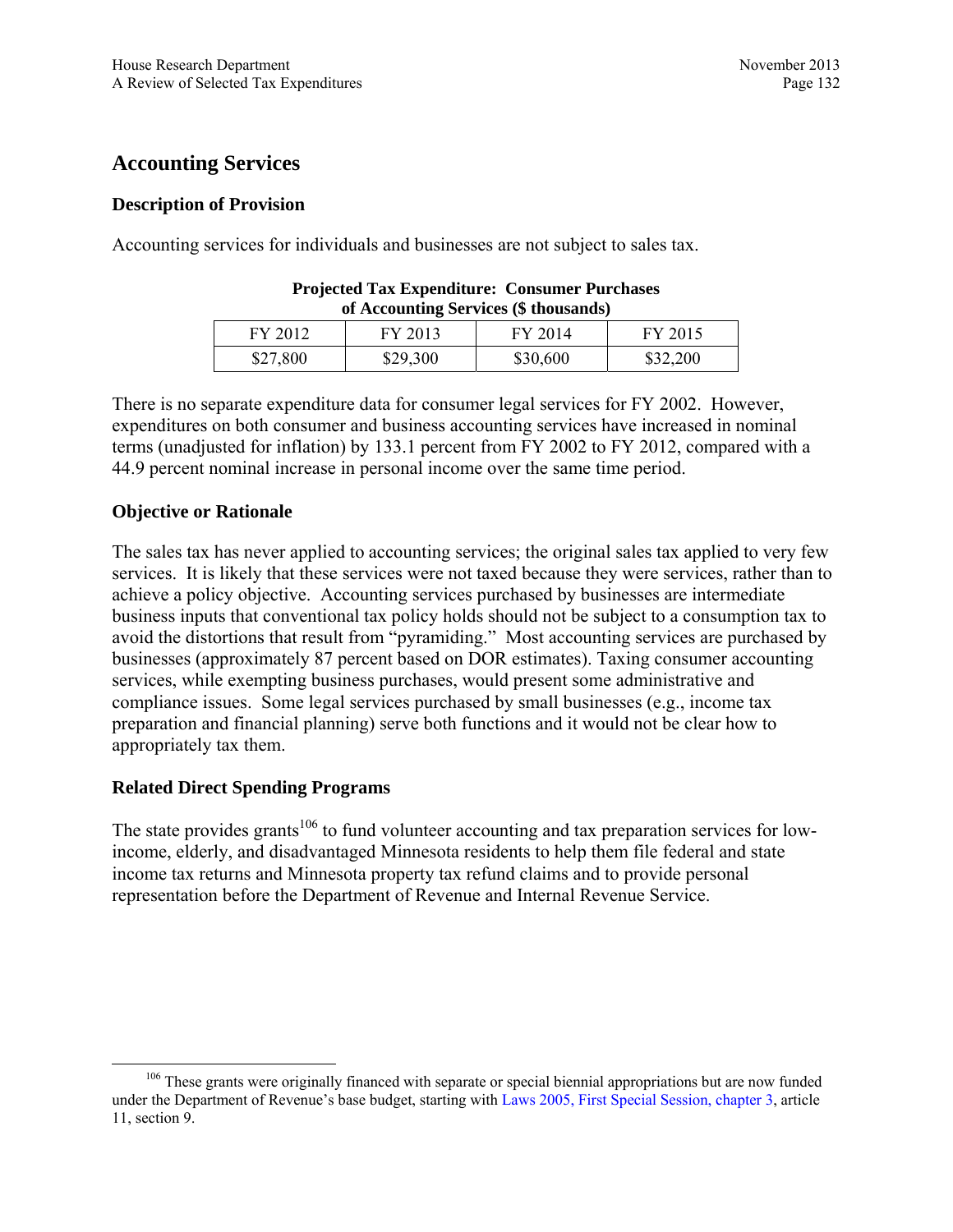

#### **Shares of Tax Expenditure by Decile Accounting Services Exemption**

Source: 2008 Tax Incidence Study database, based on detail from Consumer Expenditure Survey

Tax Research Division MN Department of Revenue November 28, 2012

See the box on page 16 for help in reading this graph.

| Suits index for the tax expenditure (if repealed):      | $-0.166$ |
|---------------------------------------------------------|----------|
| Suits index for the existing sales and use tax:         | $-0.229$ |
| Suits index for the overall state and local tax system: | $-0.060$ |

Note: Suits index values can range from  $-1$  to  $+1$ . Negative values indicate a regressive distribution; 0, a proportional distribution; and positive values a progressive distribution. For more information see Appendix B.

Because the Suits index for repeal of the tax expenditure for the accounting services exemption is higher than the Suits index for the sales and use tax, repealing the tax expenditure would make the sales and use tax less regressive. However, repeal of the exemption would make the overall tax system more regressive, since the index for repeal is less than the index for the overall tax system.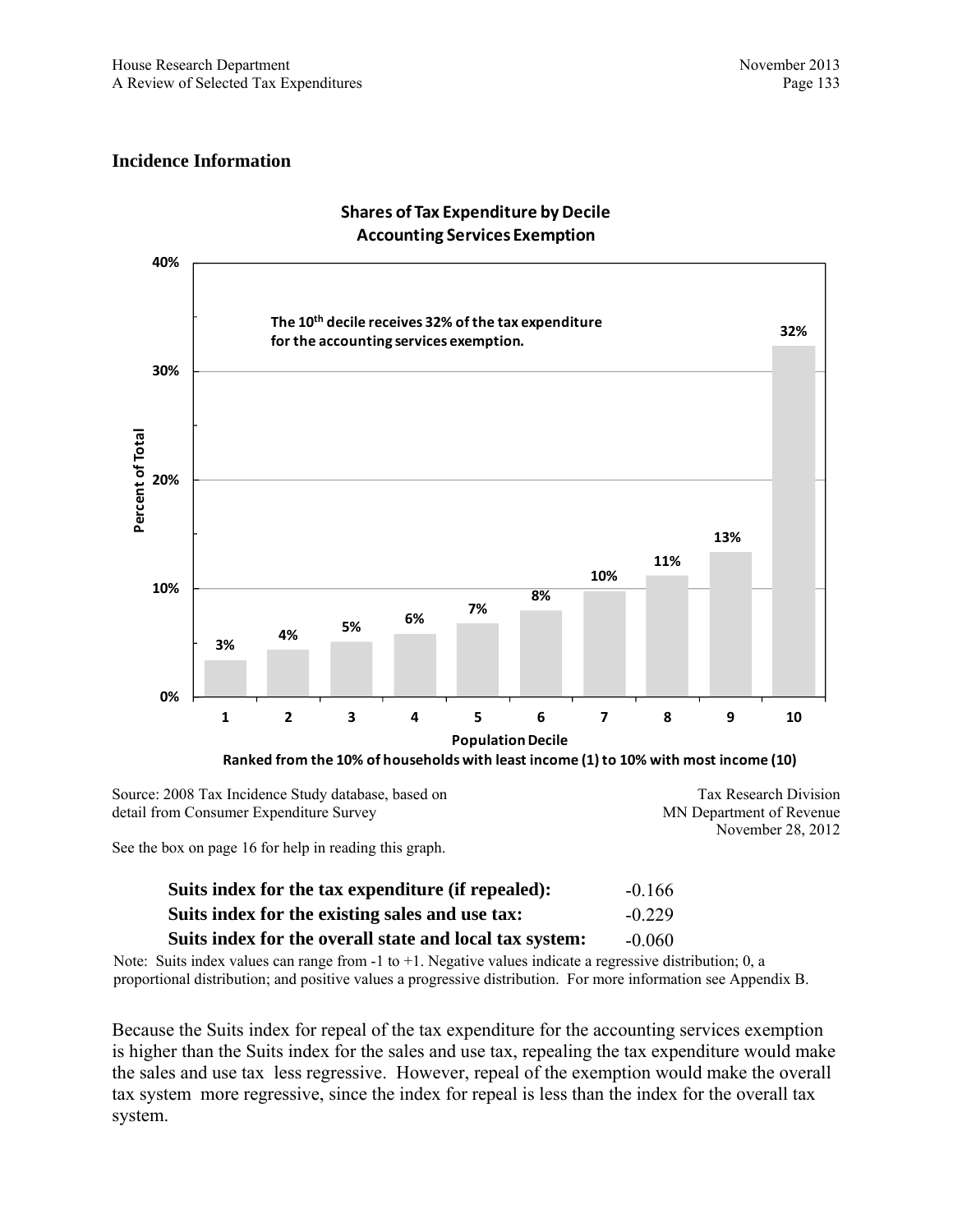# **Exemption for Admissions to Arts Events**

## **Description of Provision**

Tickets and admissions to cultural and artistic events hosted by certain nonprofit organizations are exempt if the proceeds, after reasonable expenses, are used to provide Minnesotans with opportunities to participate in the creation, performance, or appreciation of the arts. Qualifying hosting organizations include:

- nonprofit arts organizations that receive at least 5 percent of their annual budgets from voluntary donations;
- municipal boards that promote arts and cultural events; and
- public and private nonprofit colleges and universities for events in facilities owned by the educational institutions.

When the exemption was enacted in 1980, it covered only events hosted by nonprofit arts organizations. It was expanded to events sponsored by municipal boards in 1992, to events at the University of Minnesota in 2002, and to events sponsored by other higher education institutions in 2005. The requirements that (1) a certain percent of a nonprofit arts organization's budget come from donations and (2) that the proceeds must be used to provide arts experiences for citizens of the state were also added in 2005.

| Trojected Tax Experiment: Aumission to Arts Events (9 mousanus) |         |         |         |
|-----------------------------------------------------------------|---------|---------|---------|
| FY 2012                                                         | FY 2013 | FY 2014 | FY 2015 |
| \$5,200                                                         | \$5,300 | \$5,400 | \$5,600 |

#### **Projected Tax Expenditure: Admission to Arts Events (\$ thousands)**

The estimated tax expenditures for admissions to arts events has decreased in nominal terms (unadjusted for inflation) by 8.8 percent from FY 2002 to FY 2012, compared with an 44.9 percent nominal increase in personal income over the same time period. This decrease is partially due to the 2005 law changes, which narrowed the types of organizations and events that qualify for the exemption. The expenditure on admissions to arts events has actually increased by 23.8 percent from FY 2006 to FY 2012, after the law change.

### **Incidence Information**

Not available

## **Objective or Rationale**

The objective or rationale for this exemption is unclear. Two possible rationales for it may be the following:

 Public arts performances by nonprofit organizations provide a public good that benefits members of the public beyond those attending performances. By subsidizing these organizations, whether through incentives for charitable contributions or by allowing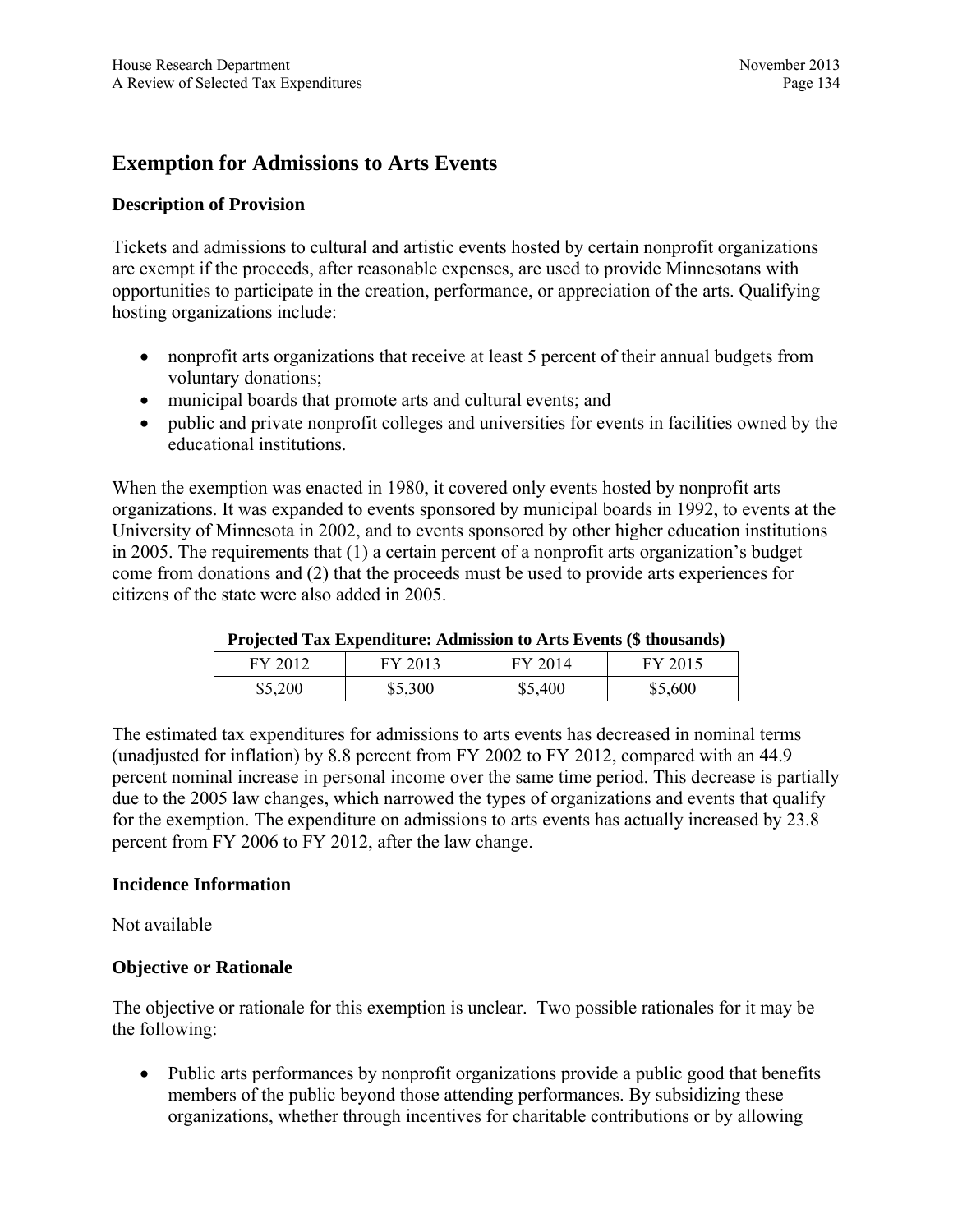them to retain more of their income by not taxing their admissions, the government helps secure these public benefits.

 The exemption is intended to enable more low-income individuals to attend arts performances. To qualify, these organizations must provide free or reduced price attendance opportunities for lower income persons in order to maintain their tax-exempt status; the exemption allows them to provide more attendance opportunities for the same cost.

## **Related Direct Spending Programs**

The state provides direct grants for arts and cultural events through the State Arts Board and dedication of a portion of the legacy sales tax to the arts. Grants are probably most useful when trying to ensure a certain level of spending on arts such as public sculpture or large outdoor arts events where it is hard to limit enjoyment to persons paying an admission fee. In those instances there is both a clearer public goods aspect to the arts and less ability to charge direct beneficiaries. Most accounts suggest that as a result of passage of the legacy constitutional amendment, Minnesota has one of the highest amounts of per capita state government direct spending on arts in the nation.

## **Incidence Information**

Not available

## **Evidence on Effectiveness in Meeting Objective**

If the goal is to subsidize cultural and artistic events that would otherwise not be adequately funded, the exemption provides a subsidy with minimal state administrative costs. However, the subsidy does not distinguish between arts events that are sufficiently popular to be self supporting and those that are too expensive to finance through admissions alone. The subsidy is proportional to ticket sales for all qualifying arts and cultural events, regardless of the need for a subsidy. A reasonable inference is that more successful arts organizations (measured by the demand for admissions to their events) are bigger beneficiaries of the exemption. This may be desirable, if the goal is to assist organizations with the greatest public support or prospects for success. However, it is unclear how well that correlates with either the public goods aspects of nonprofit arts events or the goal of expanding access.

If the goal is to enable more low-income people to attend cultural and arts events, the exemption may also help meet that goal. A customer buying an admission ticket makes the purchasing decision based on total price; therefore the exemption probably has little impact on the price charged (including the sales tax) or the number of tickets sold. If the organization charges the same ticket price as it would without the exemption, the amount that would have been remitted to the state as tax revenue may be used to fund free or reduced price tickets. However, it is unclear how effective the law's requirement that the proceeds be used for expanded arts "opportunities" is in ensuring access by low-income individuals to events. The terms of the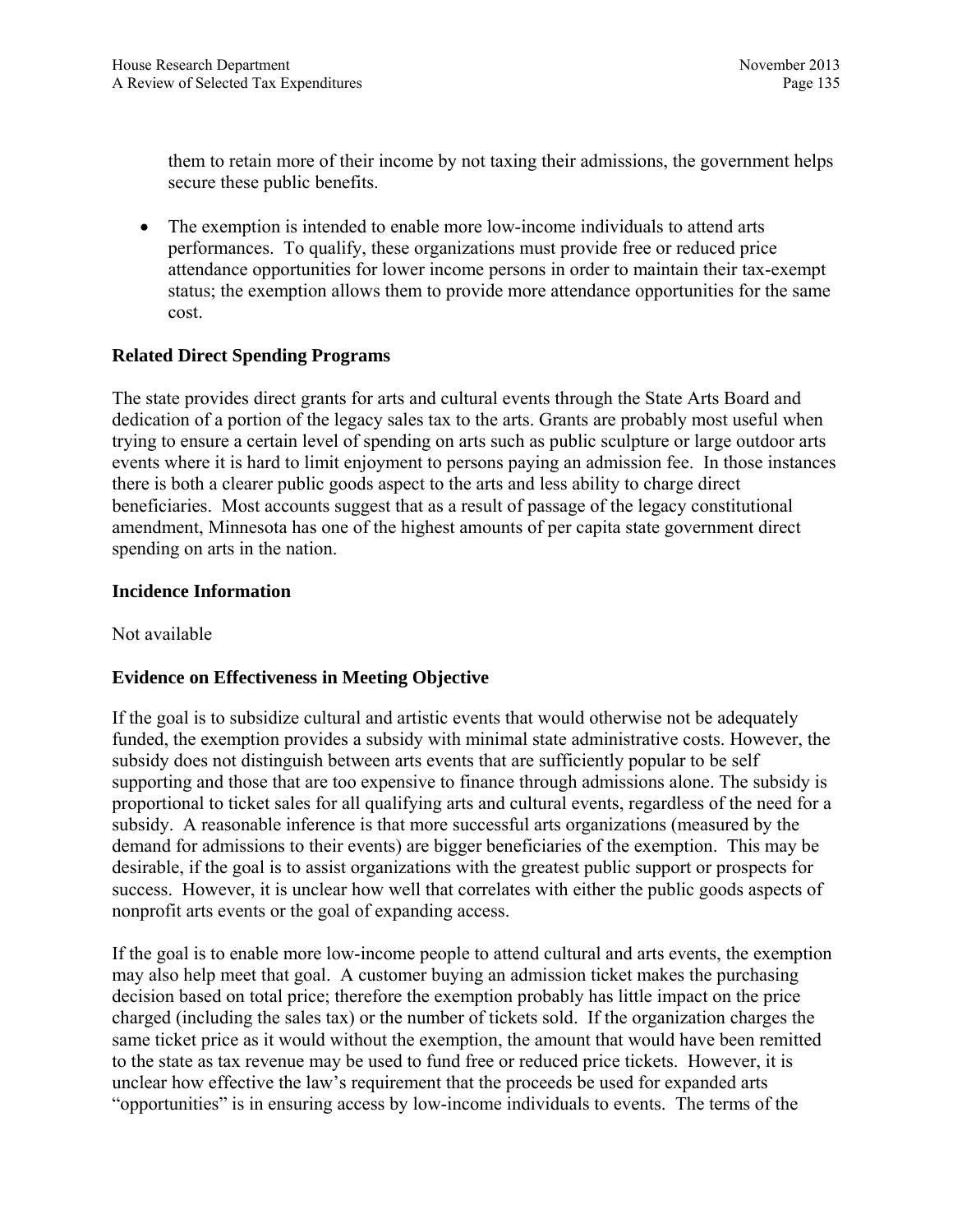requirement are ambiguous and do not directly require the proceeds to be used to subsidize tickets for the low-income patrons. Alternatively, a direct subsidy could be given to the organizations to fund free tickets. That approach would have higher administrative costs, but would be more likely to ensure that more of the benefit goes to low-income attendees.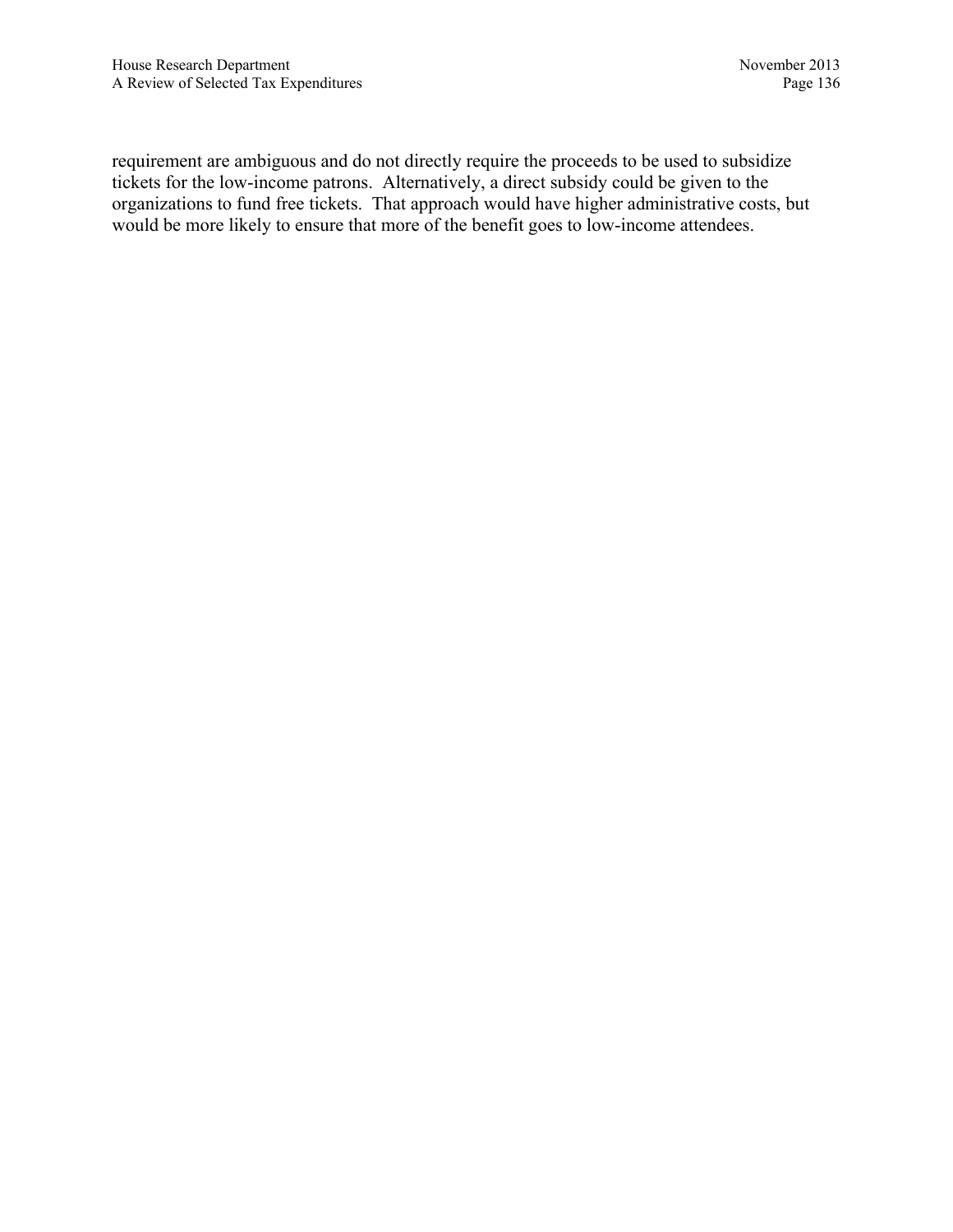# **Exemption for Fundraising Events for Nonprofits**

#### **Description of Provision**

The main sales tax exemption for fundraising sales by the following nonprofit organizations includes sales under the following circumstances:

- Fundraising sales that do not exceed \$10,000 annually by an educational or social organization serving primarily persons 18 years old or younger or a senior citizen group.
- Fundraising events by nonprofits where the proceeds go exclusively for charitable, religious, or educational purposes. Bingo and other gambling activities do not qualify, and the organization may not conduct fundraising for more than 24 days per year.

The exemption was enacted in 1985 and was last changed in 2001.

| by Certain Nonprofits (5 mousands) |          |          |          |
|------------------------------------|----------|----------|----------|
| FY 2012                            | FY 2013  | FY 2014  | FY 2015  |
| \$15,000                           | \$15,500 | \$15,900 | \$16,100 |

#### **Projected Tax Expenditure: Fundraising Sales by Certain Nonprofits (\$ thousands)**

The law also provides for a few other minor fundraising sales tax exemptions—admissions to charitable golf tournaments and candy sales by youth groups. However, these tax expenditures are minimal and we have no estimate for their cost.

The estimated tax expenditures on fundraising sales by nonprofits have increased in nominal terms (unadjusted for inflation) by 100 percent from FY 2002 to FY 2012, compared with an 44.9 percent nominal increase in personal income over the same time period.

### **Objective or Rationale**

The fundraising sales tax exemptions appear to be based on two basic rationales, minimizing administrative and compliance costs and helping to support the charitable functions of groups doing fundraising:

• The \$10,000 annual fundraising exemption for youth and senior citizen groups is clearly an attempt to balance the high administrative and compliance costs against the relatively small amount of money that would be collected from each group if every scouting troop, school booster club, senior social group, or similar group were required to calculate, collect, and remit sales taxes. The goal of this portion of the exemption is not to provide a subsidy to all youth and senior groups since any group raising more than \$10,000 in annual sales is required to collect and remit tax on *all* of its taxable sales, even if the group is providing the same youth and senior services as smaller groups.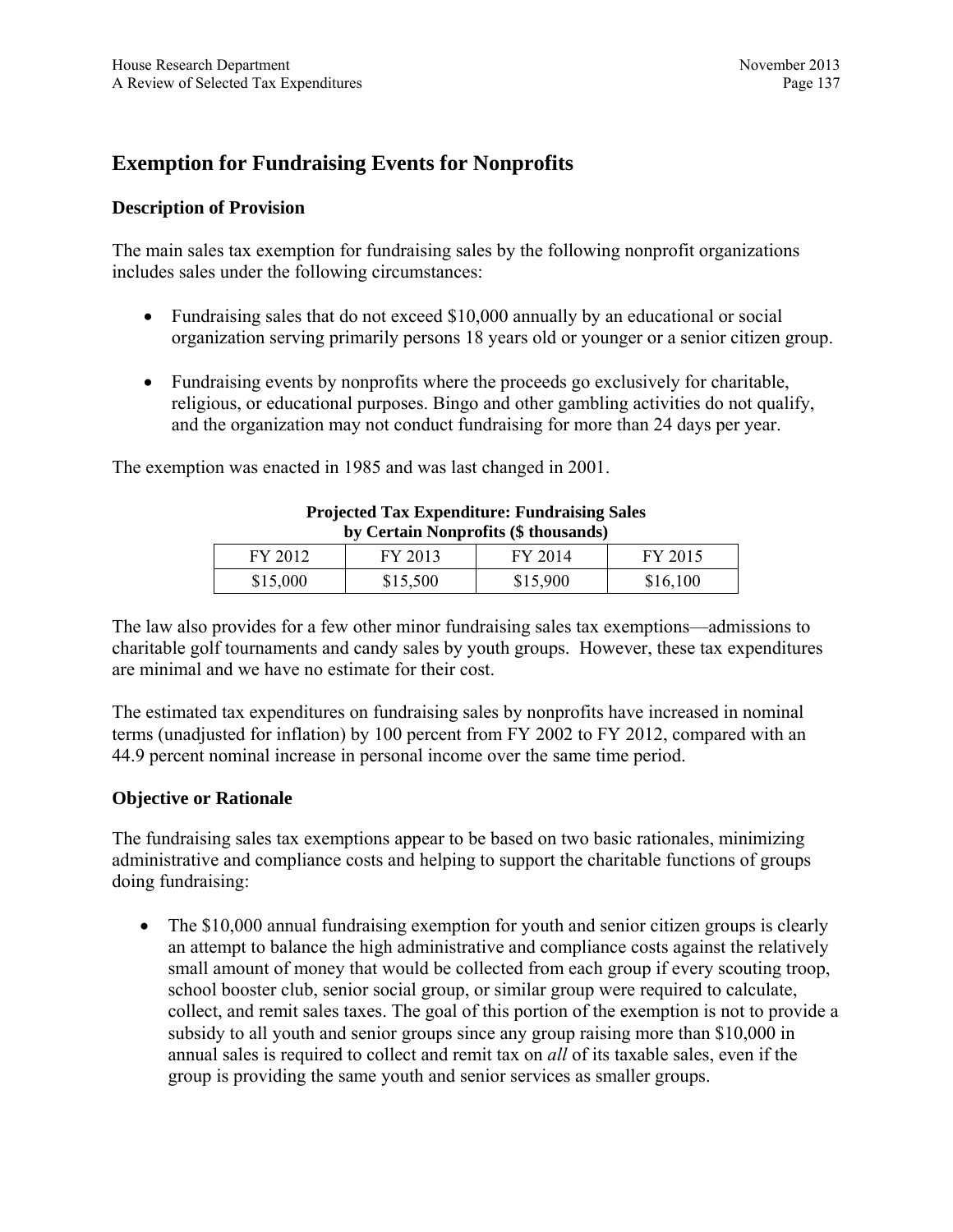• The exemption for fundraising events where the proceeds are used exclusively for charitable, religious, or educational purposes also helps to minimize compliance and administrative costs, while providing a subsidy to these nonprofits either directly by increasing the net profit on each sale or indirectly by providing an incentive for increased purchasing from these organizations since the costs of goods and taxable services sold by the nonprofit has a price advantage equal to the combined state and local sales tax rate. The limit to no more than 24 days per year of fundraising events was likely intended to minimize the extent to which these fundraising activities compete with for-profit businesses that make similar sales.

## **Incidence Information**

Not available

## **Evidence of Effectiveness in Meeting Objective**

The \$10,000 exemption seems well designed to prevent both small organizations and the Department of Revenue from incurring administrative and compliance costs that are disproportionate to the revenue at stake. However, the \$10,000 dollar amount was set in 1985 and has not been adjusted for inflation. (Adjusting it for inflation would increase the limit to over \$21,000 in 2013 dollars.) As a result, it may now be too low. However, many organizations that no longer qualify under the \$10,000 limit may still qualify for the exemption as a result of the alternative provision because they limit their events to 24 or fewer days per year and use the proceeds for the required charitable purposes.

The alternative (24-day event-limited) exemption provides a modest benefit to organizations conducting fundraising that is proportional to the organization's success in selling taxable items. If the organization charges the same total price for goods as it would if it charged sales tax, the net profit the organization receives is higher than if sales tax was paid, giving the organization more money to spend on its mission. If the organization charges the same nominal price for the good as private vendors that have to charge sales tax, there is an incentive for consumers to buy from the nonprofit rather than a commercial seller. The increased number of sales also results in more revenue for the nonprofit to spend on its mission.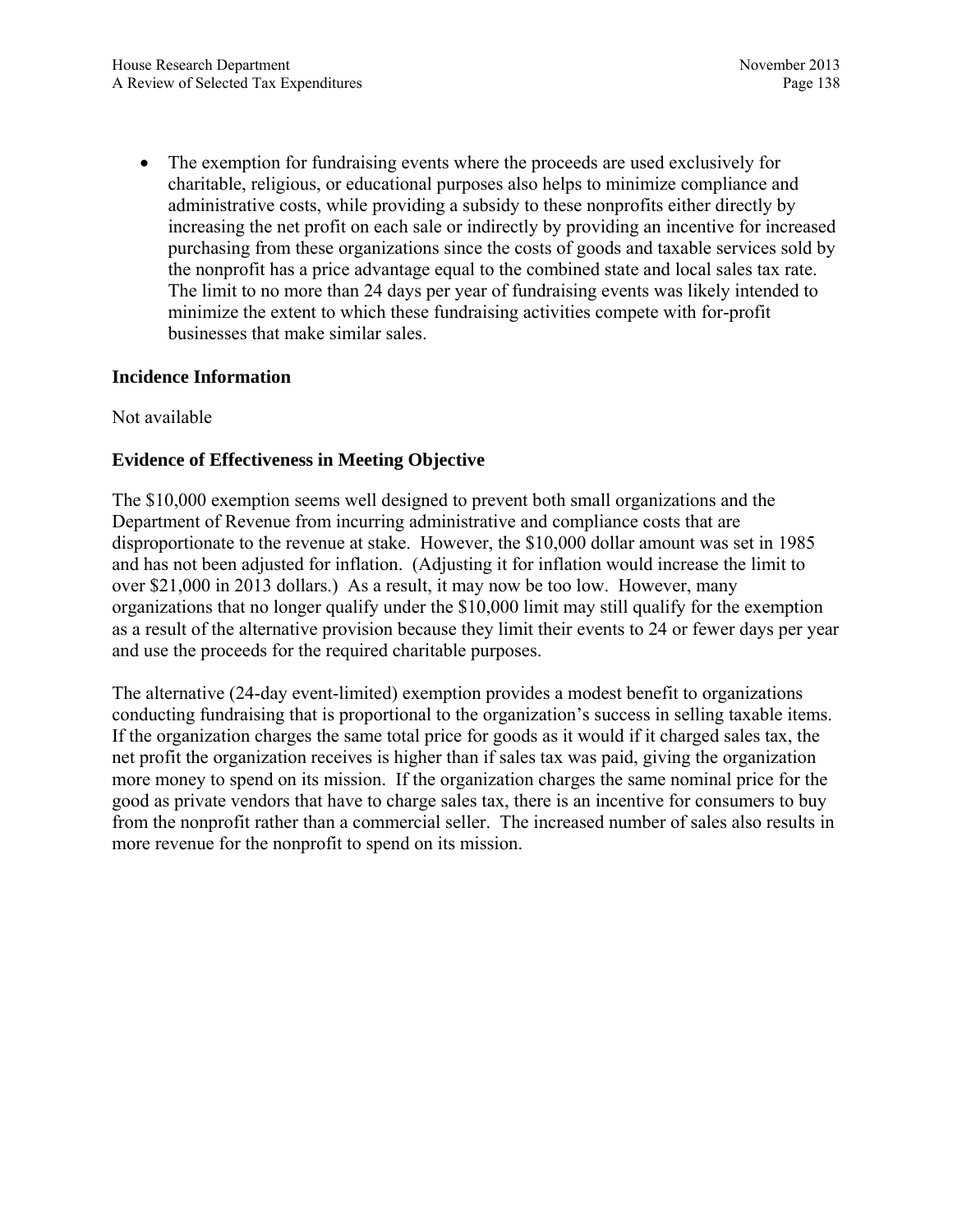# **Exemption for Institutional Meals**

## **Description of Provision**

Although most prepared food is subject to sales tax, the following prepared meals are exempt:

- meals and drinks served to patients, residents, and inmates of hospitals, nursing homes, and correctional facilities and similar institutions
- meals served at all elementary, middle, and secondary schools
- meals served to students under a board contract at all colleges and universities
- congregate dining, meals on wheels, and similar programs serving senior citizens and the disabled

This exemption was included when the original law was enacted in 1967. It has been modified several times over the years but the largest change occurred in 2002, when the exemption for meals sold by colleges and universities was limited to those included in a boarding contract and vending machine sales at all schools became taxable.

| Trolected Tax Experience: Histrumonal Meals (9 mousanus) |          |          |          |  |  |  |  |  |  |  |
|----------------------------------------------------------|----------|----------|----------|--|--|--|--|--|--|--|
| FY 2012                                                  | FY 2013  | FY 2014  | FY 2015  |  |  |  |  |  |  |  |
| \$43,000                                                 | \$44,400 | \$45,600 | \$47,100 |  |  |  |  |  |  |  |

#### **Projected Tax Expenditure: Institutional Meals (\$ thousands)**

The estimated tax expenditures on institutional meals have increased in nominal terms (unadjusted for inflation) by only 4.4 percent from FY 2002 to FY 2012, compared with an 44.9 percent nominal increase in personal income over the same time period. This small increase is partially due to the 2002 law changes. The expenditure on institutional meals has increased by 6.2 percent from FY 2004 to FY 2012, after the law change.

## **Objective or Rationale**

The objective or rationale for the exemption of institutional meals is unclear. A variety of rationales can be hypothesized for different portions of the exemption. A major rationale is likely to reduce administrative and compliance costs related to the difficulties with correctly estimating the price to which the sales tax would apply. Meals in schools and programs serving the elderly and disabled are often charged on a sliding fee scale and vary depending on the recipient. In many college cafeterias, the portion of room and board fees that is actually spent on the prepared cafeteria food depends on the eating habits of the student.

It may help to consider that food is a component of the entire service being provided. Under that viewpoint, these meals should be exempt because they are a business input. The actual service provided (e.g., medical care or incarceration) may or may not be exempt under another provision of the sales tax law. Finally, the exemption may be viewed as a way to support the services (e.g., education, long-term care services, and so forth) that are provided by the relevant institutions. Many of these services or institutions are directly or indirectly funded by state government through education aid, higher education appropriations and grants, medical assistance,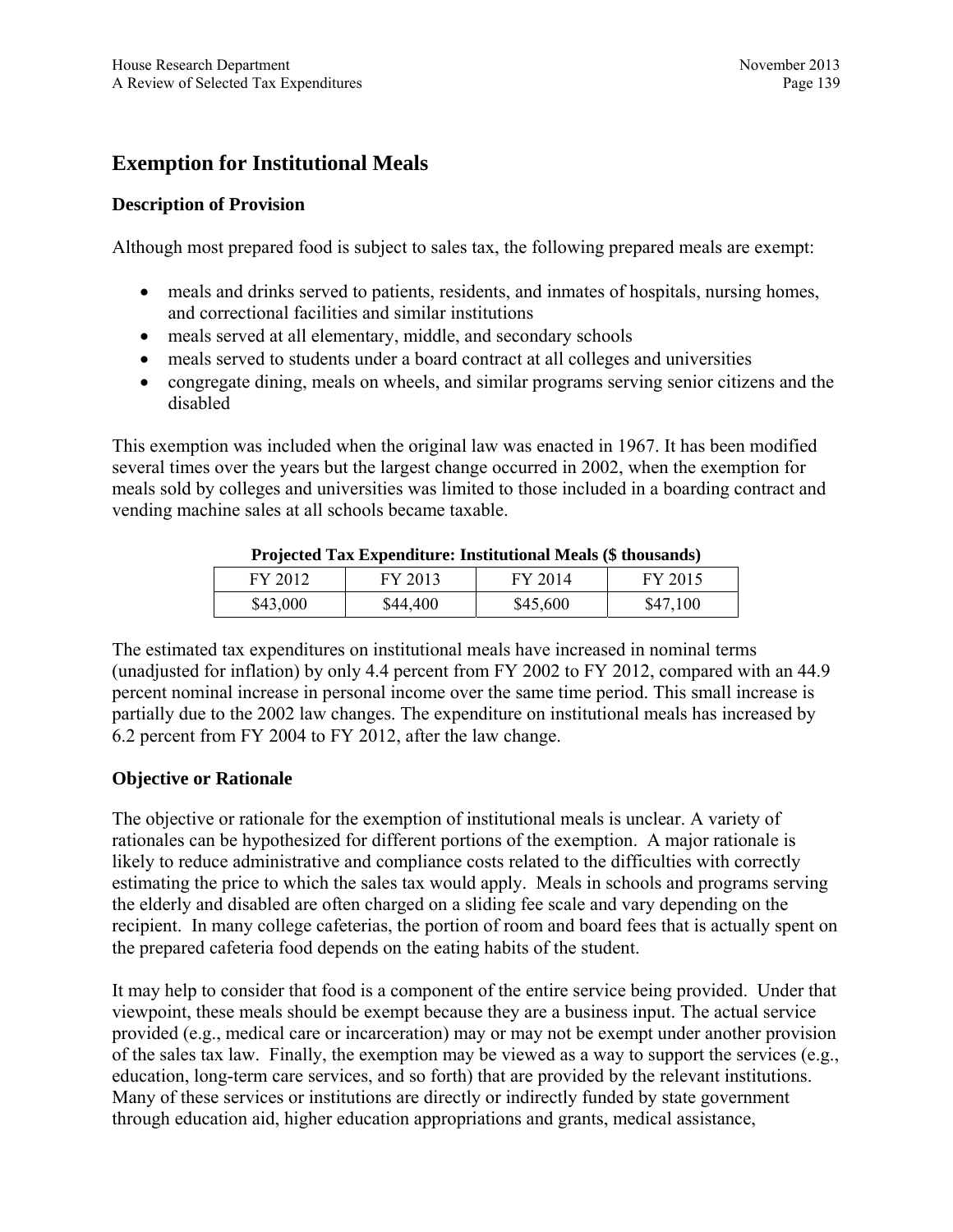appropriations for corrections programs, and so forth. The exemption may support these services by reducing costs to the institutions and/or their clients.

#### **Incidence Information**

Not available

#### **Related Direct Spending Programs**

The state directly and indirectly pays for many of the services provided by these institutions, including through education aid and Medical Assistance for long-term care and hospital patients. The free and reduced lunch program, funded federally, helps fund meals for low-income school children.

#### **Evidence on Effectiveness in Meeting Objective**

If the exemption is primarily intended to minimize compliance and administrative costs, while helping to support programs that are heavily financed by the state and federal governments, it likely achieves those objectives.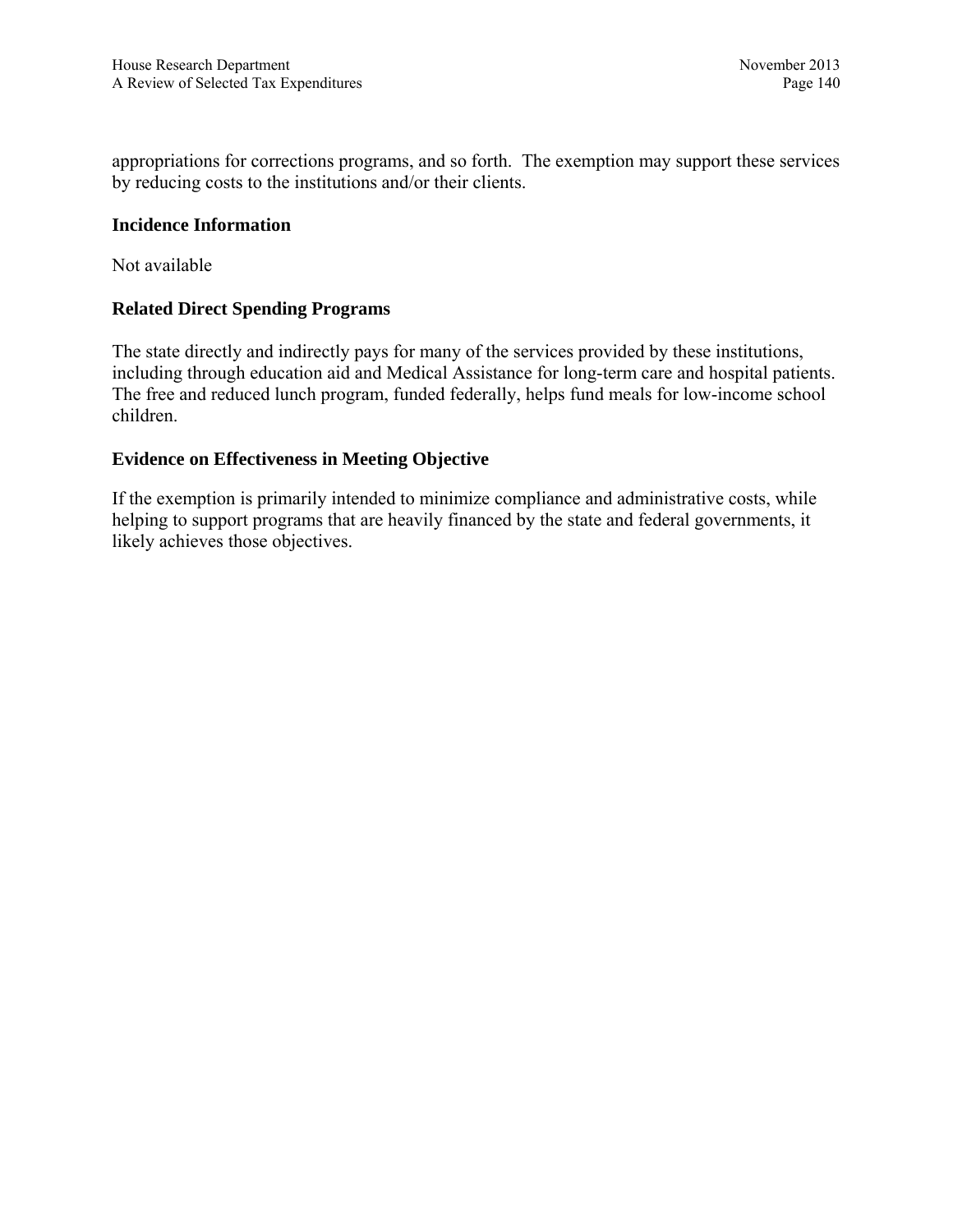## **Exemption for Isolated and Occasional Sales**

### **Description of Provision**

The sales tax exemption for isolated and occasional sales was included in the original 1967 sale tax law; however, the provisions that apply to business sales have been modified several times over the years.

Isolated and occasional sales made by individuals not engaged in the business of selling have always been exempt. An individual hosting a garage sale once a year or selling a used vacuum cleaner on eBay is an isolated and occasional sale; having a table at a monthly swap meet or maintaining an inventory of goods to sell online is not.

Isolated and occasional sales by businesses of property used in a trade or business are exempt if they meet one of the following criteria:

- it is a farm auction sale
- sale of substantially all the assets of a business
- $\bullet$  the sales do not exceed \$1,000 in a 12-month period
- the transaction meets standards in certain Internal Revenue Code sections related to specific business events such as liquidations and involuntary conversions

Prior to 1991 the exemption for isolated and occasional sales by a business was broader. In 1991, the business exemptions for isolated sales by businesses narrowed to include only transactions that met the Internal Revenue Code requirements. The other criteria were reinstated in 1992.

| $\sim$   |          |          |          |  |  |  |  |  |  |
|----------|----------|----------|----------|--|--|--|--|--|--|
| FY 2012  | FY 2013  | FY 2014  | FY 2015  |  |  |  |  |  |  |
| \$40,300 | \$41,400 | \$42,700 | \$44,100 |  |  |  |  |  |  |

#### **Projected Tax Expenditure: Isolated and Occasional Sales (\$ thousands)**

The estimated tax expenditures on isolated and occasional sales have increased in nominal terms (unadjusted for inflation) by 32.1 percent from FY 2002 to FY 2012, compared with an 44.9 percent nominal increase in personal income over the same time period.

#### **Objective or Rationale**

Clearly the exemption for nonbusiness-related isolated and occasional sales is an attempt to balance the high administration and collection costs both for the state and individuals against the relatively small amount of money that would be collected in sales tax on these sales. This is also the rationale for the exemption on isolated sales of a trade or business that do not exceed \$1,000 annually; the cost of the administration probably exceeds the tax that would be collected.

The rationale for the sales tax exemption for the other portion of the isolated and occasional sales of property used in a trade or business is likely to minimize the taxation of business inputs. As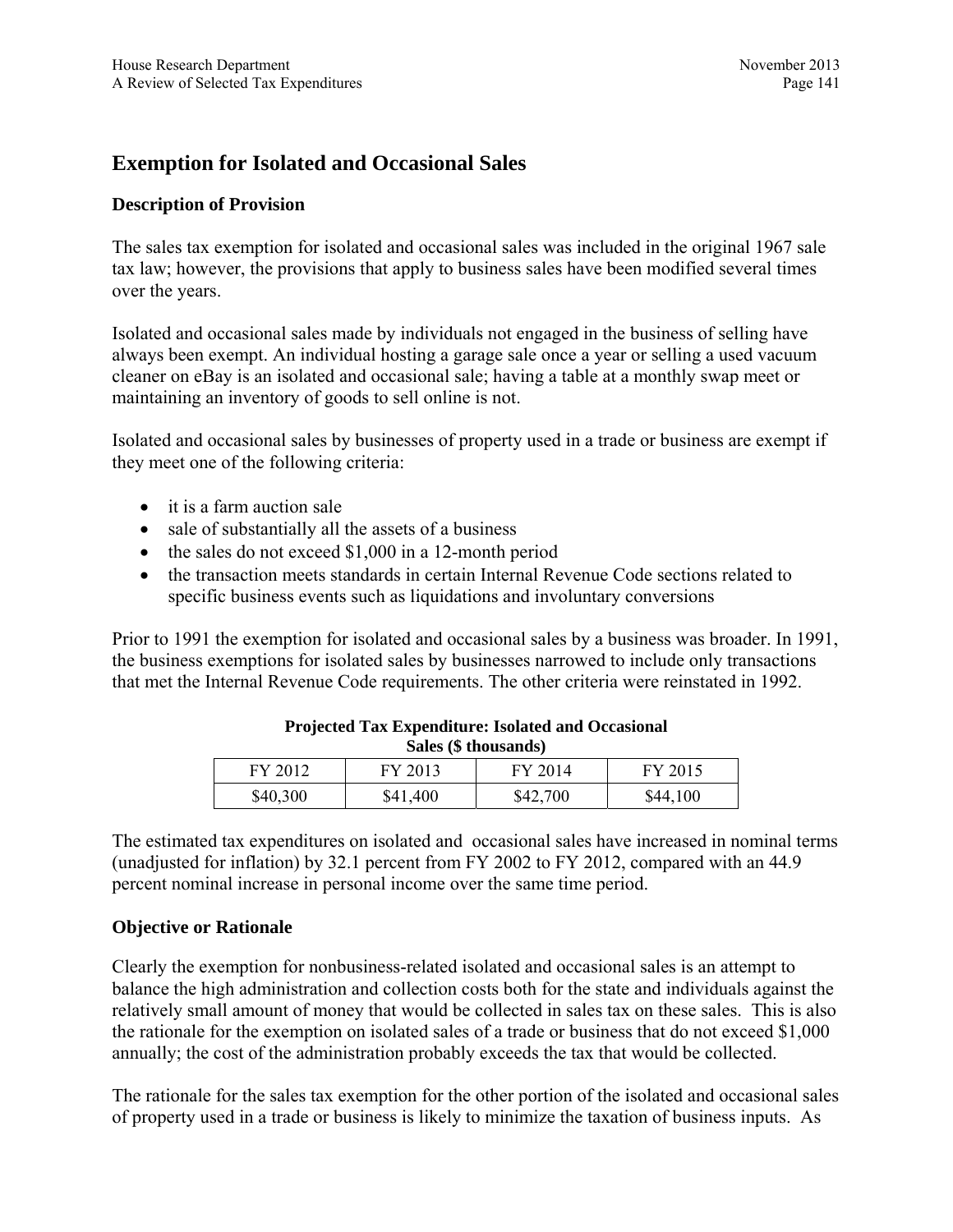stated in the sales tax overview, good policy dictates that business inputs should be excluded from the sales tax base when possible.

## **Incidence Information**

Not available

## **Evidence of Effectiveness in Meeting Objective**

If the purpose of the exemption is to reduce the compliance and administrative costs of the tax, it seems likely to achieve that objective by relieving small or sporadic sellers from the cost of complying and DOR from enforcing and administering the tax.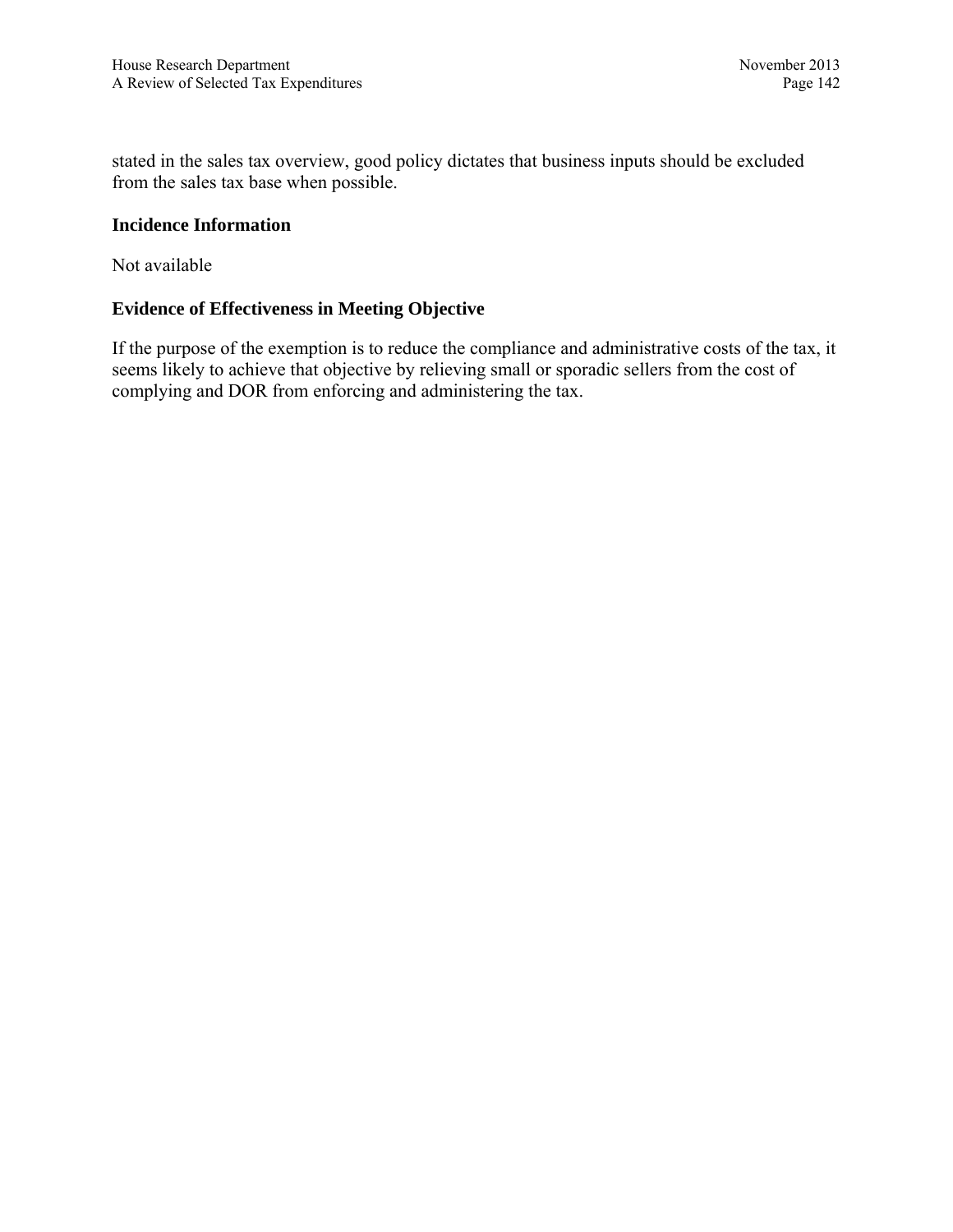# **Exemption for YMCA, YWCA, and JCC Memberships**

## **Description of Provision**

Onetime initiation fees and periodic dues for the "Ys" were exempted from the sales tax in 1987 when the sales tax was first imposed on memberships to clubs providing sports and athletic facilities. The exemption was extended to the Jewish Community Centers of Greater Minneapolis and St. Paul in 1996. Separate charges for using the sports and athletic facilities of these institutions remain taxable.

| (5 mousands) |         |         |         |  |  |  |  |  |  |
|--------------|---------|---------|---------|--|--|--|--|--|--|
| FY 2012      | FY 2013 | FY 2014 | FY 2015 |  |  |  |  |  |  |
| \$5,000      | \$5,300 | \$5,500 | \$5,800 |  |  |  |  |  |  |

#### **Projected Tax Expenditure: YMCA, YWCA, and JCC Memberships (\$ thousands)**

The estimated tax expenditures on YMCA, YWCA, and JCC memberships have increased in nominal terms (unadjusted for inflation) by 127.3 percent from FY 2002 to FY 2012, compared with an 44.9 percent nominal increase in personal income over the same time period.

## **Objective or Rationale**

The rationale for the exemption for these membership fees and dues is probably similar to the rationale for the exemption on admissions to arts events—to provide a subsidy to these nonprofits to help fund free and low-cost memberships to lower income households. The additional revenue results either directly from increasing the net profit from each membership or indirectly by increasing the number of people joining these clubs, rather than for-profit athletic clubs since the costs of membership to these nonprofit clubs has a price advantage equal to the combined state and local sales tax rate.

## **Incidence Information**

Not available

## **Evidence on Effectiveness in Meeting Objective**

If the goal is to enable more low-income people to join health clubs, the exemption may help meet that goal. However, the law does not require that the additional revenue from the exemption be used to provide memberships to low-income individuals and families. Alternatively, a direct subsidy could be given to the organizations to fund free or reduced price memberships. That approach would have higher administrative costs, but would be more likely to ensure that more of the benefit goes to low-income persons.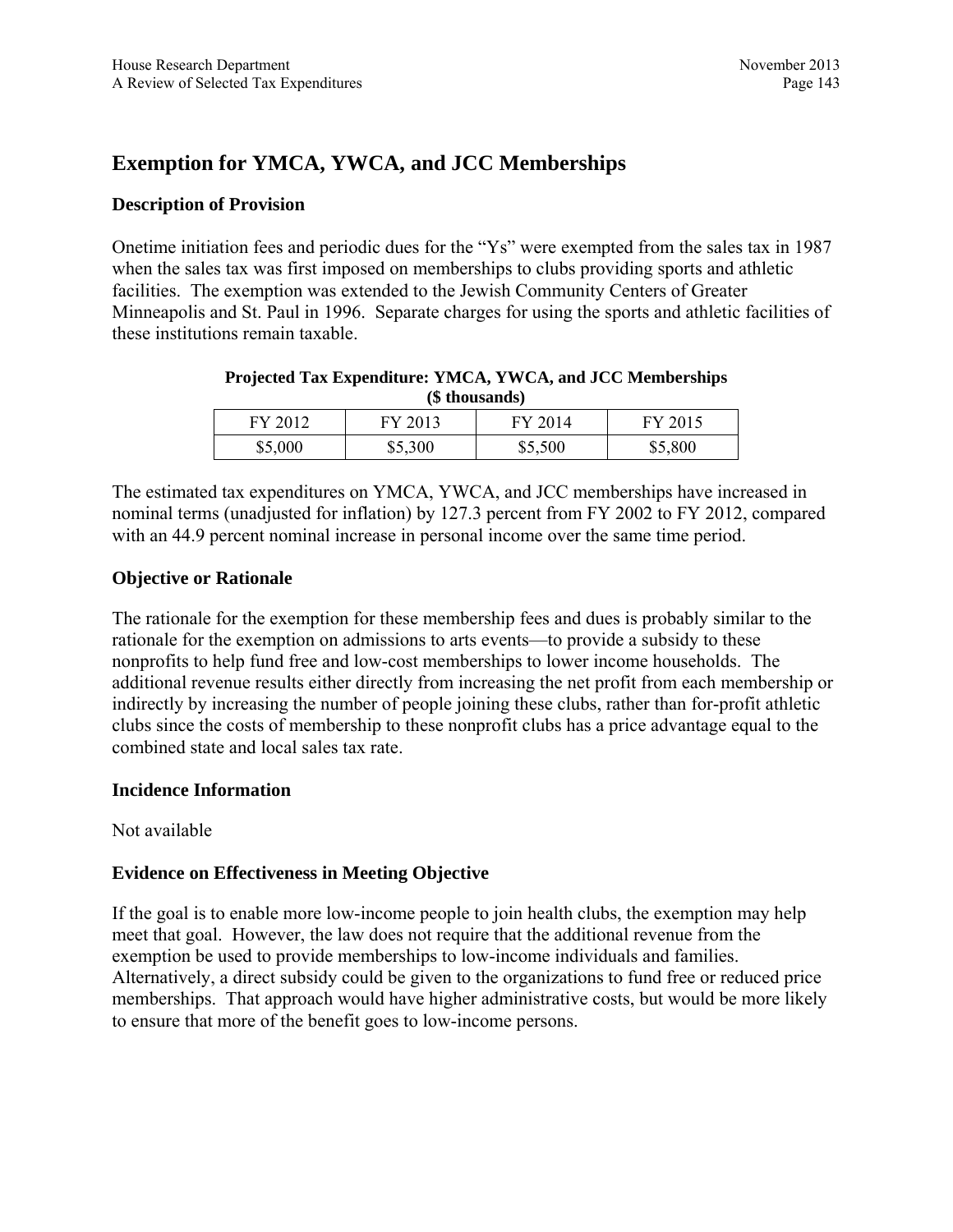# **Appendix A How Minnesota's Tax Expenditures Compare with Other States**

This appendix contains two tables that provide summary comparisons of Minnesota's major individual income tax expenditures (Table A-1) and sales and use tax expenditures (Table A-2) with those in place in the other states.

These comparisons are intended to help legislators assess how common or "popular" Minnesota's tax expenditures are with those typically in other states' tax structures. This may provide some measure of "political acceptability" or how difficult it would be to eliminate these tax expenditures (or convert them to direct spending programs). If a tax expenditure is widely in use in other states, that may suggest that it will be politically difficult to repeal or restructure the similar provision in Minnesota. It probably should not be taken as much, if any, evidence of the policy advisability or sensibility of the tax expenditure, though. As should be clear from discussion in the report, some tax expenditures reflect historical quirks or following federal or other state structures, rather than carefully considered decisions that use of the tax system is the optimal way to achieve specific nontax policy objectives.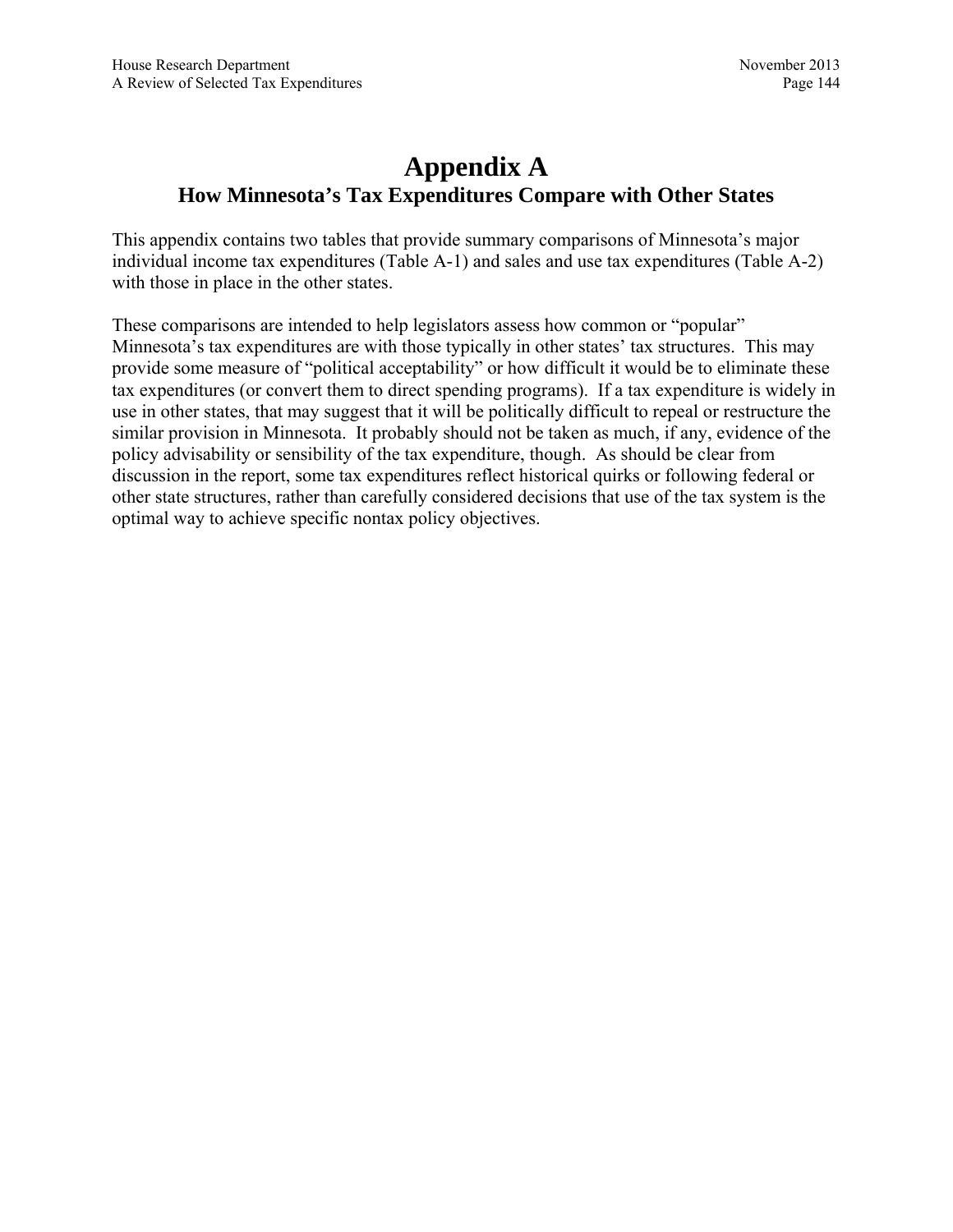|                       |                                      | In-state                      |                      |                         |                                      |                 |                      |                                      |                    |                       |
|-----------------------|--------------------------------------|-------------------------------|----------------------|-------------------------|--------------------------------------|-----------------|----------------------|--------------------------------------|--------------------|-----------------------|
| <b>State</b>          | <b>Social Security</b><br>benefits   | municipal<br>bond<br>interest | Mortgage<br>interest | Real<br>estate<br>taxes | Charitable<br>contributions          | Organ<br>donors | Elderly<br>exclusion | <b>Military</b> pay<br>– active duty | $K-12$<br>expenses | Long-<br>term<br>care |
| Alabama               | Exempt                               | Exempt                        | Yes                  | Yes                     | Yes                                  | No              | No                   | Federal                              | No                 | Deduct                |
| Alaska                |                                      |                               |                      |                         | No income tax                        |                 |                      |                                      |                    |                       |
| Arizona               | Exempt                               | Exempt                        | Yes                  | Yes                     | Yes                                  | N <sub>0</sub>  | $+2$                 | Exempt                               | Credits            | Federal               |
| <b>Arkansas</b>       | Exempt                               | Exempt                        | Yes                  | Yes                     | Yes                                  | Yes             | $+2$                 | \$9,000                              | No                 | Federal               |
| California            | Exempt                               | Exempt                        | Yes                  | Yes                     | Yes                                  | No              | $+2$                 | Federal                              | No                 | Federal               |
|                       | Partial                              |                               |                      |                         |                                      |                 |                      |                                      |                    |                       |
| Colorado              | exemption                            | Exempt                        | Yes                  | Yes                     | Yes                                  | No              | No                   | Federal                              | No                 | Credit                |
| Connecticut           | Partial<br>exemption                 | Exempt                        | No                   | Credit                  | No                                   | No              | No                   | Federal                              | No                 | No                    |
| <b>Delaware</b>       | Exempt                               | Exempt                        | Yes                  | Yes                     | Yes                                  | No              | Exclude              | Federal                              | No                 | Federal               |
| Florida               | No income tax                        |                               |                      |                         |                                      |                 |                      |                                      |                    |                       |
| Georgia               | Exempt                               | Exempt                        | Yes                  | Yes                     | Yes                                  | Yes             | No                   | Federal                              | Credit             | Federal               |
| Hawaii                | Exempt                               | Exempt                        | Yes                  | Yes                     | Yes                                  | No              | $+2$                 | \$5,881 R                            | No                 | Federal               |
| Idaho                 | Exempt                               | Exempt                        | Yes                  | Yes                     | Yes                                  | Credit          | No                   | OoS                                  | No                 | Deduct                |
| <b>Illinois</b>       | Exempt                               | Taxable                       | No                   | Credit                  | N <sub>0</sub>                       | No              | $+0.5$               | Exempt                               | Credit             | $\overline{No}$       |
| <b>Indiana</b>        | Exempt                               | Exempt                        | No                   | Yes                     | No                                   | No              | $+2$                 | \$5,000                              | Credit             | Deduct                |
| Iowa                  | Partial<br>exemption                 | Taxable                       | Yes                  | Yes                     | Yes                                  | Yes             | $+0.5$               | Exempt                               | Credit             | Federal               |
| <b>Kansas</b>         | Partial<br>exemption                 | Exempt                        | Yes                  | Yes                     | Yes                                  | No              | No                   | $\ast$                               | No                 | Federal               |
| Kentucky              | Exempt                               | Exempt                        | Yes                  | Yes                     | Yes                                  | No              | $+2$                 | Exempt                               | No                 | Deduct                |
| Louisiana             | Exempt                               | Exempt                        | Yes                  | Yes                     | Yes                                  | Credit          | $+1$                 | OoS \$                               | Deduct             | Federal               |
| Maine                 | Exempt                               | Exempt                        | Yes                  | Yes                     | Yes                                  | No              | Credit               | Federal                              | No                 | Deduct                |
| Marvland              | Exempt                               | Exempt                        | Yes                  | Yes                     | Yes                                  | No              | $+1$                 |                                      | No                 | Credit                |
| <b>Massachusetts</b>  | Exempt                               | Exempt                        | No                   | No                      | N <sub>0</sub>                       | No              | $+ -0.16$            | Federal                              | No                 | $\rm No$              |
| Michigan              | Exempt                               | Exempt                        | No                   | Credit                  | No                                   | No              | $+0.65$              | Exempt                               | $\rm No$           | $\overline{N_0}$      |
| <b>Minnesota</b>      | Same as federal                      | Exempt                        | Yes                  | Yes                     | Yes                                  | Yes             | Exclude              | Exempt                               | Credit             | Credit                |
| Mississippi           | Exempt                               | Exempt                        | Yes                  | Yes                     | Yes                                  | No              | $+0.25$              | \$15,000 R                           | No                 | Credit                |
| <b>Missouri</b>       | Partial<br>exemption                 | Exempt                        | Yes                  | Yes                     | Yes                                  | No              | $+1.05$              | CZ only                              | No                 | Deduct                |
| Montana               | Partial<br>exemption                 | Exempt                        | Yes                  | Yes                     | Yes                                  | No              | $+1$                 | Exempt                               | No                 | Deduct                |
| Nebraska              | Same as federal                      | Exempt                        | Yes                  | Yes                     | Yes                                  | No              | Credit               | Federal                              | No                 | Federal               |
| Nevada                | No income tax                        |                               |                      |                         |                                      |                 |                      |                                      |                    |                       |
| <b>New Hampshire</b>  | Income tax on investment income only |                               |                      |                         |                                      |                 |                      |                                      |                    |                       |
| <b>New Jersey</b>     | Exempt                               | Exempt                        | No                   | Yes                     | No                                   | No              | $+1$                 | Federal                              | No                 | No                    |
| <b>New Mexico</b>     | Same as federal                      | Exempt                        | Yes                  | Yes                     | Yes                                  | Yes             | Exclude              | Exempt                               | No                 | Federal               |
| <b>New York</b>       | Exempt                               | Exempt                        | Yes                  | Yes                     | Yes                                  | Yes             | No                   | Federal                              | No                 | Credit                |
| <b>North Carolina</b> | Exempt                               | Exempt                        | Yes                  | Yes                     | Yes                                  | No              | $\rm No$             | Federal                              | No                 | Credit                |
| <b>North Dakota</b>   | Same as federal                      | Exempt                        | Yes                  | Yes                     | Yes                                  | Yes             | No                   | Federal+R                            | No                 | Credit                |
| Ohio                  | Exempt                               | Exempt                        | No                   | No                      | No                                   | Yes             | No                   | Federal+OoS                          | No                 | Deduct                |
| Oklahoma              | Exempt                               | Exempt                        | Yes                  | Yes                     | Yes                                  | Yes             | $+1$                 | Exempt                               | No                 | Federal               |
| <b>Oregon</b>         | Exempt                               | Exempt                        | Yes                  | Yes                     | Yes                                  | No              | Credit               | OoS+\$6,000R                         | $\overline{No}$    | Credit                |
| Pennsylvania          | Exempt                               | Exempt                        | No                   | No                      | No                                   | No              | No                   | OoS                                  | Credit             | No                    |
| <b>Rhode Island</b>   | Same as federal                      | Exempt                        | No                   | No                      | No                                   | Yes             | No                   | Federal                              | Credit             | No                    |
| <b>South Carolina</b> | Exempt                               | Exempt                        | Yes                  | No                      | Yes                                  | No              | Exclude              | $\star$                              | No                 | No                    |
| <b>South Dakota</b>   |                                      |                               |                      |                         | No income tax                        |                 |                      |                                      |                    |                       |
| <b>Tennessee</b>      |                                      |                               |                      |                         | Income tax on investment income only |                 |                      |                                      |                    |                       |
| <b>Texas</b>          |                                      |                               |                      |                         | No income tax                        |                 |                      |                                      |                    |                       |
| Utah                  | Same as federal                      | Exempt                        | Yes                  | Yes                     | Yes                                  | Credit          | No                   | Federal                              | No                 | No                    |
| <b>Vermont</b>        | Same as federal                      | Exempt                        | Yes                  | Yes                     | Yes                                  | No              | Credit               | $OoS+*$                              | No                 | No                    |
| <b>Virginia</b>       | Exempt                               | Exempt                        | Yes                  | Yes                     | Yes                                  | Yes             | $+0.86$              | \$15,000                             | No                 | Credit                |
| Washington            |                                      |                               |                      |                         | No income tax                        |                 |                      |                                      |                    |                       |
| <b>West Virginia</b>  | Same as federal                      | Exempt                        | No                   | No                      | No                                   | No              | Exclude              | $R^*$                                | No                 | Deduct                |
| Wisconsin             |                                      |                               |                      |                         |                                      | Yes             | $+0.36$              |                                      |                    |                       |
|                       | Exempt                               | Taxable                       | Credit               | No                      | Credit                               |                 |                      | R                                    | No                 | Deduct                |
| Wyoming               |                                      |                               |                      |                         | No income tax                        |                 |                      |                                      |                    |                       |

**Table A-1 National Comparison of State Individual Income Tax Expenditures** 

Sources: Rich Olin, Wisconsin Legislative Fiscal Bureau, *Individual Income Tax Provisions in the States* (July 2012) (generally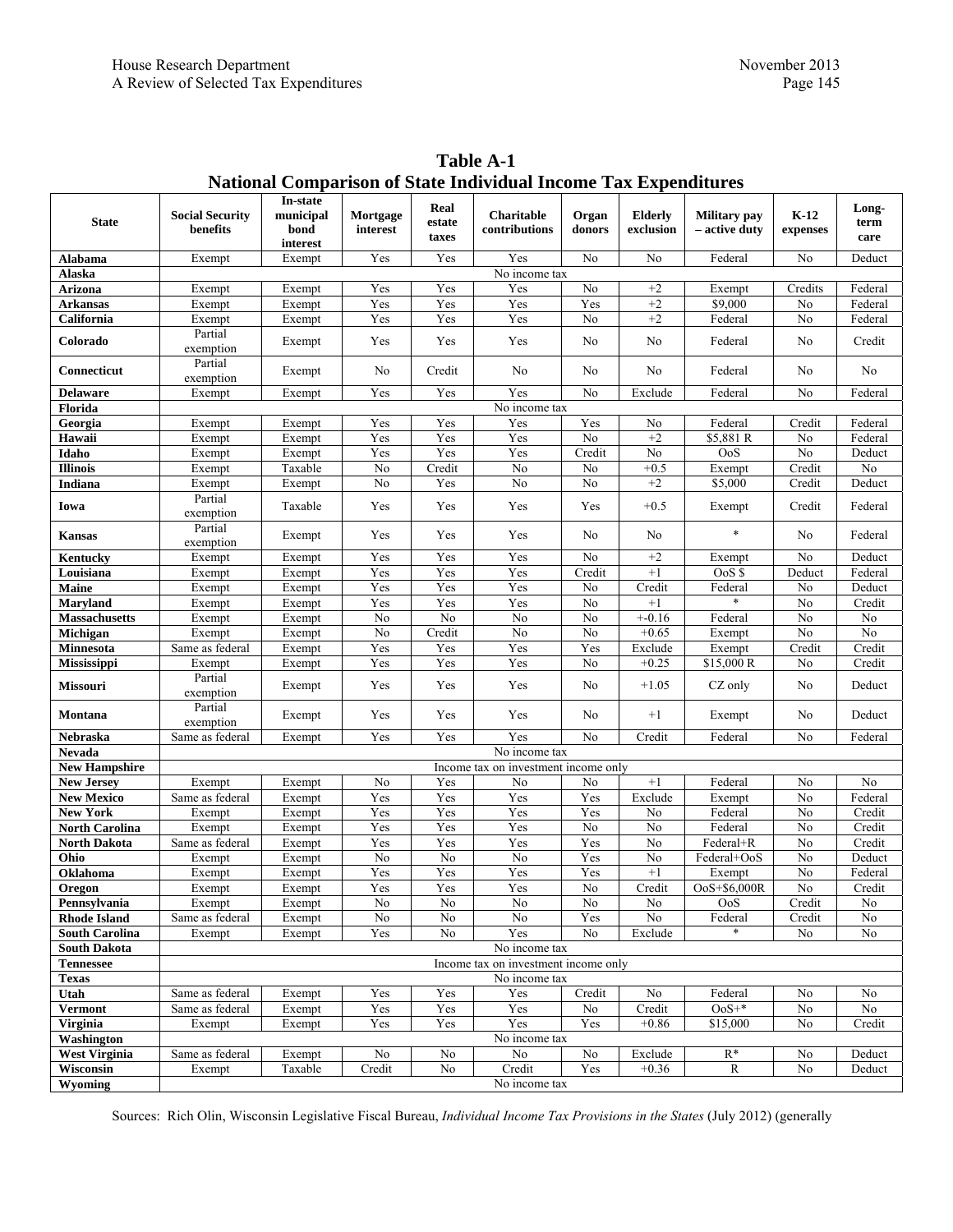tax year 2011), supplemented by information from House Research publications and information for state government websites.

#### **Notes:**

**Social Security benefits:** No state taxes more benefits than those subject to the federal income tax; states listed with "partial exemptions" tax a smaller amount of benefits than provided under the federal tax, but do not exempt all benefits from taxation.

**In-state municipal bond interest:** States listed as "taxable" all exempt some bond interest on selected types of bonds, but have a general rule of taxability. Indiana also exempts out-of-state bond interest; Utah exempts out-of-state bond interest, if the other state exempts interest on Utah bonds.

**Elderly exclusion:** This column is limited to states that provide an exemption or exclusion based on age of the taxpayer or spouse—similar to Minnesota's elderly exclusion—or allow an extra exemption or personal credit amount for the elderly or disabled. It does not include states that allow partial or full exemptions for pension income of various types (governmental, military, and all), which are common provisions in many states. States that allow an additional exemption for the elderly (ages vary) are listed as "+1"; "+.05" if the added amount is one-half the regular exemption or credit, and so on; states, like Minnesota, that have an exclusion are listed as "Exclude."

**Military pay:** All states with an income tax conform to the federal exemption for combat zone pay; listing is "CZ only" if state only exempts combat zone pay. If state follows the federal rules (exempting combat zone pay and quarters allowances), entry is "Federal." If all active duty pay is exempt, entry is "Exempt"; if exemption is limited to a fixed amount, the dollar amount is listed. In some states exemption of fixed dollar amounts is subject to an income test. If state exempts military pay for those stationed outside the state, entry is "OoS" and "OoS\$" if a dollar limit applies. If state exempts active duty pay of National Guard and reserves, entry is "R." If state exempts a particular type of pay, entry is "\*" (certain bonuses and loan assistance in Kansas; up to \$15,000 for service outside the United States if total pay is less than \$30,000 in Maryland; National Guard and reserve training pay in South Carolina; first \$6,000 of National Guard and reserve training pay in Vermont; National Guard and reserve active duty pay under presidential orders in West Virginia).

**K-12 expenses:** "Credit" entry may refer to credit for K-12 tuition or expenses paid (similar to the Minnesota credit) or for contributions to organizations providing scholarships (states uses different terminology or acronyms for these organizations including among others STOC, SGO, and SSO), which several states have. For more detailed information on states with credit programs, see House Research, *[Income Tax Deductions](http://www.house.leg.state.mn.us/hrd/pubs/educcred.pdf)  [and Credits for Public and Nonpublic Education in Minnesota](http://www.house.leg.state.mn.us/hrd/pubs/educcred.pdf)* (September 2011): 18-34. For states with both credits and deductions (e.g., Indiana and Minnesota), only credit is entered in the table.

**Long-term care:** States listed as "deduct" allow full deduction for long-term care insurance premiums; states listed as "federal" follow federal itemized deduction rules (allowing deduction of certain long-term care insurance premiums if medical expense exceed the required percentages of adjusted gross income); "credit" states allow tax credit, but may also follow federal itemized deduction rules, as Minnesota does. Some states allow larger deductions than federal, but not unlimited (e.g., Kansas allows \$1,000 more than federal law). The table lists these states as federal unless the deduction is unlimited. Details on parameters of long-term insurance credits are available in House Research, *[Long-term Care Insurance Income Tax Credit](http://www.house.leg.state.mn.us/hrd/pubs/ss/ssltcare.pdf)* (September 2013). Georgia, Iowa, Missouri, Montana, New Mexico, and North Dakota allow tax credits or deductions for caregivers who provide long-term care to elderly or disabled relatives or dependents. The Montana credit also applies to LTCI premiums paid on behalf of an elderly family member. Nebraska has a credit for contributions to a long-term care savings plan, and Connecticut exempts interest on Home Care Option Program accounts.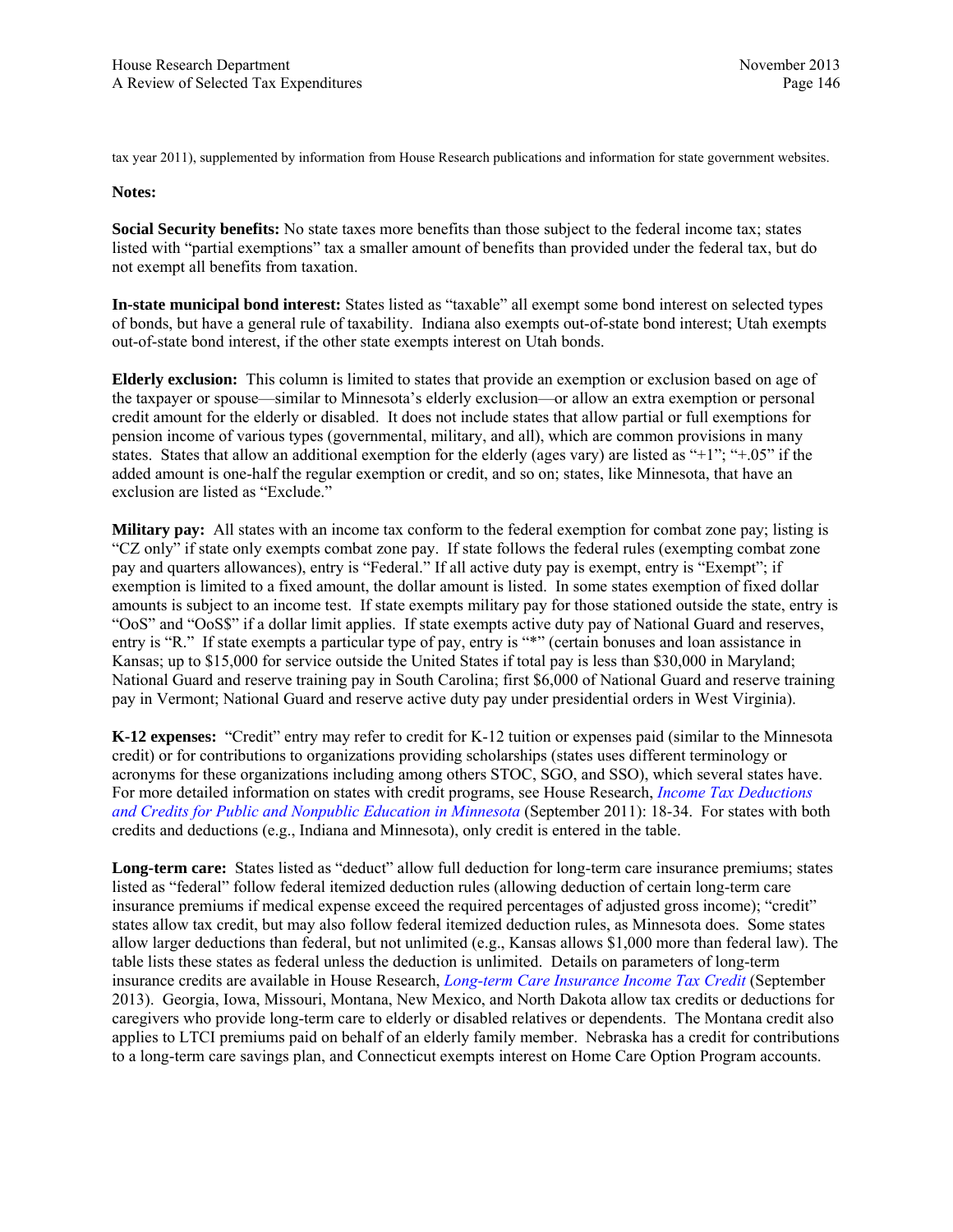| <b>State</b>          | <b>Sales</b><br><b>Tax</b> |                        | Groceries | Home                  | Prescription | Over-the-<br>counter |                            | <b>Residential</b> |                      | Repair                 |  |  |
|-----------------------|----------------------------|------------------------|-----------|-----------------------|--------------|----------------------|----------------------------|--------------------|----------------------|------------------------|--|--|
|                       | Rate<br>(%)                | <b>Clothing</b>        |           | <b>Heating</b><br>Oil | <b>Drugs</b> | <b>Drugs</b>         | <b>Newspapers</b>          | Water              | <b>Caskets</b>       | <b>Services</b>        |  |  |
| <b>Alabama</b>        | 4                          | Taxable <sup>107</sup> | Taxable   | Taxable               | Exempt       | Taxable              | Taxable <sup>108</sup>     | Exempt             | Taxable              | Exempt                 |  |  |
| Alaska                |                            | No sales tax           |           |                       |              |                      |                            |                    |                      |                        |  |  |
| <b>Arizona</b>        | 6.6                        | Taxable                | Exempt    | Taxable               | Exempt       | Taxable              | Taxable                    | 2.7%               | Taxable              | Exempt                 |  |  |
| Arkansas              | 6                          | Taxable <sup>107</sup> | 1.5%      | Taxable               | Exempt       | Taxable              | Taxable                    | Exempt             | Taxable              | Taxable                |  |  |
| California            | 7.5                        | Taxable                | Exempt    | Taxable               | Exempt       | Taxable              | Exempt                     | Exempt             | Taxable              | Exempt                 |  |  |
| Colorado              | 2.9                        | Taxable                | Exempt    | Exempt                | Exempt       | Taxable              | Exempt                     | Exempt             | Taxable              | Exempt                 |  |  |
| Connecticut           | 6.35                       | Taxable                | Exempt    | Exempt                | Exempt       | Taxable              | Exempt                     | Exempt             | Taxable              | Taxable                |  |  |
| <b>Delaware</b>       |                            |                        |           |                       | No sales tax |                      |                            |                    |                      |                        |  |  |
| Florida               | 6                          | Taxable                | Exempt    | Exempt                | Exempt       | Exempt               | Taxable <sup>109</sup>     | Exempt             | Taxable              | Exempt                 |  |  |
| Georgia               | $\overline{\mathbf{4}}$    | Taxable                | Exempt    | Taxable               | Exempt       | Taxable              | Taxable                    | Taxable            | Taxable              | Exempt                 |  |  |
| Hawaii                | $\overline{4}$             | Taxable                | Taxable   | Taxable               | Exempt       | Taxable              | Taxable                    | Exempt             | Taxable              | Taxable                |  |  |
| Idaho                 | 6                          | Taxable                | Taxable   | Exempt                | Exempt       | Taxable              | Taxable if ><br>\$.11/copy | Exempt             | Exempt               | Exempt                 |  |  |
| <b>Illinois</b>       | 6.25                       | Taxable                | $1\%$     | Taxable               | $1\%$        | $1\%$                | Exempt                     | Exempt             | Taxable              | Exempt                 |  |  |
| Indiana               | 7                          | Taxable                | Exempt    | Taxable               | Exempt       | Taxable              | Exempt                     | Exempt             | Taxable              | Exempt                 |  |  |
| Iowa                  | 6                          | Taxable                | Exempt    | Exempt                | Exempt       | Taxable              | Exempt                     | Taxable            | Taxable              | Taxable                |  |  |
| <b>Kansas</b>         | 6.3                        | Taxable                | Taxable   | Exempt                | Exempt       | Taxable              | Exempt                     | Taxable            | Taxable              | Taxable                |  |  |
| Kentucky              | 6                          | Taxable                | Exempt    | Exempt                | Exempt       | Taxable              | Taxable                    | Exempt             | Taxable              | Exempt                 |  |  |
| Louisiana             | $\overline{\mathbf{4}}$    | Taxable                | Exempt    | Exempt                | Exempt       | Taxable              | Exempt                     | Exempt             | Taxable              | Taxable                |  |  |
| <b>Maine</b>          | 5                          | Taxable                | Exempt    | Exempt                | Exempt       | Taxable              | Exempt                     | Taxable            | Exempt               | Exempt                 |  |  |
| <b>Maryland</b>       | 6                          | Taxable <sup>107</sup> | Exempt    | Exempt                | Exempt       | Exempt               | Exempt                     | Exempt             | Taxable              | Exempt                 |  |  |
| <b>Massachusetts</b>  | 6.25                       | Exempt <\$175          | Exempt    | Exempt                | Exempt       | Taxable              | Exempt                     | Exempt             | Exempt               | Exempt                 |  |  |
| Michigan              | 6                          | Taxable                | Exempt    | 4%                    | Exempt       | Taxable              | Taxable                    | Exempt             | Taxable              | Exempt                 |  |  |
| <b>Minnesota</b>      | 6.875                      | Exempt                 | Exempt    | Exempt                | Exempt       | Exempt               | Exempt                     | Exempt             | Taxable              | Exempt                 |  |  |
| <b>Mississippi</b>    | $\tau$                     | Taxable <sup>107</sup> | Taxable   | Exempt <sup>110</sup> | Exempt       | Taxable              | Exempt                     | Exempt             | Exempt               | Taxable                |  |  |
| <b>Missouri</b>       | 4.225                      | Taxable <sup>107</sup> | 1.225%    | Taxable               | Exempt       | Taxable              | Taxable                    | Taxable            | Taxable              | Exempt                 |  |  |
| Montana               |                            |                        |           |                       | No sales tax |                      |                            |                    |                      |                        |  |  |
| Nebraska              | 5.5                        | Taxable                | Exempt    | Taxable               | Exempt       | Taxable              | Exempt                     | Taxable            | Taxable              | Taxable <sup>111</sup> |  |  |
| Nevada                | 6.85                       | Taxable                | Exempt    | Exempt                | Exempt       | Taxable              | Exempt                     | Exempt             | Taxable              | Exempt                 |  |  |
| <b>New Hampshire</b>  | $\overline{7}$             |                        |           |                       | No sales tax |                      |                            |                    |                      | Taxable                |  |  |
| <b>New Jersey</b>     | 5.125                      | Exempt<br>Taxable      | Exempt    | Exempt<br>Taxable     | Exempt       | Exempt<br>Taxable    | Exempt                     | Exempt<br>Taxable  | Exempt<br>Taxable    | Taxable                |  |  |
| <b>New Mexico</b>     | 4                          |                        | Exempt    |                       | Exempt       |                      | Exempt                     |                    |                      |                        |  |  |
| <b>New York</b>       |                            | Exempt $\leq$ 110      | Exempt    | Exempt                | Exempt       | Exempt               | Exempt                     | Exempt             | Taxable              | Taxable                |  |  |
| <b>North Carolina</b> | 4.75                       | Taxable                | Exempt    | Taxable               | Exempt       | Taxable              | Taxable <sup>112</sup>     | Exempt             | Exempt<br>$<$ \$1500 | Exempt                 |  |  |
| <b>North Dakota</b>   | 5                          | Taxable                | Exempt    | Exempt                | Exempt       | Taxable              | Exempt                     | Exempt             | Taxable              | Exempt                 |  |  |
| Ohio                  | 5.5                        | Taxable                | Exempt    | Taxable               | Exempt       | Taxable              | Exempt                     | Exempt             | Taxable              | Taxable <sup>113</sup> |  |  |
| Oklahoma              | 4.5                        | Taxable <sup>107</sup> | Taxable   | Taxable               | Exempt       | Taxable              | Exempt                     | Exempt             | Taxable              | Exempt                 |  |  |
| Oregon                |                            |                        |           |                       | No sales tax |                      |                            |                    |                      |                        |  |  |
| Pennsylvania          | 6                          | Taxable                | Exempt    | Exempt                | Exempt       | Exempt               | Exempt                     | Exempt             | Taxable              | Taxable                |  |  |
| <b>Rhode Island</b>   | 7                          | Exempt <\$250          | Exempt    | Exempt                | Exempt       | Taxable              | Exempt                     | Exempt             | Exempt               | Exempt                 |  |  |
| <b>South Carolina</b> | 6                          | Taxable <sup>107</sup> | Exempt    | Exempt                | Exempt       | Taxable              | Exempt                     | Exempt             | Taxable              | Exempt                 |  |  |
| <b>South Dakota</b>   | $\overline{4}$             | Taxable                | Taxable   | Taxable               | Exempt       | Taxable              | Taxable                    | Exempt             | Taxable              | Taxable                |  |  |

**Table A-2 National Comparison of State Sales and Use Tax Expenditures** 

<sup>107</sup> These states offer a sales tax holiday on clothing, usually for back-to-school shopping in late July or early August. Oklahoma's sales tax exemption covers all goods sold.

- <sup>108</sup> Electronic transmission of newspapers exempt.
- <sup>109</sup> Mail subscriptions exempt; home delivery subject to tax.
- <sup>110</sup> Mississippi excludes heating oils from sales taxes but levies a per-gallon excise tax.
- <sup>111</sup> Motor vehicle repairs are exempt.
- <sup>112</sup> Exempts newspapers sold through street vendors, vending machines, and news carriers making door-to-door deliveries.
- <sup>113</sup> Exempts repairs of property, which is exempt from sales tax. Exempts public utility repairs.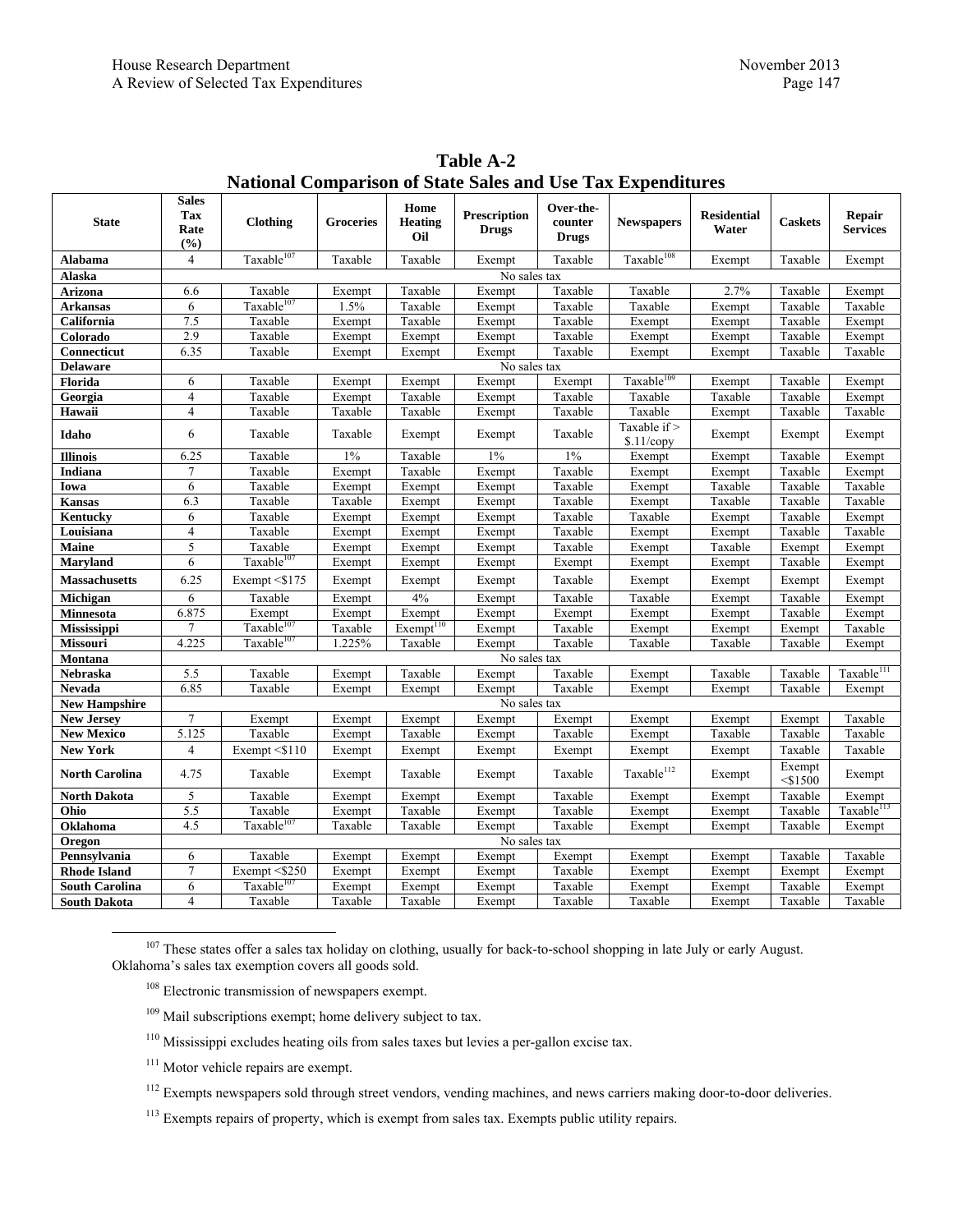#### House Research Department November 2013<br>
A Review of Selected Tax Expenditures Page 148 A Review of Selected Tax Expenditures

| <b>State</b>         | <b>Sales</b><br>Tax<br>Rate<br>$(\%)$ | <b>Clothing</b>        | <b>Groceries</b> | Home<br><b>Heating</b><br>Oil | <b>Prescription</b><br><b>Drugs</b> | Over-the-<br>counter<br><b>Drugs</b> | <b>Newspapers</b> | <b>Residential</b><br>Water | <b>Caskets</b> | Repair<br><b>Services</b> |
|----------------------|---------------------------------------|------------------------|------------------|-------------------------------|-------------------------------------|--------------------------------------|-------------------|-----------------------------|----------------|---------------------------|
| <b>Tennessee</b>     |                                       | Taxable <sup>107</sup> | 5.25%            | Exempt                        | Exempt                              | Taxable                              | Taxable           | Exempt                      | Taxable        | Taxable                   |
| <b>Texas</b>         | 6.25                                  | Taxable <sup>107</sup> | Exempt           | Taxable                       | Exempt                              | Exempt                               | Exempt            | Exempt                      | Exempt         | Taxable <sup>114</sup>    |
| Utah                 | 5.95                                  | Taxable                | .75%             | Taxable                       | Exempt                              | Taxable                              | Exempt            | Exempt                      | Taxable        | Taxable                   |
| Vermont              | $\circ$                               | Exempt                 | Exempt           | Taxable $^{115}$              | Exempt                              | Exempt                               | Exempt            | Exempt                      | Exempt         | Taxable <sup>116</sup>    |
| <b>Virginia</b>      | 5.0                                   | Taxable $107$          | 2.5%             | Exempt                        | Exempt                              | Exempt                               | Taxable           | Exempt                      | Taxable        | Exempt                    |
| Washington           | 6.5                                   | Taxable                | Exempt           | Taxable                       | Exempt                              | Taxable                              | Exempt            | 5.029%                      | Taxable        | Taxable                   |
| <b>West Virginia</b> | 6                                     | Taxable                | $1\%$            | Taxable                       | Exempt                              | Taxable                              | Taxable $112$     | Exempt                      | Taxable        | Taxable <sup>117</sup>    |
| <b>Wisconsin</b>     |                                       | Taxable                | Exempt           | Taxable                       | Exempt                              | Taxable                              | Exempt            | Exempt                      | Exempt         | Taxable                   |
| Wyoming              | 4                                     | Taxable                | Exempt           | Taxable                       | Exempt                              | Taxable                              | Exempt            | Taxable $^{118}$            | Taxable        | Taxable                   |

 <sup>114</sup> Aircraft, commercial vessels, and motor vehicles exempt.

<sup>&</sup>lt;sup>115</sup> Subject to Vermont's fuel gross receipts tax.

<sup>116</sup> Motor vehicle repair, maintenance, and restoration services are not taxable. The repair and maintenance of computer programs is not taxable.

<sup>&</sup>lt;sup>117</sup> Repairs to farm equipment and aircraft are exempt.

<sup>118</sup> Municipal utilities providing services within city boundaries are exempt.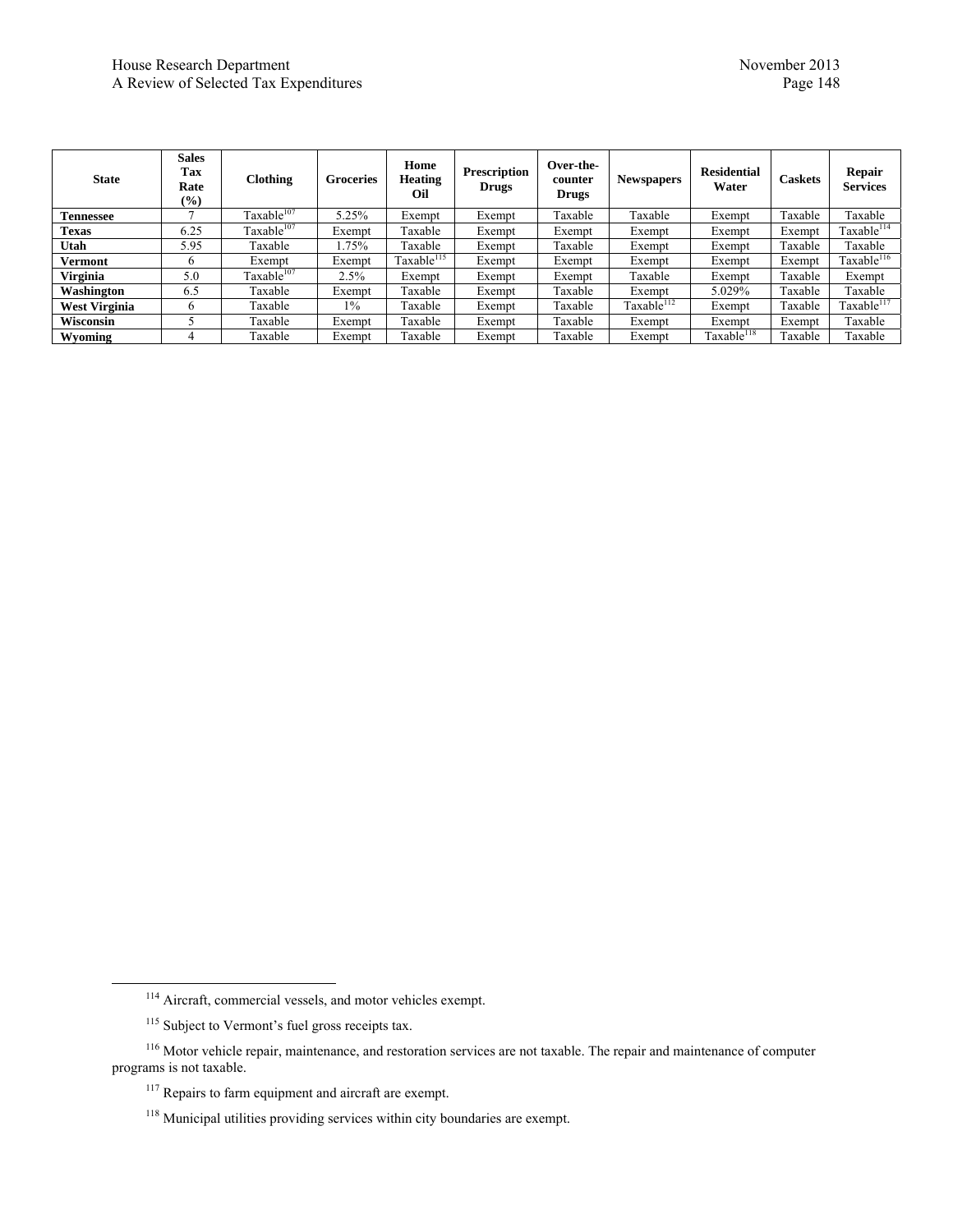# **Appendix B The Suits Index**

This report uses the Suits index to compare the progressivity/regressivity of various tax expenditures. The Suits index is one of several numerical indexes that economists use to measure the distribution of taxes.<sup>119</sup> The Suits index is one of the most widely used of these indexes and is used by the Department of Revenue in the *Minnesota Tax Incidence Study*. The Suits index is a numerical value or score that measures progressivity; index values range from -1 (most regressive) to  $+1$  (most progressive).

The Suits index was developed by Daniel Suits in  $1970$ .<sup>120</sup> Suits described the index as having been "inspired by and related to" the Gini ratio, or coefficient, which in turn is based on the Lorenz curve, proposed by economist Max O. Lorenz in 1905 as a method for comparing the distribution of wealth in a society at different points in time.<sup>121</sup> This appendix provides an overview of the Lorenz curve, the Gini coefficient, and finally the Suits index.

The **Lorenz curve** plots the cumulative percentage of households in a population along one axis, and the cumulative percentage of income or wealth along the other.<sup>122</sup> In a perfectly equal distribution, the result would be a straight, 45-degree line as shown in Figure A, in which the first 10 percent of the households possessed 10 percent of the income, the first 20 percent possessed 20 percent of the income, and so on.



<sup>2096</sup> <sup>2096</sup> <sup>2096</sup> <sup>4096</sup> <sup>6096</sup> <sup>8096</sup> <sup>8096</sup> <sup>8096</sup> <sup>8096</sup> <sup>8096</sup> <sup>8096</sup> <sup>8096</sup> <sup>8096</sup> <sup>8096</sup> <sup>8096</sup> <sup>8096</sup> <sup>8096</sup> <sup>8096</sup> <sup>119</sup> These indexes are all based on mathematical variations on the concentration curve (e.g., L Gini index). Donald W. Kiefer, "Distributional Tax Progressivity Indexes," *National Tax Journal* 37, no. 4 (1984), 497-513, describes eight of these indexes and their properties.

120 Daniel Suits, "Measurement of Tax Progressivity," *American Economics Review* (September 1977): 747-52. A very similar measure with nearly identical properties was proposed by Khetan and Poddar. C. P. Khetan and S. N. Poddar, "Measurement of Income Tax Progression in a Growing Economy: The Canadian Experience," *Canadian Journal of Economics* 9 (1976): 613-629.

121 M. O. Lorenz, "Methods of Measuring the Concentration of Wealth," *American Statistical Association* (June 1905).

<sup>122</sup> Lorenz's paper put the percentage of households on the vertical (Y) axis and of wealth on the horizontal (X) axis, so that a line showing an unequal distribution of wealth skewed toward higher income households would bow up above the 45-degree line. Today households are typically plotted on the X axis and wealth on the Y axis, so that an unequal distribution skewed toward higher income households bends down below the 45-degree line. The graphs in the appendix follow the current practice.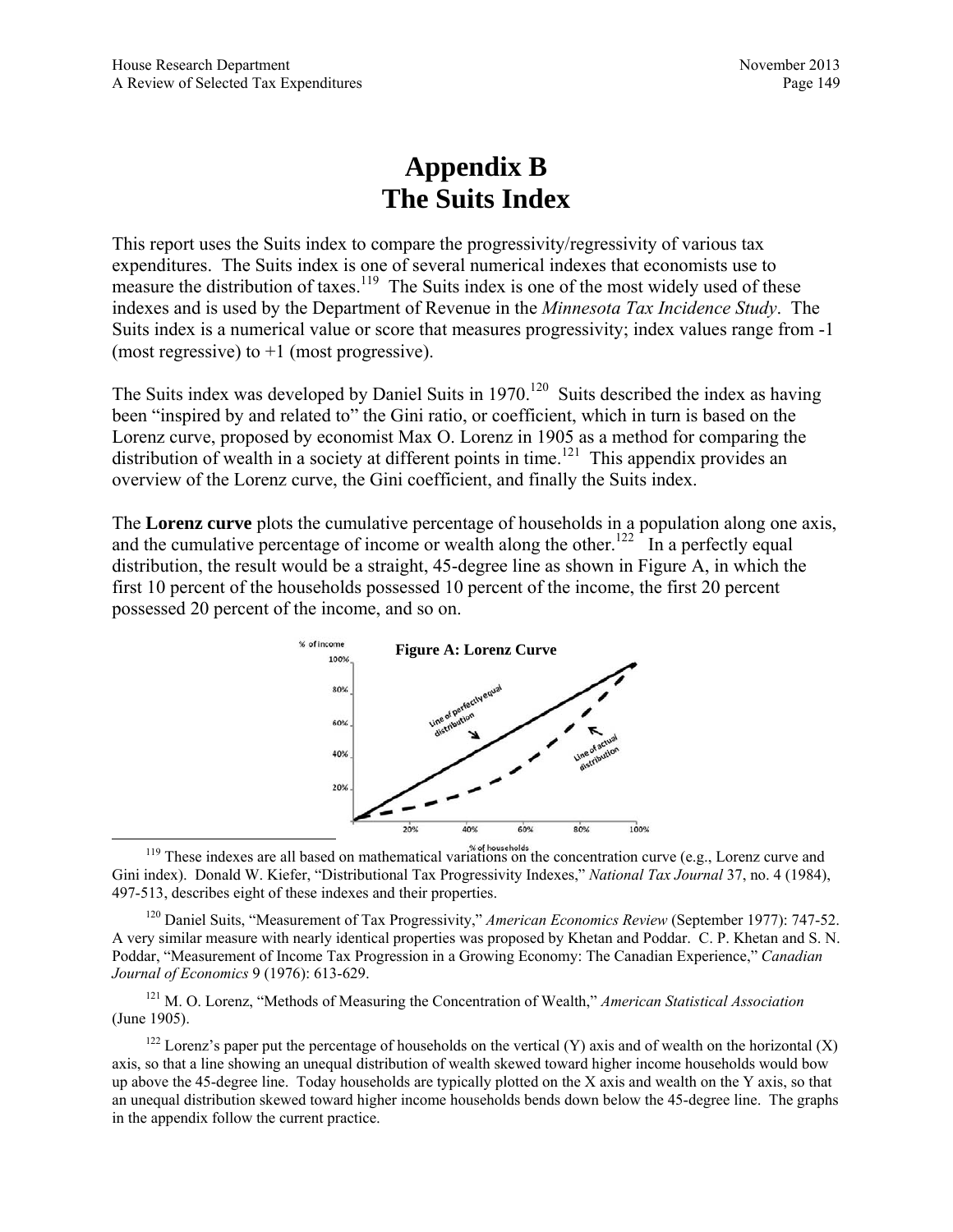For most income distributions, the lower-end shares of the population have disproportionately low shares of the income, while the higher-end shares have disproportionately high shares of the income, resulting in something like the dashed line in Figure A. Lorenz's insight was that one could plot the actual distribution at multiple points in time, and by comparing the two lines, determine if the distribution of wealth had grown more or less unequal over time.

Lorenz did not propose comparing the curves in a quantifiable manner, but rather visually inspecting them to determine changes in the distribution of income or wealth over time. A method for comparing different curves numerically came from the Italian statistician Corrado Gini, who proposed measuring the area between the 45-degree line and the line of actual distribution as a way to quantify inequality or to assign it a specific numerical value. The resulting **Gini coefficient or ratio** makes it convenient to compare two or more distributions.

#### **Figure B: Gini Index for a Regressive Distribution**



Assuming that the graph shows a unit square, then the area under the 45-degree line equals 0.5, and the Gini coefficient equals 0.5 minus the area between the line of actual distribution and the X axis. In a proportional distribution, the line of actual distribution will be the 45-degree line, and the Gini coefficient equals 0, or 0.5 minus 0.5. In a regressive distribution, the Gini coefficient will be greater than zero, since the area between the line of actual distribution and the X axis is less than the area between the line of equal distribution and the X axis (in this case, the Gini coefficient equals the area *between* the line of equal distribution and the line of actual distribution. In a progressive distribution as shown in Figure C, the Gini coefficient will be less than zero, since the area between the line of actual distribution and the X axis will be greater than the area between the 45-degree line and the X axis.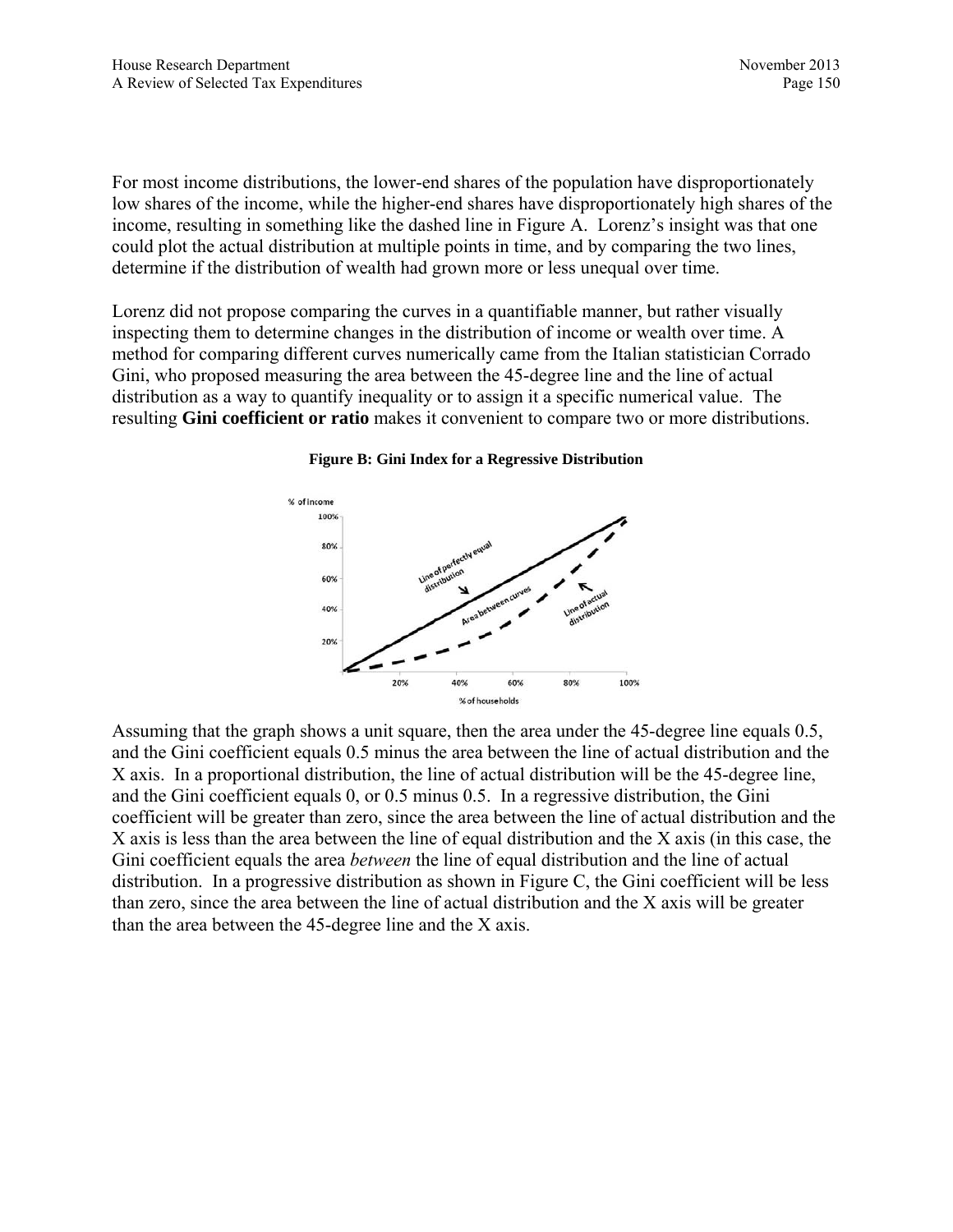

#### **Figure C: Gini Coefficient for a Progressive Distribution**

The **Suits index** applies the Lorenz curve and Gini coefficient concepts to taxes. While the graphs underlying the Lorenz curve and Gini coefficient plot the distribution of income or wealth in comparison to the distribution of households, the graphical representation of the Suits income compares the distribution of a tax (or a tax expenditure), on the Y axis, to the distribution of income, on the X axis. The resulting index compares the distribution of income to the distribution of the tax itself across the population. As with the Gini coefficient, a proportional tax (or tax expenditure) results in a Suits index of zero; a progressive tax in a positive Suits index, and a regressive tax in a negative Suits index.

#### **Figure D: Suits Index**



The Suits index, in measuring the distribution of taxes (or tax expenditures) across income, rather than across households, is more useful in comparing the progressivity of tax expenditures in the same time period than it is in comparing the progressivity of taxes or tax expenditures across time. The index relies not only on the distribution of taxes, but also on the distribution of income. As a result, an increase or decrease in the value of the index from one year to the next may reflect a change in the distribution of the tax expenditure being measured, a change in the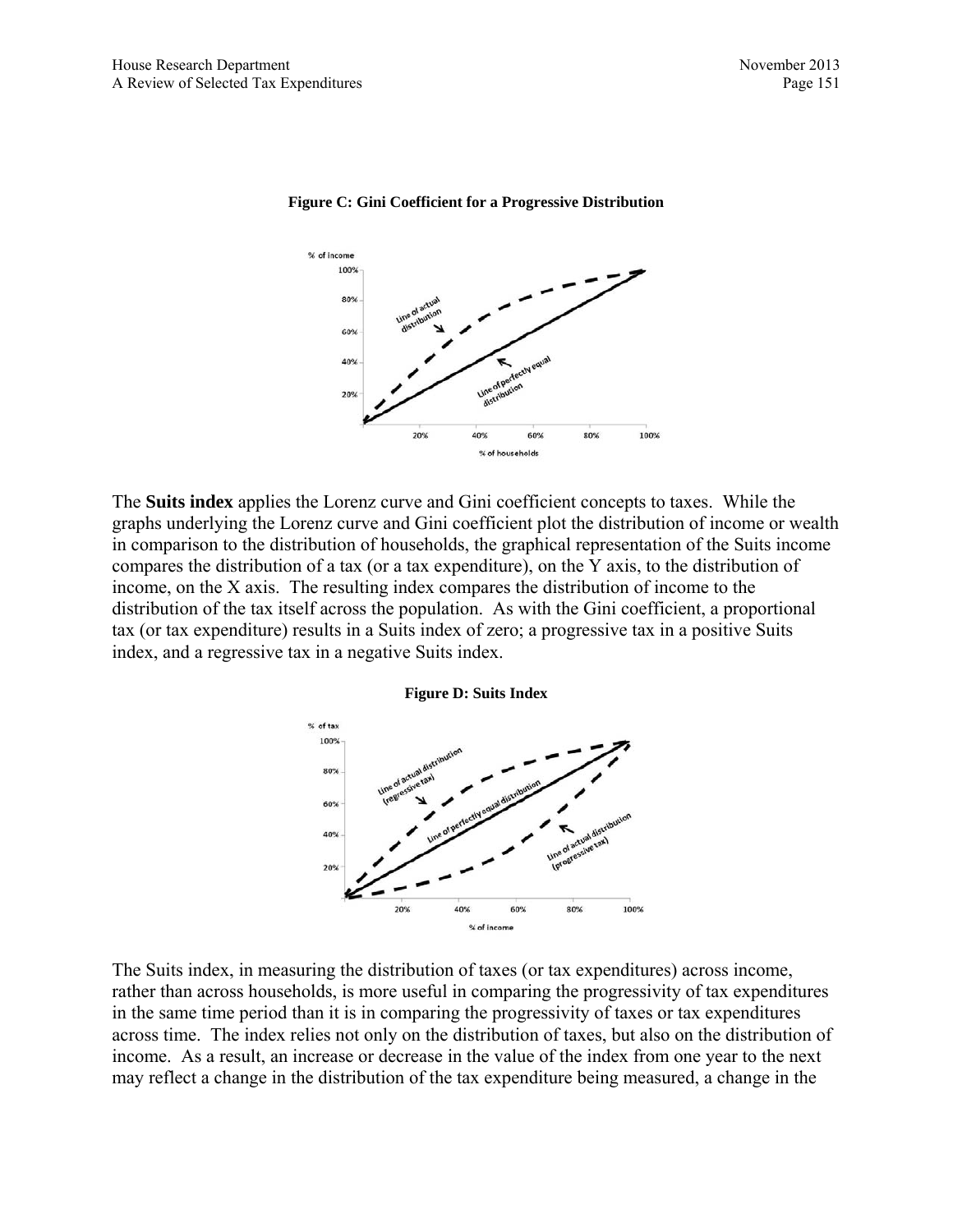underlying income distribution, or, more likely, a combination of the two.<sup>123</sup> Thus, year-to-year changes in Suits indexes should not be interpreted as implying that tax policy changed the distribution of taxes or tax expenditures. The changes may simply reflect changes in the income distribution, unrelated to tax policy.<sup>124</sup>

Staff at the Research Division of the Department of Revenue prepared the Suits indexes for the tax expenditures presented in this report. They calculated the indexes using the database for the *2011 Tax Incidence Study*. The calculations rely on the tax expenditure benefits claimed by Minnesota households ranked from least to greatest income, using software rather than a graphical measurement to calculate the area under the line of actual distribution for each expenditure and compare it with the area under the line of equal distribution.

<sup>&</sup>lt;sup>123</sup> Kiefer, "Distributional Tax Progressivity," provides an in-depth analysis of the strengths and weaknesses of the various distributional indexes.

<sup>&</sup>lt;sup>124</sup> Other distributional indexes that hold constant the effects of changes in the income distribution are better suited to this task. This can be done by measuring (again using the Gini coefficient) the extent to which the tax system changes the income distribution (redistributes income). Several indexes do this in different ways (e.g., by measuring percentage or absolute changes).